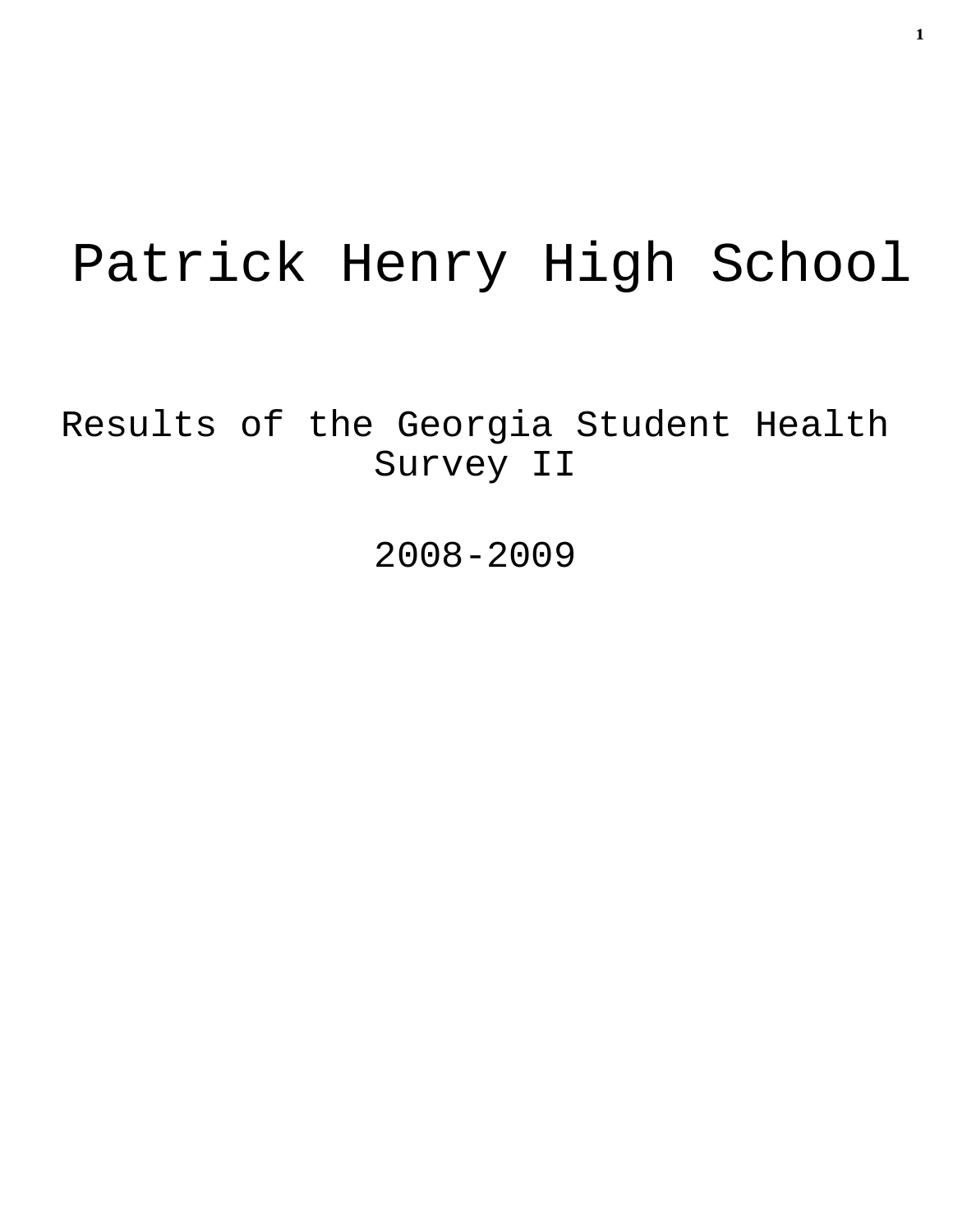## *Demographics* **2**

| <b>Grade</b>                     |    |  |  |  |  |
|----------------------------------|----|--|--|--|--|
| <b>Grade</b><br><b>Frequency</b> |    |  |  |  |  |
| 6                                | 4  |  |  |  |  |
| 8                                | 21 |  |  |  |  |
| 10                               | 31 |  |  |  |  |
| 12                               | 31 |  |  |  |  |

| <b>Frequency</b> | <b>Table of Gender by Grade</b> |              |             |             |             |              |
|------------------|---------------------------------|--------------|-------------|-------------|-------------|--------------|
| <b>Col Pct</b>   |                                 | Grade(Grade) |             |             |             |              |
|                  | Gender(Gender)                  | $\mathbf b$  | 8           | 10          | 12          | <b>Total</b> |
|                  | <b>Female</b>                   | 0<br>0.00    | 6<br>28.57  | 10<br>32.26 | 12<br>38.71 | 28           |
|                  | <b>Male</b>                     | 4<br>100.00  | 15<br>71.43 | 21<br>67.74 | 19<br>61.29 | 59           |
|                  | <b>Total</b>                    | 4            | 21          | 31          | 31          | 87           |

| <b>Frequency</b> | <b>Table of Ethnicity by Grade</b> |                         |             |             |                        |              |  |
|------------------|------------------------------------|-------------------------|-------------|-------------|------------------------|--------------|--|
| <b>Col Pct</b>   |                                    | Grade(Grade)            |             |             |                        |              |  |
|                  | <b>Ethnicity</b> (Ethnicity)       | 6                       | 8           | 10          | 12                     | <b>Total</b> |  |
|                  | <b>Black</b>                       | $\overline{2}$<br>50.00 | 10<br>47.62 | 19<br>61.29 | 20<br>64.52            | 51           |  |
|                  | <b>Hispanic</b>                    | 0<br>0.00               | 4.76        | 3.23        | $\overline{2}$<br>6.45 | 4            |  |
|                  | <b>White</b>                       | 25.00                   | 4<br>19.05  | 6<br>19.35  | 9<br>29.03             | 20           |  |
|                  | <b>Other</b>                       | 25.00                   | 6<br>28.57  | 5<br>16.13  | $\Omega$<br>0.00       | 12           |  |
|                  | <b>Total</b>                       | 4                       | 21          | 31          | 31                     | 87           |  |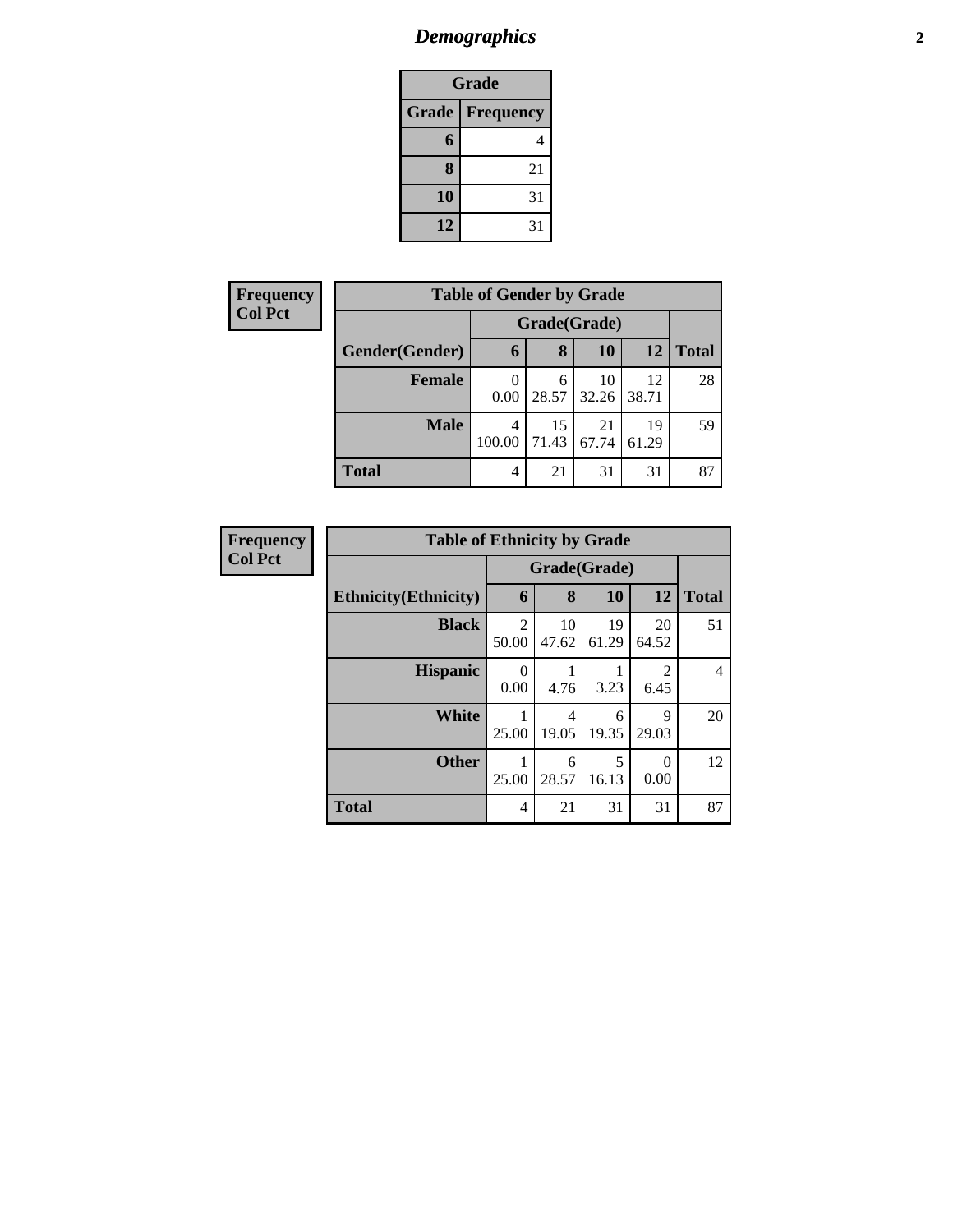#### *Title IV, Part A, Schedule A* **3** *Goal 1: Ensure that all schools are drug-free Baseline Data: Year 2008-2009 Prevalence of Drug Use*

| Frequency<br><b>Col Pct</b> | <b>Table of AlcoholAlt by Grade</b> |              |             |             |             |              |  |  |  |
|-----------------------------|-------------------------------------|--------------|-------------|-------------|-------------|--------------|--|--|--|
|                             | AlcoholAlt(Alcohol                  | Grade(Grade) |             |             |             |              |  |  |  |
|                             | use, past 30 days)                  | 6            | 8           | 10          | 12          | <b>Total</b> |  |  |  |
|                             | <b>Yes</b>                          | 2<br>50.00   | 8<br>38.10  | 9<br>29.03  | q<br>29.03  | 28           |  |  |  |
|                             | N <sub>0</sub>                      | 2<br>50.00   | 13<br>61.90 | 22<br>70.97 | 22<br>70.97 | 59           |  |  |  |
|                             | <b>Total</b>                        | 4            | 21          | 31          | 31          | 87           |  |  |  |

| Frequency<br><b>Col Pct</b> | <b>Table of TobaccoAny by Grade</b> |              |             |             |             |              |  |
|-----------------------------|-------------------------------------|--------------|-------------|-------------|-------------|--------------|--|
|                             | TobaccoAny(Tobacco                  | Grade(Grade) |             |             |             |              |  |
|                             | use, past 30 days)                  | 6            | 8           | <b>10</b>   | 12          | <b>Total</b> |  |
|                             | <b>Yes</b>                          | 2<br>50.00   | 8<br>38.10  | 6<br>19.35  | 13<br>41.94 | 29           |  |
|                             | N <sub>0</sub>                      | 2<br>50.00   | 13<br>61.90 | 25<br>80.65 | 18<br>58.06 | 58           |  |
|                             | <b>Total</b>                        | 4            | 21          | 31          | 31          | 87           |  |

| Frequency      | <b>Table of MarijuanaAlt by Grade</b> |                         |             |             |             |              |
|----------------|---------------------------------------|-------------------------|-------------|-------------|-------------|--------------|
| <b>Col Pct</b> | MarijuanaAlt(Marijuana                | Grade(Grade)            |             |             |             |              |
|                | use, past 30 days)                    | 6                       | 8           | 10          | 12          | <b>Total</b> |
|                | <b>Yes</b>                            | 2<br>50.00              | 3<br>14.29  | 6<br>19.35  | 6<br>19.35  | 17           |
|                | N <sub>0</sub>                        | $\overline{2}$<br>50.00 | 18<br>85.71 | 25<br>80.65 | 25<br>80.65 | 70           |
|                | <b>Total</b>                          | 4                       | 21          | 31          | 31          | 87           |

| <b>Frequency</b> | <b>Table of OtherDrugAny by Grade</b> |                         |              |             |             |              |
|------------------|---------------------------------------|-------------------------|--------------|-------------|-------------|--------------|
| <b>Col Pct</b>   | OtherDrugAny(Other<br>drug use,       |                         | Grade(Grade) |             |             |              |
|                  | past 30 days)                         | 6                       | 8            | 10          | 12          | <b>Total</b> |
|                  | <b>Yes</b>                            | $\overline{c}$<br>50.00 | 4.76         | 3<br>9.68   | 6<br>19.35  | 12           |
|                  | N <sub>o</sub>                        | $\overline{2}$<br>50.00 | 20<br>95.24  | 28<br>90.32 | 25<br>80.65 | 75           |
|                  | <b>Total</b>                          | 4                       | 21           | 31          | 31          | 87           |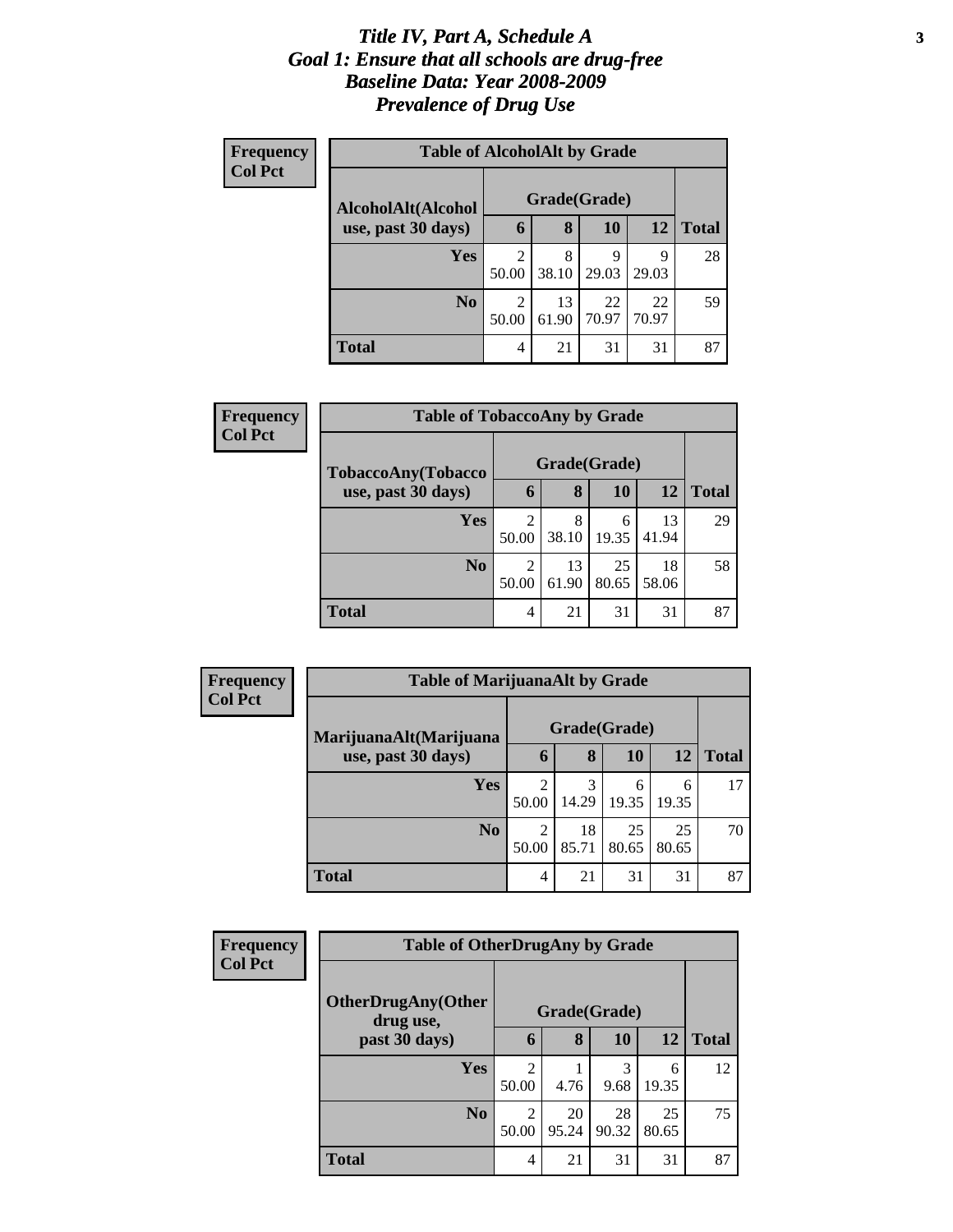#### *Average Age of Onset of Use* **4** *Results for "Average Age of Onset of Use" questions exclude students who said they did not use that substance*

| <b>Variable</b>       | Label                                                              | <b>Mean</b> |
|-----------------------|--------------------------------------------------------------------|-------------|
| Alcoholinit2          | I started using alcohol when I was                                 | 12.84       |
| Cigarettesinit2       | I started smoking tobacco when I was                               | 12.94       |
| Smokelessinit2        | I started chewing tobacco when I was                               | 13.00       |
| Marijuanainit2        | I started using marijuana when I was                               | 14.09       |
| Cocaineinit2          | I started using cocaine when I was                                 | 13.25       |
| Inhalantsinit2        | I started using inhalants when I was                               | 11.00       |
| Steroidsinit2         | I started using steroids when I was                                |             |
| Ecstasyinit2          | I started using ecstasy when I was                                 | 15.00       |
| Methinit <sub>2</sub> | I started using methamphetamines when I was                        | 14.00       |
| Hallucinogensinit2    | I started using hallucinogens when I was                           | 15.75       |
| Prescriptioninit2     | I started using prescription drugs not prescribed to me when I was | 11.42       |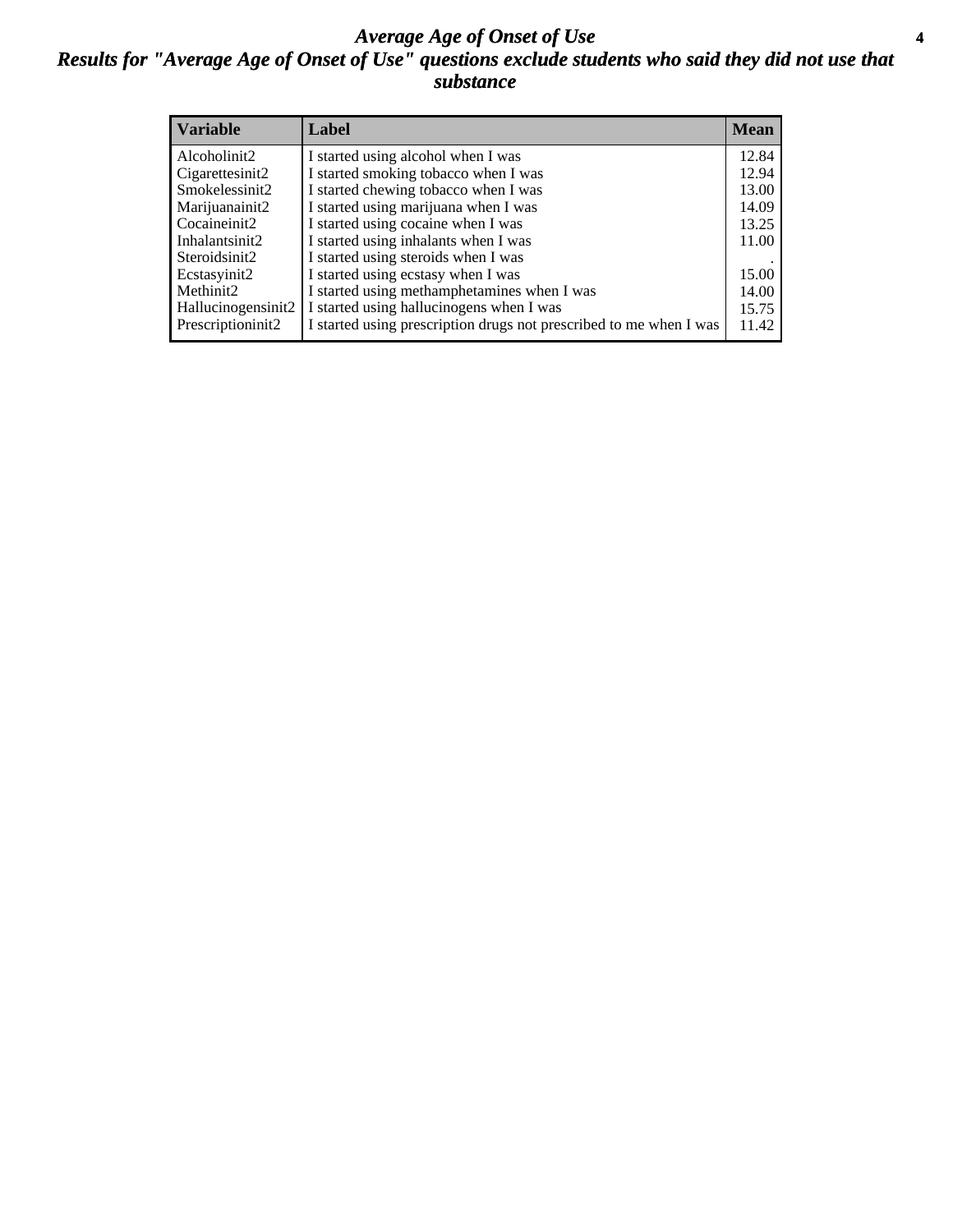# *Perception of Health Risk* **5**

| <b>Frequency</b> | <b>Table of Alcoholharmdich by Grade</b> |                         |             |             |             |              |  |  |
|------------------|------------------------------------------|-------------------------|-------------|-------------|-------------|--------------|--|--|
| <b>Col Pct</b>   | Alcoholharmdich(I)<br>think alcohol is   | Grade(Grade)            |             |             |             |              |  |  |
|                  | harmful)                                 | 6                       | 8           | <b>10</b>   | 12          | <b>Total</b> |  |  |
|                  | Yes                                      | 2<br>50.00              | 15<br>71.43 | 23<br>74.19 | 28<br>90.32 | 68           |  |  |
|                  | N <sub>o</sub>                           | $\mathfrak{D}$<br>50.00 | 6<br>28.57  | 8<br>25.81  | 3<br>9.68   | 19           |  |  |
|                  | <b>Total</b>                             | 4                       | 21          | 31          | 31          | 87           |  |  |

| <b>Frequency</b> | <b>Table of Tobaccoharmdich by Grade</b> |              |             |             |             |              |  |
|------------------|------------------------------------------|--------------|-------------|-------------|-------------|--------------|--|
| <b>Col Pct</b>   | Tobaccoharmdich(I                        | Grade(Grade) |             |             |             |              |  |
|                  | think tobacco is<br>harmful)             | 6            | 8           | 10          | 12          | <b>Total</b> |  |
|                  | Yes                                      | 3<br>75.00   | 15<br>71.43 | 30<br>96.77 | 29<br>93.55 | 77           |  |
|                  | N <sub>0</sub>                           | 25.00        | 6<br>28.57  | 3.23        | 2<br>6.45   | 10           |  |
|                  | <b>Total</b>                             | 4            | 21          | 31          | 31          | 87           |  |

| Frequency      | <b>Table of Marijuanaharmdich by Grade</b> |            |             |              |             |              |
|----------------|--------------------------------------------|------------|-------------|--------------|-------------|--------------|
| <b>Col Pct</b> | Marijuanaharmdich(I<br>think marijuana is  |            |             | Grade(Grade) |             |              |
|                | harmful)                                   | 6          | 8           | 10           | <b>12</b>   | <b>Total</b> |
|                | <b>Yes</b>                                 | 2<br>50.00 | 14<br>66.67 | 22<br>70.97  | 23<br>74.19 | 61           |
|                | N <sub>o</sub>                             | 2<br>50.00 | 33.33       | 9<br>29.03   | 8<br>25.81  | 26           |
|                | <b>Total</b>                               | 4          | 21          | 31           | 31          | 87           |

| Frequency      | <b>Table of Otherdrugharmdich by Grade</b>   |             |              |             |             |              |
|----------------|----------------------------------------------|-------------|--------------|-------------|-------------|--------------|
| <b>Col Pct</b> | Otherdrugharmdich(I<br>think other drugs are |             | Grade(Grade) |             |             |              |
|                | harmful)                                     | 6           | 8            | 10          | 12          | <b>Total</b> |
|                | Yes                                          | 4<br>100.00 | 15<br>71.43  | 30<br>96.77 | 30<br>96.77 | 79           |
|                | N <sub>0</sub>                               | 0.00        | 6<br>28.57   | 3.23        | 3.23        | 8            |
|                | <b>Total</b>                                 | 4           | 21           | 31          | 31          | 87           |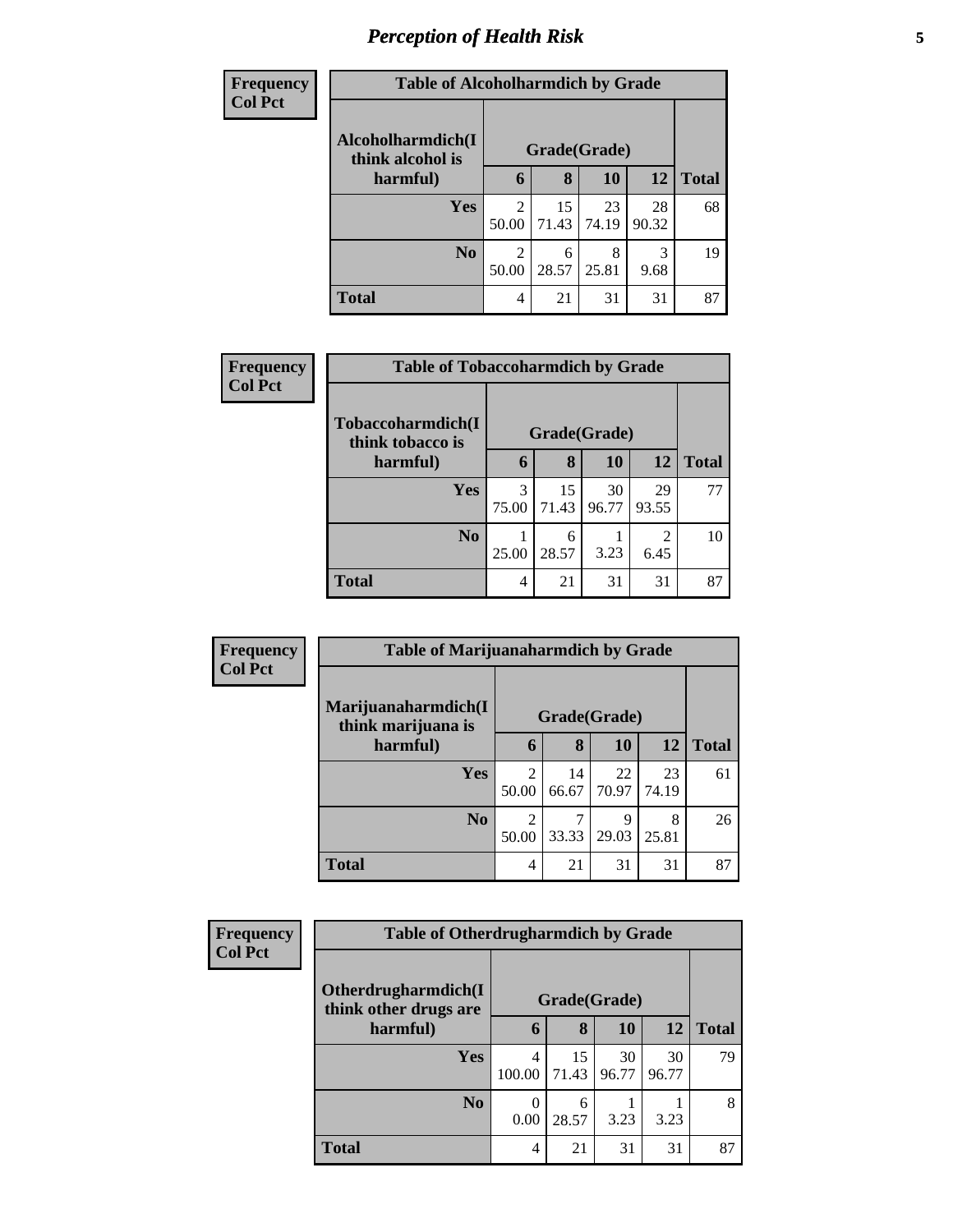## *Social Disapproval* **6**

| <b>Frequency</b> | <b>Table of Alcoholpeerdich by Grade</b>                    |            |              |             |             |              |  |  |
|------------------|-------------------------------------------------------------|------------|--------------|-------------|-------------|--------------|--|--|
| <b>Col Pct</b>   |                                                             |            |              |             |             |              |  |  |
|                  | Alcoholpeerdich(My<br>friends would<br>disapprove if I used |            | Grade(Grade) |             |             |              |  |  |
|                  | alcohol)                                                    | 6          | 8            | 10          | 12          | <b>Total</b> |  |  |
|                  | Yes                                                         | 3<br>75.00 | 8<br>38.10   | 9<br>29.03  | 13<br>41.94 | 33           |  |  |
|                  | N <sub>0</sub>                                              | 25.00      | 13<br>61.90  | 22<br>70.97 | 18<br>58.06 | 54           |  |  |
|                  | <b>Total</b>                                                | 4          | 21           | 31          | 31          | 87           |  |  |

| <b>Frequency</b> | <b>Table of Tobaccopeerdich by Grade</b>                    |                         |              |             |             |              |  |
|------------------|-------------------------------------------------------------|-------------------------|--------------|-------------|-------------|--------------|--|
| <b>Col Pct</b>   | Tobaccopeerdich(My<br>friends would<br>disapprove if I used |                         | Grade(Grade) |             |             |              |  |
|                  | tobacco)                                                    | 6                       | 8            | 10          | 12          | <b>Total</b> |  |
|                  | <b>Yes</b>                                                  | $\mathfrak{D}$<br>50.00 | 6<br>28.57   | 16<br>51.61 | 14<br>45.16 | 38           |  |
|                  | N <sub>o</sub>                                              | 2<br>50.00              | 15<br>71.43  | 15<br>48.39 | 17<br>54.84 | 49           |  |
|                  | <b>Total</b>                                                | 4                       | 21           | 31          | 31          | 87           |  |

| Frequency      | <b>Table of Marijuanapeerdich by Grade</b>                    |            |              |             |             |              |  |
|----------------|---------------------------------------------------------------|------------|--------------|-------------|-------------|--------------|--|
| <b>Col Pct</b> | Marijuanapeerdich(My<br>friends would<br>disapprove if I used |            | Grade(Grade) |             |             |              |  |
|                | marijuana)                                                    | 6          | 8            | 10          | 12          | <b>Total</b> |  |
|                | <b>Yes</b>                                                    | 3<br>75.00 | 10<br>47.62  | 14<br>45.16 | 15<br>48.39 | 42           |  |
|                | N <sub>o</sub>                                                | 25.00      | 11<br>52.38  | 17<br>54.84 | 16<br>51.61 | 45           |  |
|                | <b>Total</b>                                                  | 4          | 21           | 31          | 31          | 87           |  |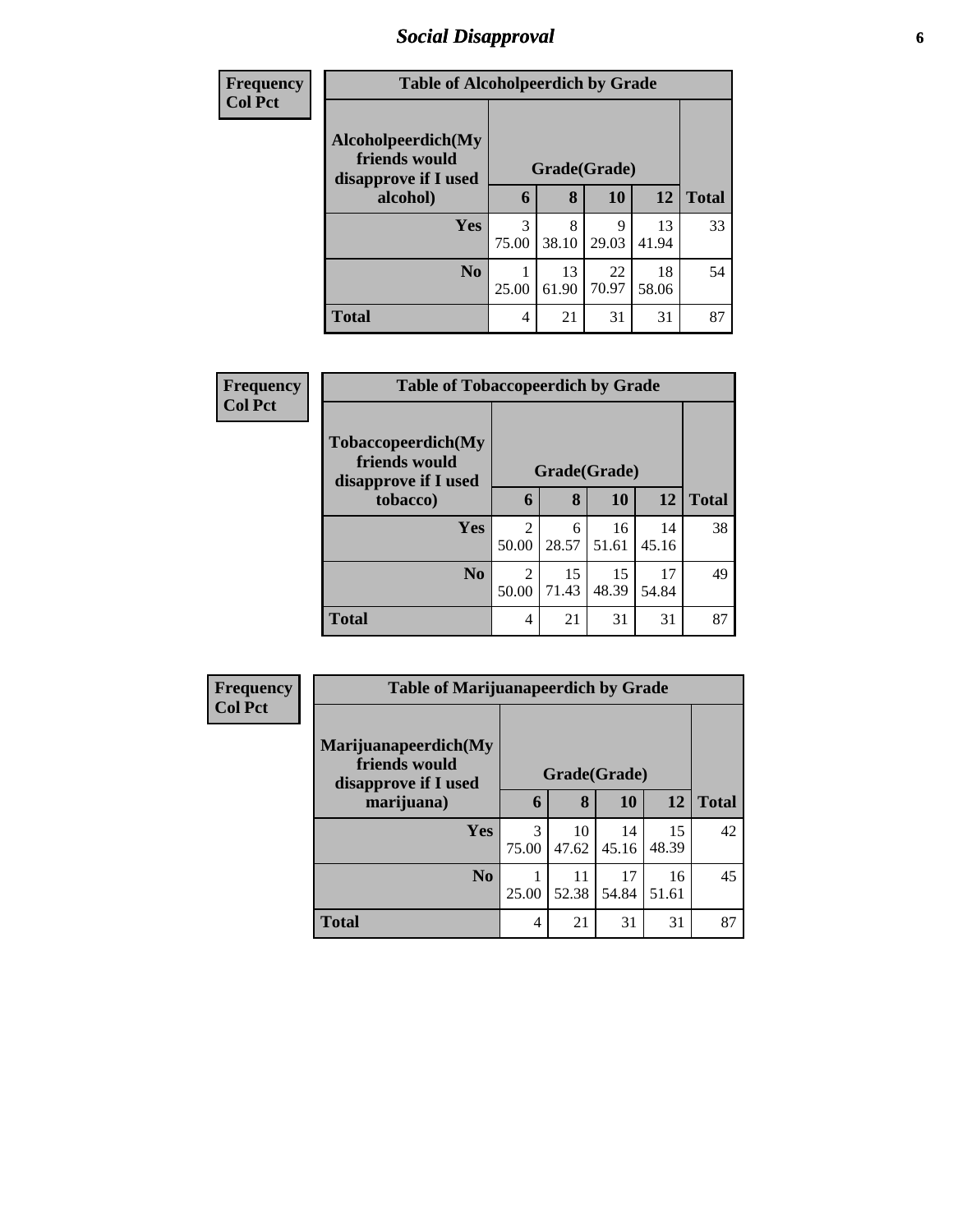## *Social Disapproval* **7**

| <b>Frequency</b> | <b>Table of Otherdrugpeerdich by Grade</b>                    |            |              |             |             |              |
|------------------|---------------------------------------------------------------|------------|--------------|-------------|-------------|--------------|
| <b>Col Pct</b>   | Otherdrugpeerdich(My<br>friends would<br>disapprove if I used |            | Grade(Grade) |             |             |              |
|                  | other drugs)                                                  |            | 8            | <b>10</b>   | <b>12</b>   | <b>Total</b> |
|                  | Yes                                                           | 2<br>50.00 | 11<br>52.38  | 20<br>64.52 | 22<br>70.97 | 55           |
|                  | N <sub>0</sub>                                                | 2<br>50.00 | 10<br>47.62  | 11<br>35.48 | 9<br>29.03  | 32           |
|                  | <b>Total</b>                                                  | 4          | 21           | 31          | 31          | 87           |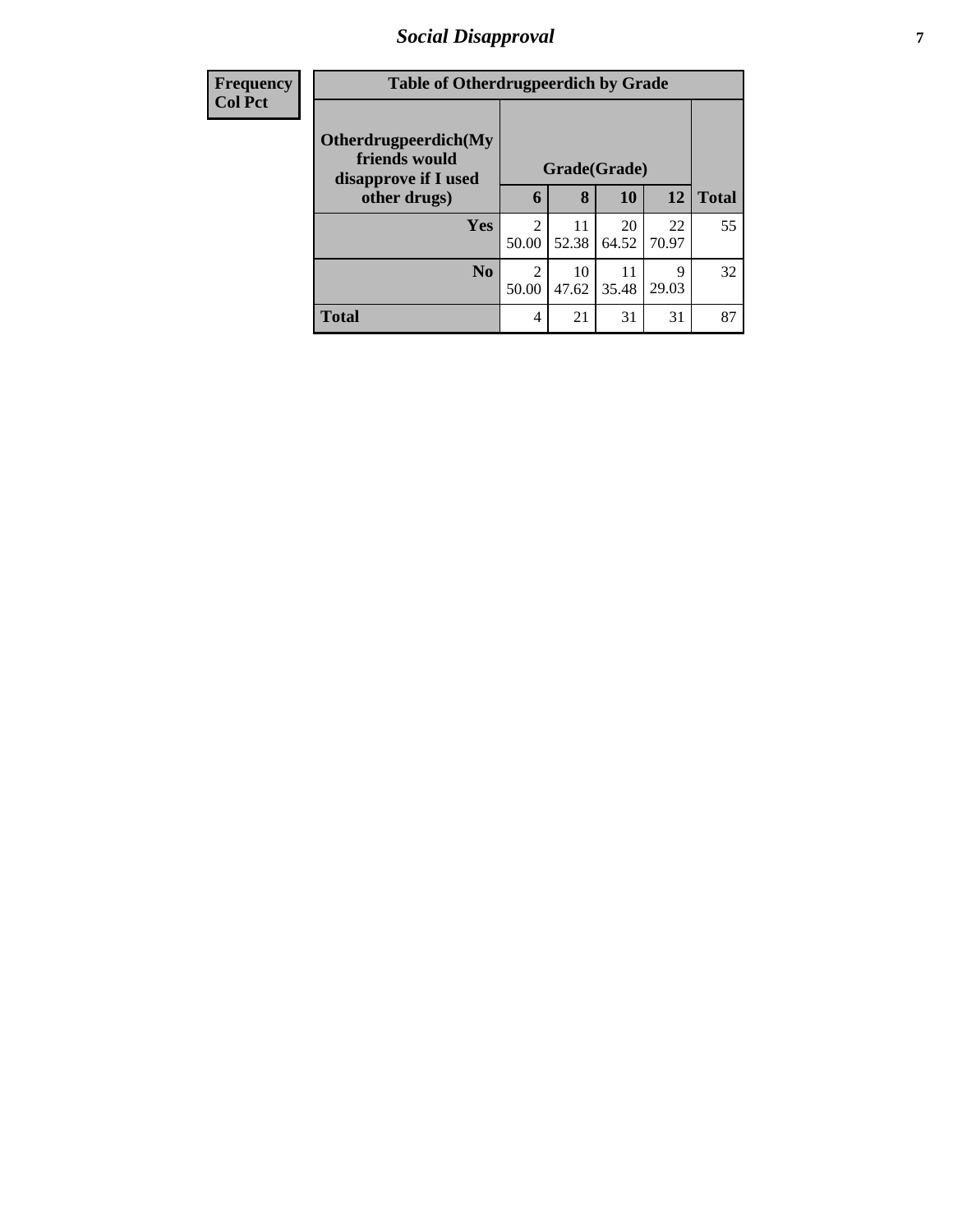#### Title IV, Part A, Schedule A **8** *Goal 2: To help ensure that all schools are safe and disciplined Baseline Data: Year 2008-2009 Student Involvement in Gang Activity*

| Frequency<br><b>Col Pct</b> | <b>Table of Gangself by Grade</b>                                                                 |                                      |                   |             |                        |              |  |  |  |
|-----------------------------|---------------------------------------------------------------------------------------------------|--------------------------------------|-------------------|-------------|------------------------|--------------|--|--|--|
|                             | Gangself(I<br>have<br>participated<br>in illegal<br>gang<br>activities in<br>the past 30<br>days) | 6                                    | Grade(Grade)<br>8 | 10          | 12                     | <b>Total</b> |  |  |  |
|                             | Yes                                                                                               | $\mathcal{D}_{\mathcal{L}}$<br>50.00 | $\theta$<br>0.00  | 7<br>22.58  | $\mathfrak{D}$<br>6.45 | 11           |  |  |  |
|                             | N <sub>0</sub>                                                                                    | $\mathfrak{D}$<br>50.00              | 21<br>100.00      | 24<br>77.42 | 29<br>93.55            | 76           |  |  |  |
|                             | <b>Total</b>                                                                                      | 4                                    | 21                | 31          | 31                     | 87           |  |  |  |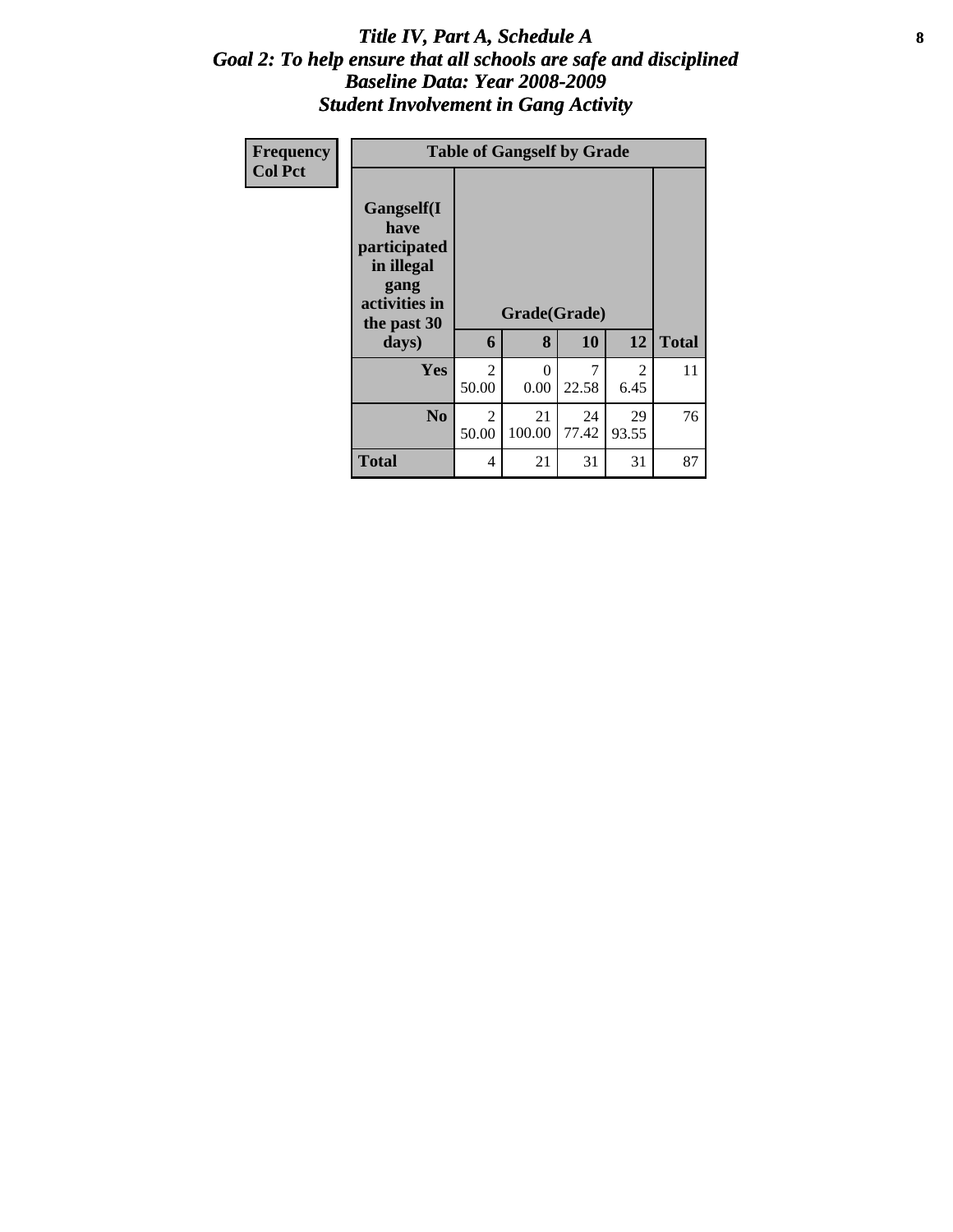# *Student Perception of School Safety* **9**

| <b>Frequency</b> |
|------------------|
| <b>Row Pct</b>   |

| <b>Table of Grade by Safeschool</b> |                          |                                                                                                                      |                        |            |    |  |  |  |  |  |
|-------------------------------------|--------------------------|----------------------------------------------------------------------------------------------------------------------|------------------------|------------|----|--|--|--|--|--|
|                                     |                          | Safeschool (School is a place at which I feel<br>safe)                                                               |                        |            |    |  |  |  |  |  |
| Grade(Grade)                        | <b>Strongly</b><br>Agree | <b>Somewhat</b><br><b>Strongly</b><br><b>Somewhat</b><br><b>Disagree</b><br><b>Total</b><br><b>Disagree</b><br>Agree |                        |            |    |  |  |  |  |  |
| 6                                   | $\mathfrak{D}$<br>50.00  | 0<br>0.00                                                                                                            | 0<br>0.00              | 50.00      | 4  |  |  |  |  |  |
| 8                                   | 4<br>19.05               | 10<br>47.62                                                                                                          | $\mathfrak{D}$<br>9.52 | 5<br>23.81 | 21 |  |  |  |  |  |
| 10                                  | 4<br>12.90               | 18<br>58.06                                                                                                          | 6<br>19.35             | 3<br>9.68  | 31 |  |  |  |  |  |
| 12                                  | 6<br>19.35               | 5<br>17<br>3<br>54.84<br>9.68<br>16.13                                                                               |                        |            |    |  |  |  |  |  |
| <b>Total</b>                        | 16                       | 45                                                                                                                   | 11                     | 15         | 87 |  |  |  |  |  |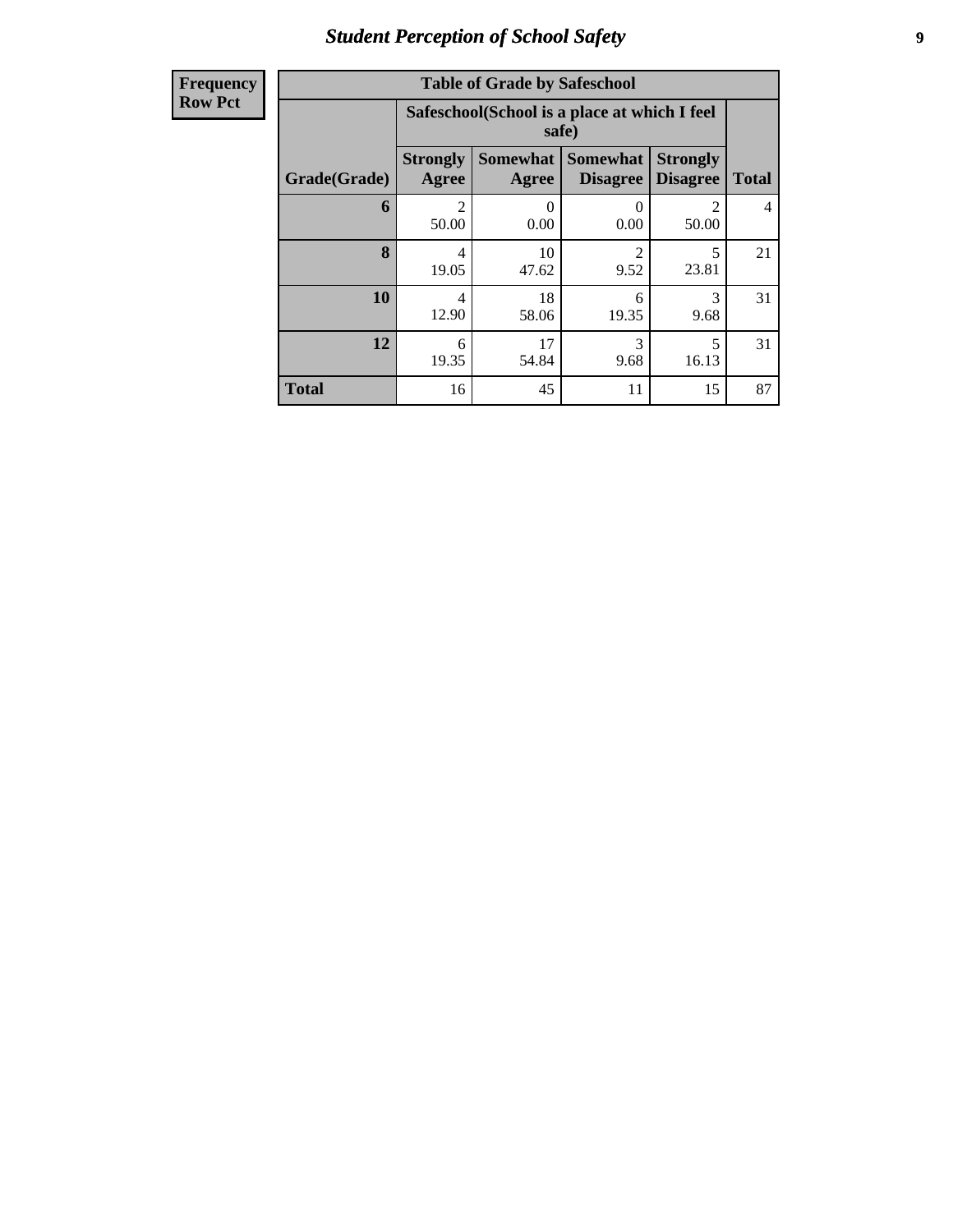#### *Students Who Have Been Bullied* **10**

# $\bf{Rov}$

| <b>Table of Grade by Bullied</b> |  |
|----------------------------------|--|

| <b>Frequency</b> | <b>Table of Grade by Bullied</b>                                              |                             |                        |                   |                        |                        |                        |                |  |  |
|------------------|-------------------------------------------------------------------------------|-----------------------------|------------------------|-------------------|------------------------|------------------------|------------------------|----------------|--|--|
| <b>Row Pct</b>   | <b>Bullied</b> (I have been bullied by other<br>students in the past 30 days) |                             |                        |                   |                        |                        |                        |                |  |  |
|                  | Grade(Grade)                                                                  | $\mathbf{0}$<br><b>Days</b> | 1 or<br>2<br>days      | 3 to<br>5<br>days | 10<br>to<br>19<br>days | 20<br>to<br>29<br>days | All<br>30<br>days      | <b>Total</b>   |  |  |
|                  | 6                                                                             | 3<br>75.00                  | 1<br>25.00             | $\Omega$<br>0.00  | $\Omega$<br>0.00       | $\Omega$<br>0.00       | $\Omega$<br>0.00       | $\overline{4}$ |  |  |
|                  | 8                                                                             | 18<br>85.71                 | $\overline{2}$<br>9.52 | $\Omega$<br>0.00  | $\Omega$<br>0.00       | 0<br>0.00              | 4.76                   | 21             |  |  |
|                  | 10                                                                            | 29<br>93.55                 | 3.23                   | 3.23              | $\Omega$<br>0.00       | $\Omega$<br>0.00       | $\Omega$<br>0.00       | 31             |  |  |
|                  | 12                                                                            | 27<br>87.10                 | $\Omega$<br>0.00       | $\Omega$<br>0.00  | 3.23                   | 3.23                   | $\overline{2}$<br>6.45 | 31             |  |  |
|                  | <b>Total</b>                                                                  | 77                          | 4                      | 1                 | 1                      | 1                      | 3                      | 87             |  |  |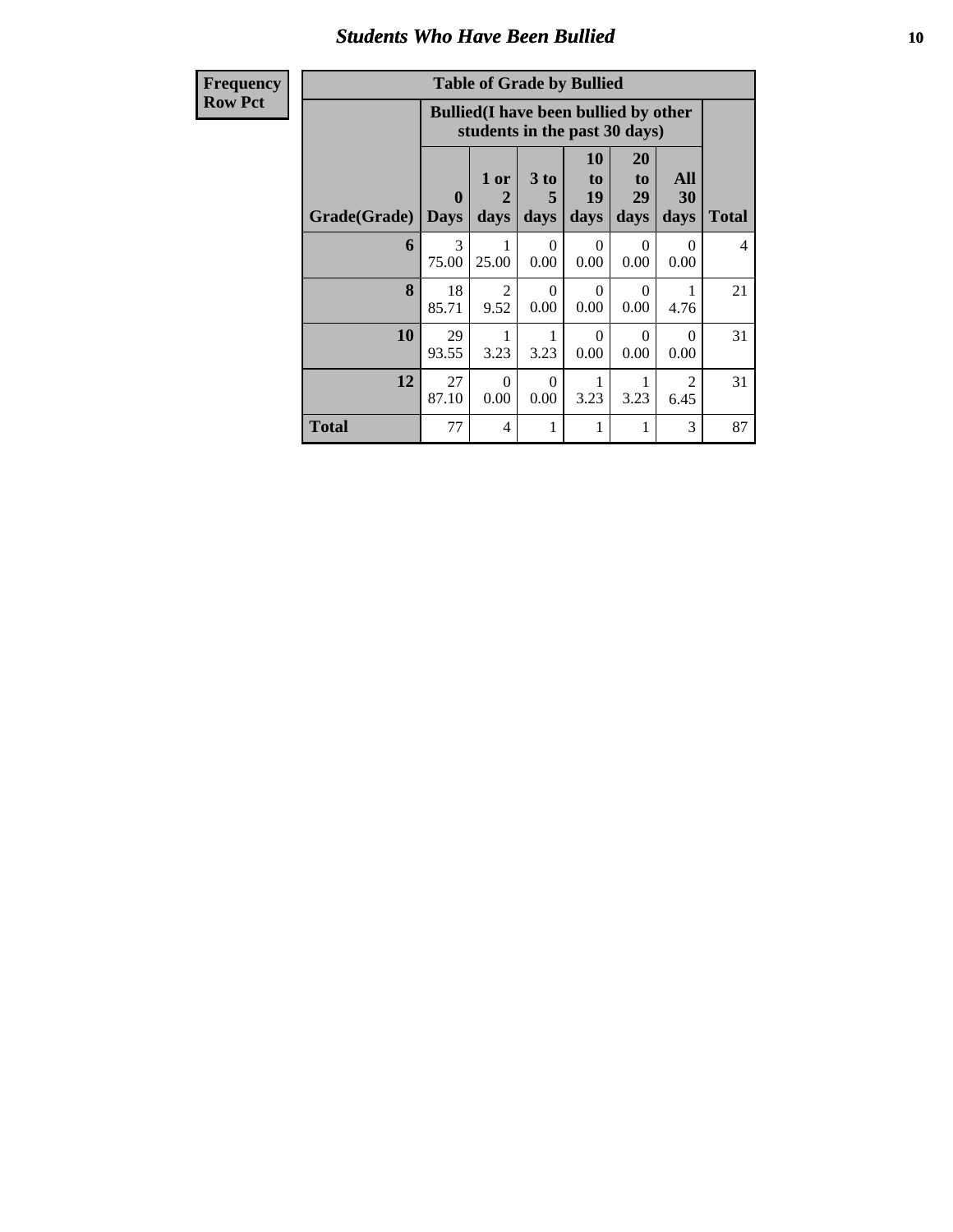#### *School Climate* **11**

| Frequency      | <b>Table of SchoolClimate1 by Grade</b> |                                      |             |             |             |              |  |  |  |
|----------------|-----------------------------------------|--------------------------------------|-------------|-------------|-------------|--------------|--|--|--|
| <b>Col Pct</b> | SchoolClimate1(I                        | Grade(Grade)                         |             |             |             |              |  |  |  |
|                | like school)                            | 6                                    | 8           | 10          | 12          | <b>Total</b> |  |  |  |
|                | <b>Strongly Agree</b>                   | 0<br>0.00                            | 4.76        | 4<br>12.90  | 8<br>25.81  | 13           |  |  |  |
|                | <b>Somewhat Agree</b>                   | 2<br>50.00                           | 13<br>61.90 | 18<br>58.06 | 20<br>64.52 | 53           |  |  |  |
|                | <b>Somewhat Disagree</b>                | $\Omega$<br>0.00                     | 4<br>19.05  | 6<br>19.35  | 2<br>6.45   | 12           |  |  |  |
|                | <b>Strongly Disagree</b>                | $\mathcal{D}_{\mathcal{L}}$<br>50.00 | 3<br>14.29  | 3<br>9.68   | 3.23        | 9            |  |  |  |
|                | <b>Total</b>                            | 4                                    | 21          | 31          | 31          | 87           |  |  |  |

| Frequency      | <b>Table of SchoolClimate2 by Grade</b>           |                        |                   |             |             |              |  |  |
|----------------|---------------------------------------------------|------------------------|-------------------|-------------|-------------|--------------|--|--|
| <b>Col Pct</b> | SchoolClimate2(I<br>feel successful at<br>school) | 6                      | Grade(Grade)<br>8 | 10          | 12          | <b>Total</b> |  |  |
|                | <b>Strongly Agree</b>                             | 25.00                  | 8<br>38.10        | 9<br>29.03  | 14<br>45.16 | 32           |  |  |
|                | <b>Somewhat Agree</b>                             | 25.00                  | 8<br>38.10        | 20<br>64.52 | 11<br>35.48 | 40           |  |  |
|                | <b>Somewhat Disagree</b>                          | 0<br>0.00              | 4<br>19.05        | 2<br>6.45   | 5<br>16.13  | 11           |  |  |
|                | <b>Strongly Disagree</b>                          | $\mathcal{L}$<br>50.00 | 4.76              | 0<br>0.00   | 3.23        | 4            |  |  |
|                | Total                                             | 4                      | 21                | 31          | 31          | 87           |  |  |

| <b>Frequency</b> | <b>Table of SchoolClimate3 by Grade</b>                               |                  |                   |                  |                  |                |  |  |  |
|------------------|-----------------------------------------------------------------------|------------------|-------------------|------------------|------------------|----------------|--|--|--|
| <b>Col Pct</b>   | SchoolClimate3(My<br>school has high<br>standards for<br>achievement) | 6                | Grade(Grade)<br>8 | <b>10</b>        | 12               | <b>Total</b>   |  |  |  |
|                  |                                                                       |                  |                   |                  |                  |                |  |  |  |
|                  | <b>Strongly Agree</b>                                                 | 3<br>75.00       | 11<br>52.38       | 12<br>38.71      | 16<br>51.61      | 42             |  |  |  |
|                  | <b>Somewhat Agree</b>                                                 | $\Omega$<br>0.00 | 5<br>23.81        | 13<br>41.94      | 12<br>38.71      | 30             |  |  |  |
|                  | <b>Somewhat Disagree</b>                                              | $\Omega$<br>0.00 | 4<br>19.05        | 6<br>19.35       | 3<br>9.68        | 13             |  |  |  |
|                  | <b>Strongly Disagree</b>                                              | 1<br>25.00       | 4.76              | $\Omega$<br>0.00 | $\Omega$<br>0.00 | $\mathfrak{D}$ |  |  |  |
|                  | Total                                                                 | 4                | 21                | 31               | 31               | 87             |  |  |  |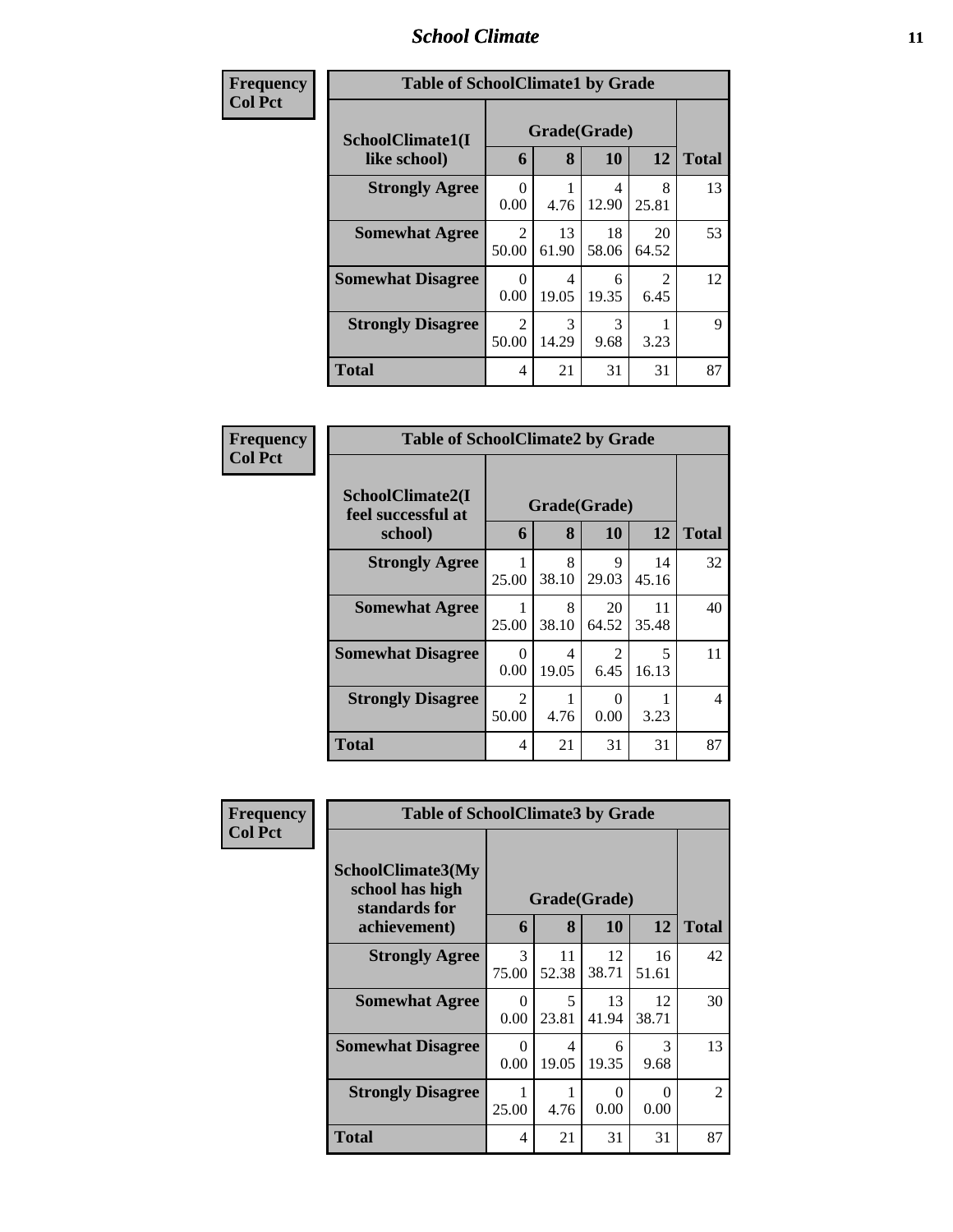# *School Climate* **12**

| Frequency      | <b>Table of SchoolClimate4 by Grade</b>                              |                        |                         |                                     |                        |                |  |
|----------------|----------------------------------------------------------------------|------------------------|-------------------------|-------------------------------------|------------------------|----------------|--|
| <b>Col Pct</b> | <b>SchoolClimate4(My</b><br>school sets clear<br>rules for behavior) | 6                      | Grade(Grade)<br>8       | 10                                  | 12                     | <b>Total</b>   |  |
|                | <b>Strongly Agree</b>                                                | $\mathcal{R}$<br>75.00 | 12<br>57.14             | 19<br>61.29                         | 23<br>74.19            | 57             |  |
|                | <b>Somewhat Agree</b>                                                | 0<br>0.00              | 3<br>14.29              | 10<br>32.26                         | 5<br>16.13             | 18             |  |
|                | <b>Somewhat Disagree</b>                                             | 0<br>0.00              | $\overline{4}$<br>19.05 | $\mathcal{D}_{\mathcal{L}}$<br>6.45 | $\mathfrak{D}$<br>6.45 | 8              |  |
|                | <b>Strongly Disagree</b>                                             | 25.00                  | $\mathcal{D}$<br>9.52   | 0<br>0.00                           | 3.23                   | $\overline{4}$ |  |
|                | <b>Total</b>                                                         | 4                      | 21                      | 31                                  | 31                     | 87             |  |

| Frequency      | <b>Table of SchoolClimate5 by Grade</b>                   |                  |             |              |             |              |  |
|----------------|-----------------------------------------------------------|------------------|-------------|--------------|-------------|--------------|--|
| <b>Col Pct</b> | SchoolClimate5(I<br>know what to do in<br>an emergency at |                  |             | Grade(Grade) |             |              |  |
|                | school)                                                   | 6                | 8           | 10           | 12          | <b>Total</b> |  |
|                | <b>Strongly Agree</b>                                     | 3<br>75.00       | 13<br>61.90 | 15<br>48.39  | 19<br>61.29 | 50           |  |
|                | <b>Somewhat Agree</b>                                     | $\Omega$<br>0.00 | 2<br>9.52   | 13<br>41.94  | 10<br>32.26 | 25           |  |
|                | <b>Somewhat Disagree</b>                                  | $\Omega$<br>0.00 | 5<br>23.81  | 2<br>6.45    | 2<br>6.45   | 9            |  |
|                | <b>Strongly Disagree</b>                                  | 25.00            | 4.76        | 3.23         | 0<br>0.00   | 3            |  |
|                | Total                                                     | 4                | 21          | 31           | 31          | 87           |  |

| Frequency      | <b>Table of SchoolClimate6 by Grade</b>                  |                         |                   |                        |             |              |  |
|----------------|----------------------------------------------------------|-------------------------|-------------------|------------------------|-------------|--------------|--|
| <b>Col Pct</b> | <b>SchoolClimate6(Teachers</b><br>treat me with respect) | 6                       | Grade(Grade)<br>8 | <b>10</b>              | 12          | <b>Total</b> |  |
|                | <b>Strongly Agree</b>                                    | $\mathfrak{D}$<br>50.00 | 12<br>57.14       | 13<br>41.94            | 11<br>35.48 | 38           |  |
|                | <b>Somewhat Agree</b>                                    | $\Omega$<br>0.00        | 8<br>38.10        | 13<br>41.94            | 13<br>41.94 | 34           |  |
|                | <b>Somewhat Disagree</b>                                 | 0<br>0.00               | 4.76              | 3<br>9.68              | 4<br>12.90  | 8            |  |
|                | <b>Strongly Disagree</b>                                 | $\mathfrak{D}$<br>50.00 | $\Omega$<br>0.00  | $\mathfrak{D}$<br>6.45 | 3<br>9.68   |              |  |
|                | <b>Total</b>                                             | 4                       | 21                | 31                     | 31          | 87           |  |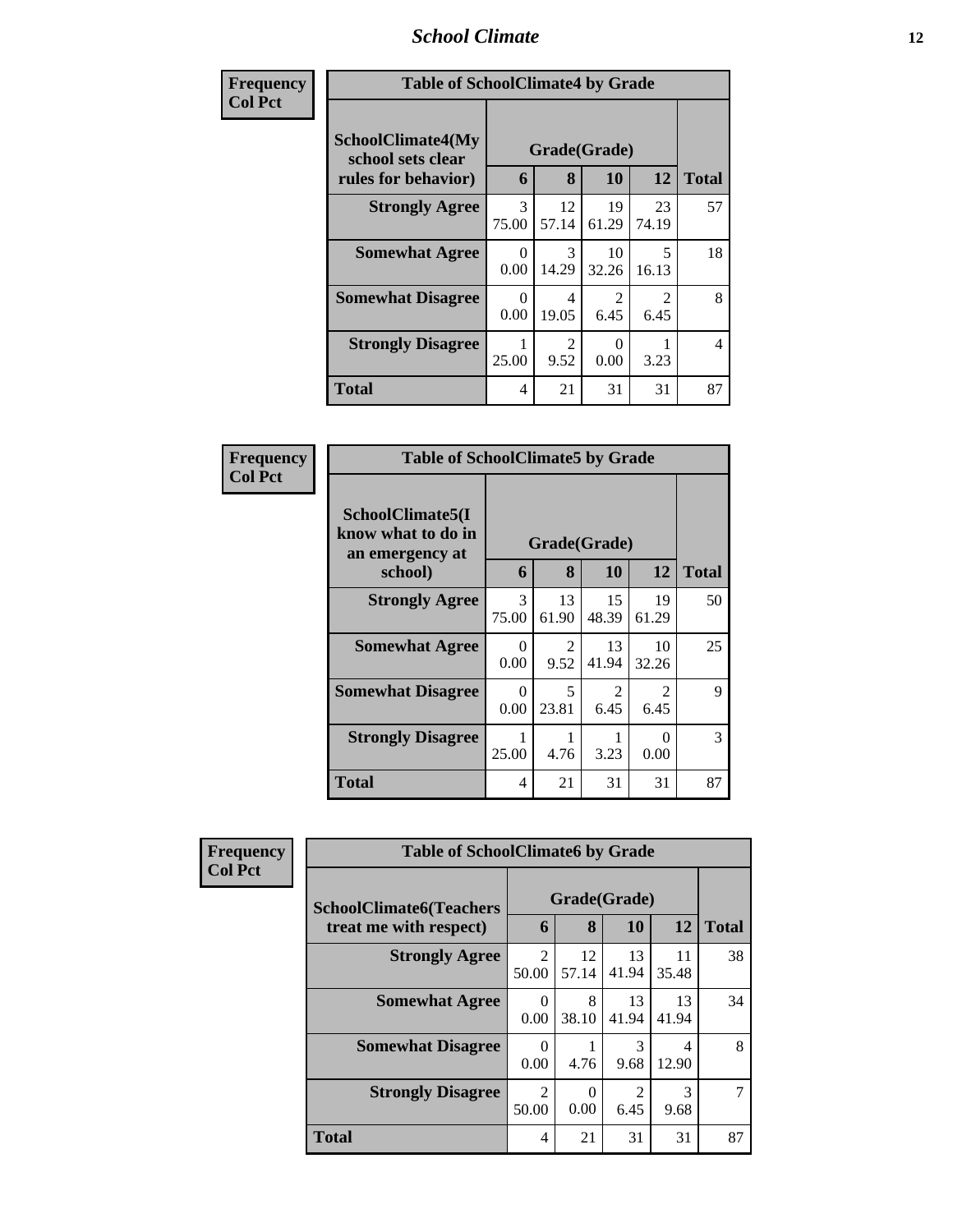#### *School Climate* **13**

| Frequency<br><b>Col Pet</b> |
|-----------------------------|
|-----------------------------|

**T** 

| ncy | <b>Table of SchoolClimate7 by Grade</b>                                       |                         |                   |             |                       |               |  |  |  |
|-----|-------------------------------------------------------------------------------|-------------------------|-------------------|-------------|-----------------------|---------------|--|--|--|
|     | <b>SchoolClimate7(Behaviors</b><br>in my class allow the<br>teacher to teach) | 6                       | Grade(Grade)<br>8 | 10          | 12                    | <b>Total</b>  |  |  |  |
|     | <b>Strongly Agree</b>                                                         | 25.00                   | 3<br>14.29        | 6<br>19.35  | 8<br>25.81            | 18            |  |  |  |
|     | <b>Somewhat Agree</b>                                                         | 25.00                   | 13<br>61.90       | 19<br>61.29 | 20<br>64.52           | 53            |  |  |  |
|     | <b>Somewhat Disagree</b>                                                      | 0<br>0.00               | 5<br>23.81        | 5<br>16.13  | $\mathcal{R}$<br>9.68 | 13            |  |  |  |
|     | <b>Strongly Disagree</b>                                                      | $\mathfrak{D}$<br>50.00 | 0<br>0.00         | 3.23        | 0.00                  | $\mathcal{R}$ |  |  |  |
|     | <b>Total</b>                                                                  | 4                       | 21                | 31          | 31                    | 87            |  |  |  |

| Frequency      | <b>Table of SchoolClimate8 by Grade</b>                                 |                  |                  |             |                        |                |  |  |
|----------------|-------------------------------------------------------------------------|------------------|------------------|-------------|------------------------|----------------|--|--|
| <b>Col Pct</b> | <b>SchoolClimate8(Students</b><br>are frequently<br>recognized for good |                  | Grade(Grade)     |             |                        |                |  |  |
|                | behavior)                                                               | 6                | 8                | <b>10</b>   | <b>12</b>              | <b>Total</b>   |  |  |
|                | <b>Strongly Agree</b>                                                   | 2<br>50.00       | 3<br>14.29       | 6<br>19.35  | 8<br>25.81             | 19             |  |  |
|                | <b>Somewhat Agree</b>                                                   | 25.00            | 13<br>61.90      | 20<br>64.52 | 13<br>41.94            | 47             |  |  |
|                | <b>Somewhat Disagree</b>                                                | $\Omega$<br>0.00 | 5<br>23.81       | 4<br>12.90  | 8<br>25.81             | 17             |  |  |
|                | <b>Strongly Disagree</b>                                                | 25.00            | $\Omega$<br>0.00 | 3.23        | $\mathfrak{D}$<br>6.45 | $\overline{4}$ |  |  |
|                | <b>Total</b>                                                            | 4                | 21               | 31          | 31                     | 87             |  |  |

| Frequency<br><b>Col Pct</b> | <b>Table of SchoolClimate9 by Grade</b>                            |                                      |                         |                  |             |              |
|-----------------------------|--------------------------------------------------------------------|--------------------------------------|-------------------------|------------------|-------------|--------------|
|                             | SchoolClimate9(School<br>counselor would be<br>helpful if I needed |                                      |                         | Grade(Grade)     |             |              |
|                             | assistance)                                                        | 6                                    | 8                       | 10               | 12          | <b>Total</b> |
|                             | <b>Strongly Agree</b>                                              | $\mathcal{D}_{\mathcal{L}}$<br>50.00 | 10<br>47.62             | 13<br>41.94      | 20<br>64.52 | 45           |
|                             | <b>Somewhat Agree</b>                                              | $\Omega$<br>0.00                     | 5<br>23.81              | 13<br>41.94      | 6<br>19.35  | 24           |
|                             | <b>Somewhat Disagree</b>                                           | $\Omega$<br>0.00                     | $\overline{4}$<br>19.05 | 5<br>16.13       | 4<br>12.90  | 13           |
|                             | <b>Strongly Disagree</b>                                           | $\mathfrak{D}$<br>50.00              | $\mathfrak{D}$<br>9.52  | $\Omega$<br>0.00 | 3.23        | 5            |
|                             | Total                                                              | 4                                    | 21                      | 31               | 31          | 87           |

 $\blacksquare$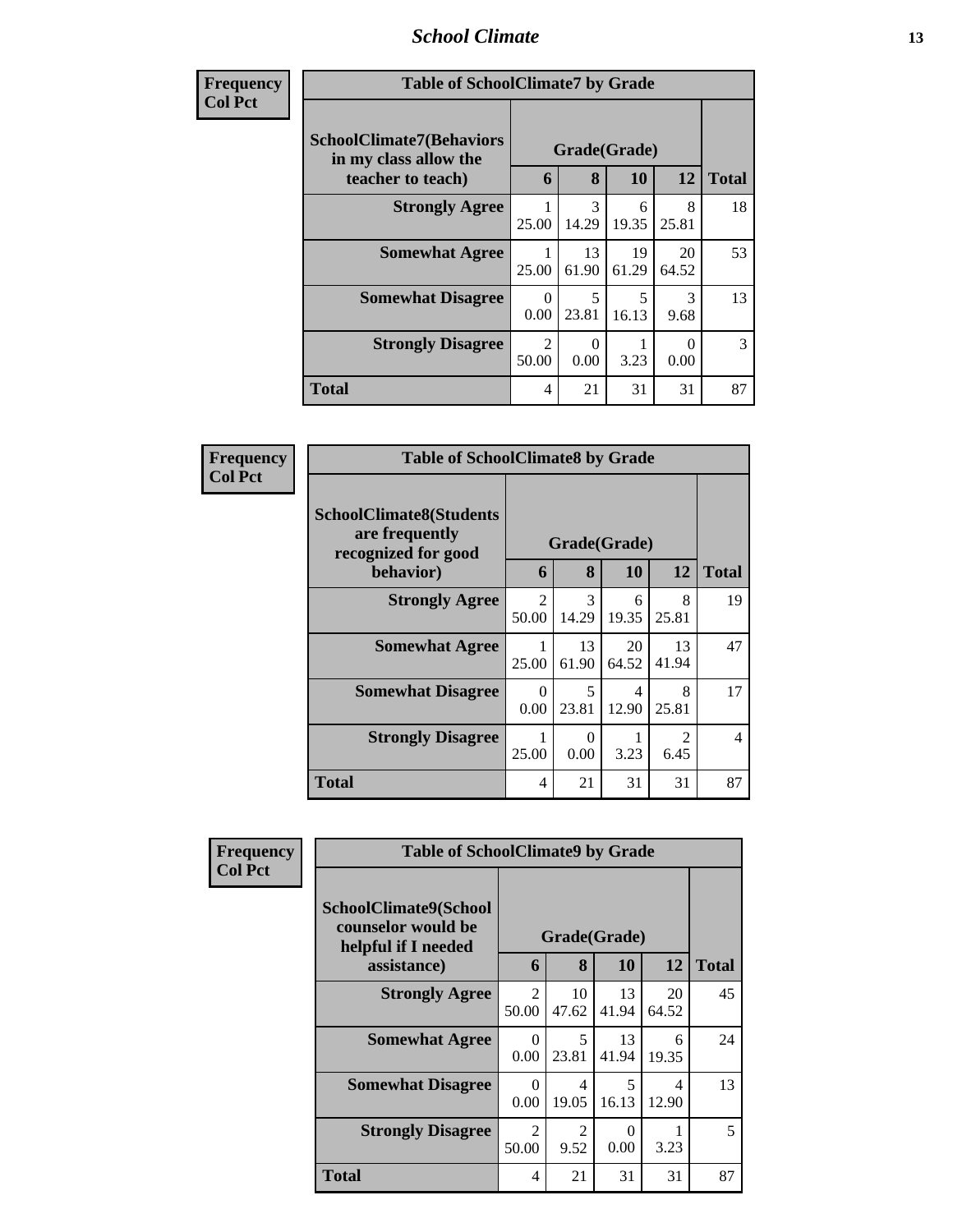# *Reasons for Dropping Out* **14**

| Frequency      | <b>Table of Dropoutreason by Grade</b>                                   |                         |                        |                                   |                                   |              |
|----------------|--------------------------------------------------------------------------|-------------------------|------------------------|-----------------------------------|-----------------------------------|--------------|
| <b>Col Pct</b> | Dropoutreason(If<br>I dropped out the<br>reason would<br>most likely be) | 6                       | 8                      | Grade(Grade)<br><b>10</b>         | 12                                | <b>Total</b> |
|                | <b>Won't Drop out</b>                                                    | $\overline{c}$<br>50.00 | 10<br>47.62            | 14<br>45.16                       | 9<br>29.03                        | 35           |
|                | <b>Bored</b>                                                             | 25.00                   | $\overline{2}$<br>9.52 | 6<br>19.35                        | 8<br>25.81                        | 17           |
|                | <b>Family Reasons</b>                                                    | $\Omega$<br>0.00        | $\mathcal{R}$<br>14.29 | $\overline{\mathcal{L}}$<br>16.13 | $\overline{\mathcal{A}}$<br>12.90 | 12           |
|                | <b>Being Bullied</b>                                                     | 25.00                   | 0<br>0.00              | 3.23                              | 3.23                              | 3            |
|                | <b>Other</b>                                                             | $\Omega$<br>0.00        | 6<br>28.57             | 5<br>16.13                        | 9<br>29.03                        | 20           |
|                | <b>Total</b>                                                             | $\overline{4}$          | 21                     | 31                                | 31                                | 87           |

| Frequency<br><b>Col Pct</b> |                                                             | <b>Table of Dropout by Grade</b> |              |             |             |              |  |  |  |  |
|-----------------------------|-------------------------------------------------------------|----------------------------------|--------------|-------------|-------------|--------------|--|--|--|--|
|                             | Dropout(I<br>have<br>thought<br>about<br>dropping<br>out of |                                  | Grade(Grade) |             |             |              |  |  |  |  |
|                             | school)                                                     | 6                                | 8            | 10          | 12          | <b>Total</b> |  |  |  |  |
|                             | Yes                                                         | 2<br>50.00                       | 9<br>42.86   | 12<br>38.71 | 14<br>45.16 | 37           |  |  |  |  |
|                             | N <sub>0</sub>                                              | 2<br>50.00                       | 12<br>57.14  | 19<br>61.29 | 17<br>54.84 | 50           |  |  |  |  |
|                             | <b>Total</b>                                                | 4                                | 21           | 31          | 31          | 87           |  |  |  |  |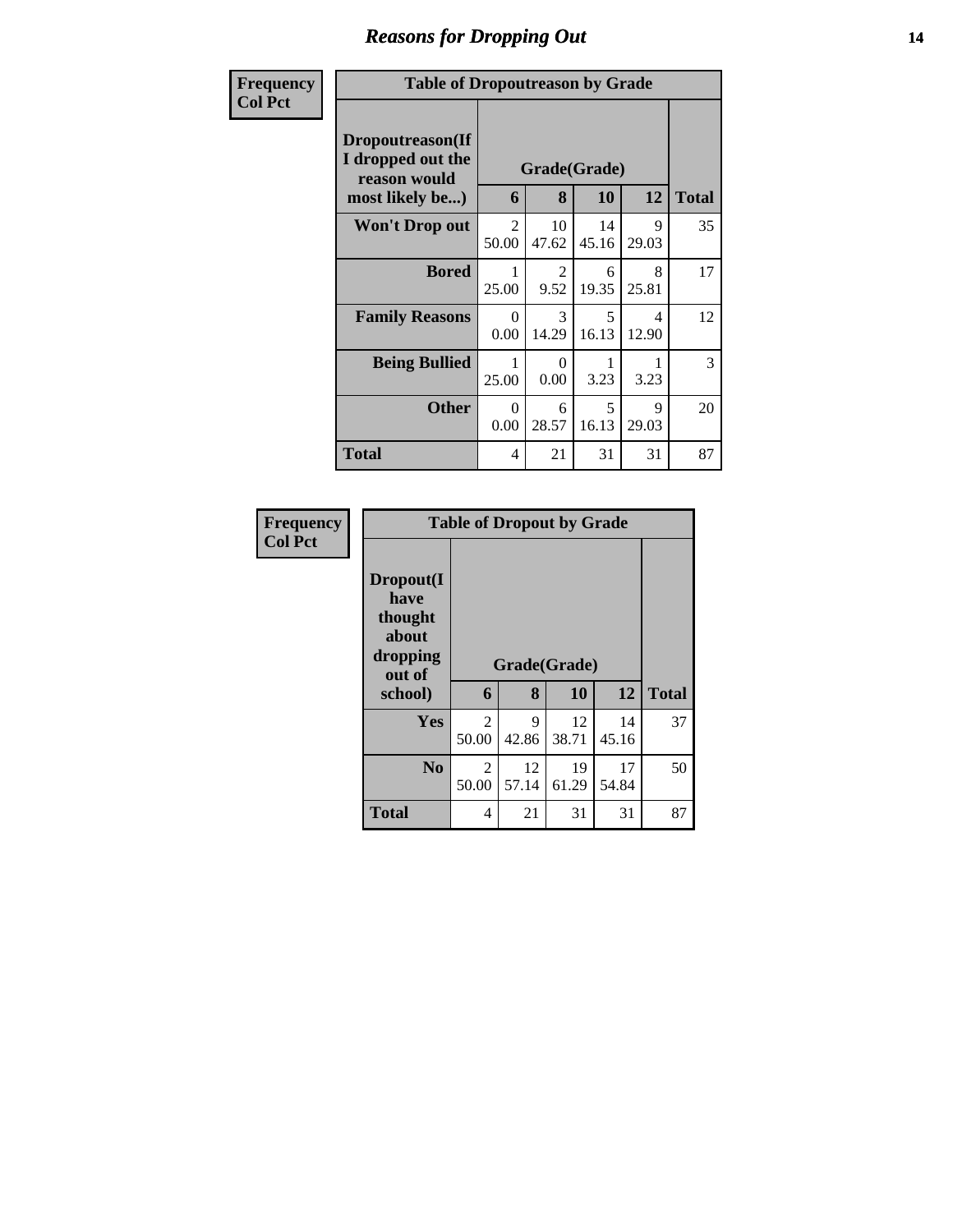*School Safety* **15**

| Frequency<br><b>Col Pct</b> |                                                                                          |                         | <b>Table of Gangself by Grade</b> |             |             |              |
|-----------------------------|------------------------------------------------------------------------------------------|-------------------------|-----------------------------------|-------------|-------------|--------------|
|                             | Gangself(I<br>have<br>participated<br>in illegal<br>gang<br>activities in<br>the past 30 |                         | Grade(Grade)                      |             |             |              |
|                             | days)                                                                                    | 6                       | 8                                 | 10          | 12          | <b>Total</b> |
|                             | Yes                                                                                      | $\overline{c}$<br>50.00 | $\Omega$<br>0.00                  | 7<br>22.58  | 2<br>6.45   | 11           |
|                             | N <sub>o</sub>                                                                           | 2<br>50.00              | 21<br>100.00                      | 24<br>77.42 | 29<br>93.55 | 76           |
|                             | <b>Total</b>                                                                             | 4                       | 21                                | 31          | 31          | 87           |

| Frequency<br><b>Col Pct</b> |                                                                                                                                | <b>Table of Gangpeers by Grade</b> |                   |             |             |              |  |  |  |
|-----------------------------|--------------------------------------------------------------------------------------------------------------------------------|------------------------------------|-------------------|-------------|-------------|--------------|--|--|--|
|                             | <b>Gangpeers</b> (I<br>have friends<br>who have<br>participated<br>in illegal<br>gang<br>activities in<br>the past 30<br>days) | 6                                  | Grade(Grade)<br>8 | 10          | 12          | <b>Total</b> |  |  |  |
|                             |                                                                                                                                |                                    |                   |             |             |              |  |  |  |
|                             | Yes                                                                                                                            | $\overline{c}$<br>50.00            | 13<br>61.90       | 12<br>38.71 | 12<br>38.71 | 39           |  |  |  |
|                             | N <sub>0</sub>                                                                                                                 | 2<br>50.00                         | 8<br>38.10        | 19<br>61.29 | 19<br>61.29 | 48           |  |  |  |
|                             | <b>Total</b>                                                                                                                   | 4                                  | 21                | 31          | 31          | 87           |  |  |  |

| Frequency<br><b>Col Pct</b> | <b>Table of Pickedon by Grade</b>                                   |       |            |              |                                     |              |
|-----------------------------|---------------------------------------------------------------------|-------|------------|--------------|-------------------------------------|--------------|
|                             | <b>Pickedon</b> (I have<br>been picked on or<br>teased at school in |       |            | Grade(Grade) |                                     |              |
|                             | the past 30 days)                                                   | 6     | 8          | 10           | 12                                  | <b>Total</b> |
|                             | <b>Strongly Agree</b>                                               | 25.00 | 3<br>14.29 | 3.23         | 4<br>12.90                          | 9            |
|                             | <b>Somewhat Agree</b>                                               | 0.00  | 4<br>19.05 | 6.45         | 4<br>12.90                          | 10           |
|                             | <b>Somewhat Disagree</b>                                            | 0.00  | 4<br>19.05 | 22.58        | $\mathcal{D}_{\mathcal{L}}$<br>6.45 | 13           |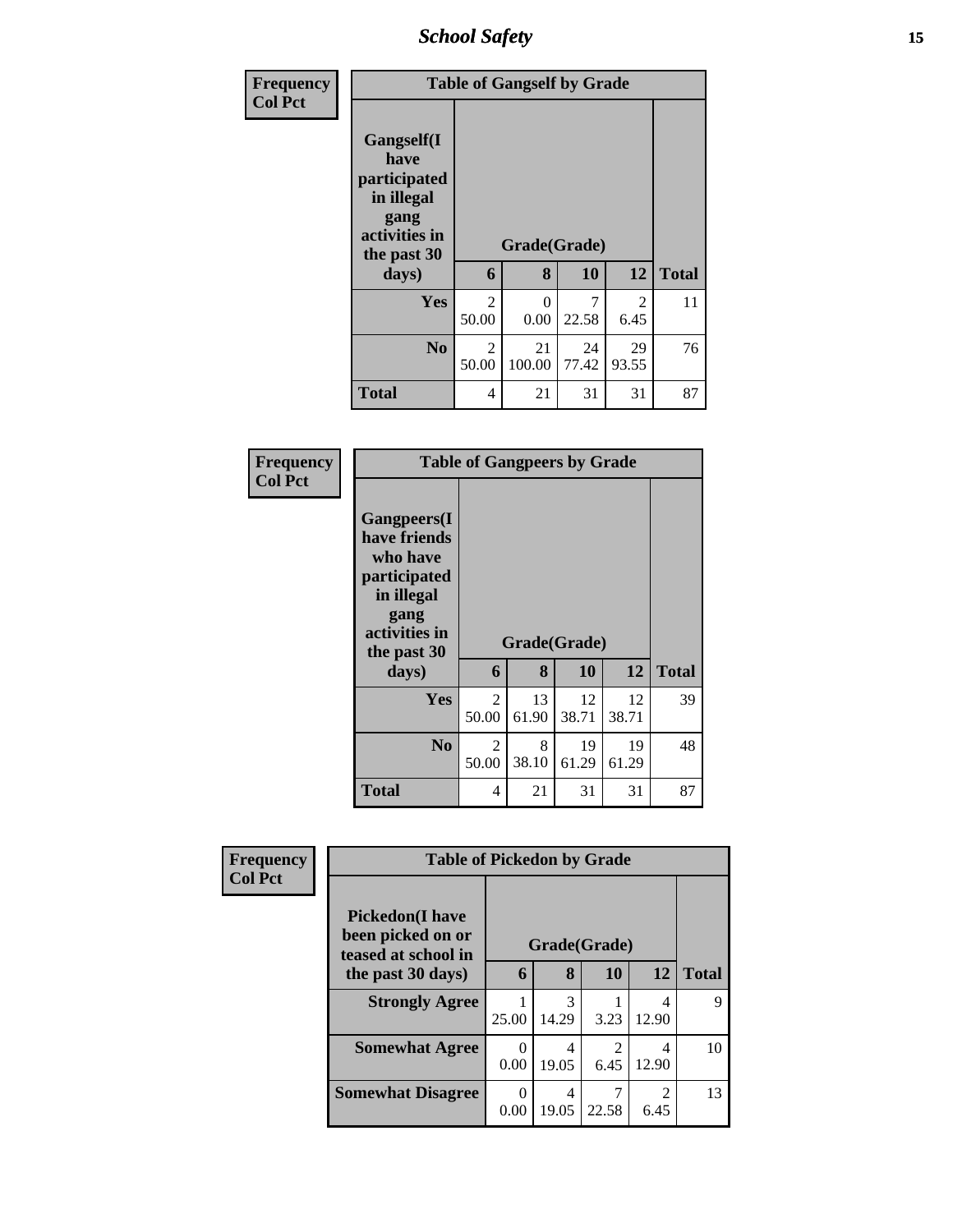# *School Safety* **16**

| <b>Frequency</b> | <b>Table of Pickedon by Grade</b>                                  |              |             |             |             |              |
|------------------|--------------------------------------------------------------------|--------------|-------------|-------------|-------------|--------------|
| <b>Col Pct</b>   | <b>Pickedon(I have</b><br>been picked on or<br>teased at school in | Grade(Grade) |             |             |             |              |
|                  | the past 30 days)                                                  | 6            | 8           | 10          | 12          | <b>Total</b> |
|                  | <b>Strongly Disagree</b>                                           | 3<br>75.00   | 10<br>47.62 | 21<br>67.74 | 21<br>67.74 | 55           |
|                  | <b>Total</b>                                                       | 4            | 21          | 31          | 31          | 87           |

| <b>Frequency</b> | <b>Table of Safeschool by Grade</b>        |                  |                         |             |                       |              |
|------------------|--------------------------------------------|------------------|-------------------------|-------------|-----------------------|--------------|
| <b>Col Pct</b>   | Safeschool(School<br>is a place at which I | Grade(Grade)     |                         |             |                       |              |
|                  | feel safe)                                 | 6                | 8                       | 10          | 12                    | <b>Total</b> |
|                  | <b>Strongly Agree</b>                      | 2<br>50.00       | $\overline{4}$<br>19.05 | 4<br>12.90  | 6<br>19.35            | 16           |
|                  | <b>Somewhat Agree</b>                      | $\Omega$<br>0.00 | 10<br>47.62             | 18<br>58.06 | 17<br>54.84           | 45           |
|                  | <b>Somewhat Disagree</b>                   | 0<br>0.00        | 2<br>9.52               | 6<br>19.35  | $\mathcal{R}$<br>9.68 | 11           |
|                  | <b>Strongly Disagree</b>                   | 2<br>50.00       | 5<br>23.81              | 3<br>9.68   | 5<br>16.13            | 15           |
|                  | <b>Total</b>                               | 4                | 21                      | 31          | 31                    | 87           |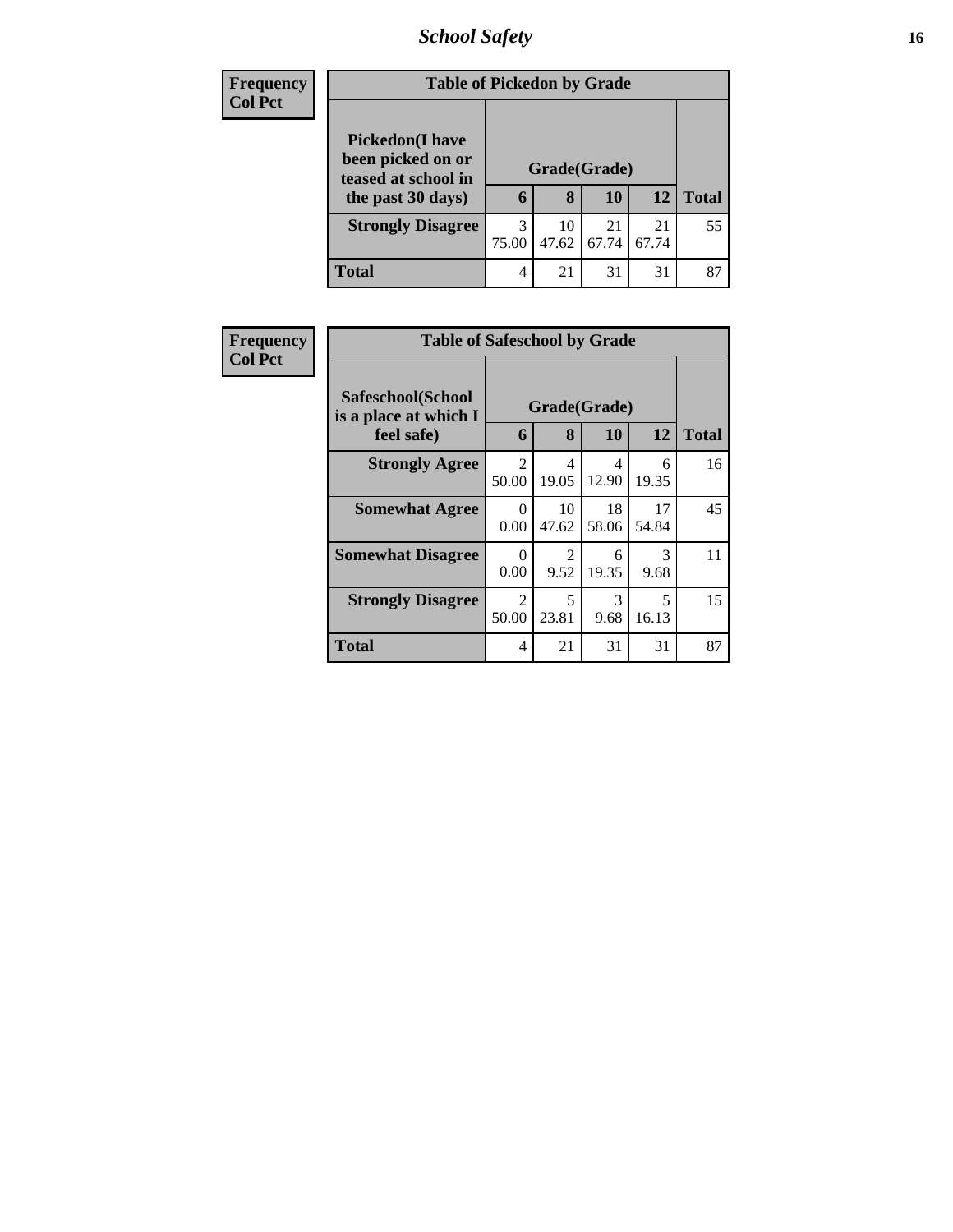*School Safety* **17**

| <b>Frequency</b> |                           |              | <b>Table of Grade by Bullied</b>                                              |                   |                        |                                    |                        |                |
|------------------|---------------------------|--------------|-------------------------------------------------------------------------------|-------------------|------------------------|------------------------------------|------------------------|----------------|
| <b>Row Pct</b>   |                           |              | <b>Bullied</b> (I have been bullied by other<br>students in the past 30 days) |                   |                        |                                    |                        |                |
|                  | <b>Grade</b> (Grade) Days | $\mathbf{0}$ | 1 or<br>2<br>days                                                             | 3 to<br>5<br>days | 10<br>to<br>19<br>days | 20<br>t <sub>0</sub><br>29<br>days | All<br>30<br>days      | <b>Total</b>   |
|                  | 6                         | 3<br>75.00   | 25.00                                                                         | 0<br>0.00         | $\Omega$<br>0.00       | $\Omega$<br>0.00                   | 0<br>0.00              | $\overline{4}$ |
|                  | 8                         | 18<br>85.71  | 2<br>9.52                                                                     | 0<br>0.00         | 0<br>0.00              | $\Omega$<br>0.00                   | 1<br>4.76              | 21             |
|                  | 10                        | 29<br>93.55  | 3.23                                                                          | 3.23              | $\Omega$<br>0.00       | $\Omega$<br>0.00                   | 0<br>0.00              | 31             |
|                  | 12                        | 27<br>87.10  | $\Omega$<br>0.00                                                              | $\Omega$<br>0.00  | 3.23                   | 3.23                               | $\mathfrak{D}$<br>6.45 | 31             |
|                  | Total                     | 77           | 4                                                                             | 1                 | 1                      | 1                                  | 3                      | 87             |

| Frequency      |                     | <b>Table of Grade by Bulliedothers</b> |                                               |                        |                          |                               |                   |                |
|----------------|---------------------|----------------------------------------|-----------------------------------------------|------------------------|--------------------------|-------------------------------|-------------------|----------------|
| <b>Row Pct</b> |                     |                                        | <b>Bulliedothers</b> (I bullied others in the |                        | past 30 days)            |                               |                   |                |
|                | <b>Grade(Grade)</b> | $\boldsymbol{0}$<br><b>Days</b>        | 1 or<br>2<br>days                             | 3 to<br>5<br>days      | <b>6 to</b><br>9<br>days | <b>10</b><br>to<br>19<br>days | All<br>30<br>days | <b>Total</b>   |
|                | 6                   | $\overline{2}$<br>50.00                | 25.00                                         | $\Omega$<br>0.00       | $\Omega$<br>0.00         | $\Omega$<br>0.00              | 25.00             | $\overline{4}$ |
|                | 8                   | 18<br>85.71                            | 4.76                                          | $\Omega$<br>0.00       | $\Omega$<br>0.00         | 4.76                          | 1<br>4.76         | 21             |
|                | 10                  | 24<br>77.42                            | 3<br>9.68                                     | $\overline{2}$<br>6.45 | 3.23                     | $\Omega$<br>0.00              | 3.23              | 31             |
|                | 12                  | 28<br>90.32                            | $\Omega$<br>0.00                              | $\overline{2}$<br>6.45 | $\Omega$<br>0.00         | $\Omega$<br>0.00              | 1<br>3.23         | 31             |
|                | <b>Total</b>        | 72                                     | 5                                             | 4                      | 1                        | 1                             | 4                 | 87             |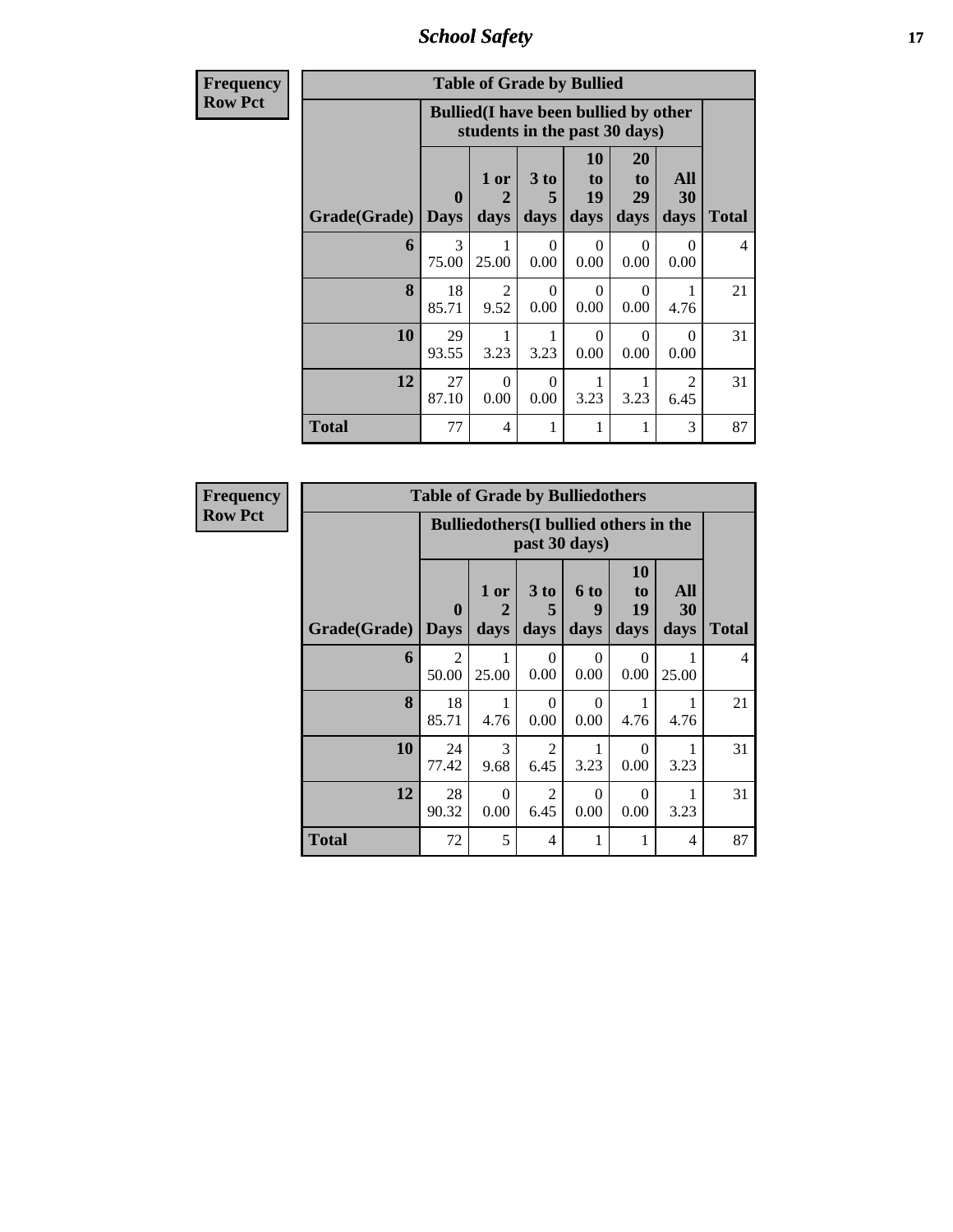*School Safety* **18**

| <b>Frequency</b> |              | <b>Table of Grade by Weaponschool</b> |                   |                        |                               |                   |                |  |  |  |  |  |  |
|------------------|--------------|---------------------------------------|-------------------|------------------------|-------------------------------|-------------------|----------------|--|--|--|--|--|--|
| <b>Row Pct</b>   |              | weapon to school in the past 30       |                   | days)                  | Weaponschool(I brought a      |                   |                |  |  |  |  |  |  |
|                  | Grade(Grade) | $\mathbf{0}$<br><b>Days</b>           | 1 or<br>2<br>days | 3 to<br>5<br>days      | <b>10</b><br>to<br>19<br>days | All<br>30<br>days | Total          |  |  |  |  |  |  |
|                  | 6            | 2<br>50.00                            | 25.00             | $\Omega$<br>0.00       | 1<br>25.00                    | $\Omega$<br>0.00  | $\overline{4}$ |  |  |  |  |  |  |
|                  | 8            | 18<br>85.71                           | 0<br>0.00         | $\overline{2}$<br>9.52 | $\Omega$<br>0.00              | 4.76              | 21             |  |  |  |  |  |  |
|                  | 10           | 31<br>100.00                          | $\Omega$<br>0.00  | $\Omega$<br>0.00       | $\Omega$<br>0.00              | $\Omega$<br>0.00  | 31             |  |  |  |  |  |  |
|                  | 12           | 29<br>93.55                           | $\Omega$<br>0.00  | 0<br>0.00              | 1<br>3.23                     | 3.23              | 31             |  |  |  |  |  |  |
|                  | <b>Total</b> | 80                                    | 1                 | 2                      | 2                             | $\overline{c}$    | 87             |  |  |  |  |  |  |

| <b>Frequency</b> |              | <b>Table of Grade by Absentunsafe</b>                                |                   |                   |                   |                   |                |
|------------------|--------------|----------------------------------------------------------------------|-------------------|-------------------|-------------------|-------------------|----------------|
| <b>Row Pct</b>   |              | <b>Absentunsafe(I have missed</b><br>school because I felt unsafe in |                   |                   |                   |                   |                |
|                  | Grade(Grade) | $\mathbf{0}$<br><b>Days</b>                                          | 1 or<br>2<br>days | 3 to<br>5<br>days | 6 to<br>9<br>days | All<br>30<br>days | <b>Total</b>   |
|                  | 6            | $\mathfrak{D}$<br>50.00                                              | 25.00             | $\Omega$<br>0.00  | 0<br>0.00         | 25.00             | $\overline{4}$ |
|                  | 8            | 20<br>95.24                                                          | 4.76              | $\Omega$<br>0.00  | 0<br>0.00         | $\Omega$<br>0.00  | 21             |
|                  | 10           | 31<br>100.00                                                         | $\Omega$<br>0.00  | $\Omega$<br>0.00  | $\Omega$<br>0.00  | $\Omega$<br>0.00  | 31             |
|                  | 12           | 28<br>90.32                                                          | $\Omega$<br>0.00  | 1<br>3.23         | 3.23              | 1<br>3.23         | 31             |
|                  | <b>Total</b> | 81                                                                   | 2                 | 1                 |                   | $\overline{2}$    | 87             |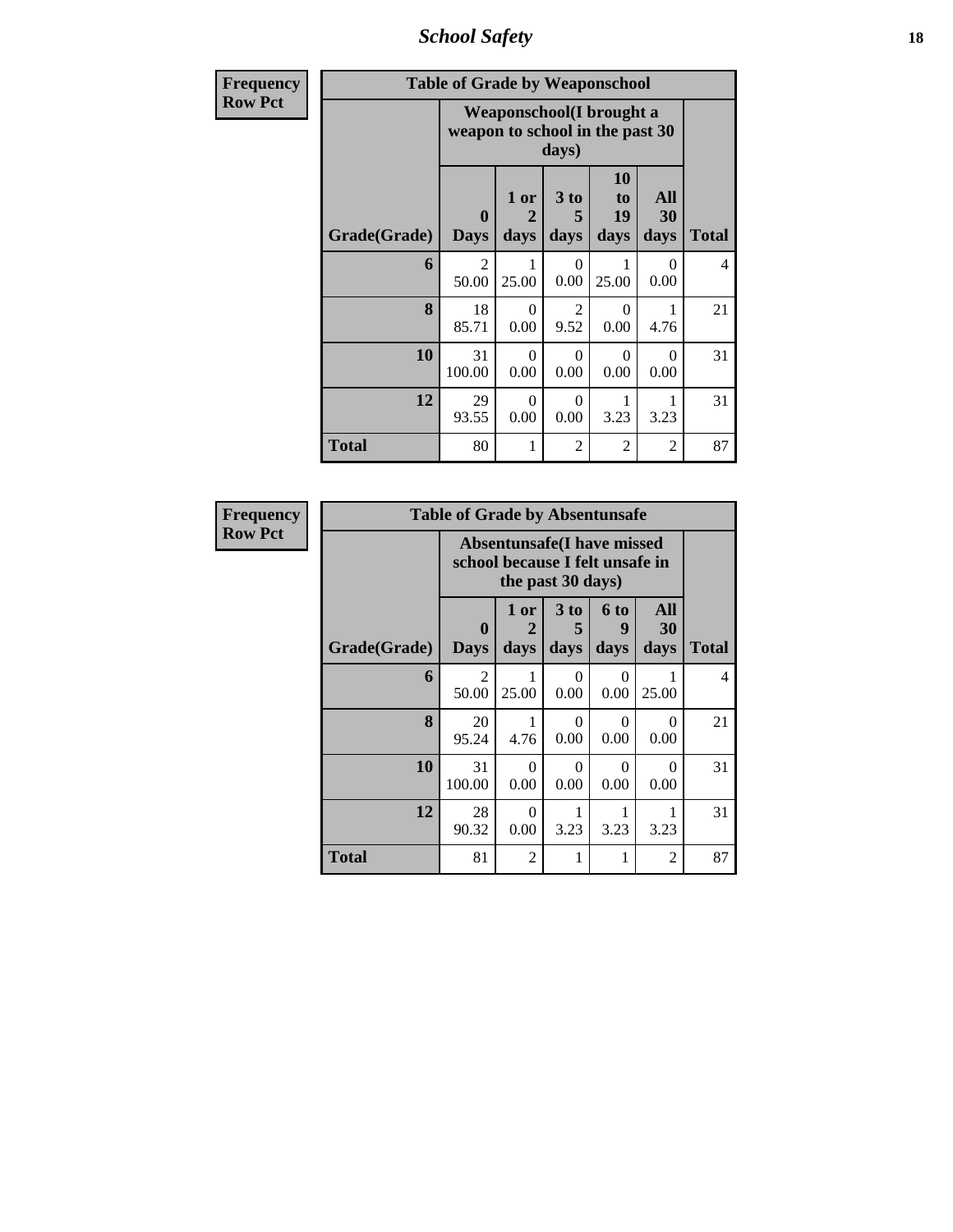#### **Frequency Row Pct**

| <b>Table of Grade by Alcohol</b> |                                 |                 |                         |                        |                                     |                     |                |  |  |  |  |  |
|----------------------------------|---------------------------------|-----------------|-------------------------|------------------------|-------------------------------------|---------------------|----------------|--|--|--|--|--|
|                                  |                                 |                 |                         |                        | Alcohol(Alcohol use, past 30 days)  |                     |                |  |  |  |  |  |
| Grade(Grade)                     | <b>Did</b><br>not<br><b>use</b> | $1 - 2$<br>days | $3 - 5$<br>days         | $6 - 9$<br>days        | $10-19$<br>days                     | <b>Every</b><br>day | <b>Total</b>   |  |  |  |  |  |
| 6                                | $\overline{2}$<br>50.00         | 2<br>50.00      | 0<br>0.00               | 0<br>0.00              | 0<br>0.00                           | 0<br>0.00           | $\overline{4}$ |  |  |  |  |  |
| 8                                | 13<br>61.90                     | 5<br>23.81      | 1<br>4.76               | $\overline{2}$<br>9.52 | 0<br>0.00                           | $\theta$<br>0.00    | 21             |  |  |  |  |  |
| 10                               | 22<br>70.97                     | 3<br>9.68       | $\overline{4}$<br>12.90 | 3.23                   | 3.23                                | $\Omega$<br>0.00    | 31             |  |  |  |  |  |
| 12                               | 22<br>70.97                     | 2<br>6.45       | 3.23                    | 3<br>9.68              | $\mathcal{D}_{\mathcal{L}}$<br>6.45 | 3.23                | 31             |  |  |  |  |  |
| <b>Total</b>                     | 59                              | 12              | 6                       | 6                      | 3                                   | 1                   | 87             |  |  |  |  |  |

**Frequency Row Pct**

| <b>Table of Grade by Cigarettes</b> |                                 |                                                |                  |               |                        |                   |              |                |  |  |  |
|-------------------------------------|---------------------------------|------------------------------------------------|------------------|---------------|------------------------|-------------------|--------------|----------------|--|--|--|
|                                     |                                 | Cigarettes (Smoking tobacco use, past 30 days) |                  |               |                        |                   |              |                |  |  |  |
| Grade(Grade)                        | <b>Did</b><br>not<br><b>use</b> | $1-2$<br>days                                  | $3 - 5$<br>days  | $6-9$<br>days | $10-19$<br>days        | $20 - 29$<br>days | Every<br>day | <b>Total</b>   |  |  |  |
| 6                                   | $\overline{2}$<br>50.00         | 2<br>50.00                                     | $\Omega$<br>0.00 | 0<br>0.00     | $\Omega$<br>0.00       | 0<br>0.00         | 0<br>0.00    | $\overline{4}$ |  |  |  |
| 8                                   | 14<br>66.67                     | $\overline{\mathcal{L}}$<br>23.81              | $\Omega$<br>0.00 | 0<br>0.00     | 4.76                   | 0<br>0.00         | 4.76         | 21             |  |  |  |
| 10                                  | 26<br>83.87                     | 3<br>9.68                                      | 3.23             | 0<br>0.00     | 3.23                   | 0<br>0.00         | 0<br>0.00    | 31             |  |  |  |
| 12                                  | 18<br>58.06                     | 3<br>9.68                                      | 3.23             | 3.23          | $\overline{2}$<br>6.45 | 2<br>6.45         | 4<br>12.90   | 31             |  |  |  |
| <b>Total</b>                        | 60                              | 13                                             | $\overline{2}$   |               | 4                      | 2                 | 5            | 87             |  |  |  |

| Frequency      |              |                                 |                  |                 | <b>Table of Grade by Smokeless</b>    |                     |              |
|----------------|--------------|---------------------------------|------------------|-----------------|---------------------------------------|---------------------|--------------|
| <b>Row Pct</b> |              |                                 |                  | past 30 days)   | <b>Smokeless</b> (Chewing tobaccouse, |                     |              |
|                | Grade(Grade) | <b>Did</b><br>not<br><b>use</b> | $1-2$<br>days    | $3 - 5$<br>days | $10-19$<br>days                       | <b>Every</b><br>day | <b>Total</b> |
|                | 6            | 3<br>75.00                      | 25.00            | 0<br>0.00       | 0<br>0.00                             | $\Omega$<br>0.00    | 4            |
|                | 8            | 16<br>76.19                     | 2<br>9.52        | 3<br>14.29      | 0<br>0.00                             | $\Omega$<br>0.00    | 21           |
|                | 10           | 30<br>96.77                     | $\Omega$<br>0.00 | 0<br>0.00       | 0<br>0.00                             | 3.23                | 31           |
|                | 12           | 28<br>90.32                     | $\Omega$<br>0.00 | 3.23            | 3.23                                  | 3.23                | 31           |
|                | <b>Total</b> | 77                              | 3                | 4               |                                       | $\overline{2}$      | 87           |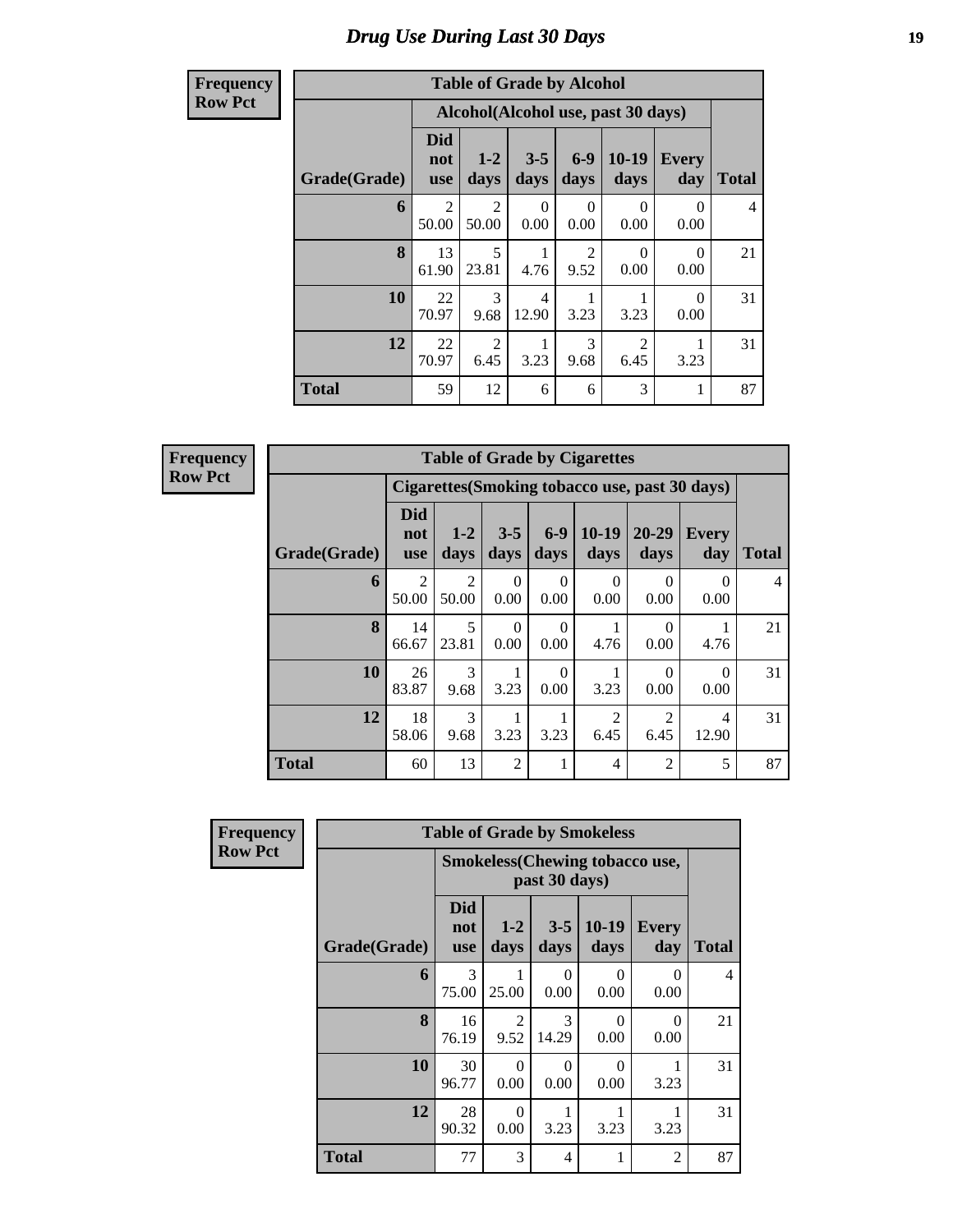| <b>Frequency</b> |
|------------------|
| <b>Row Pct</b>   |

| <b>Table of Grade by Marijuana</b> |                                 |                                         |                  |                  |                  |                   |                  |                |  |  |  |
|------------------------------------|---------------------------------|-----------------------------------------|------------------|------------------|------------------|-------------------|------------------|----------------|--|--|--|
|                                    |                                 | Marijuana (Marijuana use, past 30 days) |                  |                  |                  |                   |                  |                |  |  |  |
| Grade(Grade)                       | <b>Did</b><br>not<br><b>use</b> | $1-2$<br>days                           | $3 - 5$<br>days  | $6-9$<br>days    | $10-19$<br>days  | $20 - 29$<br>days | Every<br>day     | Total          |  |  |  |
| 6                                  | $\overline{2}$<br>50.00         | $\overline{2}$<br>50.00                 | $\Omega$<br>0.00 | $\Omega$<br>0.00 | $\Omega$<br>0.00 | $\Omega$<br>0.00  | 0<br>0.00        | $\overline{4}$ |  |  |  |
| $\mathbf{8}$                       | 18<br>85.71                     | 2<br>9.52                               | 4.76             | $\theta$<br>0.00 | $\Omega$<br>0.00 | $\Omega$<br>0.00  | $\Omega$<br>0.00 | 21             |  |  |  |
| 10                                 | 25<br>80.65                     | 3.23                                    | $\Omega$<br>0.00 | 3.23             | 3<br>9.68        | $\Omega$<br>0.00  | 3.23             | 31             |  |  |  |
| 12                                 | 25<br>80.65                     | $\Omega$<br>0.00                        | 3.23             | $\Omega$<br>0.00 | 3<br>9.68        | 3.23              | 3.23             | 31             |  |  |  |
| <b>Total</b>                       | 70                              | 5                                       | $\overline{2}$   | 1                | 6                |                   | $\overline{2}$   | 87             |  |  |  |

| Frequency      |              | <b>Table of Grade by Cocaine</b> |                                               |                  |                     |                |  |  |  |
|----------------|--------------|----------------------------------|-----------------------------------------------|------------------|---------------------|----------------|--|--|--|
| <b>Row Pct</b> |              |                                  | <b>Cocaine</b> (Cocaine use,<br>past 30 days) |                  |                     |                |  |  |  |
|                | Grade(Grade) | <b>Did</b><br>not<br><b>use</b>  | $3 - 5$<br>days                               | $6-9$<br>days    | <b>Every</b><br>day | <b>Total</b>   |  |  |  |
|                | 6            | $\mathcal{R}$<br>75.00           | 25.00                                         | 0<br>0.00        | 0<br>0.00           | $\overline{4}$ |  |  |  |
|                | 8            | 21<br>100.00                     | $\Omega$<br>0.00                              | 0<br>0.00        | $\Omega$<br>0.00    | 21             |  |  |  |
|                | 10           | 31<br>100.00                     | $\Omega$<br>0.00                              | $\Omega$<br>0.00 | $\Omega$<br>0.00    | 31             |  |  |  |
|                | 12           | 29<br>93.55                      | $\Omega$<br>0.00                              | 3.23             | 1<br>3.23           | 31             |  |  |  |
|                | <b>Total</b> | 84                               | 1                                             | 1                | 1                   | 87             |  |  |  |

| Frequency      | <b>Table of Grade by Inhalants</b> |                          |                                                  |                     |              |  |  |  |
|----------------|------------------------------------|--------------------------|--------------------------------------------------|---------------------|--------------|--|--|--|
| <b>Row Pct</b> |                                    |                          | <b>Inhalants</b> (Inhalant<br>use, past 30 days) |                     |              |  |  |  |
|                | Grade(Grade)                       | Did<br>not<br><b>use</b> | $1 - 2$<br>days                                  | <b>Every</b><br>day | <b>Total</b> |  |  |  |
|                | 6                                  | 3<br>75.00               | 25.00                                            | 0<br>0.00           | 4            |  |  |  |
|                | 8                                  | 21<br>100.00             | $\Omega$<br>0.00                                 | 0<br>0.00           | 21           |  |  |  |
|                | 10                                 | 31<br>100.00             | $\Omega$<br>0.00                                 | $\Omega$<br>0.00    | 31           |  |  |  |
|                | 12                                 | 30<br>96.77              | $\Omega$<br>0.00                                 | 3.23                | 31           |  |  |  |
|                | <b>Total</b>                       | 85                       | 1                                                | 1                   | 87           |  |  |  |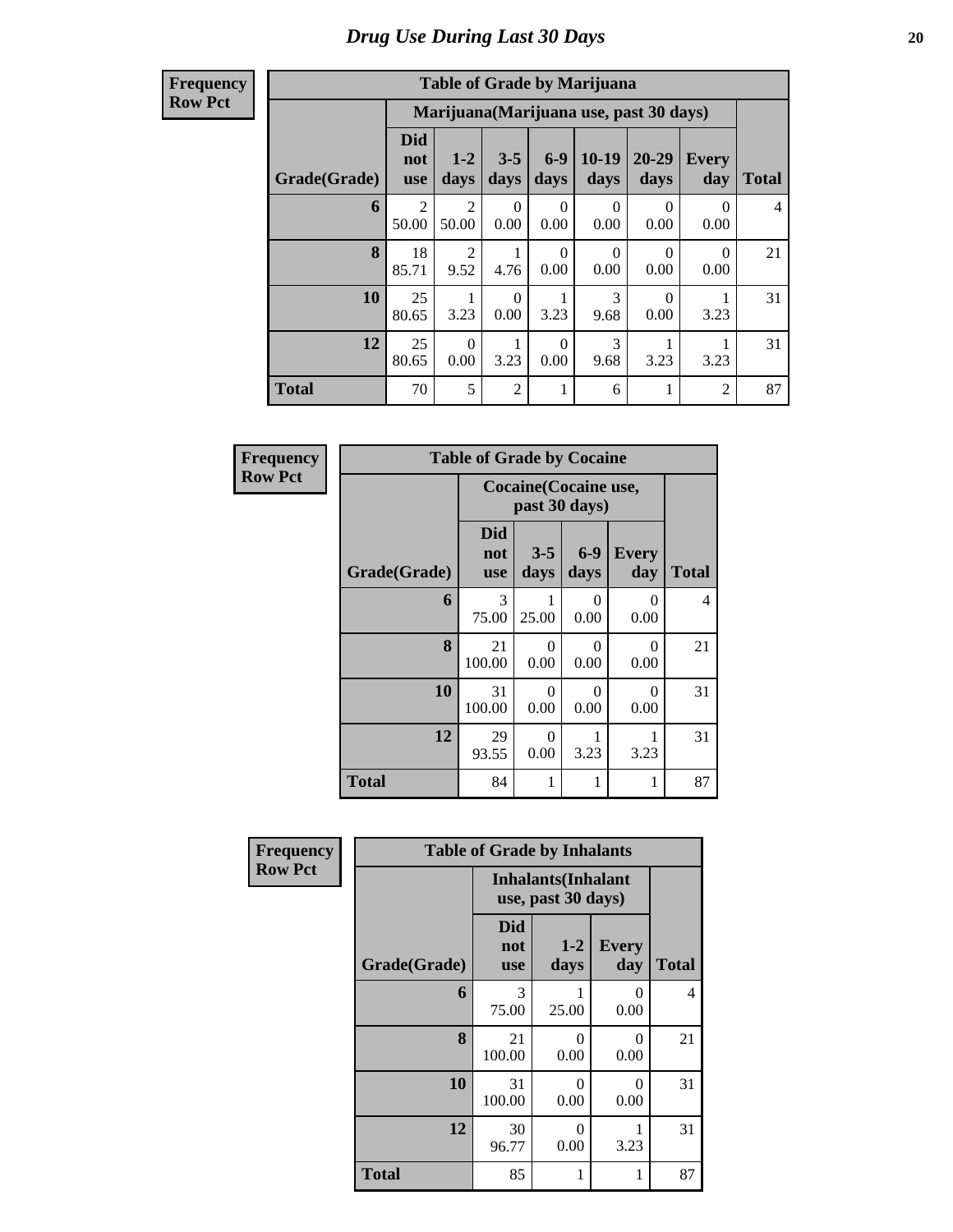| Frequency      | <b>Table of Grade by Steroids</b> |                                                |                     |              |  |  |  |  |
|----------------|-----------------------------------|------------------------------------------------|---------------------|--------------|--|--|--|--|
| <b>Row Pct</b> |                                   | <b>Steroids</b> (Steroid<br>use, past 30 days) |                     |              |  |  |  |  |
|                | Grade(Grade)                      | Did not<br><b>use</b>                          | <b>Every</b><br>day | <b>Total</b> |  |  |  |  |
|                | 6                                 | 3<br>75.00                                     | 1<br>25.00          | 4            |  |  |  |  |
|                | 8                                 | 21<br>100.00                                   | $\theta$<br>0.00    | 21           |  |  |  |  |
|                | 10                                | 31<br>100.00                                   | $\theta$<br>0.00    | 31           |  |  |  |  |
|                | 12                                | 30<br>96.77                                    | 1<br>3.23           | 31           |  |  |  |  |
|                | <b>Total</b>                      | 85                                             | $\overline{2}$      | 87           |  |  |  |  |

| Frequency      | <b>Table of Grade by Ecstasy</b> |                                 |                                       |               |                     |                |  |  |  |
|----------------|----------------------------------|---------------------------------|---------------------------------------|---------------|---------------------|----------------|--|--|--|
| <b>Row Pct</b> |                                  |                                 | Ecstasy(Ecstasy use,<br>past 30 days) |               |                     |                |  |  |  |
|                | Grade(Grade)                     | <b>Did</b><br>not<br><b>use</b> | $3 - 5$<br>days                       | $6-9$<br>days | <b>Every</b><br>day | <b>Total</b>   |  |  |  |
|                | 6                                | 3<br>75.00                      | 1<br>25.00                            | 0<br>0.00     | $\Omega$<br>0.00    | $\overline{4}$ |  |  |  |
|                | 8                                | 21<br>100.00                    | $\Omega$<br>0.00                      | 0<br>0.00     | $\Omega$<br>0.00    | 21             |  |  |  |
|                | 10                               | 31<br>100.00                    | $\Omega$<br>0.00                      | 0<br>0.00     | $\Omega$<br>0.00    | 31             |  |  |  |
|                | 12                               | 29<br>93.55                     | 0<br>0.00                             | 1<br>3.23     | 1<br>3.23           | 31             |  |  |  |
|                | <b>Total</b>                     | 84                              | 1                                     | 1             | 1                   | 87             |  |  |  |

| Frequency      |              | <b>Table of Grade by Meth</b>   |                                            |                  |                     |                |  |  |  |  |
|----------------|--------------|---------------------------------|--------------------------------------------|------------------|---------------------|----------------|--|--|--|--|
| <b>Row Pct</b> |              |                                 | Meth(Methamphetamine use,<br>past 30 days) |                  |                     |                |  |  |  |  |
|                | Grade(Grade) | <b>Did</b><br>not<br><b>use</b> | $1 - 2$<br>days                            | $10-19$<br>days  | <b>Every</b><br>day | <b>Total</b>   |  |  |  |  |
|                | 6            | 3<br>75.00                      | 25.00                                      | $\Omega$<br>0.00 | 0<br>0.00           | $\overline{4}$ |  |  |  |  |
|                | 8            | 21<br>100.00                    | $\Omega$<br>0.00                           | $\Omega$<br>0.00 | 0<br>0.00           | 21             |  |  |  |  |
|                | 10           | 31<br>100.00                    | $\Omega$<br>0.00                           | $\Omega$<br>0.00 | $\Omega$<br>0.00    | 31             |  |  |  |  |
|                | 12           | 29<br>93.55                     | $\Omega$<br>0.00                           | 3.23             | 3.23                | 31             |  |  |  |  |
|                | <b>Total</b> | 84                              | 1                                          | 1                |                     | 87             |  |  |  |  |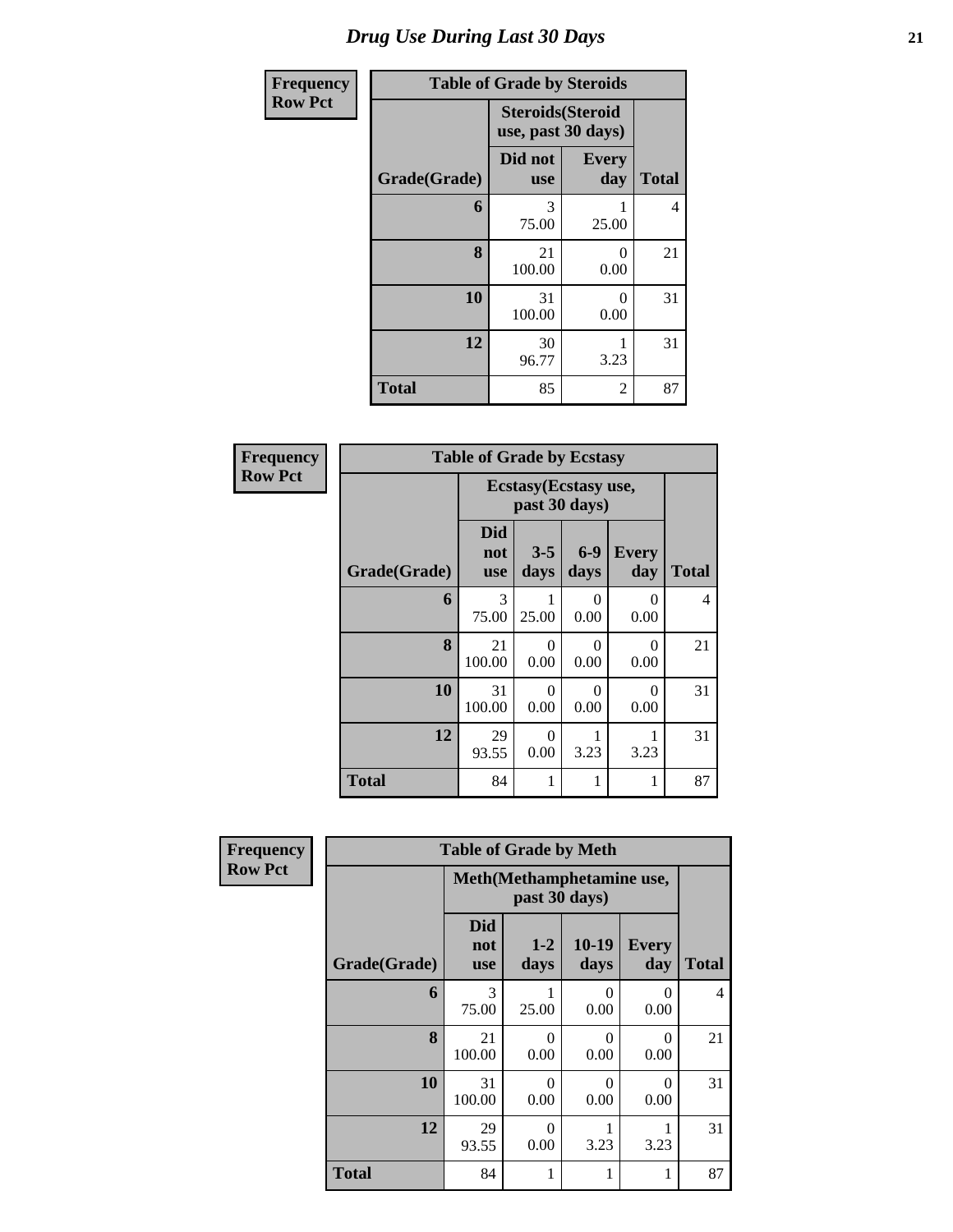## *Drug Use During Last 30 Days* **22**

| Frequency      | <b>Table of Grade by Hallucinogens</b> |                       |                                                   |                     |              |  |  |  |
|----------------|----------------------------------------|-----------------------|---------------------------------------------------|---------------------|--------------|--|--|--|
| <b>Row Pct</b> |                                        |                       | Hallucinogens (Hallucinogen<br>use, past 30 days) |                     |              |  |  |  |
|                | Grade(Grade)                           | Did not<br><b>use</b> | $1-2$ days                                        | <b>Every</b><br>day | <b>Total</b> |  |  |  |
|                | 6                                      | 3<br>75.00            | 25.00                                             | 0<br>0.00           | 4            |  |  |  |
|                | 8                                      | 21<br>100.00          | ∩<br>0.00                                         | 0<br>0.00           | 21           |  |  |  |
|                | 10                                     | 31<br>100.00          | $\mathcal{O}$<br>0.00                             | 0<br>0.00           | 31           |  |  |  |
|                | 12                                     | 29<br>93.55           | 3.23                                              | 3.23                | 31           |  |  |  |
|                | <b>Total</b>                           | 84                    | $\mathfrak{D}$                                    |                     | 87           |  |  |  |

**Frequency Row Pct**

| <b>Table of Grade by Prescription</b> |                                 |                                                                                |                  |                |                  |               |                     |                |
|---------------------------------------|---------------------------------|--------------------------------------------------------------------------------|------------------|----------------|------------------|---------------|---------------------|----------------|
|                                       |                                 | <b>Prescription</b> (Prescription drugs not<br>prescribed to me, past 30 days) |                  |                |                  |               |                     |                |
| Grade(Grade)                          | <b>Did</b><br>not<br><b>use</b> | $1 - 2$<br>days                                                                | $3 - 5$<br>days  | $6-9$<br>days  | $10-19$<br>days  | 20-29<br>days | <b>Every</b><br>day | <b>Total</b>   |
| 6                                     | $\mathfrak{D}$<br>50.00         | 25.00                                                                          | $\Omega$<br>0.00 | 0<br>0.00      | 25.00            | 0<br>0.00     | $\Omega$<br>0.00    | $\overline{4}$ |
| 8                                     | 20<br>95.24                     | $\Omega$<br>0.00                                                               | $\Omega$<br>0.00 | 4.76           | $\Omega$<br>0.00 | 0<br>0.00     | 0<br>0.00           | 21             |
| 10                                    | 28<br>90.32                     | $\mathfrak{D}$<br>6.45                                                         | 3.23             | 0<br>0.00      | $\Omega$<br>0.00 | 0<br>0.00     | 0<br>0.00           | 31             |
| 12                                    | 25<br>80.65                     | 3.23                                                                           | 3.23             | 3.23           | 3.23             | 3.23          | 3.23                | 31             |
| <b>Total</b>                          | 75                              | 4                                                                              | $\overline{2}$   | $\overline{2}$ | $\overline{c}$   |               |                     | 87             |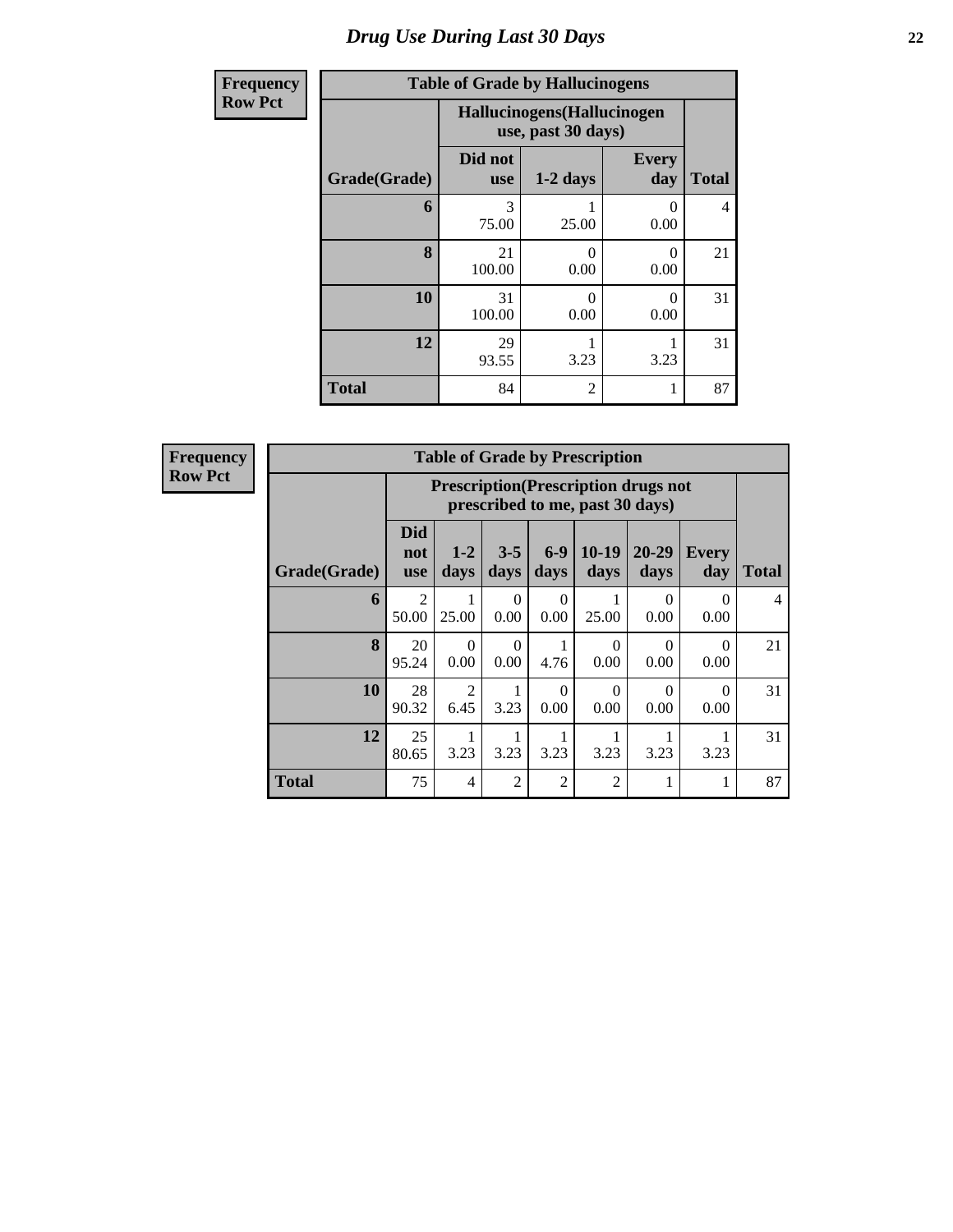#### **Frequency Col Pct**

| ncy | <b>Table of Alcoholease by Grade</b> |            |              |             |             |              |  |  |  |  |
|-----|--------------------------------------|------------|--------------|-------------|-------------|--------------|--|--|--|--|
|     | Alcoholease(It is                    |            | Grade(Grade) |             |             |              |  |  |  |  |
|     | easy to get alcohol)                 | 6          | 8            | 10          | 12          | <b>Total</b> |  |  |  |  |
|     | <b>Strongly Agree</b>                | 2<br>50.00 | 6<br>28.57   | 14<br>45.16 | 7<br>22.58  | 29           |  |  |  |  |
|     | <b>Somewhat Agree</b>                | 0<br>0.00  | 7<br>33.33   | 6<br>19.35  | 11<br>35.48 | 24           |  |  |  |  |
|     | <b>Somewhat Disagree</b>             | 0<br>0.00  | 9.52         | 3<br>9.68   | 6<br>19.35  | 11           |  |  |  |  |
|     | <b>Strongly Disagree</b>             | 2<br>50.00 | 6<br>28.57   | 8<br>25.81  | 7<br>22.58  | 23           |  |  |  |  |
|     | <b>Total</b>                         | 4          | 21           | 31          | 31          | 87           |  |  |  |  |

| Frequency      | <b>Table of Cigarettesease by Grade</b>                 |                  |                                   |                                   |             |              |  |
|----------------|---------------------------------------------------------|------------------|-----------------------------------|-----------------------------------|-------------|--------------|--|
| <b>Col Pct</b> | Cigarettesease(It is<br>easy to get smoking<br>tobacco) | 6                | Grade(Grade)<br>8                 | 10                                | 12          | <b>Total</b> |  |
|                | <b>Strongly Agree</b>                                   | 2<br>50.00       | $\overline{\mathcal{L}}$<br>23.81 | 16<br>51.61                       | 14<br>45.16 | 37           |  |
|                | <b>Somewhat Agree</b>                                   | $\Omega$<br>0.00 | 7<br>33.33                        | $\overline{\phantom{0}}$<br>16.13 | 8<br>25.81  | 20           |  |
|                | <b>Somewhat Disagree</b>                                | 0<br>0.00        | 4<br>19.05                        | 3<br>9.68                         | 3<br>9.68   | 10           |  |
|                | <b>Strongly Disagree</b>                                | 2<br>50.00       | $\overline{\phantom{1}}$<br>23.81 | 7<br>22.58                        | 6<br>19.35  | 20           |  |
|                | Total                                                   | 4                | 21                                | 31                                | 31          | 87           |  |

| <b>Frequency</b> | <b>Table of Smokelessease by Grade</b>                         |                  |            |                    |             |              |  |  |
|------------------|----------------------------------------------------------------|------------------|------------|--------------------|-------------|--------------|--|--|
| <b>Col Pct</b>   | <b>Smokelessease</b> (It is<br>easy to get chewing<br>tobacco) | 6                | 8          | Grade(Grade)<br>10 | 12          | <b>Total</b> |  |  |
|                  | <b>Strongly Agree</b>                                          | 25.00            | 7<br>33.33 | 16<br>51.61        | 9<br>29.03  | 33           |  |  |
|                  | <b>Somewhat Agree</b>                                          | $\Omega$<br>0.00 | 4<br>19.05 | 4<br>12.90         | 6<br>19.35  | 14           |  |  |
|                  | <b>Somewhat Disagree</b>                                       | 0<br>0.00        | 3<br>14.29 | 3<br>9.68          | 3<br>9.68   | 9            |  |  |
|                  | <b>Strongly Disagree</b>                                       | 3<br>75.00       | 33.33      | 8<br>25.81         | 13<br>41.94 | 31           |  |  |
|                  | Total                                                          | 4                | 21         | 31                 | 31          | 87           |  |  |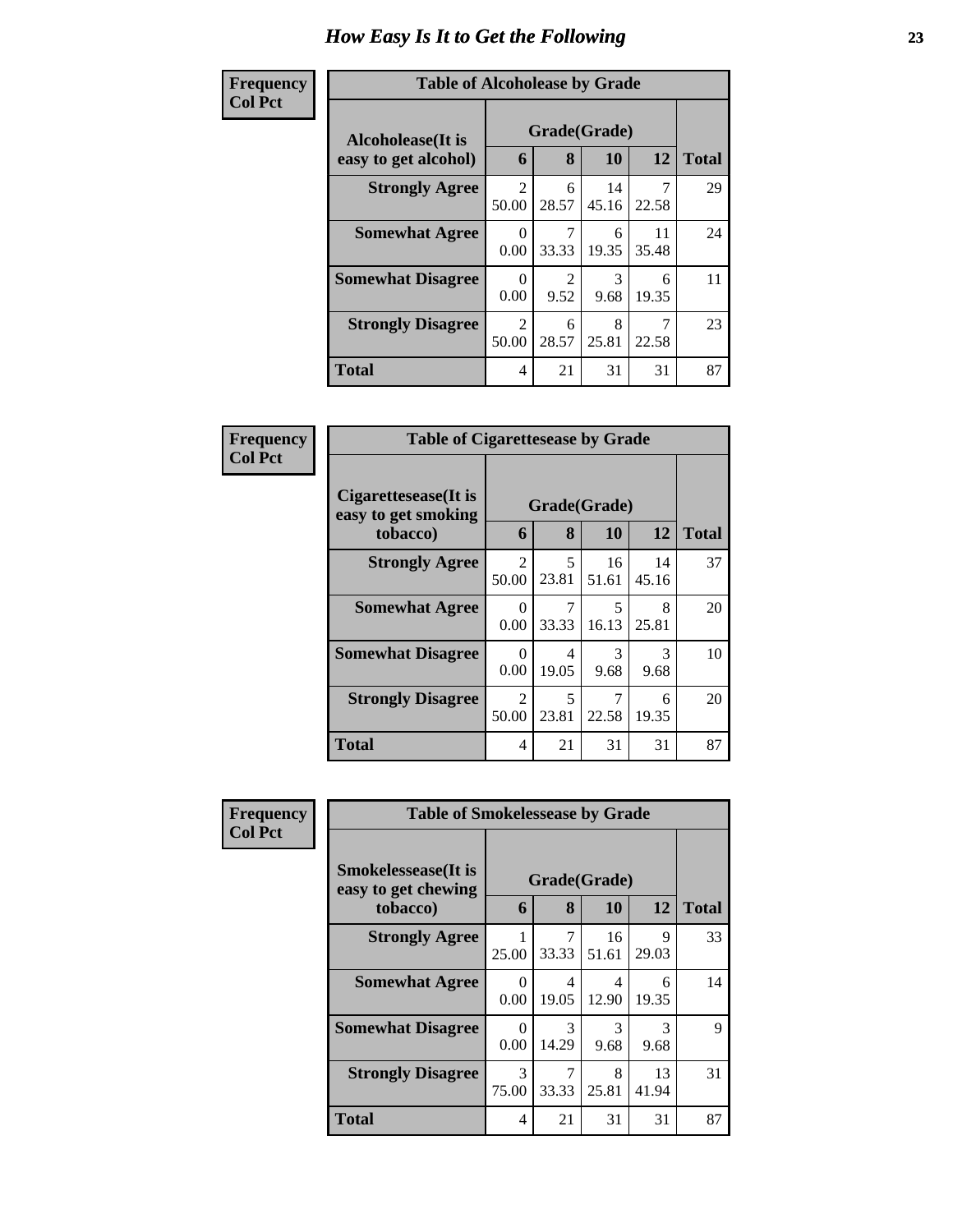| Frequency<br><b>Col Pct</b> | <b>Table of Marijuanaease by Grade</b>           |                         |            |                           |             |              |  |
|-----------------------------|--------------------------------------------------|-------------------------|------------|---------------------------|-------------|--------------|--|
|                             | Marijuanaease(It is<br>easy to get<br>marijuana) | 6                       | 8          | Grade(Grade)<br><b>10</b> | 12          | <b>Total</b> |  |
|                             | <b>Strongly Agree</b>                            | 25.00                   | 6<br>28.57 | 17<br>54.84               | 11<br>35.48 | 35           |  |
|                             | <b>Somewhat Agree</b>                            | 25.00                   | 6<br>28.57 | 3<br>9.68                 | 7<br>22.58  | 17           |  |
|                             | <b>Somewhat Disagree</b>                         | ∩<br>0.00               | 4.76       | 4<br>12.90                | 4<br>12.90  | 9            |  |
|                             | <b>Strongly Disagree</b>                         | $\mathfrak{D}$<br>50.00 | 8<br>38.10 | 22.58                     | 9<br>29.03  | 26           |  |
|                             | <b>Total</b>                                     | 4                       | 21         | 31                        | 31          | 87           |  |

| Frequency      | <b>Table of Cocaineease by Grade</b>              |            |                        |                    |             |              |  |
|----------------|---------------------------------------------------|------------|------------------------|--------------------|-------------|--------------|--|
| <b>Col Pct</b> | <b>Cocaineease</b> (It is<br>easy to get cocaine) | 6          | 8                      | Grade(Grade)<br>10 | 12          | <b>Total</b> |  |
|                | <b>Strongly Agree</b>                             | 25.00      | 3<br>14.29             | 9<br>29.03         | 2<br>6.45   | 15           |  |
|                | <b>Somewhat Agree</b>                             | 0<br>0.00  | $\mathcal{F}$<br>14.29 | 6<br>19.35         | 5<br>16.13  | 14           |  |
|                | <b>Somewhat Disagree</b>                          | 0<br>0.00  | 4<br>19.05             | 22.58              | 8<br>25.81  | 19           |  |
|                | <b>Strongly Disagree</b>                          | 3<br>75.00 | 11<br>52.38            | 9<br>29.03         | 16<br>51.61 | 39           |  |
|                | <b>Total</b>                                      | 4          | 21                     | 31                 | 31          | 87           |  |

| <b>Frequency</b> | <b>Table of Inhalantsease by Grade</b> |                  |                                   |                        |             |              |  |
|------------------|----------------------------------------|------------------|-----------------------------------|------------------------|-------------|--------------|--|
| <b>Col Pct</b>   | Inhalantsease(It is<br>easy to get     | Grade(Grade)     |                                   |                        |             |              |  |
|                  | inhalants)                             | 6                | 8                                 | 10                     | 12          | <b>Total</b> |  |
|                  | <b>Strongly Agree</b>                  | $\Omega$<br>0.00 | 7<br>33.33                        | 16<br>51.61            | 5<br>16.13  | 28           |  |
|                  | <b>Somewhat Agree</b>                  | 25.00            | 4.76                              | $\overline{2}$<br>6.45 | 6<br>19.35  | 10           |  |
|                  | <b>Somewhat Disagree</b>               | $\Omega$<br>0.00 | $\overline{\phantom{0}}$<br>23.81 | $\mathcal{R}$<br>9.68  | 6<br>19.35  | 14           |  |
|                  | <b>Strongly Disagree</b>               | 3<br>75.00       | 8<br>38.10                        | 10<br>32.26            | 14<br>45.16 | 35           |  |
|                  | <b>Total</b>                           | 4                | 21                                | 31                     | 31          | 87           |  |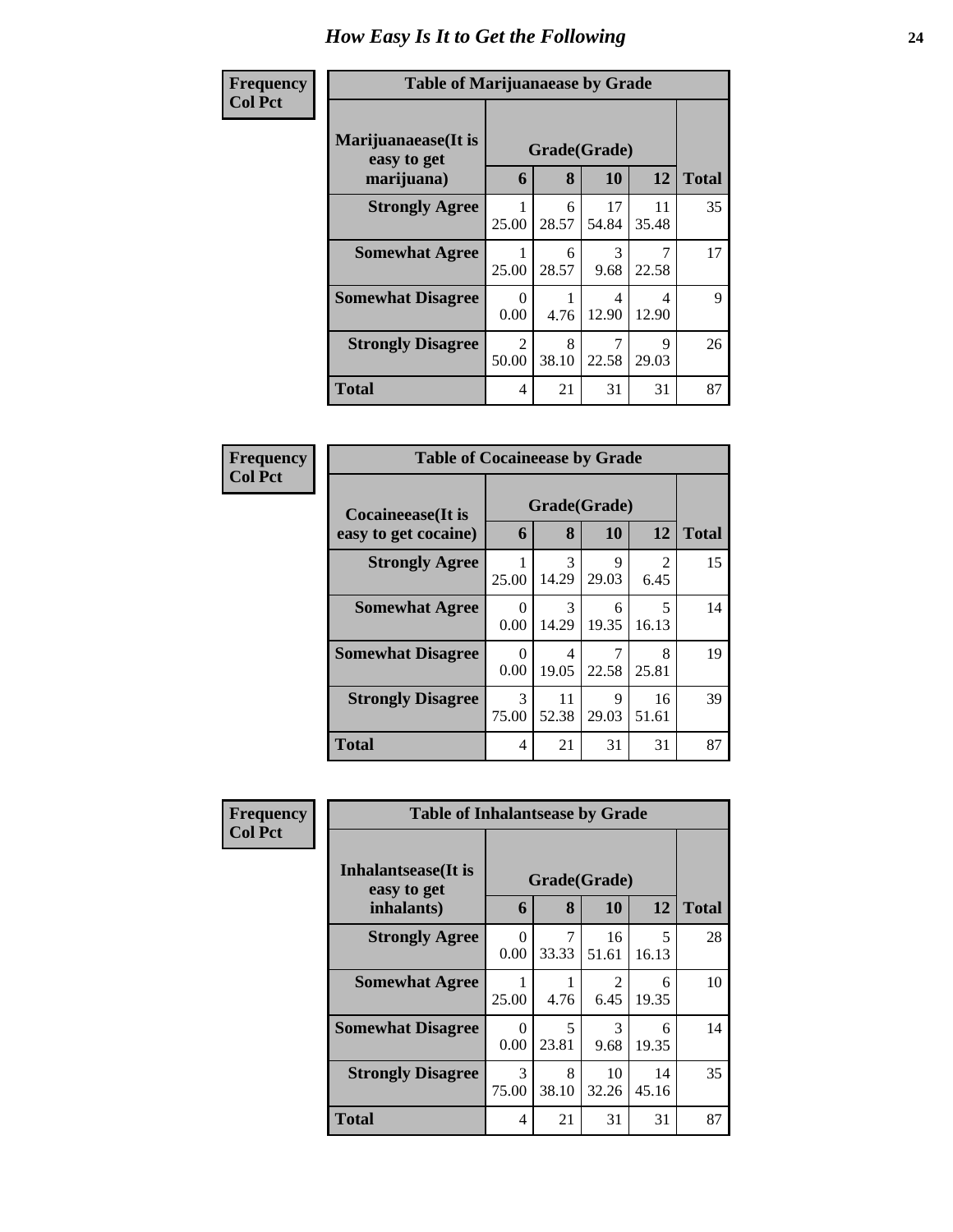| Frequency      | <b>Table of Steroidsease by Grade</b> |                  |                        |             |             |              |  |  |  |
|----------------|---------------------------------------|------------------|------------------------|-------------|-------------|--------------|--|--|--|
| <b>Col Pct</b> | <b>Steroidsease</b> (It is            | Grade(Grade)     |                        |             |             |              |  |  |  |
|                | easy to get steroids)                 | 6                | 8                      | 10          | 12          | <b>Total</b> |  |  |  |
|                | <b>Strongly Agree</b>                 | $\Omega$<br>0.00 | $\overline{2}$<br>9.52 | 8<br>25.81  | 3<br>9.68   | 13           |  |  |  |
|                | <b>Somewhat Agree</b>                 | 0<br>0.00        | $\mathfrak{D}$<br>9.52 | 4<br>12.90  | 22.58       | 13           |  |  |  |
|                | <b>Somewhat Disagree</b>              | 25.00            | 6<br>28.57             | 5<br>16.13  | 22.58       | 19           |  |  |  |
|                | <b>Strongly Disagree</b>              | 3<br>75.00       | 11<br>52.38            | 14<br>45.16 | 14<br>45.16 | 42           |  |  |  |
|                | <b>Total</b>                          | 4                | 21                     | 31          | 31          | 87           |  |  |  |

| <b>Frequency</b> | <b>Table of Ecstasyease by Grade</b>              |                  |                   |             |             |              |
|------------------|---------------------------------------------------|------------------|-------------------|-------------|-------------|--------------|
| <b>Col Pct</b>   | <b>Ecstasyease</b> (It is<br>easy to get ecstasy) | 6                | Grade(Grade)<br>8 | 10          | 12          | <b>Total</b> |
|                  | <b>Strongly Agree</b>                             | 25.00            | 4<br>19.05        | 9<br>29.03  | 3<br>9.68   | 17           |
|                  | <b>Somewhat Agree</b>                             | $\Omega$<br>0.00 | 4.76              | 3<br>9.68   | 8<br>25.81  | 12           |
|                  | <b>Somewhat Disagree</b>                          | $\Omega$<br>0.00 | 5<br>23.81        | 9<br>29.03  | 22.58       | 21           |
|                  | <b>Strongly Disagree</b>                          | 3<br>75.00       | 11<br>52.38       | 10<br>32.26 | 13<br>41.94 | 37           |
|                  | <b>Total</b>                                      | 4                | 21                | 31          | 31          | 87           |

| <b>Frequency</b> | <b>Table of Methease by Grade</b>                          |                  |                        |                    |             |              |
|------------------|------------------------------------------------------------|------------------|------------------------|--------------------|-------------|--------------|
| <b>Col Pct</b>   | <b>Methease</b> (It is easy<br>to get<br>methamphetamines) | 6                | 8                      | Grade(Grade)<br>10 | 12          | <b>Total</b> |
|                  | <b>Strongly Agree</b>                                      | $\Omega$<br>0.00 | 4<br>19.05             | 8<br>25.81         | 2<br>6.45   | 14           |
|                  | <b>Somewhat Agree</b>                                      | 25.00            | $\mathfrak{D}$<br>9.52 | 5<br>16.13         | 8<br>25.81  | 16           |
|                  | <b>Somewhat Disagree</b>                                   | 0<br>0.00        | 4<br>19.05             | 9<br>29.03         | 4<br>12.90  | 17           |
|                  | <b>Strongly Disagree</b>                                   | 3<br>75.00       | 11<br>52.38            | 9<br>29.03         | 17<br>54.84 | 40           |
|                  | Total                                                      | 4                | 21                     | 31                 | 31          | 87           |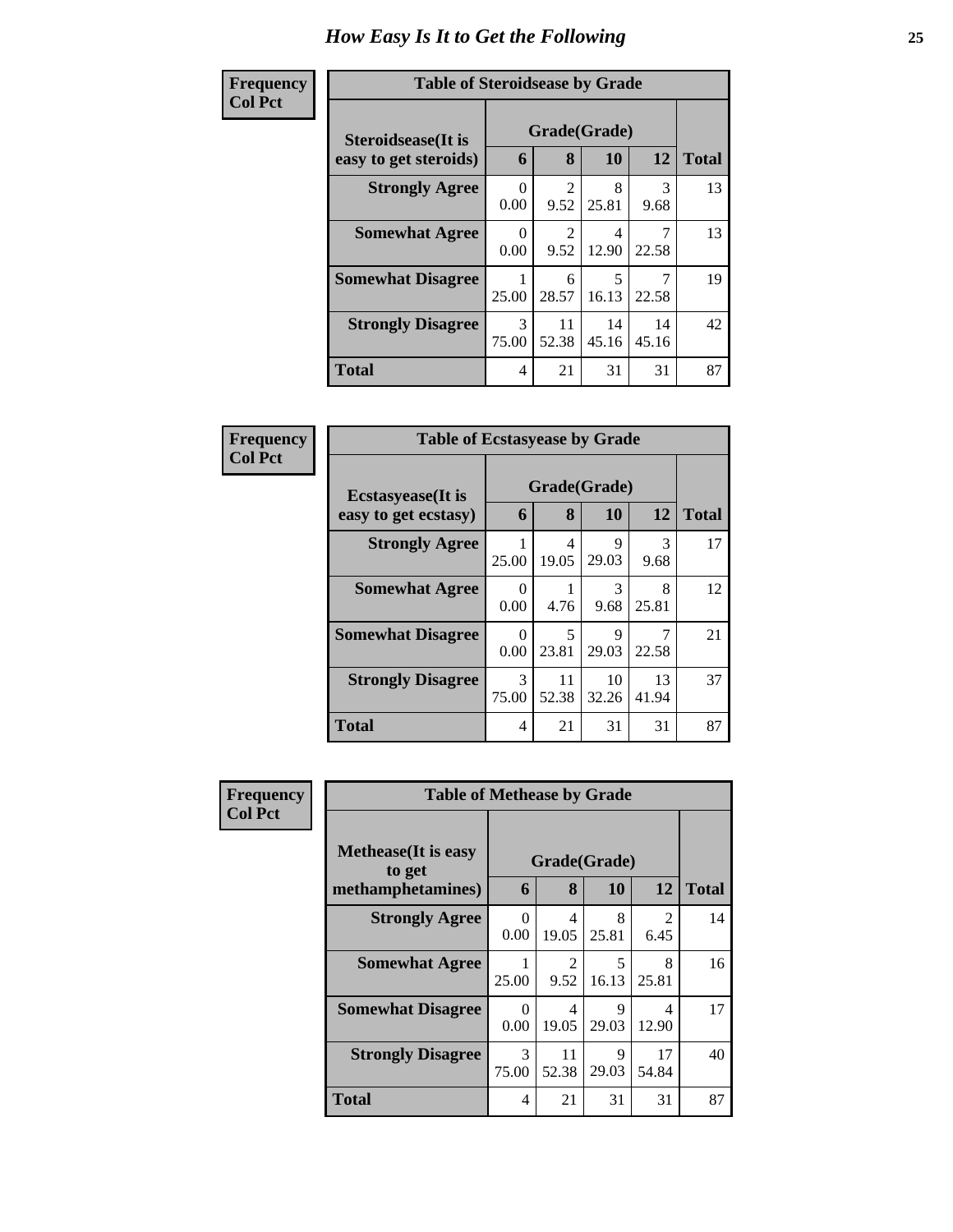| Frequency<br><b>Col Pct</b> | <b>Table of Hallucinogensease by Grade</b>               |                  |                   |             |                        |              |
|-----------------------------|----------------------------------------------------------|------------------|-------------------|-------------|------------------------|--------------|
|                             | Hallucinogensease(It<br>is easy to get<br>hallucinogens) | 6                | Grade(Grade)<br>8 | <b>10</b>   | 12                     | <b>Total</b> |
|                             | <b>Strongly Agree</b>                                    | 25.00            | 4<br>19.05        | 22.58       | $\mathfrak{D}$<br>6.45 | 14           |
|                             | <b>Somewhat Agree</b>                                    | 0<br>0.00        | 4.76              | 4<br>12.90  | 22.58                  | 12           |
|                             | <b>Somewhat Disagree</b>                                 | $\Omega$<br>0.00 | 5<br>23.81        | 8<br>25.81  | 5<br>16.13             | 18           |
|                             | <b>Strongly Disagree</b>                                 | 3<br>75.00       | 11<br>52.38       | 12<br>38.71 | 17<br>54.84            | 43           |
|                             | Total                                                    | 4                | 21                | 31          | 31                     | 87           |

| Frequency      | <b>Table of Prescriptionease by Grade</b>                                                |                  |              |                        |                                     |              |
|----------------|------------------------------------------------------------------------------------------|------------------|--------------|------------------------|-------------------------------------|--------------|
| <b>Col Pct</b> | <b>Prescriptionease</b> (It<br>is easy to get<br>prescription drugs<br>not prescribed to |                  | Grade(Grade) |                        |                                     |              |
|                | me)                                                                                      | 6                | 8            | <b>10</b>              | 12                                  | <b>Total</b> |
|                | <b>Strongly Agree</b>                                                                    | $\Omega$<br>0.00 | 8<br>38.10   | 15<br>48.39            | 11<br>35.48                         | 34           |
|                | <b>Somewhat Agree</b>                                                                    | $\Omega$<br>0.00 | 3<br>14.29   | 5<br>16.13             | 6<br>19.35                          | 14           |
|                | <b>Somewhat Disagree</b>                                                                 | 25.00            | 2<br>9.52    | $\mathfrak{D}$<br>6.45 | $\mathcal{D}_{\mathcal{L}}$<br>6.45 | 7            |
|                | <b>Strongly Disagree</b>                                                                 | 3<br>75.00       | 8<br>38.10   | 9<br>29.03             | 12<br>38.71                         | 32           |
|                | <b>Total</b>                                                                             | 4                | 21           | 31                     | 31                                  | 87           |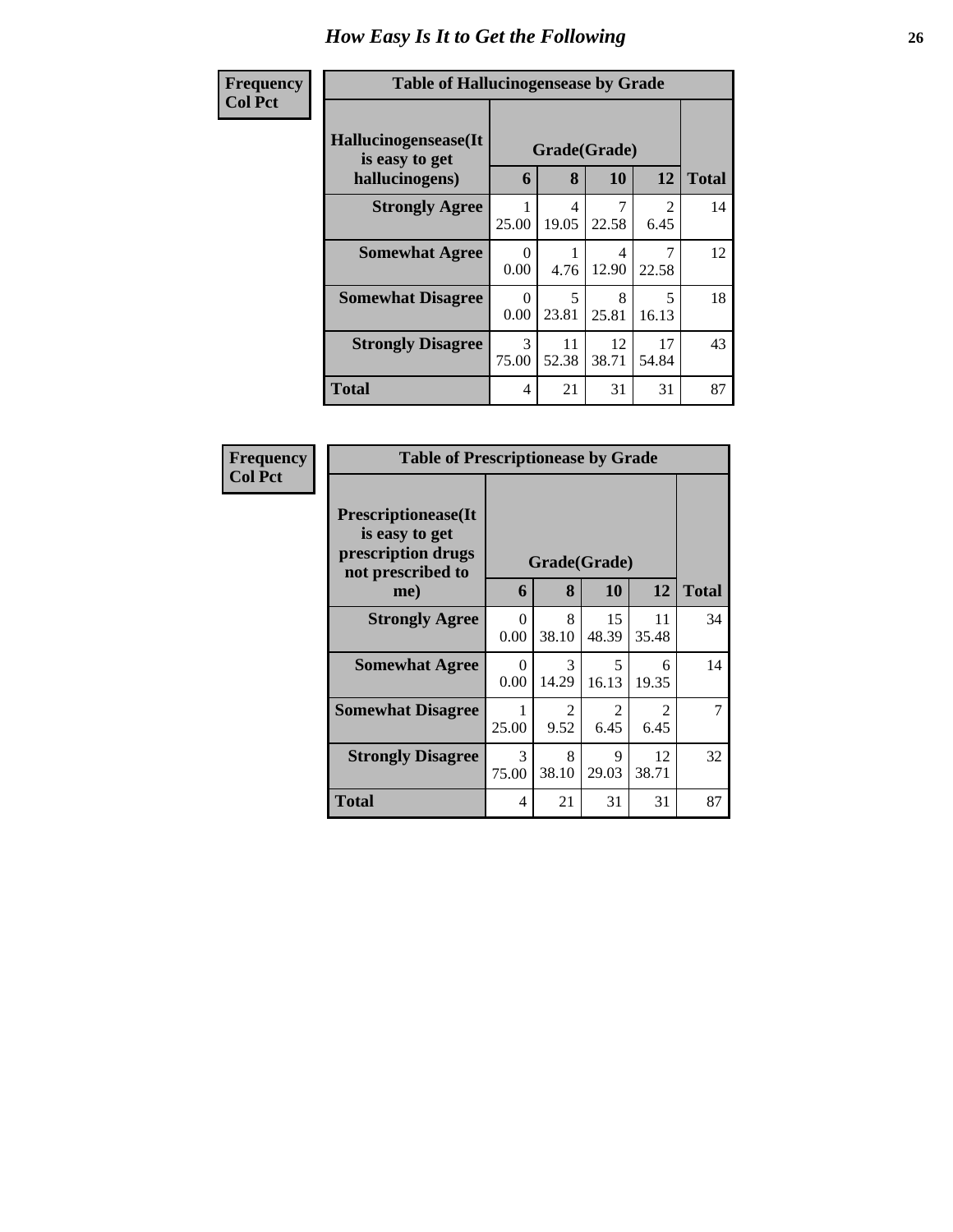*Age at Onset of Use* **27** *Results for "Age at Onset of Use" questions exclude students who said they did not use that substance*

| <b>Frequency</b> |              |                        |                         |                      |                  | <b>Table of Grade by Alcoholinit</b>             |                      |                  |                  |                  |                       |              |
|------------------|--------------|------------------------|-------------------------|----------------------|------------------|--------------------------------------------------|----------------------|------------------|------------------|------------------|-----------------------|--------------|
| <b>Row Pct</b>   |              |                        |                         |                      |                  | Alcoholinit (I started using alcohol when I was) |                      |                  |                  |                  |                       |              |
|                  | Grade(Grade) | <b>8 or</b><br>younger | $\boldsymbol{9}$        | 11                   | 12               | 13                                               | 14                   | 15               | 16               | <b>17</b>        | <b>18 or</b><br>older | <b>Total</b> |
|                  | 6            | $\Omega$<br>0.00       | 50.00                   | $\Omega$<br>$0.00\,$ | 50.00            | $\Omega$<br>0.00                                 | $\theta$<br>0.00     | $\theta$<br>0.00 | $\Omega$<br>0.00 | $\Omega$<br>0.00 | $\Omega$<br>0.00      | 2            |
|                  | 8            | 2<br>16.67             | 8.33                    | 5<br>41.67           | 2<br>16.67       | $\Omega$<br>0.00                                 | 8.33                 | 8.33             | $\Omega$<br>0.00 | $\Omega$<br>0.00 | $\Omega$<br>0.00      | 12           |
|                  | 10           | 3<br>18.75             | $\overline{2}$<br>12.50 | $\Omega$<br>0.00     | 6.25             | $\overline{2}$<br>12.50                          | 3<br>18.75           | 2<br>12.50       | 3<br>18.75       | $\Omega$<br>0.00 | $\Omega$<br>0.00      | 16           |
|                  | 12           | 6.67                   | $\theta$<br>0.00        | $\Omega$<br>0.00     | $\theta$<br>0.00 | 3<br>20.00                                       | $\theta$<br>$0.00\,$ | 5<br>33.33       | 2<br>13.33       | 13.33            | 2<br>13.33            | 15           |
|                  | <b>Total</b> | 6                      | 4                       | 5                    | 4                | 5                                                | $\overline{4}$       | 8                | 5                | $\overline{2}$   | $\overline{2}$        | 45           |
|                  |              |                        |                         |                      |                  | <b>Frequency Missing = 42</b>                    |                      |                  |                  |                  |                       |              |

**Frequency Row Pct**

|                                                                                                                                                                                                                             | <b>Table of Grade by Cigarettesinit</b>                                                                                                                                              |                                                                                 |       |                  |                               |                        |                         |       |       |                  |                |
|-----------------------------------------------------------------------------------------------------------------------------------------------------------------------------------------------------------------------------|--------------------------------------------------------------------------------------------------------------------------------------------------------------------------------------|---------------------------------------------------------------------------------|-------|------------------|-------------------------------|------------------------|-------------------------|-------|-------|------------------|----------------|
|                                                                                                                                                                                                                             |                                                                                                                                                                                      | Cigarettesinit (I started smoking tobacco when I was)                           |       |                  |                               |                        |                         |       |       |                  |                |
| Grade(Grade)   younger                                                                                                                                                                                                      | 8 or                                                                                                                                                                                 | 9<br>13<br><b>Total</b><br><b>10</b><br>11<br>12<br>14<br>15<br>17<br><b>16</b> |       |                  |                               |                        |                         |       |       |                  |                |
| 6<br>$\overline{\mathcal{L}}$<br>$\Omega$<br>$\Omega$<br>$\theta$<br>$\Omega$<br>$\Omega$<br>$\Omega$<br>$\Omega$<br>$\Omega$<br>$\Omega$<br>0.00<br>0.00<br>100.00<br>0.00<br>0.00<br>0.00<br>0.00<br>0.00<br>0.00<br>0.00 |                                                                                                                                                                                      |                                                                                 |       |                  |                               |                        |                         |       |       |                  | $\mathfrak{D}$ |
| 8                                                                                                                                                                                                                           | $\mathcal{F}$<br>$\mathfrak{D}$<br>$\mathfrak{D}$<br>$\theta$<br>0<br>$\Omega$<br>$\Omega$<br>0<br>33.33<br>0.00<br>0.00<br>11.11<br>0.00<br>0.00<br>22.22<br>11.11<br>22.22<br>0.00 |                                                                                 |       |                  |                               |                        |                         |       |       |                  |                |
| 10                                                                                                                                                                                                                          | $\theta$<br>0.00                                                                                                                                                                     | 11.11                                                                           | 11.11 | $\Omega$<br>0.00 | 11.11                         | $\mathcal{D}$<br>22.22 | $\mathfrak{D}$<br>22.22 | 11.11 | 11.11 | $\Omega$<br>0.00 | 9              |
| 12<br>5<br>13<br>$\Omega$<br>$\overline{c}$<br>3<br>$\Omega$<br>$\Omega$<br>$\Omega$<br>1<br>0.00<br>15.38<br>7.69<br>0.00<br>0.00<br>0.00<br>38.46<br>7.69<br>7.69<br>23.08                                                |                                                                                                                                                                                      |                                                                                 |       |                  |                               |                        |                         |       |       |                  |                |
| <b>Total</b><br>5<br>3<br>8<br>3<br>3<br>$\overline{2}$<br>3<br>1<br>4<br>$\mathbf{I}$                                                                                                                                      |                                                                                                                                                                                      |                                                                                 |       |                  |                               |                        |                         |       |       |                  | 33             |
|                                                                                                                                                                                                                             |                                                                                                                                                                                      |                                                                                 |       |                  | <b>Frequency Missing = 54</b> |                        |                         |       |       |                  |                |

| Frequency      |              | <b>Table of Grade by Smokelessinit</b> |                                                               |                      |                       |           |                |
|----------------|--------------|----------------------------------------|---------------------------------------------------------------|----------------------|-----------------------|-----------|----------------|
| <b>Row Pct</b> |              |                                        | <b>Smokelessinit(I started chewing</b><br>tobacco when I was) |                      |                       |           |                |
|                | Grade(Grade) | 11                                     | 12                                                            | 13                   | 15                    | <b>17</b> | <b>Total</b>   |
|                | 6            | 50.00                                  | $\Omega$<br>0.00                                              | 0<br>0.00            | 50.00                 | 0.00      | $\overline{2}$ |
|                | 8            | 20.00                                  | 20.00                                                         | 3<br>60.00           | 0.00                  | 0.00      | 5              |
|                | 10           | $\Omega$<br>0.00                       | 100.00                                                        | $\mathbf{0}$<br>0.00 | $\mathcal{O}$<br>0.00 | 0.00      |                |
|                | 12           | $\theta$<br>0.00                       | $\Omega$<br>0.00                                              | 50.00                | 0.00                  | 50.00     | $\overline{2}$ |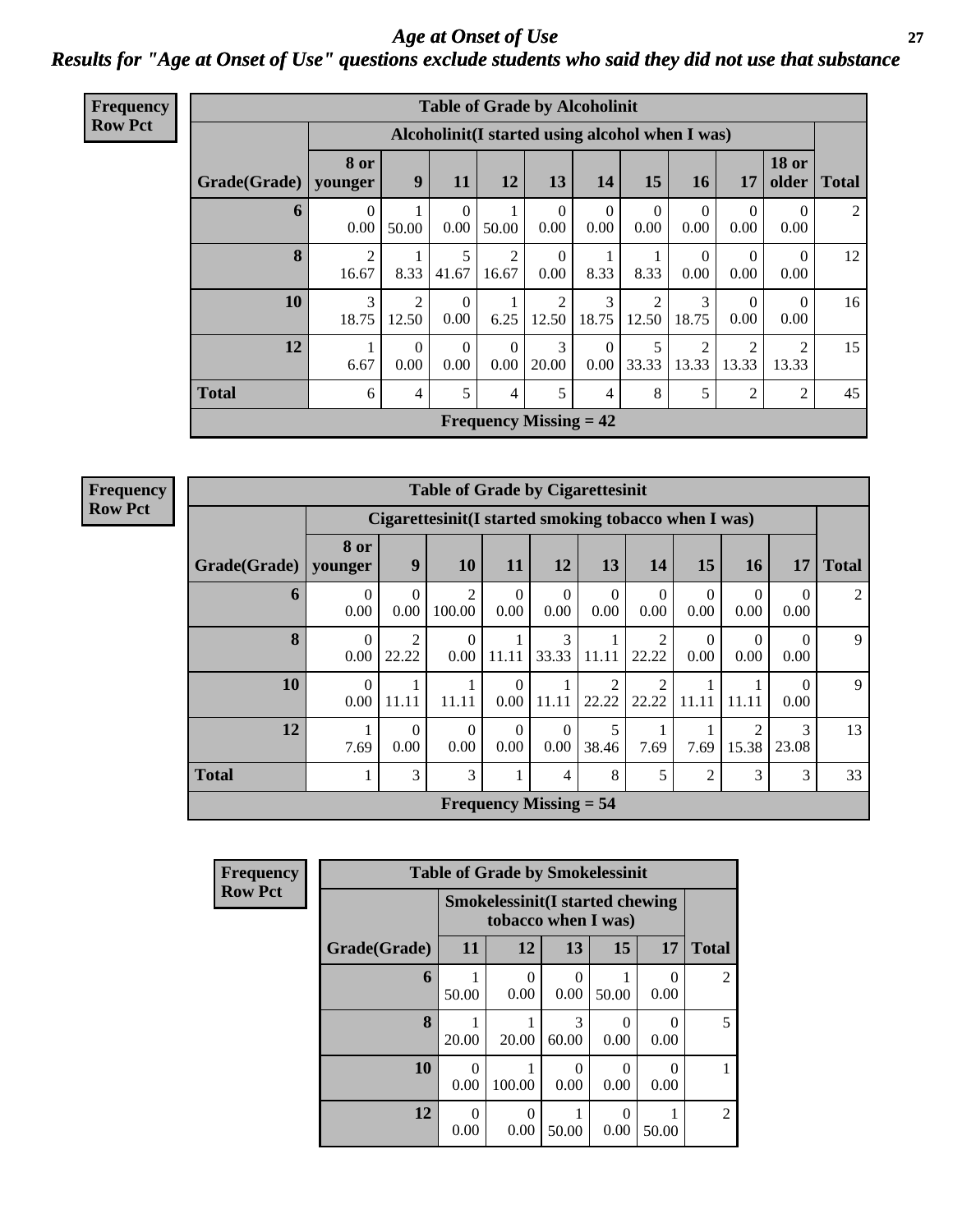*Results for "Age at Onset of Use" questions exclude students who said they did not use that substance*

| <b>Frequency</b> |              |                      | <b>Table of Grade by Smokelessinit</b>                        |  |  |  |  |  |
|------------------|--------------|----------------------|---------------------------------------------------------------|--|--|--|--|--|
| <b>Row Pct</b>   |              |                      | <b>Smokelessinit(I started chewing</b><br>tobacco when I was) |  |  |  |  |  |
|                  | Grade(Grade) | 13<br>11<br>15<br>12 |                                                               |  |  |  |  |  |
|                  | <b>Total</b> |                      |                                                               |  |  |  |  |  |
|                  |              |                      | <b>Frequency Missing = 77</b>                                 |  |  |  |  |  |

| <b>Frequency</b> |              | <b>Table of Grade by Marijuanainit</b> |                        |                  |                         |                               |                  |                  |                                                                                                                                                                          |                       |              |  |
|------------------|--------------|----------------------------------------|------------------------|------------------|-------------------------|-------------------------------|------------------|------------------|--------------------------------------------------------------------------------------------------------------------------------------------------------------------------|-----------------------|--------------|--|
| <b>Row Pct</b>   |              |                                        |                        |                  |                         |                               |                  |                  | Marijuanainit (I started using marijuana when I was)                                                                                                                     |                       |              |  |
|                  | Grade(Grade) | 9                                      | 11                     | 12               | 13                      | 14                            | 15               | <b>16</b>        | 17                                                                                                                                                                       | <b>18 or</b><br>older | <b>Total</b> |  |
|                  | 6            | 50.00                                  | $\overline{0}$<br>0.00 | 50.00            | $\Omega$<br>0.00        | $\Omega$<br>0.00              | $\Omega$<br>0.00 | $\Omega$<br>0.00 | $\Omega$<br>0.00                                                                                                                                                         | $\Omega$<br>0.00      | 2            |  |
|                  | 8            | $\overline{2}$<br>25.00                | 12.50                  | $\Omega$<br>0.00 | $\overline{4}$<br>50.00 | $\Omega$<br>0.00              | $\theta$<br>0.00 | 12.50            | $\Omega$<br>0.00                                                                                                                                                         | $\Omega$<br>0.00      | 8            |  |
|                  | 10           | $\Omega$<br>0.00                       | $\Omega$<br>0.00       | $\Omega$<br>0.00 | 1<br>11.11              | 3<br>33.33                    | 3<br>33.33       | 11.11            | $\Omega$<br>0.00                                                                                                                                                         | 11.11                 | 9            |  |
|                  | 12           | $\Omega$<br>0.00                       | $\Omega$<br>0.00       | 7.14             | $\overline{2}$<br>14.29 | $\Omega$<br>0.00              | 5<br>35.71       | 3<br>21.43       | $\mathcal{D}_{\mathcal{A}}^{\mathcal{A}}(\mathcal{A})=\mathcal{D}_{\mathcal{A}}^{\mathcal{A}}(\mathcal{A})\mathcal{D}_{\mathcal{A}}^{\mathcal{A}}(\mathcal{A})$<br>14.29 | 7.14                  | 14           |  |
|                  | <b>Total</b> | 3                                      | 1                      | $\overline{2}$   | 7                       | 3                             | 8                | 5                | $\overline{c}$                                                                                                                                                           | $\overline{c}$        | 33           |  |
|                  |              |                                        |                        |                  |                         | <b>Frequency Missing = 54</b> |                  |                  |                                                                                                                                                                          |                       |              |  |

| Frequency      | <b>Table of Grade by Cocaineinit</b> |                               |                                                          |            |              |
|----------------|--------------------------------------|-------------------------------|----------------------------------------------------------|------------|--------------|
| <b>Row Pct</b> |                                      |                               | Cocaineinit(I<br>started using<br>cocaine when I<br>was) |            |              |
|                | Grade(Grade)                         | 12                            | 14                                                       | 15         | <b>Total</b> |
|                | 6                                    | 100.00                        | 0<br>0.00                                                | 0<br>0.00  |              |
|                | 8                                    | 0                             | 0                                                        | 0          | 0            |
|                | 10                                   | 0                             | 0                                                        | 0          | $\theta$     |
|                | 12                                   | 1<br>33.33                    | 33.33                                                    | 1<br>33.33 | 3            |
|                | <b>Total</b>                         | 2                             | 1                                                        | 1          | 4            |
|                |                                      | <b>Frequency Missing = 83</b> |                                                          |            |              |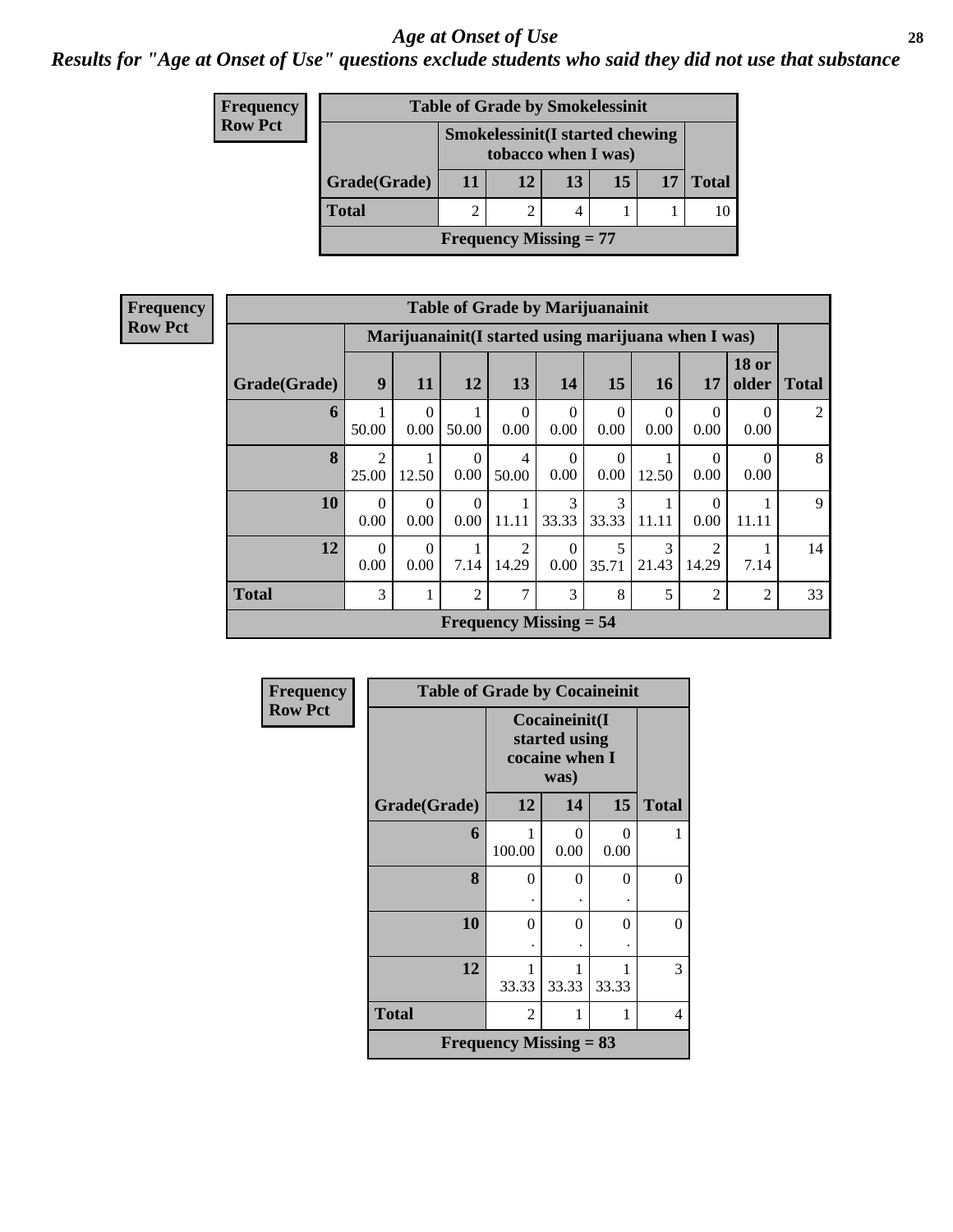*Results for "Age at Onset of Use" questions exclude students who said they did not use that substance*

| Frequency      |              | <b>Table of Grade by Inhalantsinit</b>            |           |                  |              |
|----------------|--------------|---------------------------------------------------|-----------|------------------|--------------|
| <b>Row Pct</b> |              | Inhalantsinit(I started<br>using inhalants when I | was)      |                  |              |
|                | Grade(Grade) | 8 or<br>younger                                   | 11        | 14               | <b>Total</b> |
|                | 6            | 0<br>0.00                                         | 0<br>0.00 | 100.00           |              |
|                | 8            | $\theta$<br>0.00                                  | 100.00    | $\theta$<br>0.00 |              |
|                | 10           | 100.00                                            | ∩<br>0.00 | $\Omega$<br>0.00 |              |
|                | 12           | 0<br>٠                                            | $\Omega$  | $\theta$         | $\Omega$     |
|                | <b>Total</b> | 1                                                 |           | 1                | 3            |
|                |              | <b>Frequency Missing = 84</b>                     |           |                  |              |

#### *For Grade \* Steroidsinit all data are missing since all the levels of variable Steroidsinit are missing.*

| Frequency      | <b>Table of Grade by Ecstasyinit</b> |                          |                                                              |           |           |                |  |  |  |
|----------------|--------------------------------------|--------------------------|--------------------------------------------------------------|-----------|-----------|----------------|--|--|--|
| <b>Row Pct</b> |                                      |                          | <b>Ecstasyinit(I started</b><br>using ecstasy when I<br>was) |           |           |                |  |  |  |
|                | Grade(Grade)                         | 13                       | 14                                                           | 16        | 17        | <b>Total</b>   |  |  |  |
|                | 6                                    | 100.00                   | 0<br>0.00                                                    | 0<br>0.00 | 0<br>0.00 |                |  |  |  |
|                | 8                                    | $\Omega$                 | $\Omega$                                                     | 0         | $\Omega$  | 0              |  |  |  |
|                | 10                                   | $\theta$                 | $\Omega$                                                     | 0         | 0         | 0              |  |  |  |
|                | 12                                   | $\Omega$<br>0.00         | 33.33                                                        | 33.33     | 33.33     | 3              |  |  |  |
|                | <b>Total</b>                         |                          | 1                                                            | 1         |           | $\overline{4}$ |  |  |  |
|                |                                      | Frequency Missing $= 83$ |                                                              |           |           |                |  |  |  |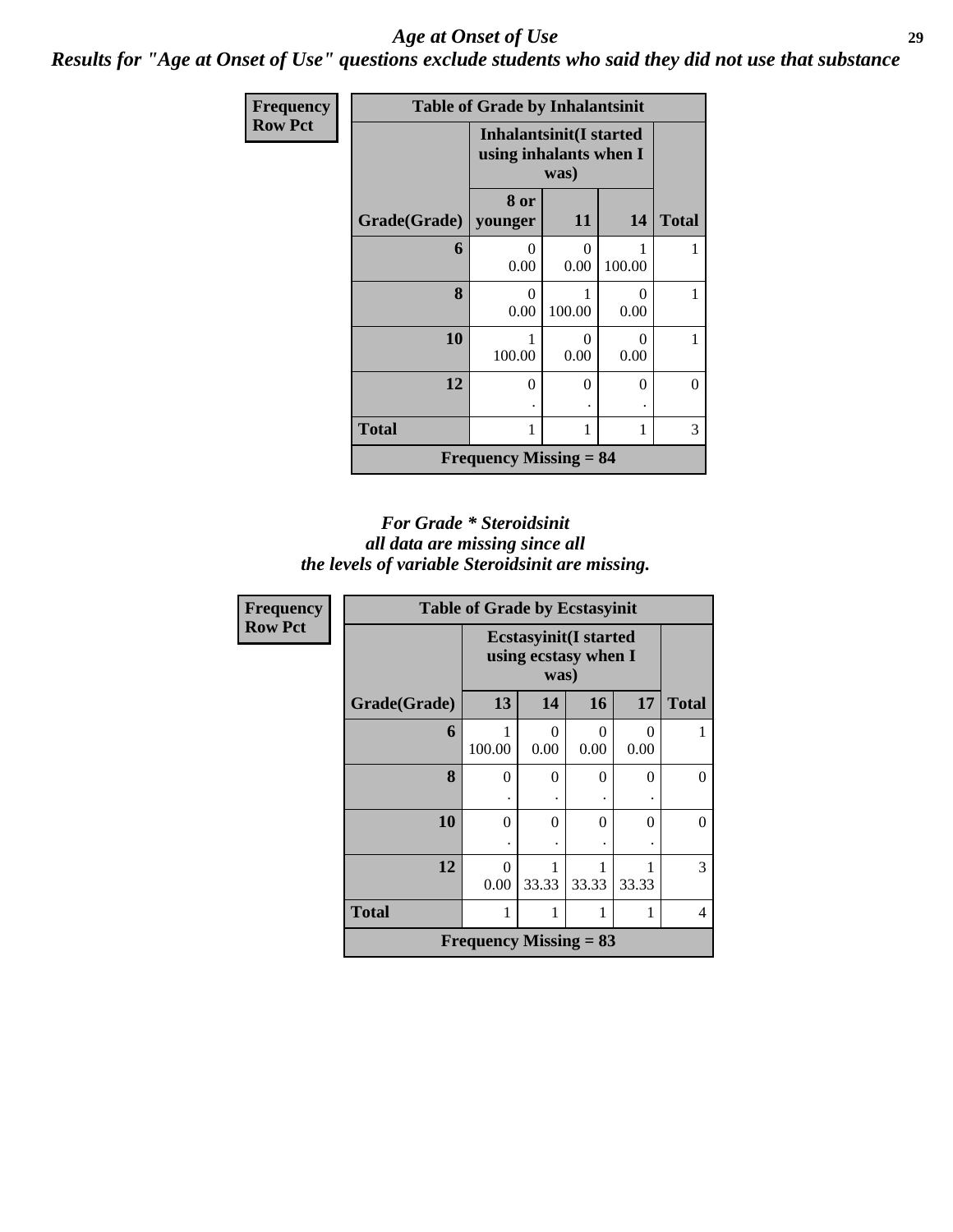*Results for "Age at Onset of Use" questions exclude students who said they did not use that substance*

| Frequency      | <b>Table of Grade by Methinit</b> |                                                                       |           |              |  |  |  |
|----------------|-----------------------------------|-----------------------------------------------------------------------|-----------|--------------|--|--|--|
| <b>Row Pct</b> |                                   | <b>Methinit(I started</b><br>using<br>methamphetamines<br>when I was) |           |              |  |  |  |
|                | Grade(Grade)                      | 13                                                                    | 16        | <b>Total</b> |  |  |  |
|                | 6                                 | 0                                                                     | 0         | 0            |  |  |  |
|                | 8                                 | 100.00                                                                | 0<br>0.00 | 1            |  |  |  |
|                | 10                                | $\theta$                                                              | 0         | 0            |  |  |  |
|                | 12                                | 50.00                                                                 | 50.00     | 2            |  |  |  |
|                | <b>Total</b>                      | 2                                                                     | 1         | 3            |  |  |  |
|                |                                   | <b>Frequency Missing = 84</b>                                         |           |              |  |  |  |

| <b>Frequency</b> | <b>Table of Grade by Hallucinogensinit</b> |                                                              |            |                  |              |  |  |  |
|------------------|--------------------------------------------|--------------------------------------------------------------|------------|------------------|--------------|--|--|--|
| <b>Row Pct</b>   |                                            | Hallucinogensinit(I<br>started using<br>hallucinogens when I |            |                  |              |  |  |  |
|                  | Grade(Grade)                               | 15                                                           | 16         | 17               | <b>Total</b> |  |  |  |
|                  | 6                                          | 100.00                                                       | 0<br>0.00  | $\Omega$<br>0.00 |              |  |  |  |
|                  | 8                                          | $\theta$                                                     | $\theta$   | 0                | 0            |  |  |  |
|                  | 10                                         | 0                                                            | 0          | 0                | 0            |  |  |  |
|                  | 12                                         | 1<br>33.33                                                   | 1<br>33.33 | 1<br>33.33       | 3            |  |  |  |
|                  | <b>Total</b>                               | $\mathfrak{D}$                                               | 1          | 1                | 4            |  |  |  |
|                  | Frequency Missing $= 83$                   |                                                              |            |                  |              |  |  |  |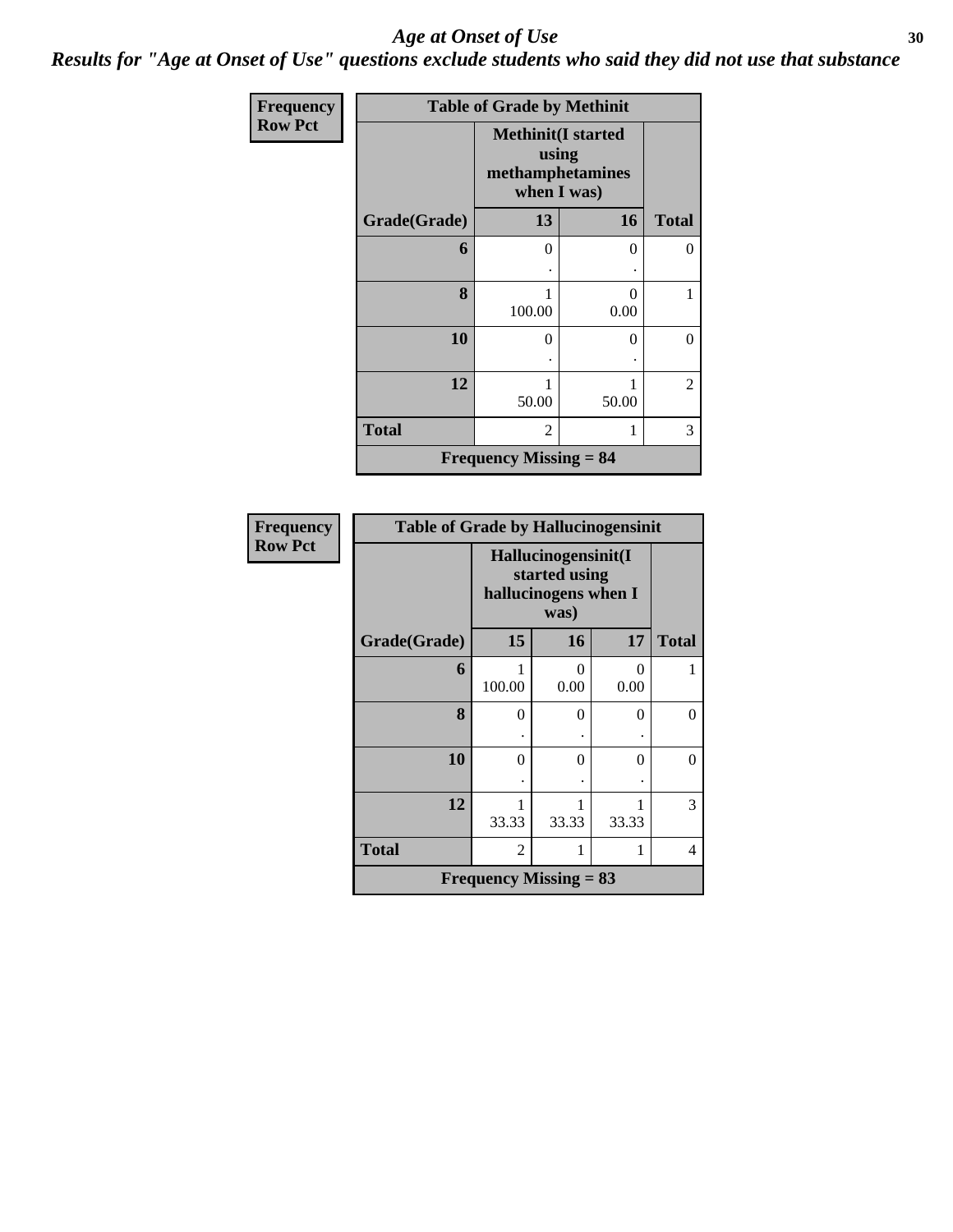#### *Results for "Age at Onset of Use" questions exclude students who said they did not use that substance*

| <b>Frequency</b> |
|------------------|
| <b>Row Pct</b>   |

|                               | <b>Table of Grade by Prescriptioninit</b> |                                                                                                |                  |                  |                                      |                      |                  |              |
|-------------------------------|-------------------------------------------|------------------------------------------------------------------------------------------------|------------------|------------------|--------------------------------------|----------------------|------------------|--------------|
|                               |                                           | <b>Prescriptioninit(I started using prescription</b><br>drugs not prescribed to me when I was) |                  |                  |                                      |                      |                  |              |
| Grade(Grade)                  | 8 or<br>younger                           | 9                                                                                              | 11               | 12               | 14                                   | 16                   | 17               | <b>Total</b> |
| 6                             | $\Omega$<br>0.00                          | 0<br>0.00                                                                                      | $\Omega$<br>0.00 | $\theta$<br>0.00 | 0<br>0.00                            | 100.00               | $\Omega$<br>0.00 | 1            |
| $\mathbf{8}$                  | 0<br>0.00                                 | 0<br>0.00                                                                                      | $\Omega$<br>0.00 | 100.00           | 0<br>0.00                            | $\mathbf{0}$<br>0.00 | 0<br>0.00        |              |
| 10                            | $\mathcal{R}$<br>60.00                    | 20.00                                                                                          | $\theta$<br>0.00 | 20.00            | 0<br>0.00                            | 0.00                 | $\Omega$<br>0.00 | 5            |
| 12                            | 20.00                                     | 0<br>0.00                                                                                      | 20.00            | 0<br>0.00        | $\mathcal{D}_{\mathcal{A}}$<br>40.00 | $\mathbf{0}$<br>0.00 | 20.00            | 5            |
| <b>Total</b>                  | 4                                         |                                                                                                |                  | $\overline{2}$   | $\overline{2}$                       | 1                    | 1                | 12           |
| <b>Frequency Missing = 75</b> |                                           |                                                                                                |                  |                  |                                      |                      |                  |              |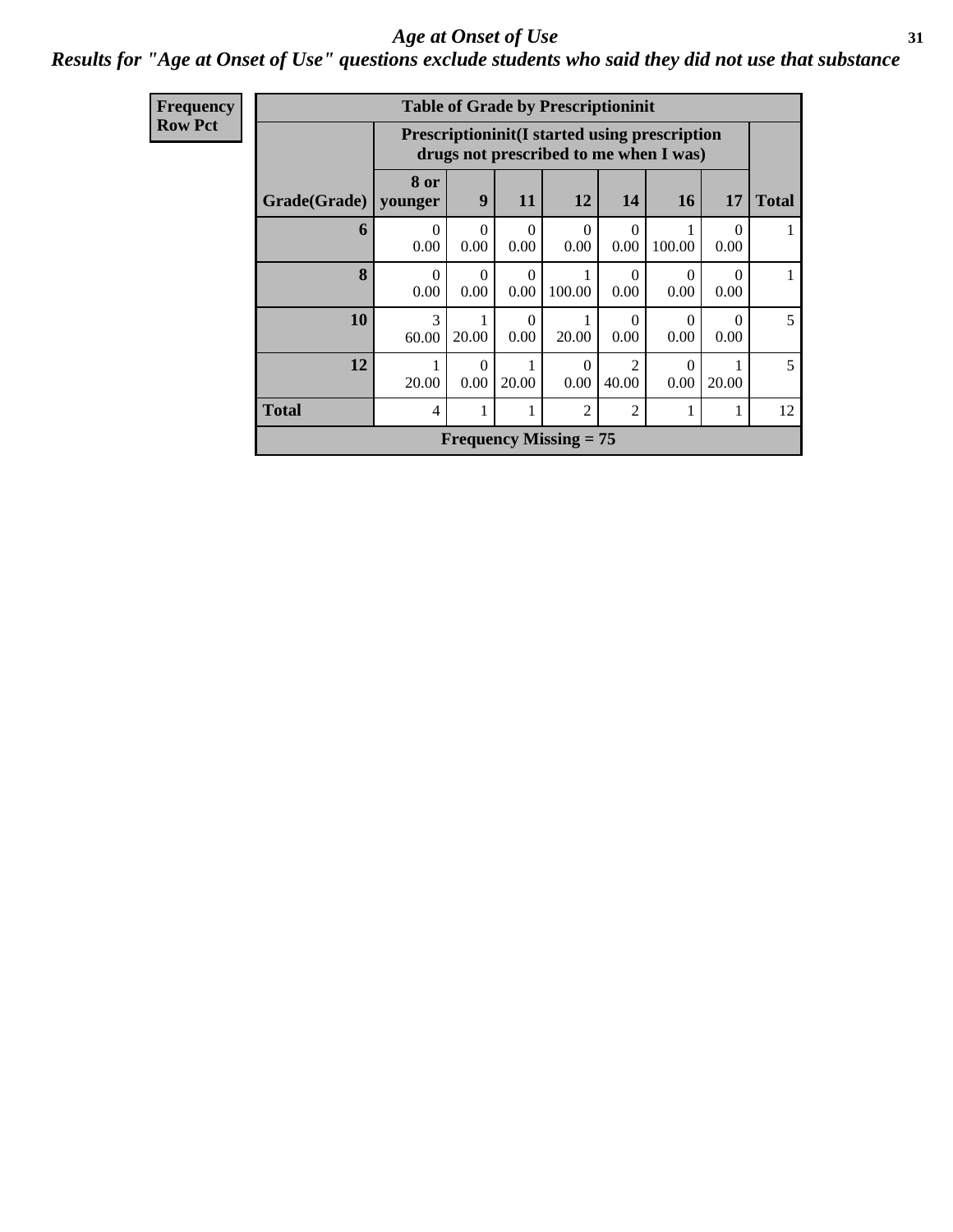| Frequency<br><b>Col Pct</b> | <b>Table of Alcoholharm by Grade</b>          |                         |                        |             |                        |              |
|-----------------------------|-----------------------------------------------|-------------------------|------------------------|-------------|------------------------|--------------|
|                             | Alcoholharm(I<br>think alcohol is<br>harmful) | 6                       | Grade(Grade)<br>8      | <b>10</b>   | 12                     | <b>Total</b> |
|                             | <b>Strongly Agree</b>                         | $\mathfrak{D}$<br>50.00 | 10<br>47.62            | 13<br>41.94 | 17<br>54.84            | 42           |
|                             | <b>Somewhat Agree</b>                         | $\Omega$<br>0.00        | 5<br>23.81             | 10<br>32.26 | 11<br>35.48            | 26           |
|                             | <b>Somewhat Disagree</b>                      | 25.00                   | $\mathcal{R}$<br>14.29 | 4<br>12.90  | 3.23                   | 9            |
|                             | <b>Strongly Disagree</b>                      | 25.00                   | 3<br>14.29             | 4<br>12.90  | $\mathfrak{D}$<br>6.45 | 10           |
|                             | <b>Total</b>                                  | 4                       | 21                     | 31          | 31                     | 87           |

| Frequency      | <b>Table of Cigarettesharm by Grade</b>                  |                  |                        |                        |                                     |              |
|----------------|----------------------------------------------------------|------------------|------------------------|------------------------|-------------------------------------|--------------|
| <b>Col Pct</b> | Cigarettesharm(I<br>think smoking<br>tobacco is harmful) | 6                | Grade(Grade)<br>8      | 10                     | 12                                  | <b>Total</b> |
|                | <b>Strongly Agree</b>                                    | 3<br>75.00       | 13<br>61.90            | 21<br>67.74            | 24<br>77.42                         | 61           |
|                | <b>Somewhat Agree</b>                                    | $\Omega$<br>0.00 | $\mathfrak{D}$<br>9.52 | 7<br>22.58             | 4<br>12.90                          | 13           |
|                | <b>Somewhat Disagree</b>                                 | 0<br>0.00        | 4<br>19.05             | $\mathfrak{D}$<br>6.45 | $\mathcal{D}_{\mathcal{L}}$<br>6.45 | 8            |
|                | <b>Strongly Disagree</b>                                 | 25.00            | $\mathfrak{D}$<br>9.52 | 3.23                   | 3.23                                | 5            |
|                | Total                                                    | 4                | 21                     | 31                     | 31                                  | 87           |

| Frequency      | <b>Table of Smokelessharm by Grade</b> |                                      |                        |                                     |                        |              |  |
|----------------|----------------------------------------|--------------------------------------|------------------------|-------------------------------------|------------------------|--------------|--|
| <b>Col Pct</b> | Smokelessharm(I<br>think chewing       |                                      | Grade(Grade)           |                                     |                        |              |  |
|                | tobacco is harmful)                    | 6                                    | 8                      | 10                                  | 12                     | <b>Total</b> |  |
|                | <b>Strongly Agree</b>                  | $\mathcal{D}_{\mathcal{L}}$<br>50.00 | 13<br>61.90            | 23<br>74.19                         | 24<br>77.42            | 62           |  |
|                | <b>Somewhat Agree</b>                  | 25.00                                | 4.76                   | 6<br>19.35                          | 4<br>12.90             | 12           |  |
|                | <b>Somewhat Disagree</b>               | 0<br>0.00                            | 4<br>19.05             | 0<br>0.00                           | $\mathfrak{D}$<br>6.45 | 6            |  |
|                | <b>Strongly Disagree</b>               | 25.00                                | $\mathcal{F}$<br>14.29 | $\mathcal{D}_{\mathcal{L}}$<br>6.45 | 3.23                   |              |  |
|                | <b>Total</b>                           | 4                                    | 21                     | 31                                  | 31                     | 87           |  |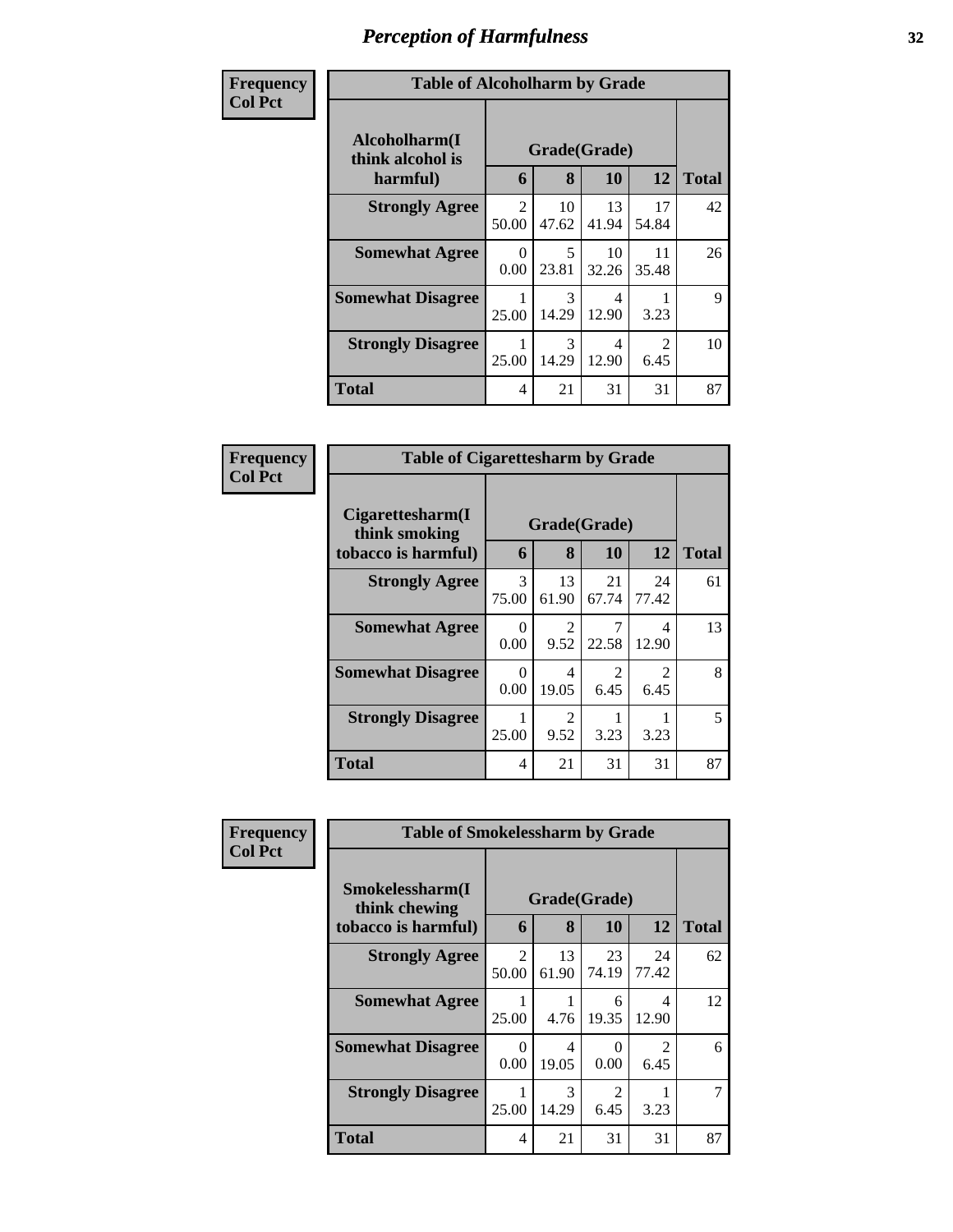| <b>Frequency</b> |                                                   | <b>Table of Marijuanaharm by Grade</b> |                   |             |                        |              |  |
|------------------|---------------------------------------------------|----------------------------------------|-------------------|-------------|------------------------|--------------|--|
| <b>Col Pct</b>   | Marijuanaharm(I<br>think marijuana is<br>harmful) | 6                                      | Grade(Grade)<br>8 | 10          | 12                     | <b>Total</b> |  |
|                  | <b>Strongly Agree</b>                             | $\mathfrak{D}$<br>50.00                | 13<br>61.90       | 17<br>54.84 | 16<br>51.61            | 48           |  |
|                  | <b>Somewhat Agree</b>                             | $\Omega$<br>0.00                       | 4.76              | 5<br>16.13  | 7<br>22.58             | 13           |  |
|                  | <b>Somewhat Disagree</b>                          | $\Omega$<br>0.00                       | 2<br>9.52         | 4<br>12.90  | $\mathfrak{D}$<br>6.45 | 8            |  |
|                  | <b>Strongly Disagree</b>                          | 2<br>50.00                             | 5<br>23.81        | 5<br>16.13  | 6<br>19.35             | 18           |  |
|                  | <b>Total</b>                                      | 4                                      | 21                | 31          | 31                     | 87           |  |

| Frequency      | <b>Table of Cocaineharm by Grade</b>          |                  |                   |                                     |                        |              |
|----------------|-----------------------------------------------|------------------|-------------------|-------------------------------------|------------------------|--------------|
| <b>Col Pct</b> | Cocaineharm(I<br>think cocaine is<br>harmful) | 6                | Grade(Grade)<br>8 | <b>10</b>                           | 12                     | <b>Total</b> |
|                | <b>Strongly Agree</b>                         | 3<br>75.00       | 15<br>71.43       | 28<br>90.32                         | 27<br>87.10            | 73           |
|                | <b>Somewhat Agree</b>                         | $\Omega$<br>0.00 | 0<br>0.00         | 3.23                                | 2<br>6.45              | 3            |
|                | <b>Strongly Disagree</b>                      | 25.00            | 6<br>28.57        | $\mathcal{D}_{\mathcal{L}}$<br>6.45 | $\mathfrak{D}$<br>6.45 | 11           |
|                | <b>Total</b>                                  | 4                | 21                | 31                                  | 31                     | 87           |

| <b>Frequency</b> | <b>Table of Inhalantsharm by Grade</b> |            |              |             |             |               |
|------------------|----------------------------------------|------------|--------------|-------------|-------------|---------------|
| <b>Col Pct</b>   | Inhalantsharm(I<br>think inhalants are |            | Grade(Grade) |             |             |               |
|                  | harmful)                               | 6          | 8            | 10          | 12          | <b>Total</b>  |
|                  | <b>Strongly Agree</b>                  | 3<br>75.00 | 15<br>71.43  | 26<br>83.87 | 29<br>93.55 | 73            |
|                  | <b>Somewhat Agree</b>                  | 25.00      | 0<br>0.00    | 3.23        | 3.23        | $\mathcal{F}$ |
|                  | <b>Somewhat Disagree</b>               | 0<br>0.00  | 0<br>0.00    | 3.23        | 0<br>0.00   |               |
|                  | <b>Strongly Disagree</b>               | 0<br>0.00  | 6<br>28.57   | 3<br>9.68   | 3.23        | 10            |
|                  | <b>Total</b>                           | 4          | 21           | 31          | 31          | 87            |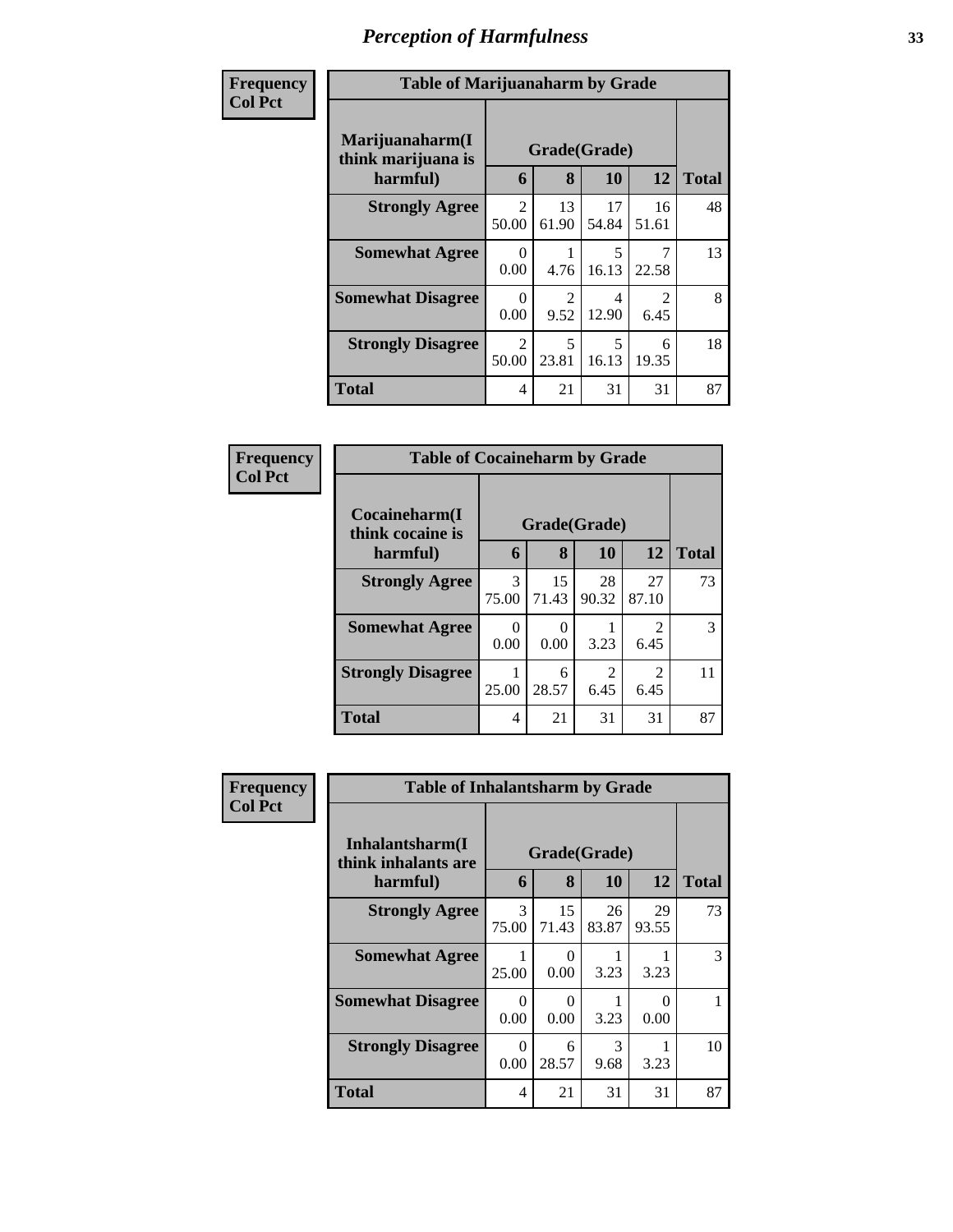| Frequency      |
|----------------|
| <b>Col Pct</b> |

| ÿ. | <b>Table of Steroidsharm by Grade</b>                |                        |                  |                        |             |              |  |  |  |
|----|------------------------------------------------------|------------------------|------------------|------------------------|-------------|--------------|--|--|--|
|    | Steroidsharm(I<br>Grade(Grade)<br>think steroids are |                        |                  |                        |             |              |  |  |  |
|    | harmful)                                             | 6                      | 8                | 10                     | 12          | <b>Total</b> |  |  |  |
|    | <b>Strongly Agree</b>                                | $\mathcal{F}$<br>75.00 | 15<br>71.43      | 25<br>80.65            | 24<br>77.42 | 67           |  |  |  |
|    | <b>Somewhat Agree</b>                                | 25.00                  | $\Omega$<br>0.00 | $\mathfrak{D}$<br>6.45 | 6<br>19.35  | 9            |  |  |  |
|    | <b>Strongly Disagree</b>                             | 0<br>0.00              | 6<br>28.57       | 4<br>12.90             | 3.23        | 11           |  |  |  |
|    | <b>Total</b>                                         | 4                      | 21               | 31                     | 31          | 87           |  |  |  |

| <b>Frequency</b> | <b>Table of Ecstasyharm by Grade</b>                |                  |                   |                        |             |              |  |  |
|------------------|-----------------------------------------------------|------------------|-------------------|------------------------|-------------|--------------|--|--|
| <b>Col Pct</b>   | $E$ cstasyharm $(I$<br>think ecstasy is<br>harmful) | 6                | Grade(Grade)<br>8 | 10                     | 12          | <b>Total</b> |  |  |
|                  | <b>Strongly Agree</b>                               | 3<br>75.00       | 15<br>71.43       | 27<br>87.10            | 24<br>77.42 | 69           |  |  |
|                  | <b>Somewhat Agree</b>                               | $\Omega$<br>0.00 | 0<br>0.00         | $\mathfrak{D}$<br>6.45 | 5<br>16.13  | 7            |  |  |
|                  | <b>Somewhat Disagree</b>                            | 25.00            | 3<br>14.29        | $\Omega$<br>0.00       | 3.23        | 5            |  |  |
|                  | <b>Strongly Disagree</b>                            | $\Omega$<br>0.00 | 3<br>14.29        | 2<br>6.45              | 3.23        | 6            |  |  |
|                  | <b>Total</b>                                        | 4                | 21                | 31                     | 31          | 87           |  |  |

| Frequency      | <b>Table of Methharm by Grade</b>           |              |                           |             |                        |                |  |  |
|----------------|---------------------------------------------|--------------|---------------------------|-------------|------------------------|----------------|--|--|
| <b>Col Pct</b> | <b>Methharm(I think</b><br>methamphetamines | Grade(Grade) |                           |             |                        |                |  |  |
|                | are harmful)                                | 6            | 8                         | <b>10</b>   | 12                     | <b>Total</b>   |  |  |
|                | <b>Strongly Agree</b>                       | 3<br>75.00   | 15<br>71.43               | 28<br>90.32 | 28<br>90.32            | 74             |  |  |
|                | <b>Somewhat Agree</b>                       | 25.00        | $\mathbf{\Omega}$<br>0.00 | 3.23        | $\mathfrak{D}$<br>6.45 | $\overline{4}$ |  |  |
|                | <b>Strongly Disagree</b>                    | 0<br>0.00    | 6<br>28.57                | 2<br>6.45   | 3.23                   | 9              |  |  |
|                | <b>Total</b>                                | 4            | 21                        | 31          | 31                     | 87             |  |  |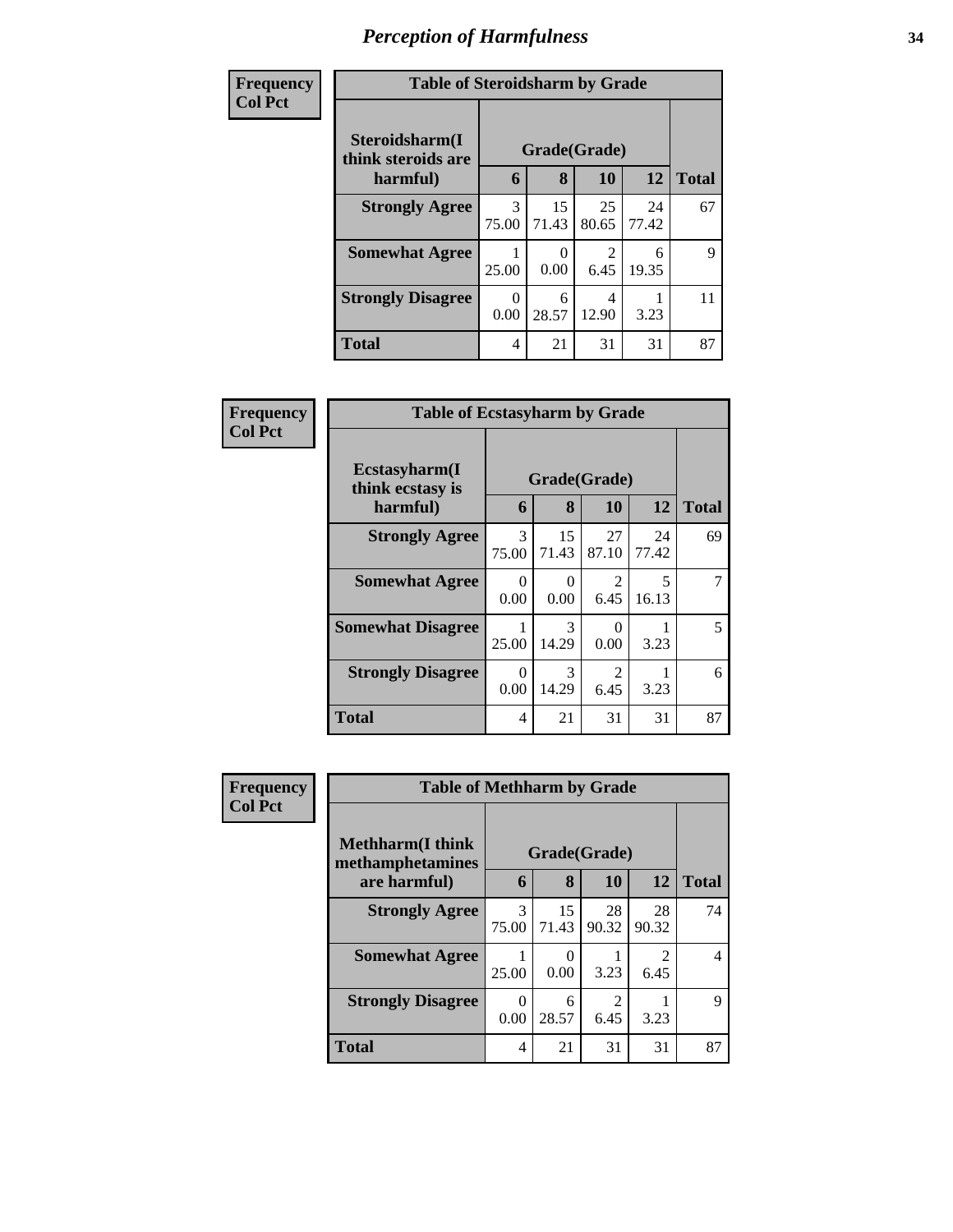| <b>Frequency</b> | <b>Table of Hallucinogensharm by Grade</b> |                  |             |                        |             |                |  |  |
|------------------|--------------------------------------------|------------------|-------------|------------------------|-------------|----------------|--|--|
| <b>Col Pct</b>   | Hallucinogensharm(I<br>think hallucinogens | Grade(Grade)     |             |                        |             |                |  |  |
|                  | are harmful)                               | 6                | 8           | 10                     | 12          | <b>Total</b>   |  |  |
|                  | <b>Strongly Agree</b>                      | 3<br>75.00       | 15<br>71.43 | 28<br>90.32            | 27<br>87.10 | 73             |  |  |
|                  | <b>Somewhat Agree</b>                      | $\theta$<br>0.00 | 0.00        | 3.23                   | 3<br>9.68   | $\overline{4}$ |  |  |
|                  | <b>Strongly Disagree</b>                   | 25.00            | 6<br>28.57  | $\mathfrak{D}$<br>6.45 | 3.23        | 10             |  |  |
|                  | <b>Total</b>                               | 4                | 21          | 31                     | 31          | 87             |  |  |

| Frequency      | <b>Table of Prescriptionharm by Grade</b>                                 |                  |              |                                   |                                  |              |  |  |  |
|----------------|---------------------------------------------------------------------------|------------------|--------------|-----------------------------------|----------------------------------|--------------|--|--|--|
| <b>Col Pct</b> | Prescriptionharm(I<br>think prescription<br>drugs not<br>prescribed to me |                  | Grade(Grade) |                                   |                                  |              |  |  |  |
|                | are harmful)                                                              | 6                | 8            | 10                                | 12                               | <b>Total</b> |  |  |  |
|                | <b>Strongly Agree</b>                                                     | 3<br>75.00       | 15<br>71.43  | 22<br>70.97                       | 21<br>67.74                      | 61           |  |  |  |
|                | <b>Somewhat Agree</b>                                                     | $\theta$<br>0.00 | 0<br>0.00    | $\overline{\mathcal{A}}$<br>12.90 | $\overline{\mathbf{z}}$<br>16.13 | 9            |  |  |  |
|                | <b>Somewhat Disagree</b>                                                  | 25.00            | 3<br>14.29   | 3<br>9.68                         | $\mathcal{R}$<br>9.68            | 10           |  |  |  |
|                | <b>Strongly Disagree</b>                                                  | $\Omega$<br>0.00 | 3<br>14.29   | $\mathfrak{D}$<br>6.45            | $\mathfrak{D}$<br>6.45           | 7            |  |  |  |
|                | Total                                                                     | 4                | 21           | 31                                | 31                               | 87           |  |  |  |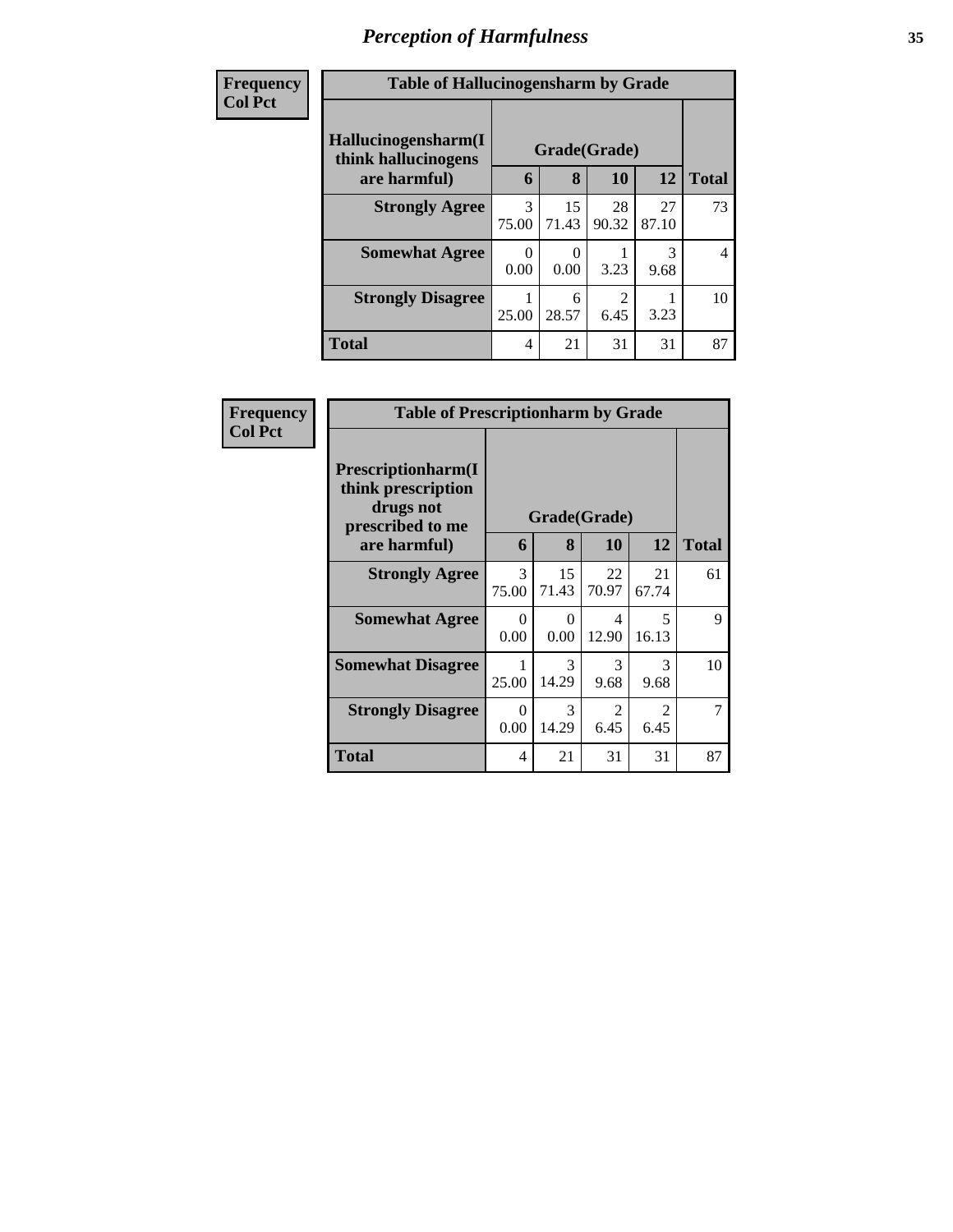# *Disapproval by Adults* **36**

| Frequency      | <b>Table of Alcoholadult by Grade</b>                                 |            |                        |             |             |              |  |  |
|----------------|-----------------------------------------------------------------------|------------|------------------------|-------------|-------------|--------------|--|--|
| <b>Col Pct</b> | <b>Alcoholadult</b> (Adults<br>would disapprove if<br>I used alcohol) | 6          | Grade(Grade)<br>8      | <b>10</b>   | 12          | <b>Total</b> |  |  |
|                | <b>Strongly Agree</b>                                                 | 3<br>75.00 | 12<br>57.14            | 13<br>41.94 | 15<br>48.39 | 43           |  |  |
|                | <b>Somewhat Agree</b>                                                 | 0<br>0.00  | $\mathfrak{D}$<br>9.52 | 9<br>29.03  | 6<br>19.35  | 17           |  |  |
|                | <b>Somewhat Disagree</b>                                              | 0<br>0.00  | $\mathfrak{D}$<br>9.52 | 6<br>19.35  | 6<br>19.35  | 14           |  |  |
|                | <b>Strongly Disagree</b>                                              | 25.00      | 5<br>23.81             | 3<br>9.68   | 4<br>12.90  | 13           |  |  |
|                | <b>Total</b>                                                          | 4          | 21                     | 31          | 31          | 87           |  |  |

| Frequency      | <b>Table of Tobaccoadult by Grade</b>                                |                        |              |                        |                                                                                                                                                                         |    |  |  |  |
|----------------|----------------------------------------------------------------------|------------------------|--------------|------------------------|-------------------------------------------------------------------------------------------------------------------------------------------------------------------------|----|--|--|--|
| <b>Col Pct</b> | <b>Tobaccoadult(Adults</b><br>would disapprove if<br>I used tobacco) | Grade(Grade)<br>12     | <b>Total</b> |                        |                                                                                                                                                                         |    |  |  |  |
|                | <b>Strongly Agree</b>                                                | $\mathcal{R}$<br>75.00 | 16<br>76.19  | 23<br>74.19            | 18<br>58.06                                                                                                                                                             | 60 |  |  |  |
|                | <b>Somewhat Agree</b>                                                | 0<br>0.00              | ∩<br>0.00    | 3<br>9.68              | 6<br>19.35                                                                                                                                                              | 9  |  |  |  |
|                | <b>Somewhat Disagree</b>                                             | 0<br>0.00              | 4.76         | 3<br>9.68              | $\mathcal{D}_{\mathcal{A}}^{\mathcal{A}}(\mathcal{A})=\mathcal{D}_{\mathcal{A}}^{\mathcal{A}}(\mathcal{A})\mathcal{D}_{\mathcal{A}}^{\mathcal{A}}(\mathcal{A})$<br>6.45 | 6  |  |  |  |
|                | <b>Strongly Disagree</b>                                             | 25.00                  | 4<br>19.05   | $\mathfrak{D}$<br>6.45 | 5<br>16.13                                                                                                                                                              | 12 |  |  |  |
|                | <b>Total</b>                                                         | 4                      | 21           | 31                     | 31                                                                                                                                                                      | 87 |  |  |  |

| <b>Frequency</b> | <b>Table of Marijuanaadult by Grade</b>        |                        |                  |                                     |                         |              |  |  |  |
|------------------|------------------------------------------------|------------------------|------------------|-------------------------------------|-------------------------|--------------|--|--|--|
| <b>Col Pct</b>   | Marijuanaadult(Adults<br>would disapprove if I |                        | Grade(Grade)     |                                     |                         |              |  |  |  |
|                  | used marijuana)                                | 6                      | 8                | <b>10</b>                           | 12                      | <b>Total</b> |  |  |  |
|                  | <b>Strongly Agree</b>                          | $\mathcal{R}$<br>75.00 | 14<br>66.67      | 25<br>80.65                         | 21<br>67.74             | 63           |  |  |  |
|                  | <b>Somewhat Agree</b>                          | $\Omega$<br>0.00       | $\Omega$<br>0.00 | $\mathcal{D}_{\mathcal{L}}$<br>6.45 | 4<br>12.90              | 6            |  |  |  |
|                  | <b>Somewhat Disagree</b>                       | $\Omega$<br>0.00       | 6<br>28.57       | $\mathfrak{D}$<br>6.45              | $\mathfrak{D}$<br>6.45  | 10           |  |  |  |
|                  | <b>Strongly Disagree</b>                       | 25.00                  | 4.76             | $\mathfrak{D}$<br>6.45              | $\overline{4}$<br>12.90 | 8            |  |  |  |
|                  | <b>Total</b>                                   | 4                      | 21               | 31                                  | 31                      | 87           |  |  |  |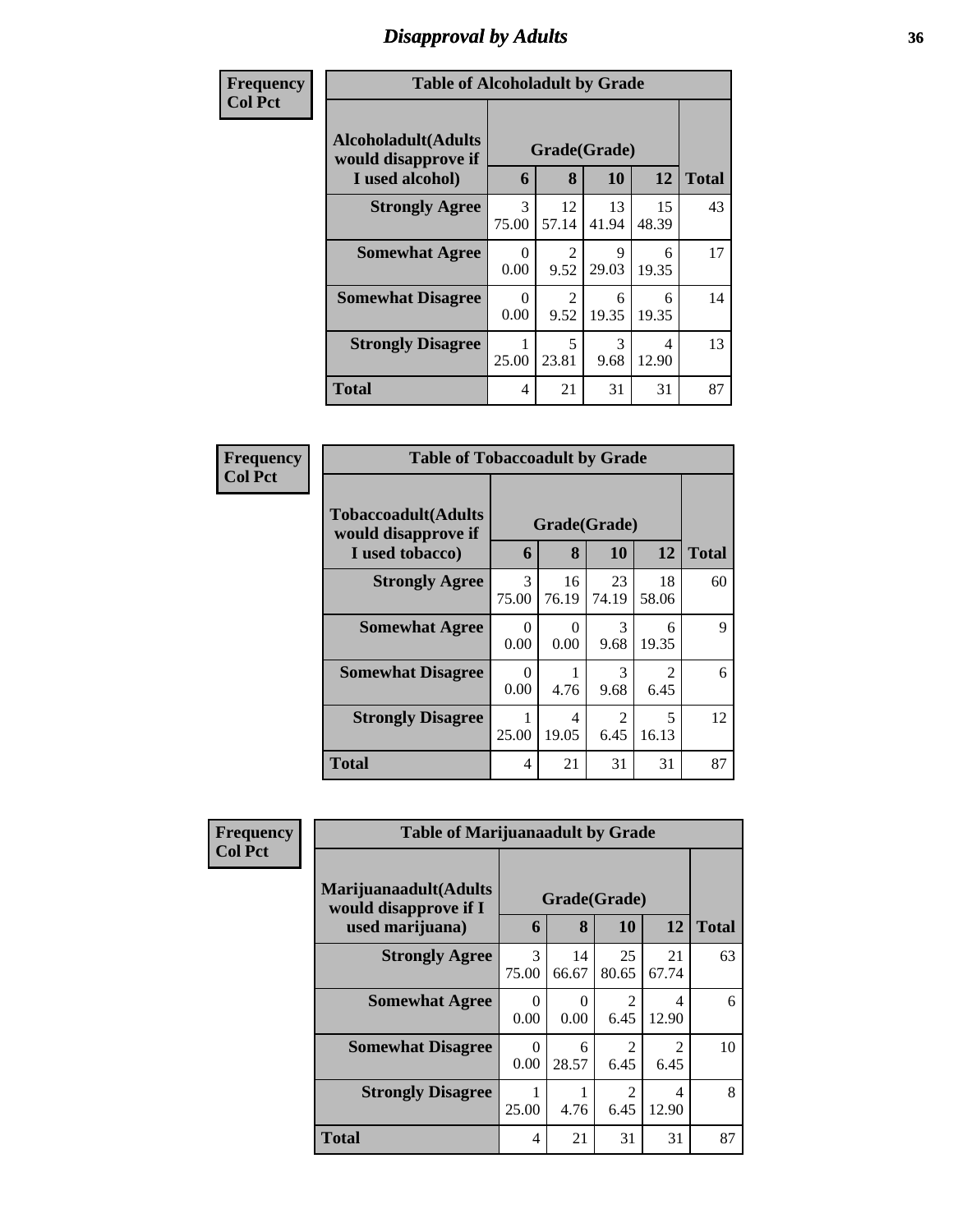## *Disapproval by Adults* **37**

| <b>Frequency</b> | <b>Table of Otherdrugadult by Grade</b>                |                        |                  |             |                        |                |  |
|------------------|--------------------------------------------------------|------------------------|------------------|-------------|------------------------|----------------|--|
| <b>Col Pct</b>   | <b>Otherdrugadult</b> (Adults<br>would disapprove if I |                        | Grade(Grade)     |             |                        |                |  |
|                  | used other drugs)                                      | 6                      | 8                | 10          | 12                     | <b>Total</b>   |  |
|                  | <b>Strongly Agree</b>                                  | $\mathcal{F}$<br>75.00 | 16<br>76.19      | 28<br>90.32 | 27<br>87.10            | 74             |  |
|                  | <b>Somewhat Agree</b>                                  | 1<br>25.00             | $\Omega$<br>0.00 | 3.23        | $\Omega$<br>0.00       | $\overline{2}$ |  |
|                  | <b>Somewhat Disagree</b>                               | $\Omega$<br>0.00       | 4.76             | 3.23        | 2<br>6.45              | 4              |  |
|                  | <b>Strongly Disagree</b>                               | 0<br>0.00              | 4<br>19.05       | 3.23        | $\overline{2}$<br>6.45 | 7              |  |
|                  | <b>Total</b>                                           | 4                      | 21               | 31          | 31                     | 87             |  |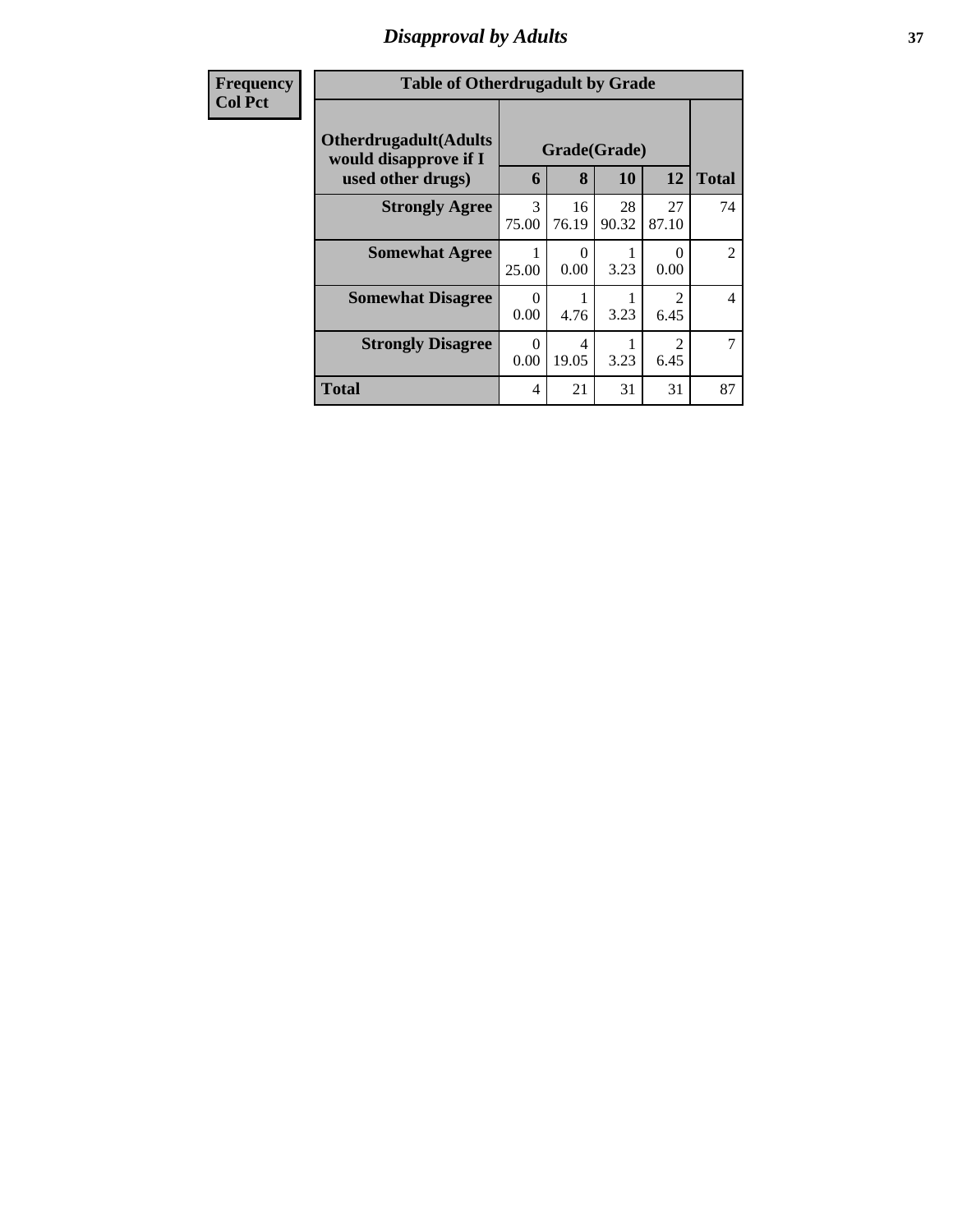## *Disapproval by Peers* **38**

| Frequency      | <b>Table of Alcoholpeer by Grade</b>                    |                                      |                                   |             |             |              |
|----------------|---------------------------------------------------------|--------------------------------------|-----------------------------------|-------------|-------------|--------------|
| <b>Col Pct</b> | Alcoholpeer(My<br>friends would<br>disapprove if I used |                                      | Grade(Grade)                      |             |             |              |
|                | alcohol)                                                | 6                                    | 8                                 | 10          | 12          | <b>Total</b> |
|                | <b>Strongly Agree</b>                                   | $\mathcal{D}_{\mathcal{L}}$<br>50.00 | 3<br>14.29                        | 4<br>12.90  | 4<br>12.90  | 13           |
|                | <b>Somewhat Agree</b>                                   | 25.00                                | $\overline{\mathcal{L}}$<br>23.81 | 5<br>16.13  | 9<br>29.03  | 20           |
|                | <b>Somewhat Disagree</b>                                | 0<br>0.00                            | 3<br>14.29                        | 22.58       | 6<br>19.35  | 16           |
|                | <b>Strongly Disagree</b>                                | 25.00                                | 10<br>47.62                       | 15<br>48.39 | 12<br>38.71 | 38           |
|                | Total                                                   | 4                                    | 21                                | 31          | 31          | 87           |

| Frequency      | <b>Table of Tobaccopeer by Grade</b>                    |                         |              |             |             |              |
|----------------|---------------------------------------------------------|-------------------------|--------------|-------------|-------------|--------------|
| <b>Col Pct</b> | Tobaccopeer(My<br>friends would<br>disapprove if I used |                         | Grade(Grade) |             |             |              |
|                | tobacco)                                                | 6                       | 8            | <b>10</b>   | 12          | <b>Total</b> |
|                | <b>Strongly Agree</b>                                   | $\mathfrak{D}$<br>50.00 | 5<br>23.81   | 9<br>29.03  | 8<br>25.81  | 24           |
|                | <b>Somewhat Agree</b>                                   | 0<br>0.00               | 4.76         | 7<br>22.58  | 6<br>19.35  | 14           |
|                | <b>Somewhat Disagree</b>                                | 25.00                   | 5<br>23.81   | 3<br>9.68   | 4<br>12.90  | 13           |
|                | <b>Strongly Disagree</b>                                | 1<br>25.00              | 10<br>47.62  | 12<br>38.71 | 13<br>41.94 | 36           |
|                | <b>Total</b>                                            | 4                       | 21           | 31          | 31          | 87           |

| Frequency      |                                                                           | <b>Table of Marijuanapeer by Grade</b> |            |            |            |              |  |  |  |
|----------------|---------------------------------------------------------------------------|----------------------------------------|------------|------------|------------|--------------|--|--|--|
| <b>Col Pct</b> | Marijuanapeer(My<br>friends would<br>Grade(Grade)<br>disapprove if I used |                                        |            |            |            |              |  |  |  |
|                | marijuana)                                                                | 6                                      | 8          | 10         | 12         | <b>Total</b> |  |  |  |
|                | <b>Strongly Agree</b>                                                     | 3<br>75.00                             | 5<br>23.81 | 9<br>29.03 | 9<br>29.03 | 26           |  |  |  |
|                | <b>Somewhat Agree</b>                                                     | $\Omega$<br>0.00                       | 5<br>23.81 | 5<br>16.13 | 6<br>19.35 | 16           |  |  |  |
|                | <b>Somewhat Disagree</b>                                                  | $\Omega$<br>0.00                       | 4.76       | 4<br>12.90 | 4<br>12.90 | 9            |  |  |  |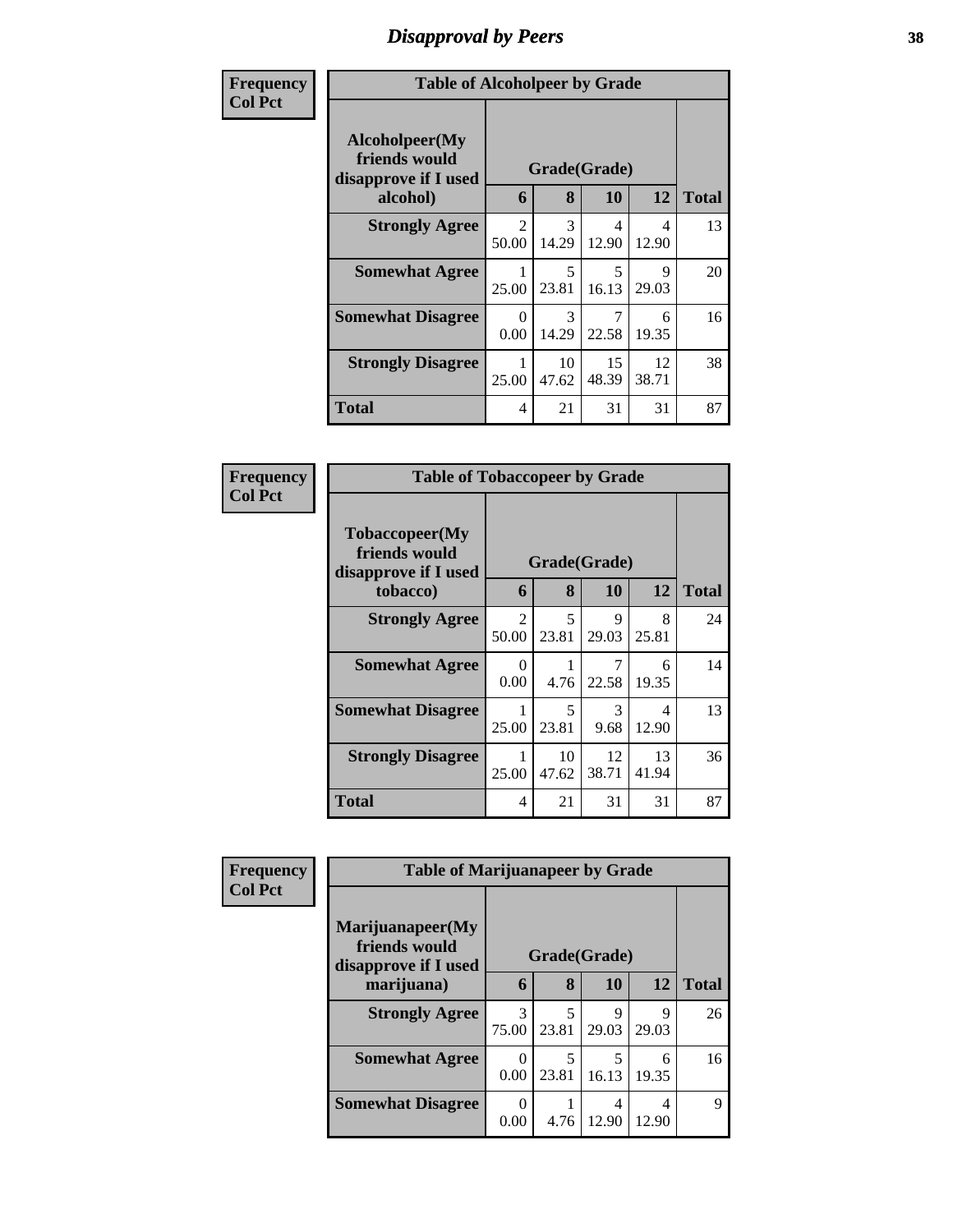# *Disapproval by Peers* **39**

| <b>Frequency</b> | <b>Table of Marijuanapeer by Grade</b> |              |       |       |       |              |
|------------------|----------------------------------------|--------------|-------|-------|-------|--------------|
| <b>Col Pct</b>   | Marijuanapeer(My<br>friends would      |              |       |       |       |              |
|                  | disapprove if I used                   | Grade(Grade) |       |       |       |              |
|                  | marijuana)                             | 6            | 8     | 10    | 12    | <b>Total</b> |
|                  | <b>Strongly Disagree</b>               |              | 10    | 13    | 12    | 36           |
|                  |                                        | 25.00        | 47.62 | 41.94 | 38.71 |              |
|                  | <b>Total</b>                           | 4            | 21    | 31    | 31    | 87           |

| <b>Frequency</b> | <b>Table of Otherdrugpeer by Grade</b>                                    |                         |                        |                        |                        |              |
|------------------|---------------------------------------------------------------------------|-------------------------|------------------------|------------------------|------------------------|--------------|
| <b>Col Pct</b>   | Otherdrugpeer(My<br>friends would<br>disapprove if I used<br>other drugs) | 6                       | Grade(Grade)<br>8      | 10                     | 12                     | <b>Total</b> |
|                  | <b>Strongly Agree</b>                                                     | $\overline{2}$<br>50.00 | 9<br>42.86             | 18<br>58.06            | 18<br>58.06            | 47           |
|                  | <b>Somewhat Agree</b>                                                     | $\Omega$<br>0.00        | $\mathfrak{D}$<br>9.52 | $\overline{2}$<br>6.45 | 4<br>12.90             | 8            |
|                  | <b>Somewhat Disagree</b>                                                  | $\Omega$<br>0.00        | 4.76                   | $\overline{2}$<br>6.45 | $\mathfrak{D}$<br>6.45 | 5            |
|                  | <b>Strongly Disagree</b>                                                  | $\mathfrak{D}$<br>50.00 | 9<br>42.86             | $\mathbf Q$<br>29.03   | 7<br>22.58             | 27           |
|                  | Total                                                                     | 4                       | 21                     | 31                     | 31                     | 87           |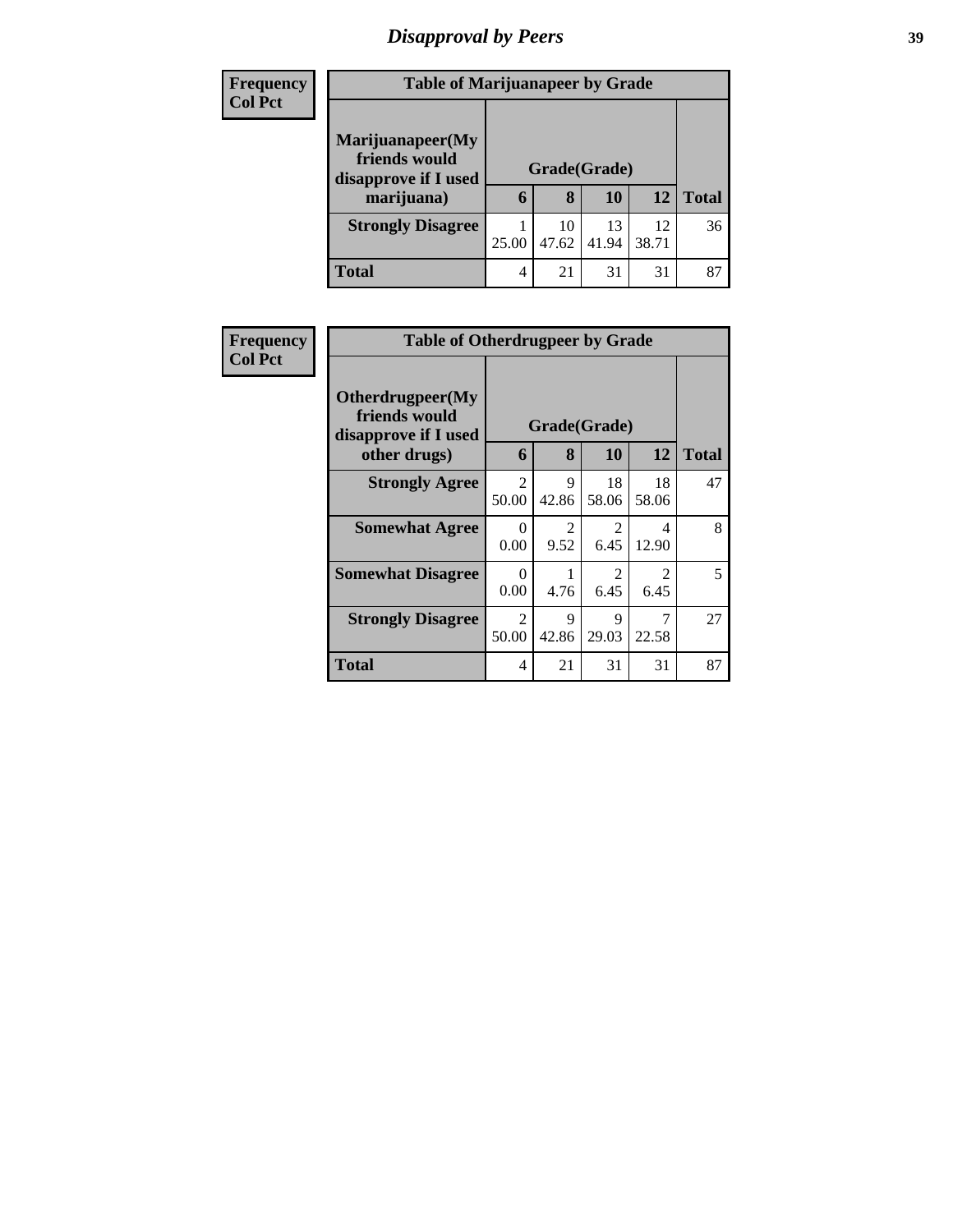| <b>Frequency</b><br><b>Col Pct</b> | <b>Table of Alcohollocation1 by Grade</b> |              |             |             |             |              |  |  |
|------------------------------------|-------------------------------------------|--------------|-------------|-------------|-------------|--------------|--|--|
|                                    | <b>Alcohollocation1(Places</b>            | Grade(Grade) |             |             |             |              |  |  |
|                                    | <b>Friends Use Alcohol)</b>               | 6            | 8           | <b>10</b>   | 12          | <b>Total</b> |  |  |
|                                    |                                           | 25.00        | 14<br>66.67 | 23<br>74.19 | 22<br>70.97 | 60           |  |  |
|                                    | Do Not Use                                | 3<br>75.00   | 7<br>33.33  | 8<br>25.81  | 9<br>29.03  | 27           |  |  |
|                                    | <b>Total</b>                              | 4            | 21          | 31          | 31          | 87           |  |  |

| Frequency      | <b>Table of Alcohollocation2 by Grade</b> |       |             |              |             |              |  |
|----------------|-------------------------------------------|-------|-------------|--------------|-------------|--------------|--|
| <b>Col Pct</b> | <b>Alcohollocation2(Places</b>            |       |             | Grade(Grade) |             |              |  |
|                | <b>Friends Use Alcohol)</b>               | 6     | 8           | <b>10</b>    | <b>12</b>   | <b>Total</b> |  |
|                |                                           | 75.00 | 9<br>42.86  | 13<br>41.94  | 13<br>41.94 | 38           |  |
|                | Home                                      | 25.00 | 12<br>57.14 | 18<br>58.06  | 18<br>58.06 | 49           |  |
|                | <b>Total</b>                              | 4     | 21          | 31           | 31          | 87           |  |

| Frequency      | <b>Table of Alcohollocation 3 by Grade</b> |            |              |             |             |              |  |  |
|----------------|--------------------------------------------|------------|--------------|-------------|-------------|--------------|--|--|
| <b>Col Pct</b> | <b>Alcohollocation3(Places</b>             |            | Grade(Grade) |             |             |              |  |  |
|                | <b>Friends Use Alcohol)</b>                | 6          | 8            | 10          | 12          | <b>Total</b> |  |  |
|                |                                            | 50.00      | 20<br>95.24  | 27<br>87.10 | 27<br>87.10 | 76           |  |  |
|                | <b>School</b>                              | ∍<br>50.00 | 4.76         | 12.90       | 4<br>12.90  | 11           |  |  |
|                | <b>Total</b>                               | 4          | 21           | 31          | 31          | 87           |  |  |

| Frequency      | <b>Table of Alcohollocation4 by Grade</b> |              |             |             |             |              |  |  |
|----------------|-------------------------------------------|--------------|-------------|-------------|-------------|--------------|--|--|
| <b>Col Pct</b> | <b>Alcohollocation4(Places</b>            | Grade(Grade) |             |             |             |              |  |  |
|                | <b>Friends Use Alcohol)</b>               | 6            | 8           | 10          | 12          | <b>Total</b> |  |  |
|                |                                           | 75.00        | 19<br>90.48 | 28<br>90.32 | 26<br>83.87 | 76           |  |  |
|                | Car                                       | 25.00        | 2<br>9.52   | 3<br>9.68   | 16.13       | 11           |  |  |
|                | <b>Total</b>                              | 4            | 21          | 31          | 31          | 87           |  |  |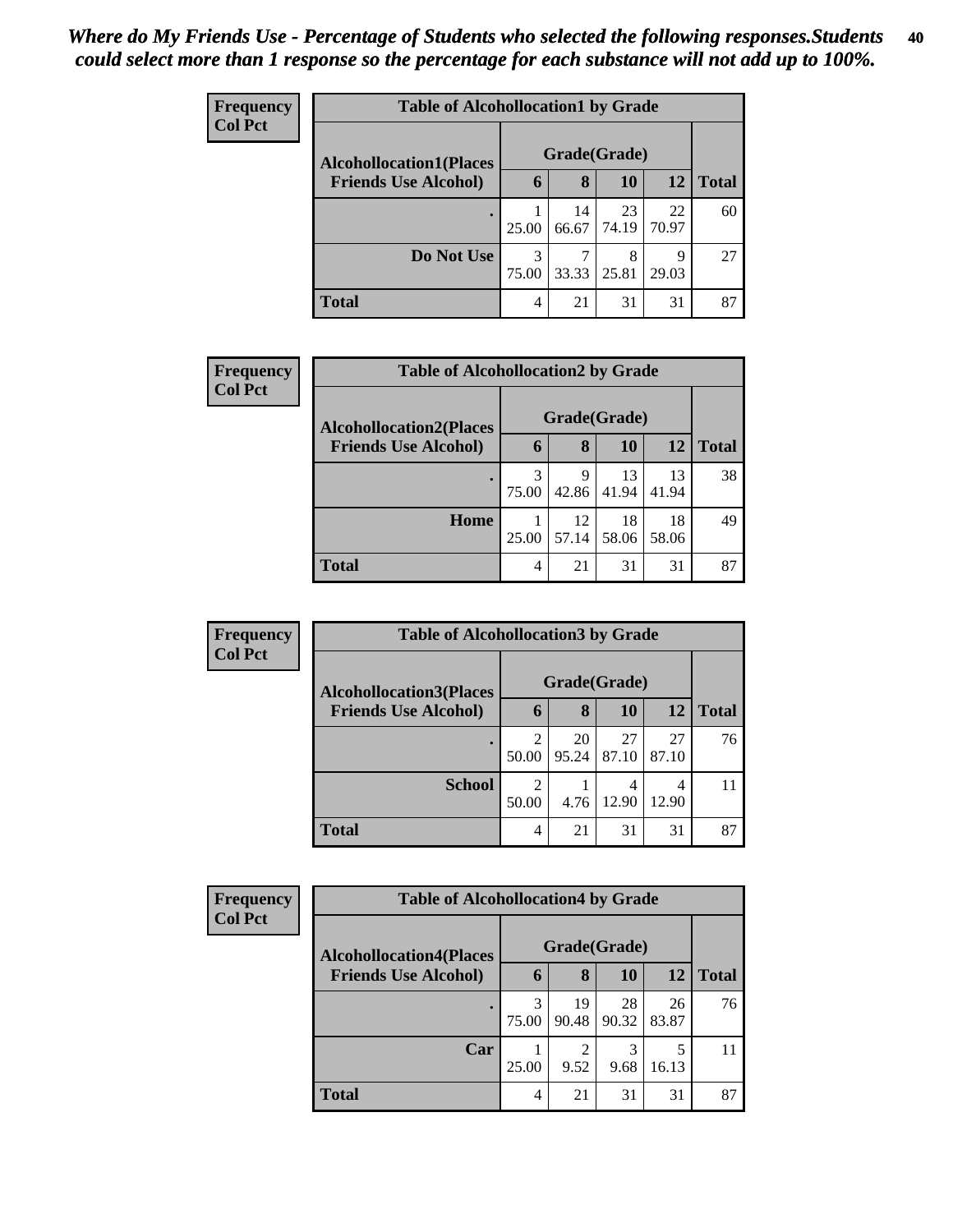| <b>Frequency</b> | <b>Table of Alcohollocation5 by Grade</b> |             |              |             |             |       |  |  |  |
|------------------|-------------------------------------------|-------------|--------------|-------------|-------------|-------|--|--|--|
| <b>Col Pct</b>   | <b>Alcohollocation5</b> (Places           |             | Grade(Grade) |             |             |       |  |  |  |
|                  | <b>Friends Use Alcohol)</b>               | $\mathbf b$ | 8            | 10          | 12          | Total |  |  |  |
|                  |                                           | 3<br>75.00  | 15<br>71.43  | 16<br>51.61 | 17<br>54.84 | 51    |  |  |  |
|                  | <b>Friend's House</b>                     | 25.00       | 6<br>28.57   | 15<br>48.39 | 14<br>45.16 | 36    |  |  |  |
|                  | <b>Total</b>                              | 4           | 21           | 31          | 31          | 87    |  |  |  |

| Frequency      | <b>Table of Alcohollocation6 by Grade</b> |              |             |             |             |              |  |
|----------------|-------------------------------------------|--------------|-------------|-------------|-------------|--------------|--|
| <b>Col Pct</b> | <b>Alcohollocation6(Places</b>            | Grade(Grade) |             |             |             |              |  |
|                | <b>Friends Use Alcohol)</b>               | 6            | 8           | <b>10</b>   | <b>12</b>   | <b>Total</b> |  |
|                |                                           | 75.00        | 18<br>85.71 | 20<br>64.52 | 16<br>51.61 | 57           |  |
|                | <b>Other</b>                              | 25.00        | 3<br>14.29  | 11<br>35.48 | 15<br>48.39 | 30           |  |
|                | <b>Total</b>                              | 4            | 21          | 31          | 31          | 87           |  |

| <b>Frequency</b> |                                | <b>Table of Tobaccolocation1 by Grade</b> |             |             |             |              |  |  |  |
|------------------|--------------------------------|-------------------------------------------|-------------|-------------|-------------|--------------|--|--|--|
| <b>Col Pct</b>   | <b>Tobaccolocation1(Places</b> | Grade(Grade)                              |             |             |             |              |  |  |  |
|                  | <b>Friends Use Tobacco)</b>    | 6                                         | 8           | <b>10</b>   | <b>12</b>   | <b>Total</b> |  |  |  |
|                  |                                | 25.00                                     | 13<br>61.90 | 17<br>54.84 | 22<br>70.97 | 53           |  |  |  |
|                  | Do Not Use                     | 3<br>75.00                                | 8<br>38.10  | 14<br>45.16 | 9<br>29.03  | 34           |  |  |  |
|                  | <b>Total</b>                   | 4                                         | 21          | 31          | 31          | 87           |  |  |  |

| Frequency      |                                | <b>Table of Tobaccolocation2 by Grade</b> |             |             |             |              |  |  |  |  |
|----------------|--------------------------------|-------------------------------------------|-------------|-------------|-------------|--------------|--|--|--|--|
| <b>Col Pct</b> | <b>Tobaccolocation2(Places</b> | Grade(Grade)                              |             |             |             |              |  |  |  |  |
|                | <b>Friends Use Tobacco)</b>    | 6                                         | 8           | 10          | 12          | <b>Total</b> |  |  |  |  |
|                |                                | 3<br>75.00                                | 10<br>47.62 | 18<br>58.06 | 16<br>51.61 | 47           |  |  |  |  |
|                | Home                           | 25.00                                     | 11<br>52.38 | 13<br>41.94 | 15<br>48.39 | 40           |  |  |  |  |
|                | <b>Total</b>                   | 4                                         | 21          | 31          | 31          | 87           |  |  |  |  |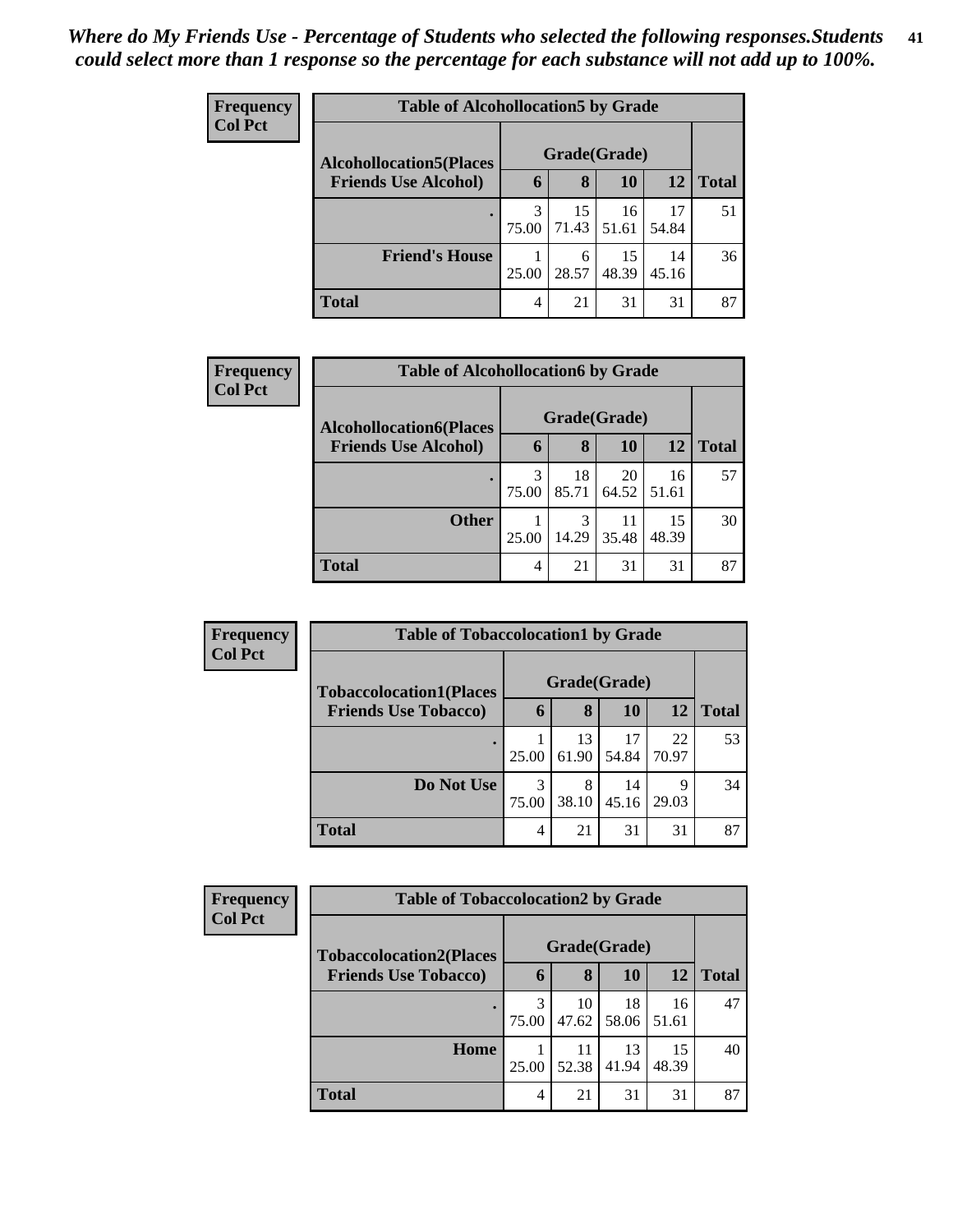| <b>Frequency</b> | <b>Table of Tobaccolocation3 by Grade</b> |            |              |             |             |              |  |
|------------------|-------------------------------------------|------------|--------------|-------------|-------------|--------------|--|
| <b>Col Pct</b>   | <b>Tobaccolocation3(Places</b>            |            | Grade(Grade) |             |             |              |  |
|                  | <b>Friends Use Tobacco)</b>               | 6          | 8            | 10          | 12          | <b>Total</b> |  |
|                  |                                           | 3<br>75.00 | 21<br>100.00 | 24<br>77.42 | 26<br>83.87 | 74           |  |
|                  | <b>School</b>                             | 25.00      | 0.00         | 22.58       | 5<br>16.13  | 13           |  |
|                  | <b>Total</b>                              | 4          | 21           | 31          | 31          | 87           |  |

| <b>Frequency</b> | <b>Table of Tobaccolocation4 by Grade</b> |            |              |             |             |              |  |  |
|------------------|-------------------------------------------|------------|--------------|-------------|-------------|--------------|--|--|
| <b>Col Pct</b>   | <b>Tobaccolocation4(Places</b>            |            | Grade(Grade) |             |             |              |  |  |
|                  | <b>Friends Use Tobacco)</b>               | 6          | 8            | 10          | <b>12</b>   | <b>Total</b> |  |  |
|                  |                                           | 3<br>75.00 | 18<br>85.71  | 20<br>64.52 | 18<br>58.06 | 59           |  |  |
|                  | Car                                       | 25.00      | 3<br>14.29   | 11<br>35.48 | 13<br>41.94 | 28           |  |  |
|                  | <b>Total</b>                              | 4          | 21           | 31          | 31          | 87           |  |  |

| <b>Frequency</b> | <b>Table of Tobaccolocation5 by Grade</b> |            |              |             |             |              |  |  |  |
|------------------|-------------------------------------------|------------|--------------|-------------|-------------|--------------|--|--|--|
| <b>Col Pct</b>   | <b>Tobaccolocation5(Places</b>            |            | Grade(Grade) |             |             |              |  |  |  |
|                  | <b>Friends Use Tobacco)</b>               | 6          | 8            | 10          | <b>12</b>   | <b>Total</b> |  |  |  |
|                  |                                           | 3<br>75.00 | 15<br>71.43  | 19<br>61.29 | 19<br>61.29 | 56           |  |  |  |
|                  | <b>Friend's House</b>                     | 25.00      | 6<br>28.57   | 12<br>38.71 | 12<br>38.71 | 31           |  |  |  |
|                  | <b>Total</b>                              | 4          | 21           | 31          | 31          | 87           |  |  |  |

| <b>Frequency</b> |                                | <b>Table of Tobaccolocation6 by Grade</b> |             |             |             |              |  |  |  |  |
|------------------|--------------------------------|-------------------------------------------|-------------|-------------|-------------|--------------|--|--|--|--|
| <b>Col Pct</b>   | <b>Tobaccolocation6(Places</b> | Grade(Grade)                              |             |             |             |              |  |  |  |  |
|                  | <b>Friends Use Tobacco)</b>    | 6                                         | 8           | 10          | 12          | <b>Total</b> |  |  |  |  |
|                  |                                | 50.00                                     | 16<br>76.19 | 23<br>74.19 | 17<br>54.84 | 58           |  |  |  |  |
|                  | <b>Other</b>                   | 2<br>50.00                                | 5<br>23.81  | 8<br>25.81  | 14<br>45.16 | 29           |  |  |  |  |
|                  | <b>Total</b>                   | 4                                         | 21          | 31          | 31          | 87           |  |  |  |  |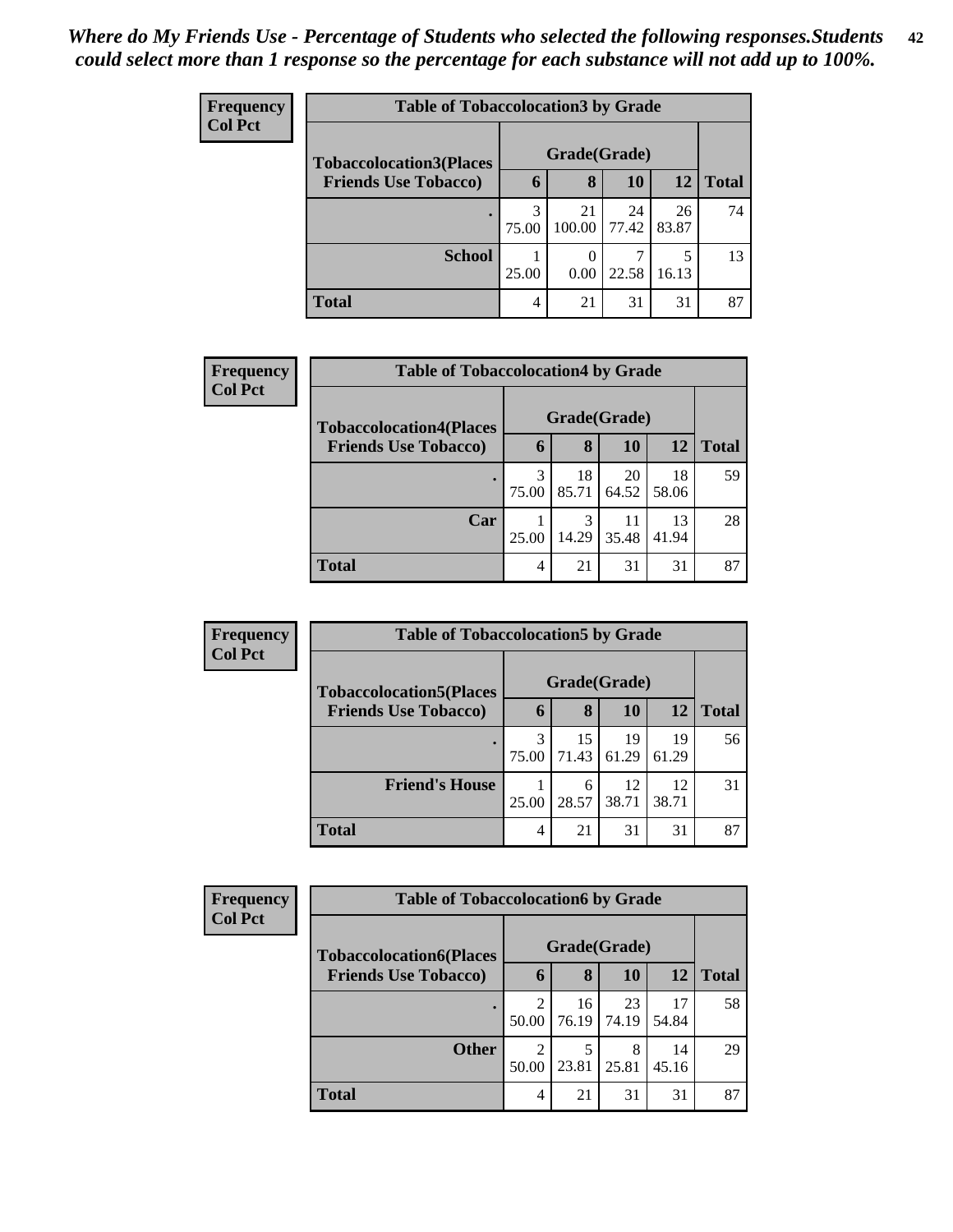| <b>Frequency</b> | <b>Table of Marijuanalocation1 by Grade</b> |              |             |             |             |              |  |  |  |
|------------------|---------------------------------------------|--------------|-------------|-------------|-------------|--------------|--|--|--|
| <b>Col Pct</b>   | <b>Marijuanalocation1(Places</b>            | Grade(Grade) |             |             |             |              |  |  |  |
|                  | <b>Friends Use Marijuana</b> )              | 6            | 8           | 10          | 12          | <b>Total</b> |  |  |  |
|                  |                                             | 25.00        | 13<br>61.90 | 19<br>61.29 | 22<br>70.97 | 55           |  |  |  |
|                  | Do Not Use                                  | 3<br>75.00   | 8<br>38.10  | 12<br>38.71 | 9<br>29.03  | 32           |  |  |  |
|                  | <b>Total</b>                                | 4            | 21          | 31          | 31          | 87           |  |  |  |

| Frequency      | <b>Table of Marijuanalocation2 by Grade</b>                        |            |                   |             |             |              |
|----------------|--------------------------------------------------------------------|------------|-------------------|-------------|-------------|--------------|
| <b>Col Pct</b> | <b>Marijuanalocation2(Places</b><br><b>Friends Use Marijuana</b> ) | 6          | Grade(Grade)<br>8 | 10          | 12          | <b>Total</b> |
|                | $\bullet$                                                          | 50.00      | 11<br>52.38       | 17<br>54.84 | 14<br>45.16 | 44           |
|                | Home                                                               | 2<br>50.00 | 10<br>47.62       | 14<br>45.16 | 17<br>54.84 | 43           |
|                | <b>Total</b>                                                       | 4          | 21                | 31          | 31          | 87           |

| <b>Frequency</b> | <b>Table of Marijuanalocation3 by Grade</b> |                         |             |             |             |              |  |  |  |
|------------------|---------------------------------------------|-------------------------|-------------|-------------|-------------|--------------|--|--|--|
| <b>Col Pct</b>   | <b>Marijuanalocation3</b> (Places           | Grade(Grade)            |             |             |             |              |  |  |  |
|                  | <b>Friends Use Marijuana</b> )              | h                       | 8           | 10          | 12          | <b>Total</b> |  |  |  |
|                  |                                             | $\overline{2}$<br>50.00 | 20<br>95.24 | 27<br>87.10 | 27<br>87.10 | 76           |  |  |  |
|                  | <b>School</b>                               | $\mathfrak{D}$<br>50.00 | 4.76        | 4<br>12.90  | 4<br>12.90  | 11           |  |  |  |
|                  | <b>Total</b>                                | 4                       | 21          | 31          | 31          | 87           |  |  |  |

| Frequency      | <b>Table of Marijuanalocation4 by Grade</b> |                         |             |             |             |              |  |  |  |
|----------------|---------------------------------------------|-------------------------|-------------|-------------|-------------|--------------|--|--|--|
| <b>Col Pct</b> | <b>Marijuanalocation4(Places)</b>           | Grade(Grade)            |             |             |             |              |  |  |  |
|                | <b>Friends Use Marijuana</b> )              | 6                       | 8           | <b>10</b>   | 12          | <b>Total</b> |  |  |  |
|                | $\bullet$                                   | $\overline{c}$<br>50.00 | 16<br>76.19 | 24<br>77.42 | 21<br>67.74 | 63           |  |  |  |
|                | Car                                         | ↑<br>50.00              | 5<br>23.81  | 22.58       | 10<br>32.26 | 24           |  |  |  |
|                | <b>Total</b>                                | 4                       | 21          | 31          | 31          | 87           |  |  |  |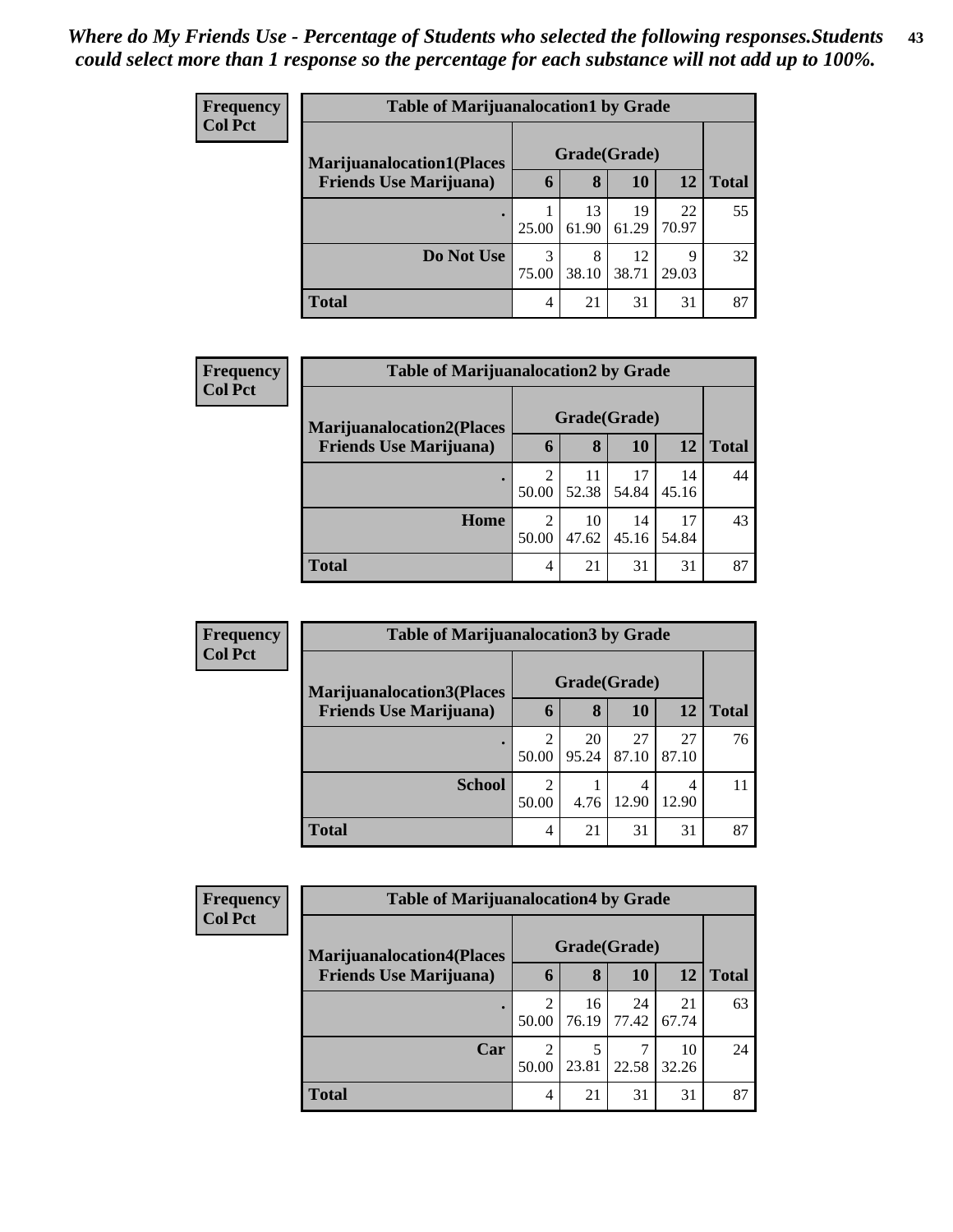| <b>Frequency</b> |                                   | <b>Table of Marijuanalocation5 by Grade</b> |             |             |             |              |  |  |  |  |
|------------------|-----------------------------------|---------------------------------------------|-------------|-------------|-------------|--------------|--|--|--|--|
| <b>Col Pct</b>   | <b>Marijuanalocation5</b> (Places | Grade(Grade)                                |             |             |             |              |  |  |  |  |
|                  | <b>Friends Use Marijuana</b> )    | $\mathbf b$                                 | 8           | 10          | 12          | <b>Total</b> |  |  |  |  |
|                  |                                   | 50.00                                       | 12<br>57.14 | 15<br>48.39 | 18<br>58.06 | 47           |  |  |  |  |
|                  | <b>Friend's House</b>             | 2<br>50.00                                  | 9<br>42.86  | 16<br>51.61 | 13<br>41.94 | 40           |  |  |  |  |
|                  | <b>Total</b>                      | 4                                           | 21          | 31          | 31          | 87           |  |  |  |  |

| Frequency      | <b>Table of Marijuanalocation6 by Grade</b> |              |             |             |             |              |  |  |  |
|----------------|---------------------------------------------|--------------|-------------|-------------|-------------|--------------|--|--|--|
| <b>Col Pct</b> | <b>Marijuanalocation6(Places</b>            | Grade(Grade) |             |             |             |              |  |  |  |
|                | <b>Friends Use Marijuana</b> )              | 6            | 8           | <b>10</b>   | 12          | <b>Total</b> |  |  |  |
|                |                                             | 2<br>50.00   | 14<br>66.67 | 20<br>64.52 | 20<br>64.52 | 56           |  |  |  |
|                | <b>Other</b>                                | 2<br>50.00   | 33.33       | 35.48       | 11<br>35.48 | 31           |  |  |  |
|                | <b>Total</b>                                | 4            | 21          | 31          | 31          | 87           |  |  |  |

| Frequency      | <b>Table of Otherdruglocation1 by Grade</b>                          |              |             |             |             |              |
|----------------|----------------------------------------------------------------------|--------------|-------------|-------------|-------------|--------------|
| <b>Col Pct</b> | <b>Otherdruglocation1(Places</b><br><b>Friends Use Other Illegal</b> | Grade(Grade) |             |             |             |              |
|                | Drugs)                                                               | 6            | 8           | <b>10</b>   | 12          | <b>Total</b> |
|                |                                                                      | 25.00        | 11<br>52.38 | 11<br>35.48 | 11<br>35.48 | 34           |
|                | Do Not Use                                                           | 3<br>75.00   | 10<br>47.62 | 20<br>64.52 | 20<br>64.52 | 53           |
|                | <b>Total</b>                                                         | 4            | 21          | 31          | 31          | 87           |

| Frequency<br><b>Col Pct</b> | <b>Table of Otherdruglocation2 by Grade</b> |             |                   |              |              |              |  |
|-----------------------------|---------------------------------------------|-------------|-------------------|--------------|--------------|--------------|--|
|                             | <b>Otherdruglocation2(Places</b>            |             |                   |              |              |              |  |
|                             | <b>Friends Use Other Illegal</b><br>Drugs)  | $\mathbf b$ | Grade(Grade)<br>8 | 10           | 12           | <b>Total</b> |  |
|                             |                                             | 100.00      | 21<br>100.00      | 31<br>100.00 | 31<br>100.00 | 87           |  |
|                             | Total                                       |             | 21                | 31           | 31           | 87           |  |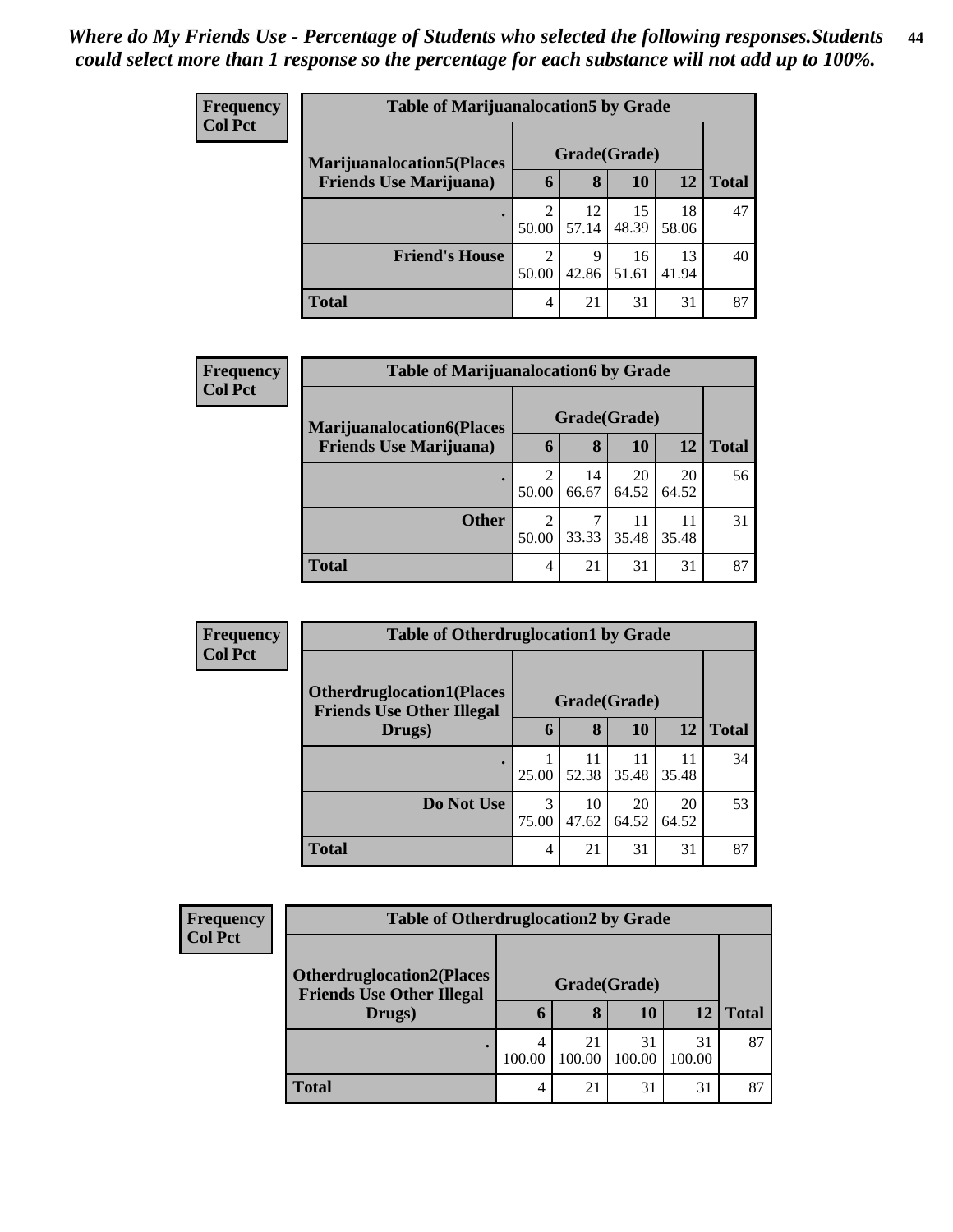| <b>Frequency</b> | <b>Table of Otherdruglocation 3 by Grade</b>                          |              |              |              |              |              |  |  |
|------------------|-----------------------------------------------------------------------|--------------|--------------|--------------|--------------|--------------|--|--|
| <b>Col Pct</b>   | <b>Otherdruglocation3(Places)</b><br><b>Friends Use Other Illegal</b> | Grade(Grade) |              |              |              |              |  |  |
|                  | Drugs)                                                                | O            | 8            | 10           | 12           | <b>Total</b> |  |  |
|                  |                                                                       | 100.00       | 21<br>100.00 | 31<br>100.00 | 31<br>100.00 | 87           |  |  |
|                  | <b>Total</b>                                                          | 4            | 21           | 31           | 31           | 87           |  |  |

| <b>Frequency</b> | <b>Table of Otherdruglocation4 by Grade</b>                                    |        |                   |              |              |              |
|------------------|--------------------------------------------------------------------------------|--------|-------------------|--------------|--------------|--------------|
| <b>Col Pct</b>   | <b>Otherdruglocation4(Places</b><br><b>Friends Use Other Illegal</b><br>Drugs) |        |                   |              |              |              |
|                  |                                                                                | 6      | Grade(Grade)<br>8 | 10           | 12           | <b>Total</b> |
|                  | ٠                                                                              | 100.00 | 21<br>100.00      | 31<br>100.00 | 31<br>100.00 | 87           |
|                  | <b>Total</b>                                                                   | 4      | 21                | 31           | 31           | 87           |

| <b>Frequency</b> | <b>Table of Otherdruglocation5 by Grade</b>                          |        |              |              |              |              |  |  |
|------------------|----------------------------------------------------------------------|--------|--------------|--------------|--------------|--------------|--|--|
| <b>Col Pct</b>   | <b>Otherdruglocation5(Places</b><br><b>Friends Use Other Illegal</b> |        |              |              |              |              |  |  |
|                  | Drugs)                                                               | n      | 8            | 10           | 12           | <b>Total</b> |  |  |
|                  |                                                                      | 100.00 | 21<br>100.00 | 31<br>100.00 | 31<br>100.00 | 87           |  |  |
|                  | <b>Total</b>                                                         | 4      | 21           | 31           | 31           | 87           |  |  |

| Frequency      | <b>Table of Otherdruglocation6 by Grade</b>                          |              |              |              |              |              |  |
|----------------|----------------------------------------------------------------------|--------------|--------------|--------------|--------------|--------------|--|
| <b>Col Pct</b> | <b>Otherdruglocation6(Places</b><br><b>Friends Use Other Illegal</b> | Grade(Grade) |              |              |              |              |  |
|                | Drugs)                                                               | O            | 8            | 10           | 12           | <b>Total</b> |  |
|                |                                                                      | 4<br>100.00  | 21<br>100.00 | 31<br>100.00 | 31<br>100.00 | 87           |  |
|                | <b>Total</b>                                                         |              | 21           | 31           | 31           | 87           |  |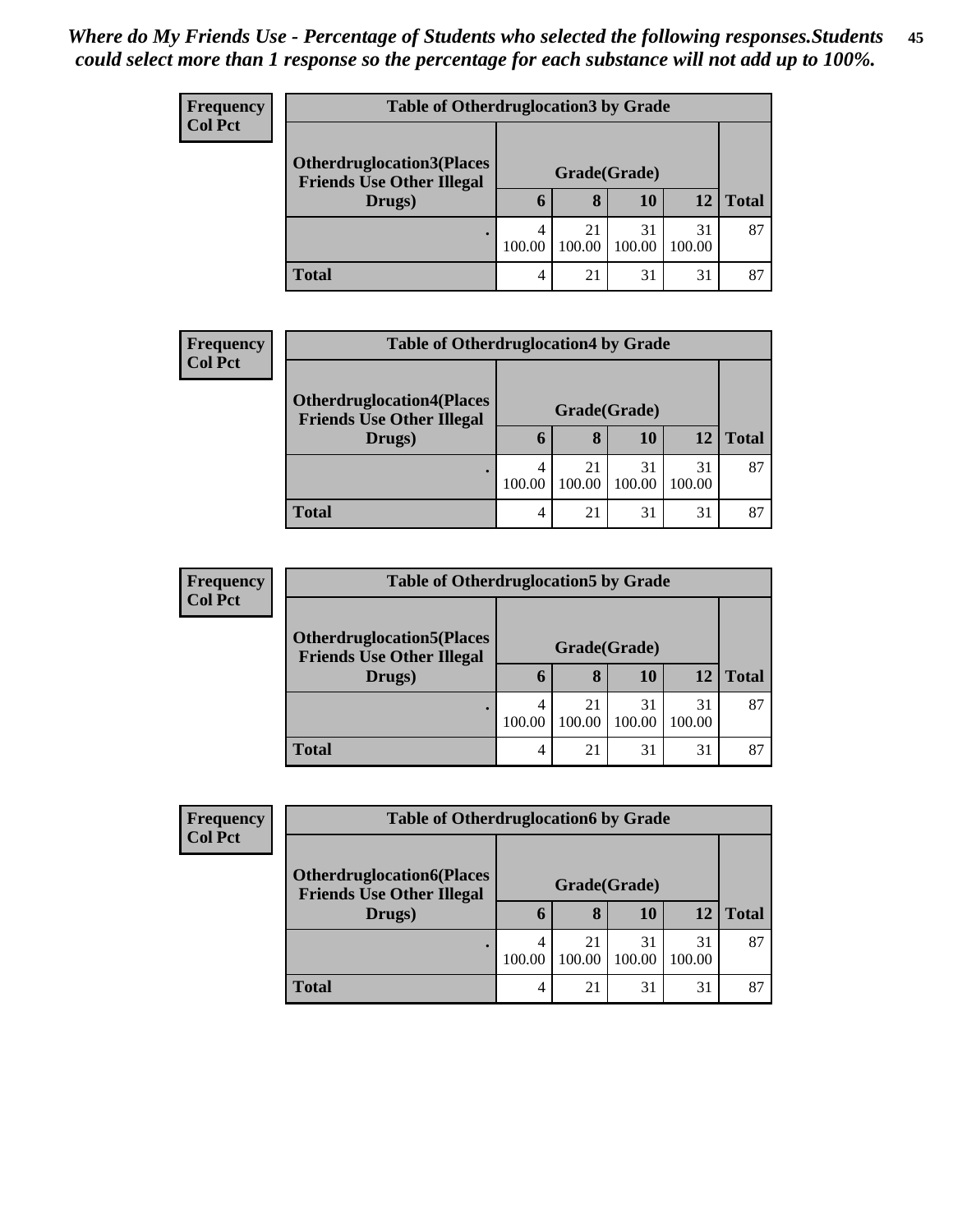| <b>Frequency</b> | <b>Table of Alcoholtime1 by Grade</b>           |              |             |             |             |              |  |  |
|------------------|-------------------------------------------------|--------------|-------------|-------------|-------------|--------------|--|--|
| <b>Col Pct</b>   | <b>Alcoholtime1(Times</b><br><b>Friends Use</b> | Grade(Grade) |             |             |             |              |  |  |
|                  | Alcohol)                                        | 6            | 8           | 10          | 12          | <b>Total</b> |  |  |
|                  |                                                 | 25.00        | 13<br>61.90 | 22<br>70.97 | 21<br>67.74 | 57           |  |  |
|                  | Do Not Use                                      | 3<br>75.00   | 8<br>38.10  | 9<br>29.03  | 10<br>32.26 | 30           |  |  |
|                  | Total                                           | 4            | 21          | 31          | 31          | 87           |  |  |

| Frequency      | <b>Table of Alcoholtime2 by Grade</b>           |                         |             |             |             |              |  |  |
|----------------|-------------------------------------------------|-------------------------|-------------|-------------|-------------|--------------|--|--|
| <b>Col Pct</b> | <b>Alcoholtime2(Times</b><br><b>Friends Use</b> | Grade(Grade)            |             |             |             |              |  |  |
|                | Alcohol)                                        | 6                       | 8           | 10          | 12          | <b>Total</b> |  |  |
|                |                                                 | $\mathfrak{D}$<br>50.00 | 19<br>90.48 | 25<br>80.65 | 30<br>96.77 | 76           |  |  |
|                | <b>On Way to School</b>                         | $\mathfrak{D}$<br>50.00 | 2<br>9.52   | 6<br>19.35  | 3.23        |              |  |  |
|                | <b>Total</b>                                    | 4                       | 21          | 31          | 31          | 87           |  |  |

| Frequency<br><b>Col Pct</b> | <b>Table of Alcoholtime3 by Grade</b>           |              |              |             |                        |              |
|-----------------------------|-------------------------------------------------|--------------|--------------|-------------|------------------------|--------------|
|                             | <b>Alcoholtime3(Times</b><br><b>Friends Use</b> | Grade(Grade) |              |             |                        |              |
|                             | Alcohol)                                        | 6            | 8            | 10          | 12                     | <b>Total</b> |
|                             | $\bullet$                                       | 2<br>50.00   | 21<br>100.00 | 26<br>83.87 | 29<br>93.55            | 78           |
|                             | <b>During School</b>                            | 2<br>50.00   | 0.00         | 5<br>16.13  | $\mathfrak{D}$<br>6.45 | $\mathbf Q$  |
|                             | <b>Total</b>                                    | 4            | 21           | 31          | 31                     | 87           |

| <b>Frequency</b><br><b>Col Pct</b> | <b>Table of Alcoholtime4 by Grade</b>                    |                         |             |             |             |              |  |  |
|------------------------------------|----------------------------------------------------------|-------------------------|-------------|-------------|-------------|--------------|--|--|
|                                    | <b>Alcoholtime4(Times</b><br><b>Friends Use Alcohol)</b> | Grade(Grade)            |             |             |             |              |  |  |
|                                    |                                                          | h                       | 8           | 10          | 12          | <b>Total</b> |  |  |
|                                    |                                                          | $\mathfrak{D}$<br>50.00 | 16<br>76.19 | 24<br>77.42 | 25<br>80.65 | 67           |  |  |
|                                    | <b>On Way Home From School</b>                           | $\mathfrak{D}$<br>50.00 | 23.81       | 22.58       | 6<br>19.35  | 20           |  |  |
|                                    | <b>Total</b>                                             | 4                       | 21          | 31          | 31          | 87           |  |  |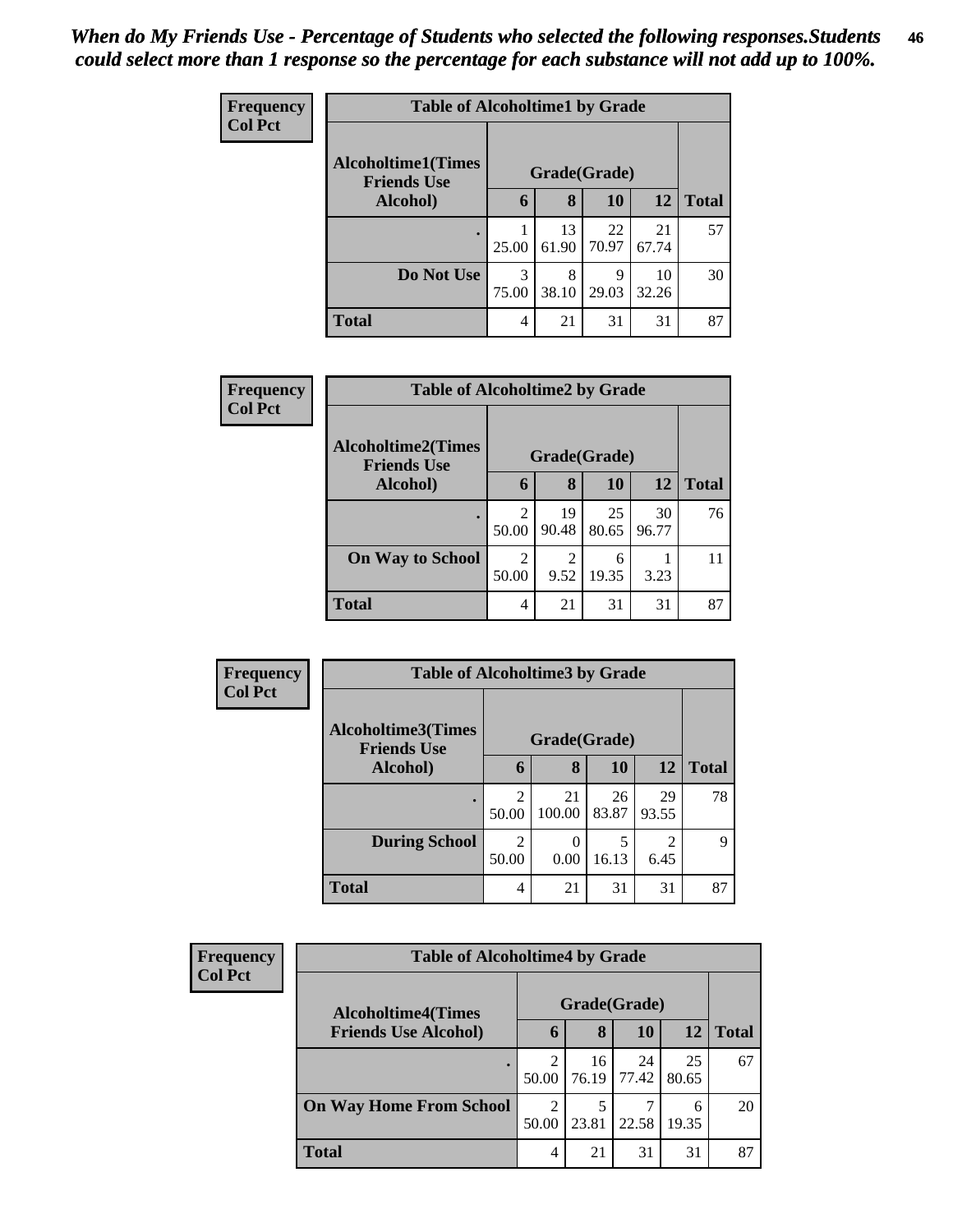| Frequency      | <b>Table of Alcoholtime5 by Grade</b>           |              |             |             |             |              |  |  |
|----------------|-------------------------------------------------|--------------|-------------|-------------|-------------|--------------|--|--|
| <b>Col Pct</b> | <b>Alcoholtime5(Times</b><br><b>Friends Use</b> | Grade(Grade) |             |             |             |              |  |  |
|                | Alcohol)                                        | 6            | 8           | <b>10</b>   | 12          | <b>Total</b> |  |  |
|                |                                                 | 2<br>50.00   | 11<br>52.38 | 17<br>54.84 | 17<br>54.84 | 47           |  |  |
|                | Weeknights                                      | 2<br>50.00   | 10<br>47.62 | 14<br>45.16 | 14<br>45.16 | 40           |  |  |
|                | <b>Total</b>                                    | 4            | 21          | 31          | 31          | 87           |  |  |

| <b>Frequency</b><br><b>Col Pct</b> | <b>Table of Alcoholtime6 by Grade</b>           |            |              |             |             |              |  |  |  |
|------------------------------------|-------------------------------------------------|------------|--------------|-------------|-------------|--------------|--|--|--|
|                                    | <b>Alcoholtime6(Times</b><br><b>Friends Use</b> |            | Grade(Grade) |             |             |              |  |  |  |
|                                    | Alcohol)                                        | 6          | 8            | 10          | <b>12</b>   | <b>Total</b> |  |  |  |
|                                    |                                                 | 2<br>50.00 | 33.33        | 9<br>29.03  | 10<br>32.26 | 28           |  |  |  |
|                                    | Weekends                                        | 2<br>50.00 | 14<br>66.67  | 22<br>70.97 | 21<br>67.74 | 59           |  |  |  |
|                                    | <b>Total</b>                                    | 4          | 21           | 31          | 31          | 87           |  |  |  |

| Frequency      | <b>Table of Tobaccotime1 by Grade</b>           |              |             |             |             |              |  |  |
|----------------|-------------------------------------------------|--------------|-------------|-------------|-------------|--------------|--|--|
| <b>Col Pct</b> | <b>Tobaccotime1(Times</b><br><b>Friends Use</b> | Grade(Grade) |             |             |             |              |  |  |
|                | <b>Tobacco</b> )                                | 6            | 8           | 10          | 12          | <b>Total</b> |  |  |
|                |                                                 | 25.00        | 14<br>66.67 | 17<br>54.84 | 19<br>61.29 | 51           |  |  |
|                | Do Not Use                                      | 3<br>75.00   | 7<br>33.33  | 14<br>45.16 | 12<br>38.71 | 36           |  |  |
|                | <b>Total</b>                                    | 4            | 21          | 31          | 31          | 87           |  |  |

| Frequency      | <b>Table of Tobaccotime2 by Grade</b>           |                         |             |              |             |              |  |  |
|----------------|-------------------------------------------------|-------------------------|-------------|--------------|-------------|--------------|--|--|
| <b>Col Pct</b> | <b>Tobaccotime2(Times</b><br><b>Friends Use</b> |                         |             | Grade(Grade) |             |              |  |  |
|                | <b>Tobacco</b> )                                | 6                       | 8           | <b>10</b>    | <b>12</b>   | <b>Total</b> |  |  |
|                |                                                 | $\mathfrak{D}$<br>50.00 | 15<br>71.43 | 22<br>70.97  | 19<br>61.29 | 58           |  |  |
|                | <b>On Way to School</b>                         | $\overline{c}$<br>50.00 | 6<br>28.57  | Q<br>29.03   | 12<br>38.71 | 29           |  |  |
|                | <b>Total</b>                                    | 4                       | 21          | 31           | 31          | 87           |  |  |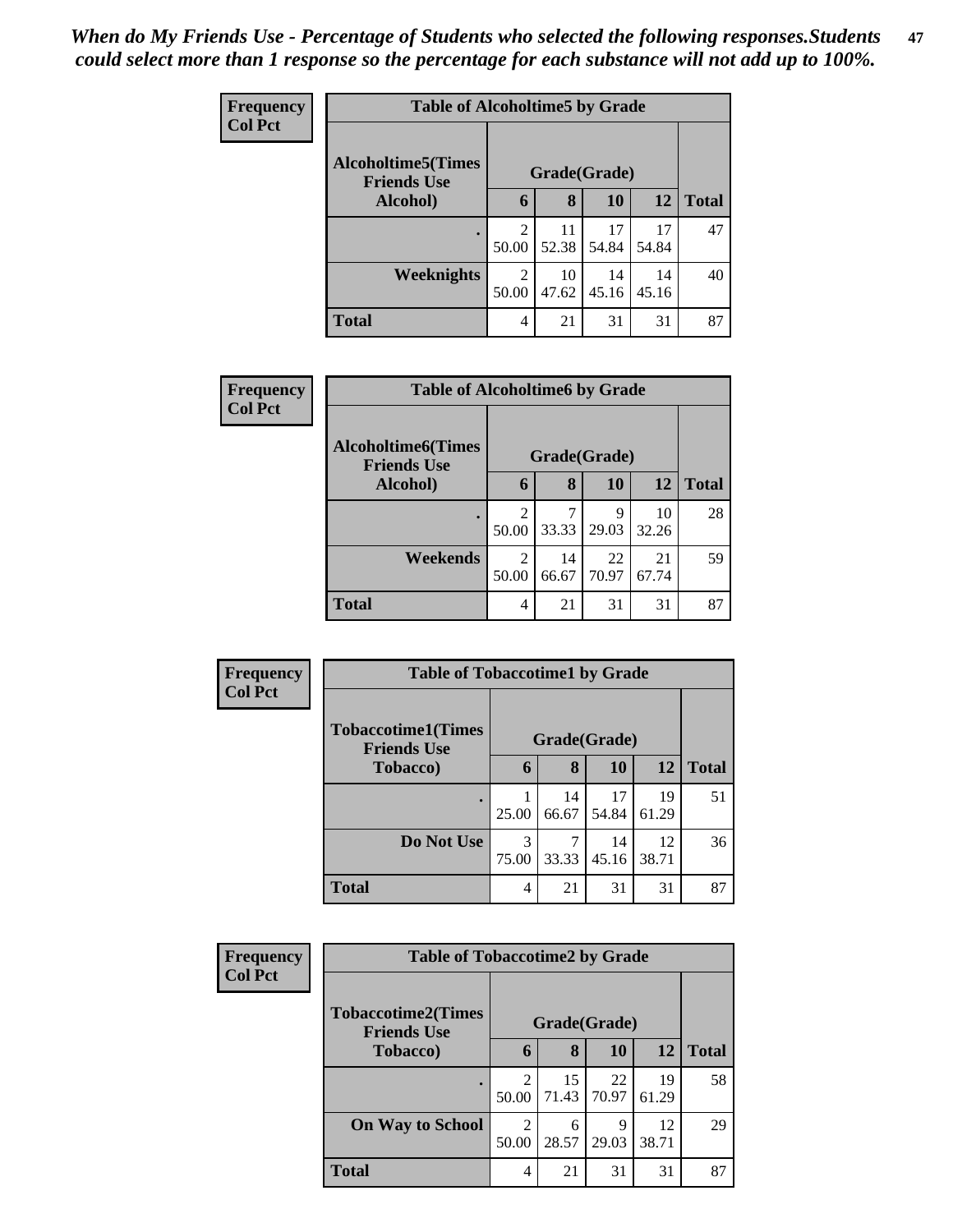| <b>Frequency</b> | <b>Table of Tobaccotime3 by Grade</b>           |            |              |             |             |              |  |  |
|------------------|-------------------------------------------------|------------|--------------|-------------|-------------|--------------|--|--|
| <b>Col Pct</b>   | <b>Tobaccotime3(Times</b><br><b>Friends Use</b> |            | Grade(Grade) |             |             |              |  |  |
|                  | <b>Tobacco</b> )                                | 6          | 8            | 10          | <b>12</b>   | <b>Total</b> |  |  |
|                  |                                                 | 2<br>50.00 | 21<br>100.00 | 25<br>80.65 | 27<br>87.10 | 75           |  |  |
|                  | <b>During School</b>                            | 2<br>50.00 | 0<br>0.00    | 6<br>19.35  | 4<br>12.90  | 12           |  |  |
|                  | <b>Total</b>                                    | 4          | 21           | 31          | 31          | 87           |  |  |

| Frequency<br><b>Col Pct</b> | <b>Table of Tobaccotime4 by Grade</b> |                         |             |             |             |              |  |
|-----------------------------|---------------------------------------|-------------------------|-------------|-------------|-------------|--------------|--|
|                             | <b>Tobaccotime4(Times</b>             | Grade(Grade)            |             |             |             |              |  |
|                             | <b>Friends Use Tobacco)</b>           | <sup>O</sup>            | 8           | <b>10</b>   | <b>12</b>   | <b>Total</b> |  |
|                             |                                       | $\overline{2}$<br>50.00 | 16<br>76.19 | 24<br>77.42 | 25<br>80.65 | 67           |  |
|                             | <b>On Way Home From School</b>        | $\overline{2}$<br>50.00 | 23.81       | 22.58       | 6<br>19.35  | 20           |  |
|                             | <b>Total</b>                          | 4                       | 21          | 31          | 31          | 87           |  |

| Frequency      |                                                 | <b>Table of Tobaccotime5 by Grade</b> |              |              |              |              |  |  |  |
|----------------|-------------------------------------------------|---------------------------------------|--------------|--------------|--------------|--------------|--|--|--|
| <b>Col Pct</b> | <b>Tobaccotime5(Times</b><br><b>Friends Use</b> | Grade(Grade)                          |              |              |              |              |  |  |  |
|                | Tobacco)                                        | 6                                     | 8            | 10           | 12           | <b>Total</b> |  |  |  |
|                |                                                 | 4<br>100.00                           | 21<br>100.00 | 31<br>100.00 | 31<br>100.00 | 87           |  |  |  |
|                | <b>Total</b>                                    | 4                                     | 21           | 31           | 31           | 87           |  |  |  |

| Frequency      | <b>Table of Tobaccotime6 by Grade</b>           |                         |             |             |             |              |  |  |
|----------------|-------------------------------------------------|-------------------------|-------------|-------------|-------------|--------------|--|--|
| <b>Col Pct</b> | <b>Tobaccotime6(Times</b><br><b>Friends Use</b> | Grade(Grade)            |             |             |             |              |  |  |
|                | <b>Tobacco</b> )                                | 6                       | 8           | 10          | 12          | <b>Total</b> |  |  |
|                |                                                 | $\overline{2}$<br>50.00 | 33.33       | 15<br>48.39 | 11<br>35.48 | 35           |  |  |
|                | Weekends                                        | 2<br>50.00              | 14<br>66.67 | 16<br>51.61 | 20<br>64.52 | 52           |  |  |
|                | <b>Total</b>                                    | 4                       | 21          | 31          | 31          | 87           |  |  |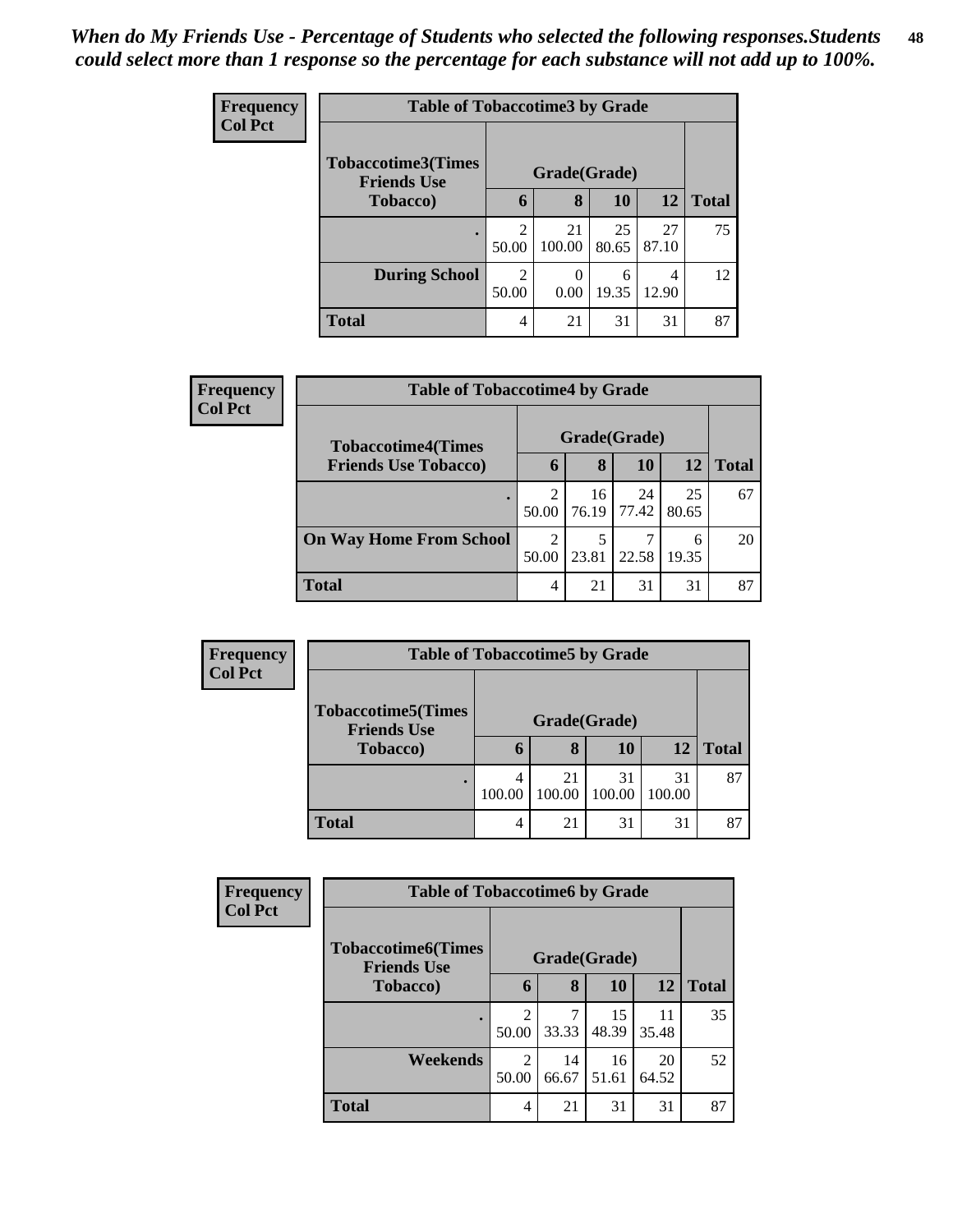| <b>Frequency</b> | <b>Table of Marijuanatime1 by Grade</b>            |              |             |             |             |              |  |
|------------------|----------------------------------------------------|--------------|-------------|-------------|-------------|--------------|--|
| <b>Col Pct</b>   | <b>Marijuanatime1</b> (Times<br><b>Friends Use</b> | Grade(Grade) |             |             |             |              |  |
|                  | Marijuana)                                         | 6            | 8           | 10          | <b>12</b>   | <b>Total</b> |  |
|                  |                                                    | 25.00        | 13<br>61.90 | 21<br>67.74 | 20<br>64.52 | 55           |  |
|                  | Do Not Use                                         | 3<br>75.00   | 8<br>38.10  | 10<br>32.26 | 11<br>35.48 | 32           |  |
|                  | <b>Total</b>                                       | 4            | 21          | 31          | 31          | 87           |  |

| Frequency      | <b>Table of Marijuanatime2 by Grade</b>           |                         |             |             |             |              |  |  |
|----------------|---------------------------------------------------|-------------------------|-------------|-------------|-------------|--------------|--|--|
| <b>Col Pct</b> | <b>Marijuanatime2(Times</b><br><b>Friends Use</b> | Grade(Grade)            |             |             |             |              |  |  |
|                | Marijuana)                                        | 6                       | 8           | 10          | 12          | <b>Total</b> |  |  |
|                |                                                   | $\mathfrak{D}$<br>50.00 | 12<br>57.14 | 20<br>64.52 | 20<br>64.52 | 54           |  |  |
|                | <b>On Way to School</b>                           | 2<br>50.00              | 9<br>42.86  | 11<br>35.48 | 11<br>35.48 | 33           |  |  |
|                | <b>Total</b>                                      | 4                       | 21          | 31          | 31          | 87           |  |  |

| Frequency<br><b>Col Pct</b> | <b>Table of Marijuanatime3 by Grade</b>    |                         |             |             |             |              |  |  |
|-----------------------------|--------------------------------------------|-------------------------|-------------|-------------|-------------|--------------|--|--|
|                             | Marijuanatime3(Times<br><b>Friends Use</b> | Grade(Grade)            |             |             |             |              |  |  |
|                             | Marijuana)                                 | 6                       | 8           | 10          | 12          | <b>Total</b> |  |  |
|                             | $\bullet$                                  | 2<br>50.00              | 19<br>90.48 | 25<br>80.65 | 25<br>80.65 | 71           |  |  |
|                             | <b>During School</b>                       | $\overline{2}$<br>50.00 | 2<br>9.52   | 6<br>19.35  | 6<br>19.35  | 16           |  |  |
|                             | <b>Total</b>                               | 4                       | 21          | 31          | 31          | 87           |  |  |

| <b>Frequency</b><br><b>Col Pct</b> | <b>Table of Marijuanatime4 by Grade</b>                        |                         |             |             |             |              |  |
|------------------------------------|----------------------------------------------------------------|-------------------------|-------------|-------------|-------------|--------------|--|
|                                    | <b>Marijuanatime4</b> (Times<br><b>Friends Use Marijuana</b> ) | Grade(Grade)            |             |             |             |              |  |
|                                    |                                                                | h                       | 8           | 10          | 12          | <b>Total</b> |  |
|                                    |                                                                | 50.00                   | 16<br>76.19 | 20<br>64.52 | 19<br>61.29 | 57           |  |
|                                    | <b>On Way Home From School</b>                                 | $\overline{2}$<br>50.00 | 23.81       | 11<br>35.48 | 12<br>38.71 | 30           |  |
|                                    | <b>Total</b>                                                   | 4                       | 21          | 31          | 31          | 87           |  |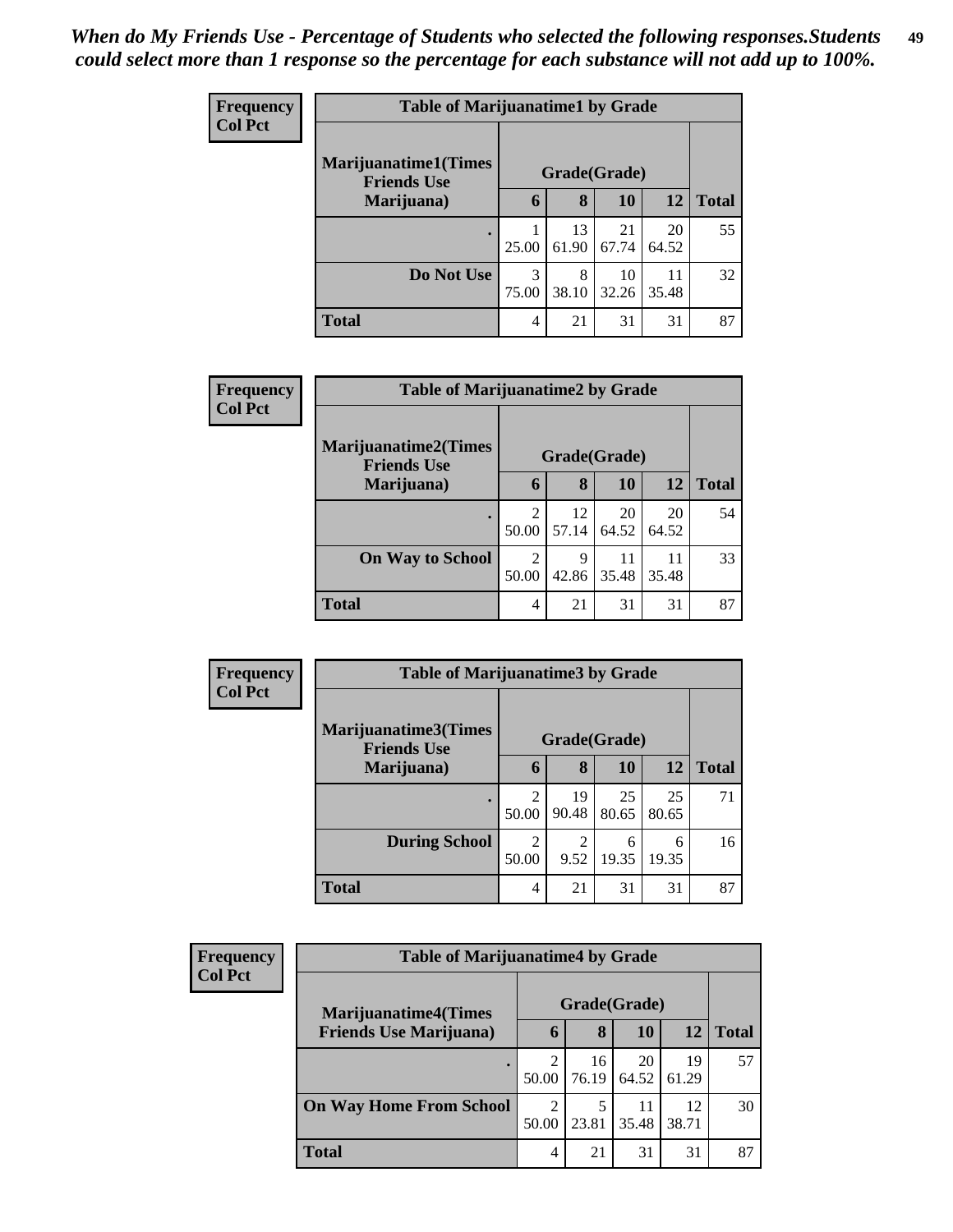| <b>Frequency</b> | <b>Table of Marijuanatime5 by Grade</b>            |                                      |             |             |             |              |  |
|------------------|----------------------------------------------------|--------------------------------------|-------------|-------------|-------------|--------------|--|
| <b>Col Pct</b>   | <b>Marijuanatime5</b> (Times<br><b>Friends Use</b> | Grade(Grade)                         |             |             |             |              |  |
|                  | Marijuana)                                         | 6                                    | 8           | 10          | 12          | <b>Total</b> |  |
|                  |                                                    | $\mathcal{D}_{\mathcal{L}}$<br>50.00 | 13<br>61.90 | 15<br>48.39 | 15<br>48.39 | 45           |  |
|                  | Weeknights                                         | $\mathcal{D}$<br>50.00               | 8<br>38.10  | 16<br>51.61 | 16<br>51.61 | 42           |  |
|                  | <b>Total</b>                                       | 4                                    | 21          | 31          | 31          | 87           |  |

| Frequency      | <b>Table of Marijuanatime6 by Grade</b>           |              |             |             |             |              |  |
|----------------|---------------------------------------------------|--------------|-------------|-------------|-------------|--------------|--|
| <b>Col Pct</b> | <b>Marijuanatime6(Times</b><br><b>Friends Use</b> | Grade(Grade) |             |             |             |              |  |
|                | Marijuana)                                        | 6            | 8           | <b>10</b>   | 12          | <b>Total</b> |  |
|                |                                                   | ി<br>50.00   | 7<br>33.33  | 10<br>32.26 | 13<br>41.94 | 32           |  |
|                | Weekends                                          | 2<br>50.00   | 14<br>66.67 | 21<br>67.74 | 18<br>58.06 | 55           |  |
|                | <b>Total</b>                                      | 4            | 21          | 31          | 31          | 87           |  |

| <b>Frequency</b> | <b>Table of Otherdrugtime1 by Grade</b>                 |            |              |             |             |              |  |  |
|------------------|---------------------------------------------------------|------------|--------------|-------------|-------------|--------------|--|--|
| <b>Col Pct</b>   | <b>Otherdrugtime1(Times</b><br><b>Friends Use Other</b> |            | Grade(Grade) |             |             |              |  |  |
|                  | <b>Illegal Drugs</b> )                                  | 6          | 8            | 10          | <b>12</b>   | <b>Total</b> |  |  |
|                  |                                                         | 25.00      | 9<br>42.86   | 12<br>38.71 | 8<br>25.81  | 30           |  |  |
|                  | Do Not Use                                              | 3<br>75.00 | 12<br>57.14  | 19<br>61.29 | 23<br>74.19 | 57           |  |  |
|                  | <b>Total</b>                                            | 4          | 21           | 31          | 31          | 87           |  |  |

| Frequency      |                                                         | <b>Table of Otherdrugtime2 by Grade</b> |              |              |              |              |  |  |  |
|----------------|---------------------------------------------------------|-----------------------------------------|--------------|--------------|--------------|--------------|--|--|--|
| <b>Col Pct</b> | <b>Otherdrugtime2(Times</b><br><b>Friends Use Other</b> |                                         |              |              |              |              |  |  |  |
|                | <b>Illegal Drugs)</b>                                   | h                                       | 8            | 10           |              | <b>Total</b> |  |  |  |
|                |                                                         | 100.00                                  | 21<br>100.00 | 31<br>100.00 | 31<br>100.00 | 87           |  |  |  |
|                | <b>Total</b>                                            | 4                                       | 21           | 31           | 31           | 87           |  |  |  |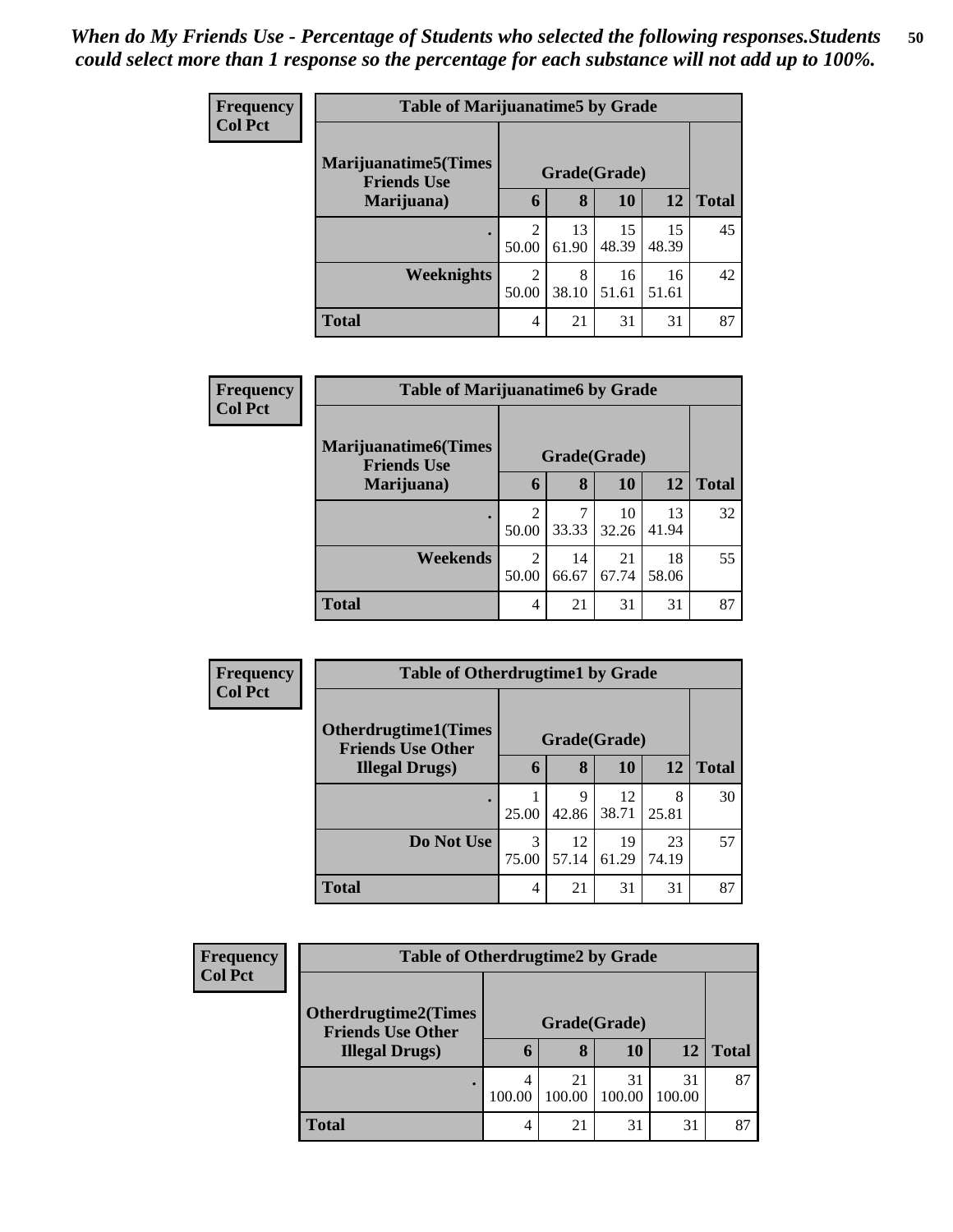| <b>Frequency</b> |                                                    | <b>Table of Otherdrugtime3 by Grade</b> |              |              |              |              |  |  |
|------------------|----------------------------------------------------|-----------------------------------------|--------------|--------------|--------------|--------------|--|--|
| <b>Col Pct</b>   | Otherdrugtime3(Times                               |                                         |              |              |              |              |  |  |
|                  | <b>Friends Use Other</b><br><b>Illegal Drugs</b> ) | h                                       | 8            | 10           | 12           | <b>Total</b> |  |  |
|                  |                                                    | 100.00                                  | 21<br>100.00 | 31<br>100.00 | 31<br>100.00 | 87           |  |  |
|                  | <b>Total</b>                                       | 4                                       | 21           | 31           | 31           | 87           |  |  |

| <b>Frequency</b> |                                                         | <b>Table of Otherdrugtime4 by Grade</b> |              |              |              |              |  |  |  |
|------------------|---------------------------------------------------------|-----------------------------------------|--------------|--------------|--------------|--------------|--|--|--|
| <b>Col Pct</b>   | <b>Otherdrugtime4(Times</b><br><b>Friends Use Other</b> |                                         | Grade(Grade) |              |              |              |  |  |  |
|                  | <b>Illegal Drugs</b> )                                  | h                                       | 8            | 10           | 12           | <b>Total</b> |  |  |  |
|                  |                                                         | 4<br>100.00                             | 21<br>100.00 | 31<br>100.00 | 31<br>100.00 | 87           |  |  |  |
|                  | <b>Total</b>                                            | 4                                       | 21           | 31           | 31           | 87           |  |  |  |

| <b>Frequency</b> | <b>Table of Otherdrugtime5 by Grade</b>                  |                |              |              |              |       |  |  |
|------------------|----------------------------------------------------------|----------------|--------------|--------------|--------------|-------|--|--|
| <b>Col Pct</b>   | <b>Otherdrugtime5</b> (Times<br><b>Friends Use Other</b> |                |              |              |              |       |  |  |
|                  | <b>Illegal Drugs</b> )                                   | O              | 8            | 10           | 12           | Total |  |  |
|                  |                                                          | 4<br>100.00    | 21<br>100.00 | 31<br>100.00 | 31<br>100.00 | 87    |  |  |
|                  | <b>Total</b>                                             | $\overline{4}$ | 21           | 31           | 31           | 87    |  |  |

| Frequency      |                                                         | <b>Table of Otherdrugtime6 by Grade</b> |              |              |              |              |  |  |  |
|----------------|---------------------------------------------------------|-----------------------------------------|--------------|--------------|--------------|--------------|--|--|--|
| <b>Col Pct</b> | <b>Otherdrugtime6(Times</b><br><b>Friends Use Other</b> |                                         |              |              |              |              |  |  |  |
|                | <b>Illegal Drugs)</b>                                   | h                                       | 8            | 10           | 12           | <b>Total</b> |  |  |  |
|                |                                                         | 100.00                                  | 21<br>100.00 | 31<br>100.00 | 31<br>100.00 | 87           |  |  |  |
|                | <b>Total</b>                                            |                                         | 21           | 31           | 31           | 87           |  |  |  |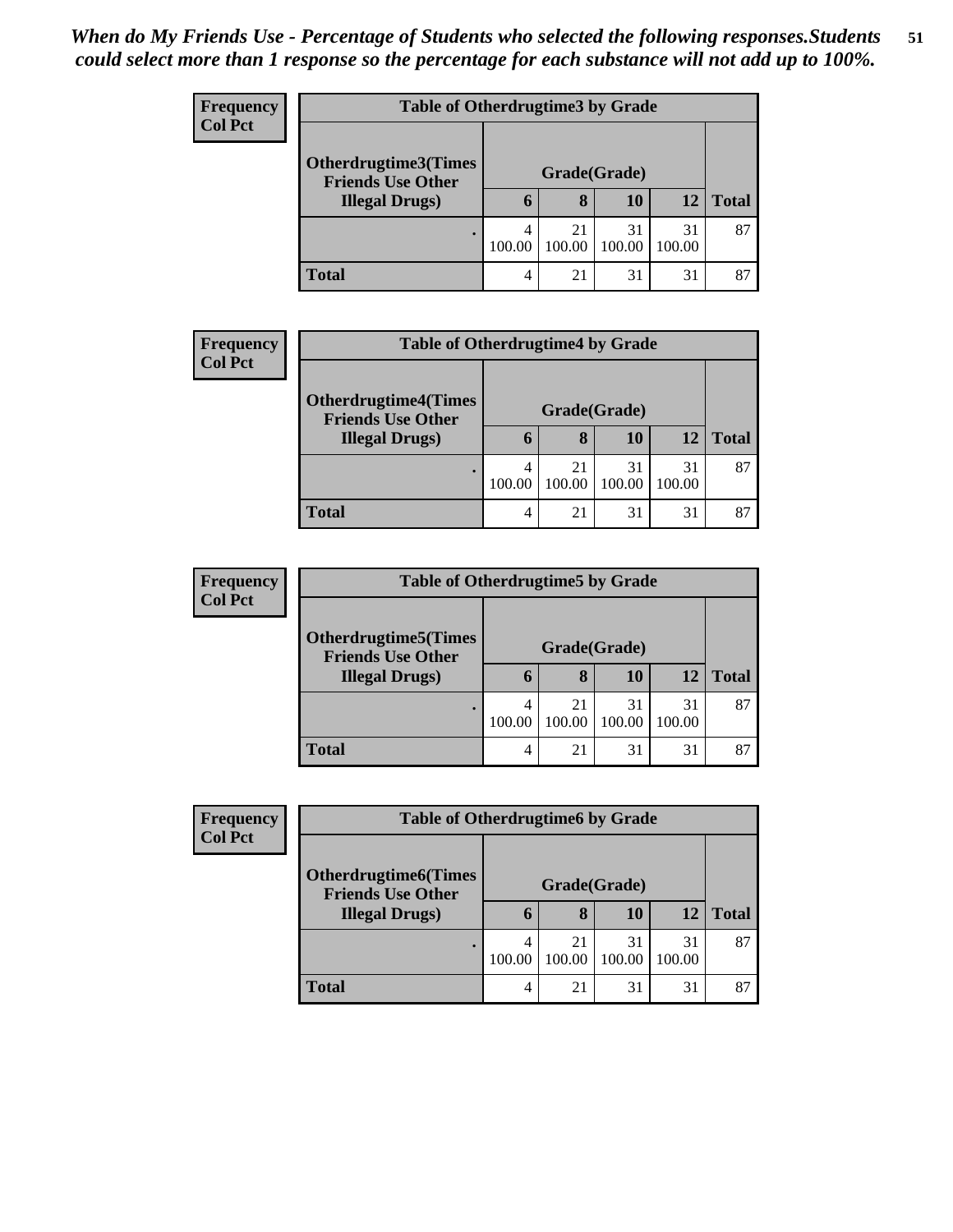| Frequency      | <b>Table of Educationalcohol by Grade</b>                                                                                             |            |                   |             |             |              |
|----------------|---------------------------------------------------------------------------------------------------------------------------------------|------------|-------------------|-------------|-------------|--------------|
| <b>Col Pct</b> | <b>Educationalcohol</b> (I<br>have been taught<br>about alcohol,<br>tobacco,<br>and other drugs<br>within the last<br>year at school) | 6          | Grade(Grade)<br>8 | 10          | 12          | <b>Total</b> |
|                | <b>Yes</b>                                                                                                                            | 25.00      | 13<br>61.90       | 23<br>74.19 | 18<br>58.06 | 55           |
|                | N <sub>0</sub>                                                                                                                        | 3<br>75.00 | 8<br>38.10        | 8<br>25.81  | 13<br>41.94 | 32           |
|                | <b>Total</b>                                                                                                                          | 4          | 21                | 31          | 31          | 87           |

| Frequency      | <b>Table of Eversmoked by Grade</b> |                         |             |             |             |              |  |
|----------------|-------------------------------------|-------------------------|-------------|-------------|-------------|--------------|--|
| <b>Col Pct</b> | Eversmoked(I<br>have smoked         | Grade(Grade)            |             |             |             |              |  |
|                | a cigarette)                        | 6                       | 8           | 10          | 12          | <b>Total</b> |  |
|                | Yes                                 | $\overline{2}$<br>50.00 | 11<br>52.38 | 14<br>45.16 | 16<br>51.61 | 43           |  |
|                | N <sub>0</sub>                      | $\overline{2}$<br>50.00 | 10<br>47.62 | 17<br>54.84 | 15<br>48.39 | 44           |  |
|                | <b>Total</b>                        | 4                       | 21          | 31          | 31          | 87           |  |

### *For Drovedrinking \* Grade all data are missing since all the levels of variable Drovedrinking are missing.*

| Rodedrinking(In<br>the past 30 days<br>I have ridden in<br>a car with a<br>driver who had<br>been drinking |            | Grade(Grade) |             |             |                                       |  |
|------------------------------------------------------------------------------------------------------------|------------|--------------|-------------|-------------|---------------------------------------|--|
| alcohol)                                                                                                   | 6          | 8            | <b>10</b>   | <b>12</b>   | <b>Total</b>                          |  |
| <b>Yes</b>                                                                                                 | 25.00      | 6<br>28.57   | 5<br>16.13  | 9<br>29.03  | 21                                    |  |
| N <sub>0</sub>                                                                                             | 3<br>75.00 | 15<br>71.43  | 26<br>83.87 | 22<br>70.97 | 66                                    |  |
| <b>Total</b>                                                                                               | 4          | 21           | 31          | 31          | 87                                    |  |
|                                                                                                            |            |              |             |             | <b>Table of Rodedrinking by Grade</b> |  |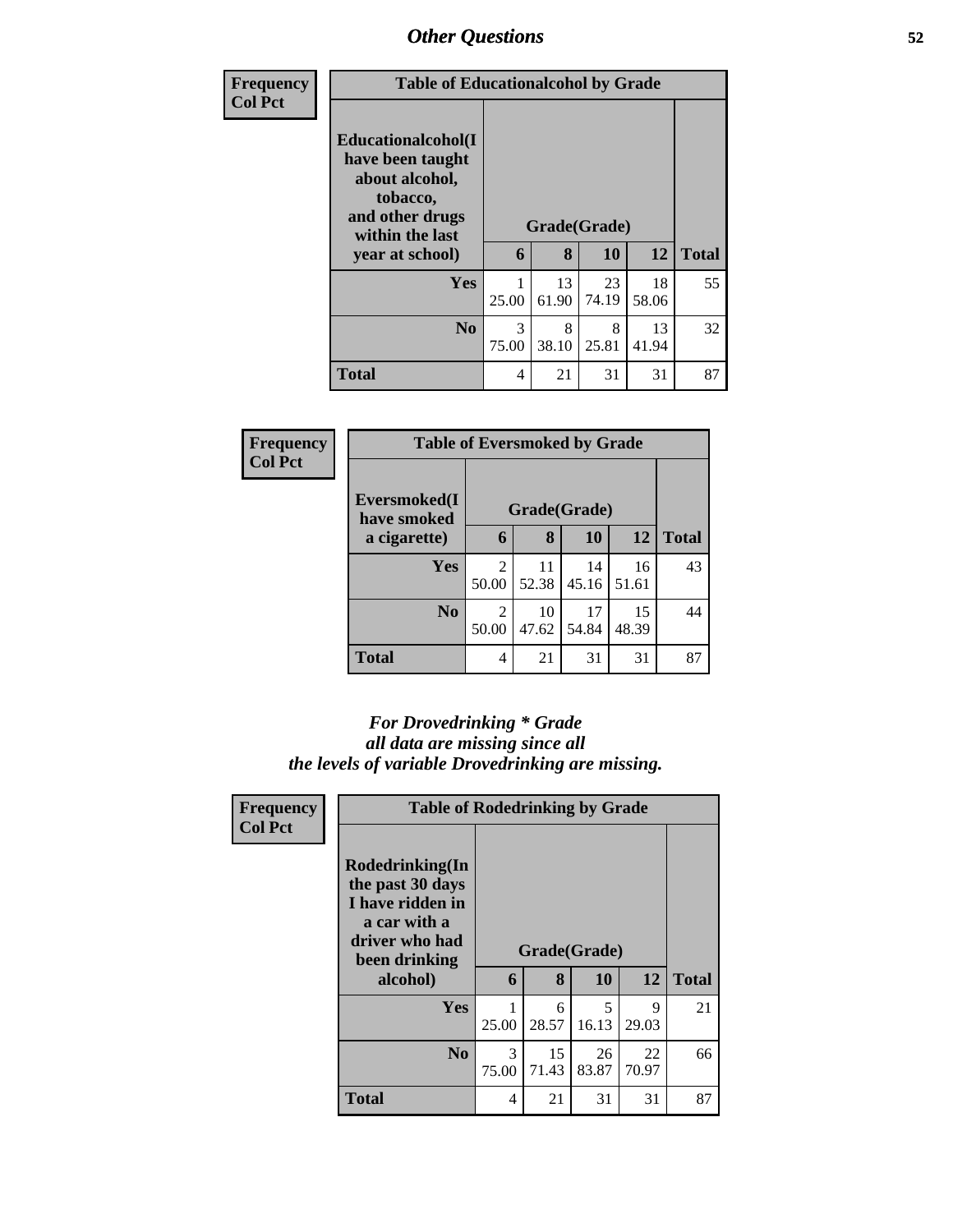| <b>Frequency</b> | <b>Table of Drugsschool by Grade</b>                                                                                                   |                         |             |                    |             |              |
|------------------|----------------------------------------------------------------------------------------------------------------------------------------|-------------------------|-------------|--------------------|-------------|--------------|
| <b>Col Pct</b>   | <b>Drugsschool</b> (During<br>the past 12 months,<br>I have been offered,<br>sold,<br>or given illegal<br>drugs on school<br>property) | 6                       | 8           | Grade(Grade)<br>10 | 12          | <b>Total</b> |
|                  | <b>Yes</b>                                                                                                                             | $\overline{2}$<br>50.00 | 4<br>19.05  | 14<br>45.16        | 8<br>25.81  | 28           |
|                  | N <sub>0</sub>                                                                                                                         | 2<br>50.00              | 17<br>80.95 | 17<br>54.84        | 23<br>74.19 | 59           |
|                  | <b>Total</b>                                                                                                                           | 4                       | 21          | 31                 | 31          | 87           |

| <b>Frequency</b> | <b>Table of Helpbullied by Grade</b>                              |                                    |                        |                        |                        |              |
|------------------|-------------------------------------------------------------------|------------------------------------|------------------------|------------------------|------------------------|--------------|
| <b>Col Pct</b>   | Helpbullied(I)<br>would help<br>someone who was<br>being bullied) | Grade(Grade)<br>8<br>10<br>12<br>6 |                        |                        |                        | <b>Total</b> |
|                  | <b>Strongly Agree</b>                                             | 25.00                              | 11<br>52.38            | 12<br>38.71            | 15<br>48.39            | 39           |
|                  | <b>Somewhat Agree</b>                                             | 2<br>50.00                         | 4<br>19.05             | 15<br>48.39            | 14<br>45.16            | 35           |
|                  | <b>Somewhat Disagree</b>                                          | $\Omega$<br>0.00                   | 4<br>19.05             | 2<br>6.45              | $\mathfrak{D}$<br>6.45 | 8            |
|                  | <b>Strongly Disagree</b>                                          | 1<br>25.00                         | $\mathfrak{D}$<br>9.52 | $\overline{2}$<br>6.45 | 0<br>0.00              | 5            |
|                  | Total                                                             | 4                                  | 21                     | 31                     | 31                     | 87           |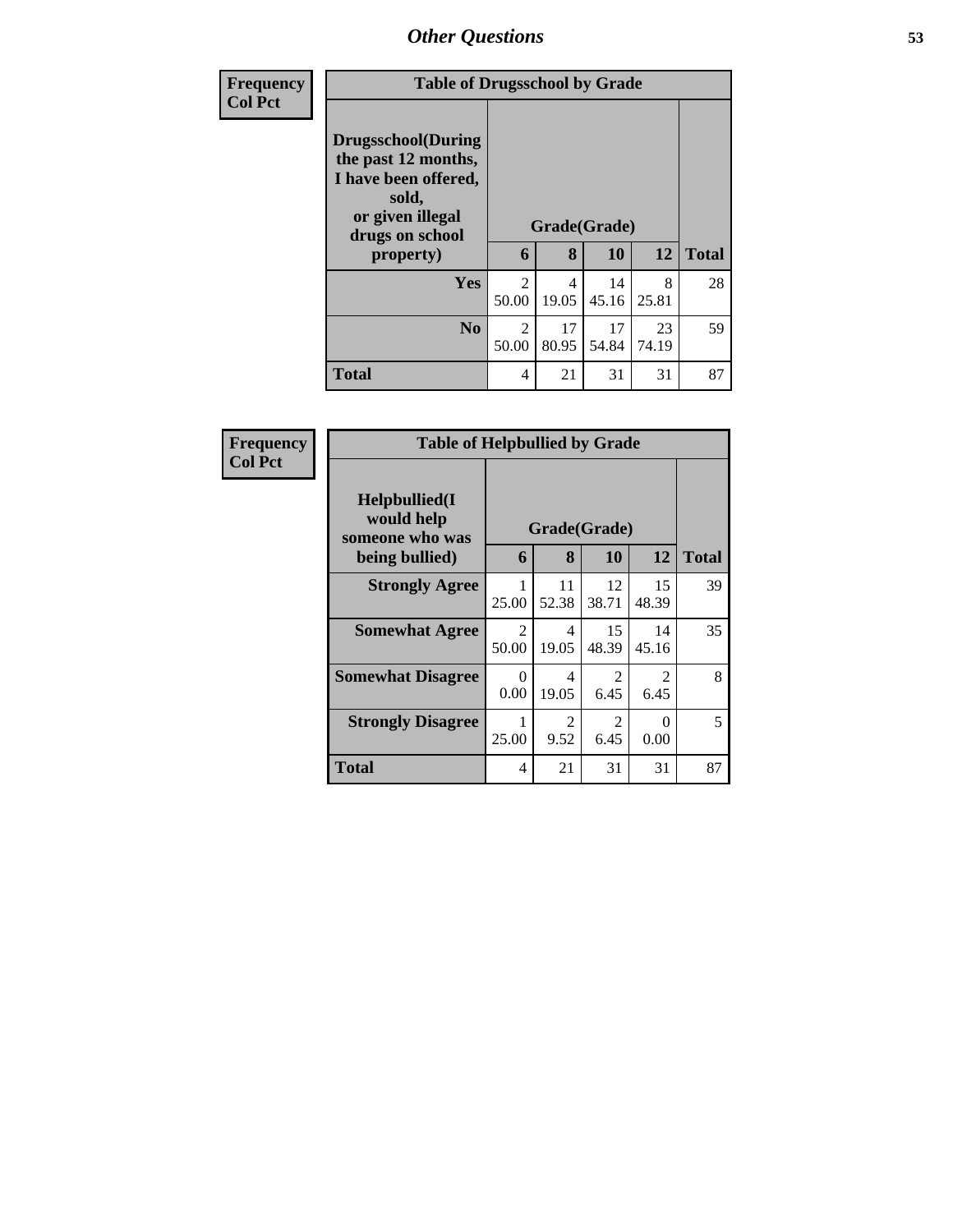*Other Questions* **54**

| <b>Frequency</b> |              | <b>Table of Grade by Bingedrinking</b> |                                                                             |                          |                        |                               |                        |                |
|------------------|--------------|----------------------------------------|-----------------------------------------------------------------------------|--------------------------|------------------------|-------------------------------|------------------------|----------------|
| <b>Row Pct</b>   |              |                                        | Bingedrinking(I have drunk five or<br>more drinks of alcohol at one sitting | during the last 30 days) |                        |                               |                        |                |
|                  | Grade(Grade) | $\mathbf{0}$<br><b>Days</b>            | $1$ or $ $<br>$\mathbf{2}$<br>days                                          | 3 to<br>5<br>days        | 6 to<br>9<br>days      | <b>10</b><br>to<br>19<br>days | All<br>30<br>days      | <b>Total</b>   |
|                  | 6            | 3<br>75.00                             | 25.00                                                                       | $\Omega$<br>0.00         | $\Omega$<br>0.00       | $\Omega$<br>0.00              | $\Omega$<br>0.00       | $\overline{4}$ |
|                  | 8            | 13<br>61.90                            | $\overline{4}$<br>19.05                                                     | 4.76                     | 4.76                   | $\Omega$<br>0.00              | $\mathfrak{D}$<br>9.52 | 21             |
|                  | 10           | 25<br>80.65                            | 3.23                                                                        | 3<br>9.68                | $\mathfrak{D}$<br>6.45 | $\Omega$<br>0.00              | $\Omega$<br>0.00       | 31             |
|                  | 12           | 24<br>77.42                            | $\Omega$<br>0.00                                                            | $\Omega$<br>0.00         | 3.23                   | 5<br>16.13                    | 1<br>3.23              | 31             |
|                  | <b>Total</b> | 65                                     | 6                                                                           | 4                        | 4                      | 5                             | 3                      | 87             |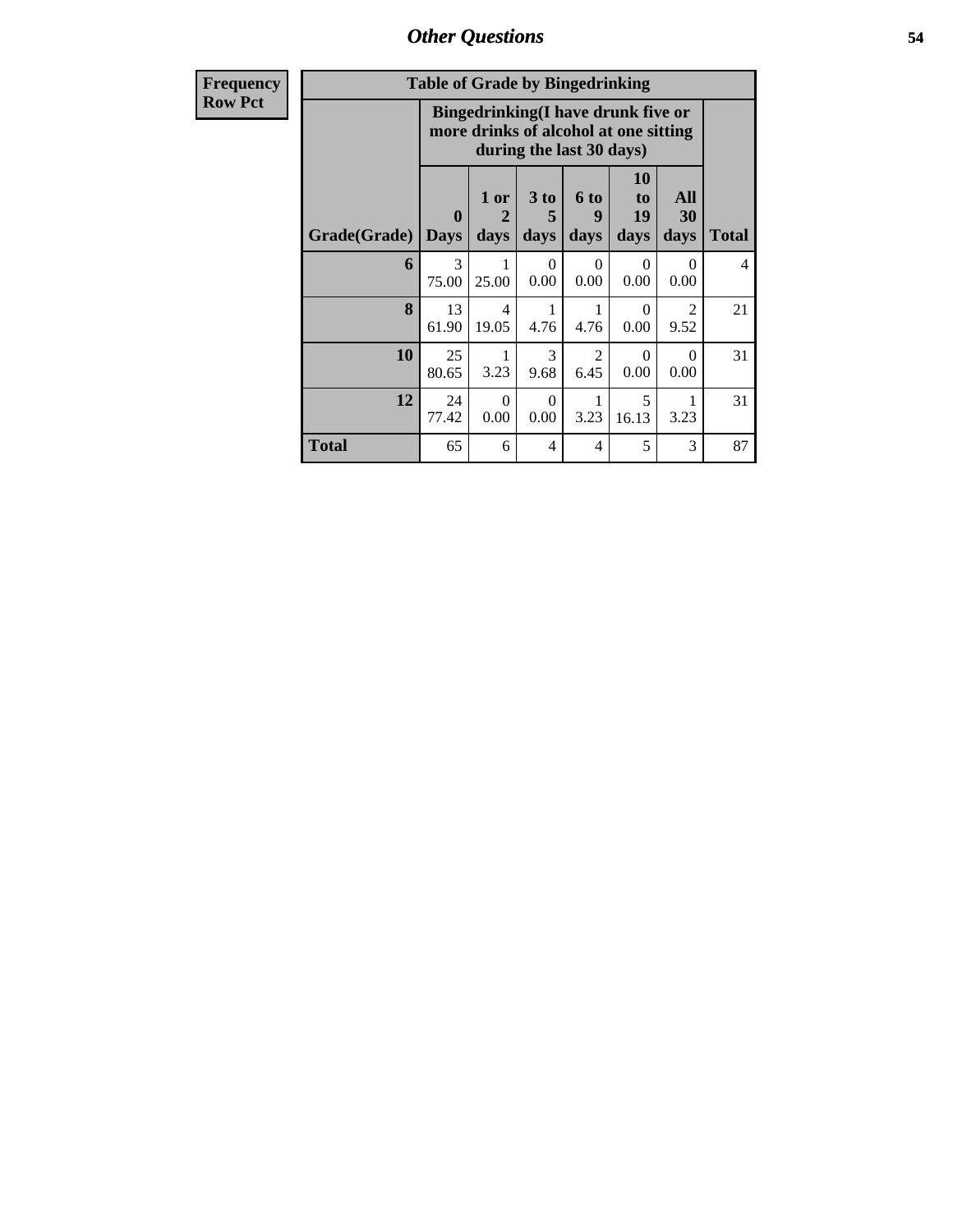**Frequency Row Pct**

| <b>Table of Grade by Dairy</b> |                          |                                                                 |                                    |                                    |              |  |  |  |
|--------------------------------|--------------------------|-----------------------------------------------------------------|------------------------------------|------------------------------------|--------------|--|--|--|
|                                |                          | Dairy (I eat at least 3 servings of dairy<br>products each day) |                                    |                                    |              |  |  |  |
| Grade(Grade)                   | <b>Strongly</b><br>Agree | <b>Somewhat</b><br>Agree                                        | <b>Somewhat</b><br><b>Disagree</b> | <b>Strongly</b><br><b>Disagree</b> | <b>Total</b> |  |  |  |
| 6                              | 25.00                    | 2<br>50.00                                                      | 0<br>0.00                          | 25.00                              | 4            |  |  |  |
| 8                              | 11<br>52.38              | 5<br>23.81                                                      | $\overline{2}$<br>9.52             | 3<br>14.29                         | 21           |  |  |  |
| 10                             | 8<br>25.81               | 10<br>32.26                                                     | 11<br>35.48                        | $\mathfrak{D}$<br>6.45             | 31           |  |  |  |
| 12                             | 11<br>35.48              | 10<br>32.26                                                     | 5<br>16.13                         | 5<br>16.13                         | 31           |  |  |  |
| <b>Total</b>                   | 31                       | 27                                                              | 18                                 | 11                                 | 87           |  |  |  |

**Frequency Row Pct**

г

| <b>Table of Grade by Fruitveg</b> |                          |                                                                          |                                   |                                    |              |  |  |  |
|-----------------------------------|--------------------------|--------------------------------------------------------------------------|-----------------------------------|------------------------------------|--------------|--|--|--|
|                                   |                          | Fruitveg(I eat at least 5 servings of fruits<br>and vegetables each day) |                                   |                                    |              |  |  |  |
| Grade(Grade)                      | <b>Strongly</b><br>Agree | Agree                                                                    | Somewhat   Somewhat  <br>Disagree | <b>Strongly</b><br><b>Disagree</b> | <b>Total</b> |  |  |  |
| 6                                 | 25.00                    | 25.00                                                                    | 25.00                             | 25.00                              | 4            |  |  |  |
| 8                                 | 7<br>33.33               | 8<br>38.10                                                               | 4<br>19.05                        | $\mathfrak{D}$<br>9.52             | 21           |  |  |  |
| 10                                | 3<br>9.68                | Q<br>29.03                                                               | 15<br>48.39                       | 4<br>12.90                         | 31           |  |  |  |
| 12                                | 7<br>22.58               | 6<br>19.35                                                               | 12<br>38.71                       | 6<br>19.35                         | 31           |  |  |  |
| <b>Total</b>                      | 18                       | 24                                                                       | 32                                | 13                                 | 87           |  |  |  |

| <b>Table of Grade by Cafeteriahealthy</b> |                          |                                                                       |                                      |                                    |              |  |  |  |
|-------------------------------------------|--------------------------|-----------------------------------------------------------------------|--------------------------------------|------------------------------------|--------------|--|--|--|
|                                           |                          | Cafeteriahealthy (School meals in my<br>school cafeteria are healthy) |                                      |                                    |              |  |  |  |
| Grade(Grade)                              | <b>Strongly</b><br>Agree | Agree                                                                 | Somewhat Somewhat<br><b>Disagree</b> | <b>Strongly</b><br><b>Disagree</b> | <b>Total</b> |  |  |  |
| 6                                         | 25.00                    | $\mathfrak{D}$<br>50.00                                               | $\left( \right)$<br>0.00             | 25.00                              | 4            |  |  |  |
| 8                                         | 3<br>14.29               | 11<br>52.38                                                           | 4.76                                 | 6<br>28.57                         | 21           |  |  |  |
| 10                                        | $\overline{2}$<br>6.45   | 11<br>35.48                                                           | 10<br>32.26                          | 8<br>25.81                         | 31           |  |  |  |
| 12                                        | 4<br>12.90               | 22.58                                                                 | 7<br>22.58                           | 13<br>41.94                        | 31           |  |  |  |
| <b>Total</b>                              | 10                       | 31                                                                    | 18                                   | 28                                 | 87           |  |  |  |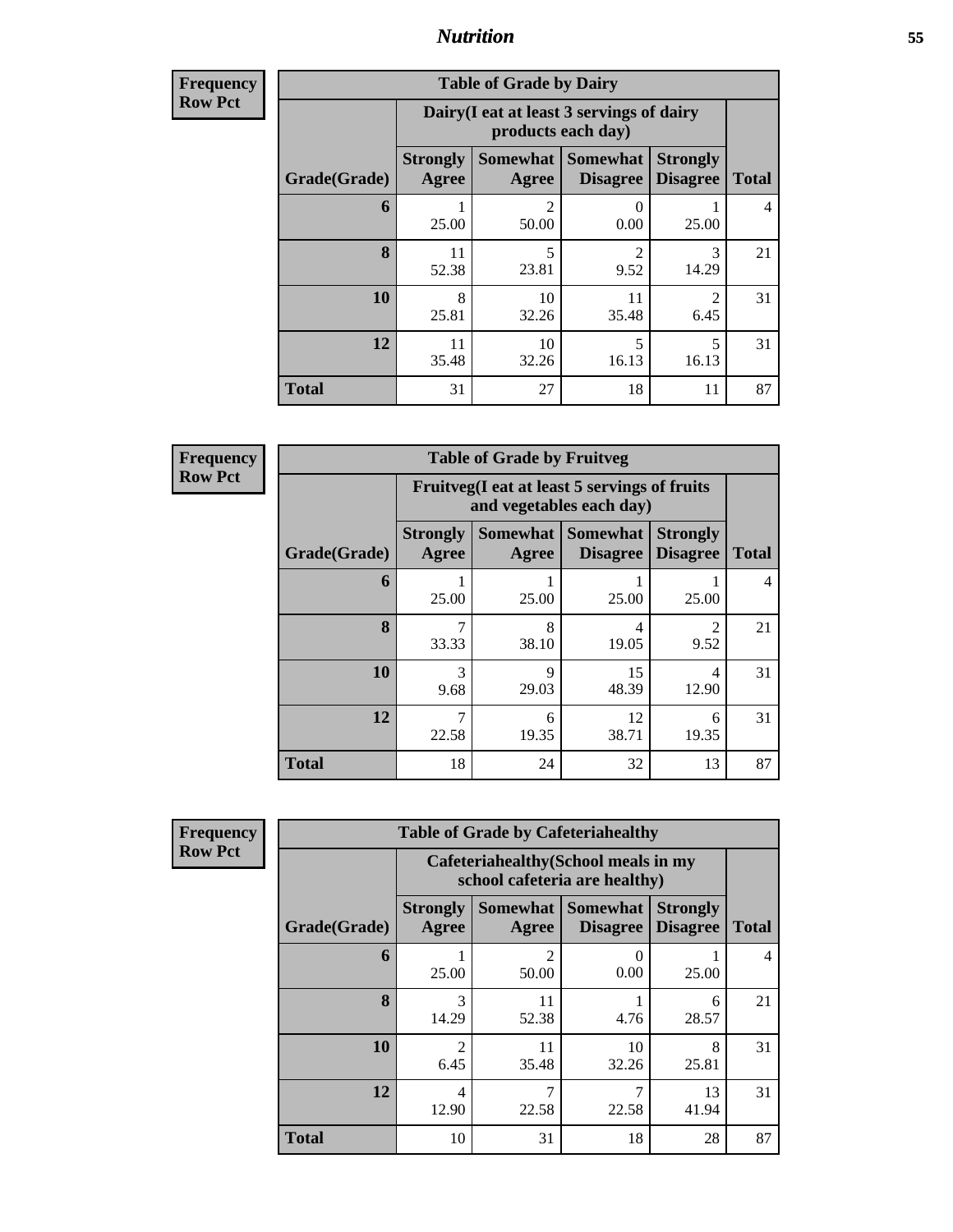| <b>Frequency</b> | <b>Table of Grade by Cafeterianutrition</b> |                          |                                                                                           |                                        |                                    |              |  |  |  |
|------------------|---------------------------------------------|--------------------------|-------------------------------------------------------------------------------------------|----------------------------------------|------------------------------------|--------------|--|--|--|
| <b>Row Pct</b>   |                                             |                          | <b>Cafeterianutrition</b> (Facts about nutrition<br>are available in my school cafeteria) |                                        |                                    |              |  |  |  |
|                  | Grade(Grade)                                | <b>Strongly</b><br>Agree | Agree                                                                                     | Somewhat   Somewhat<br><b>Disagree</b> | <b>Strongly</b><br><b>Disagree</b> | <b>Total</b> |  |  |  |
|                  | 6                                           | 25.00                    | $\mathfrak{D}$<br>50.00                                                                   | 0<br>0.00                              | 25.00                              | 4            |  |  |  |
|                  | 8                                           | 7<br>33.33               | 7<br>33.33                                                                                | 3<br>14.29                             | 4<br>19.05                         | 21           |  |  |  |
|                  | 10                                          | 3<br>9.68                | 11<br>35.48                                                                               | 5<br>16.13                             | 12<br>38.71                        | 31           |  |  |  |
|                  | 12                                          | 4<br>12.90               | 5<br>16.13                                                                                | 6<br>19.35                             | 16<br>51.61                        | 31           |  |  |  |
|                  | <b>Total</b>                                | 15                       | 25                                                                                        | 14                                     | 33                                 | 87           |  |  |  |

| <b>Table of Grade by Schoollunch</b> |              |                          |                                                                 |                             |                                    |                |  |  |
|--------------------------------------|--------------|--------------------------|-----------------------------------------------------------------|-----------------------------|------------------------------------|----------------|--|--|
|                                      |              |                          | Schoollunch(I eat school lunch three or<br>more times per week) |                             |                                    |                |  |  |
|                                      | Grade(Grade) | <b>Strongly</b><br>Agree | Somewhat<br>Agree                                               | Somewhat<br><b>Disagree</b> | <b>Strongly</b><br><b>Disagree</b> | <b>Total</b>   |  |  |
|                                      | 6            | $\overline{2}$<br>50.00  | 25.00                                                           | 0<br>0.00                   | 25.00                              | $\overline{4}$ |  |  |
|                                      | 8            | 10<br>47.62              | 3<br>14.29                                                      | 4<br>19.05                  | 4<br>19.05                         | 21             |  |  |
|                                      | 10           | 8<br>25.81               | 8<br>25.81                                                      | 4<br>12.90                  | 11<br>35.48                        | 31             |  |  |
|                                      | 12           | 11<br>35.48              | 6<br>19.35                                                      | 4<br>12.90                  | 10<br>32.26                        | 31             |  |  |
| <b>Total</b>                         |              | 31                       | 18                                                              | 12                          | 26                                 | 87             |  |  |

| <b>Frequency</b> |  |
|------------------|--|
| <b>Row Pct</b>   |  |

| <b>Table of Grade by Foodchoices</b> |                          |                                                                    |                                      |                                    |                |  |  |
|--------------------------------------|--------------------------|--------------------------------------------------------------------|--------------------------------------|------------------------------------|----------------|--|--|
|                                      |                          | Foodchoices(I make healthy food choices in<br>my school cafeteria) |                                      |                                    |                |  |  |
| Grade(Grade)                         | <b>Strongly</b><br>Agree | Agree                                                              | Somewhat Somewhat<br><b>Disagree</b> | <b>Strongly</b><br><b>Disagree</b> | <b>Total</b>   |  |  |
| 6                                    | 50.00                    | 25.00                                                              | 0<br>0.00                            | 25.00                              | $\overline{4}$ |  |  |
| 8                                    | 5<br>23.81               | $\mathbf Q$<br>42.86                                               | $\mathcal{R}$<br>14.29               | 4<br>19.05                         | 21             |  |  |
| 10                                   | 5<br>16.13               | 11<br>35.48                                                        | 8<br>25.81                           | 7<br>22.58                         | 31             |  |  |
| 12                                   | 3<br>9.68                | 13<br>41.94                                                        | 3<br>9.68                            | 12<br>38.71                        | 31             |  |  |
| Total                                | 15                       | 34                                                                 | 14                                   | 24                                 | 87             |  |  |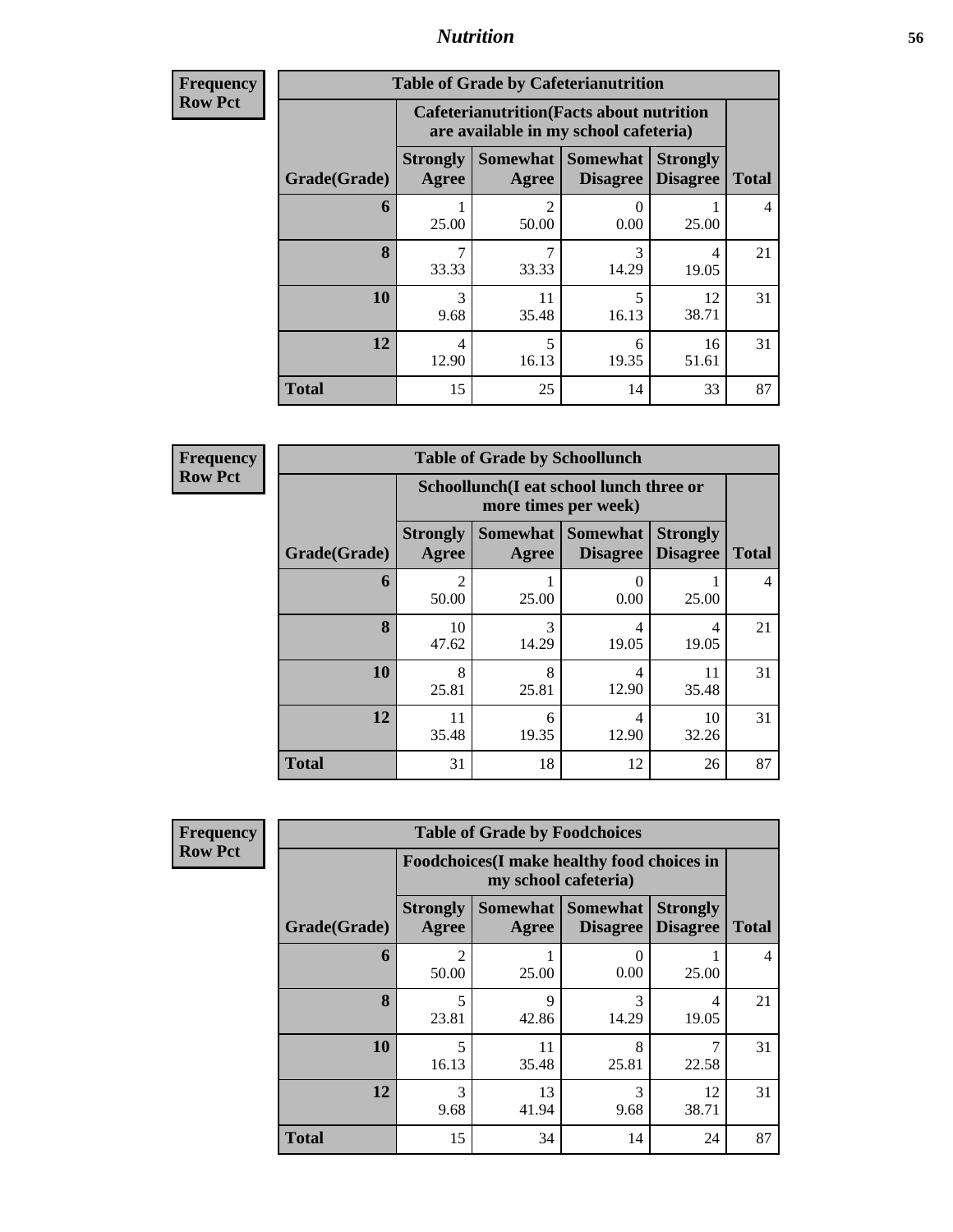| <b>Frequency</b><br>Row Pct |
|-----------------------------|
|                             |

| <b>Table of Grade by Wholewheat</b> |                                                                                                             |             |                                        |                                    |              |  |  |  |
|-------------------------------------|-------------------------------------------------------------------------------------------------------------|-------------|----------------------------------------|------------------------------------|--------------|--|--|--|
|                                     | Wholewheat (There are whole wheat and<br>multigrain breads and cereals available in<br>my school cafeteria) |             |                                        |                                    |              |  |  |  |
| Grade(Grade)                        | <b>Strongly</b><br>Agree                                                                                    | Agree       | Somewhat   Somewhat<br><b>Disagree</b> | <b>Strongly</b><br><b>Disagree</b> | <b>Total</b> |  |  |  |
| 6                                   | っ<br>50.00                                                                                                  | 25.00       | 0<br>0.00                              | 25.00                              | 4            |  |  |  |
| 8                                   | 3<br>14.29                                                                                                  | 12<br>57.14 | 4.76                                   | 5<br>23.81                         | 21           |  |  |  |
| 10                                  | $\Omega$<br>0.00                                                                                            | 14<br>45.16 | 8<br>25.81                             | q<br>29.03                         | 31           |  |  |  |
| 12                                  | 4<br>12.90                                                                                                  | 6<br>19.35  | 9<br>29.03                             | 12<br>38.71                        | 31           |  |  |  |
| <b>Total</b>                        | 9                                                                                                           | 33          | 18                                     | 27                                 | 87           |  |  |  |

| <b>Table of Grade by Healthyvending</b> |                                                                                                                                               |                                                                                                     |            |            |                          |  |  |  |
|-----------------------------------------|-----------------------------------------------------------------------------------------------------------------------------------------------|-----------------------------------------------------------------------------------------------------|------------|------------|--------------------------|--|--|--|
|                                         | Healthyvending (If only healthy snacks and<br>beverages were available in the vending<br>machines during the school day,<br>I would buy them) |                                                                                                     |            |            |                          |  |  |  |
| Grade(Grade)                            | <b>Strongly</b><br>Agree                                                                                                                      | Somewhat Somewhat<br><b>Strongly</b><br><b>Disagree</b><br><b>Disagree</b><br><b>Total</b><br>Agree |            |            |                          |  |  |  |
| 6                                       | $\mathfrak{D}$<br>50.00                                                                                                                       | 25.00                                                                                               | 0.00       | 25.00      | $\overline{\mathcal{A}}$ |  |  |  |
| $\mathbf{8}$                            | 7<br>33.33                                                                                                                                    | 6<br>28.57                                                                                          | 5<br>23.81 | 3<br>14.29 | 21                       |  |  |  |
| 10                                      | 7<br>22.58                                                                                                                                    | 12<br>38.71                                                                                         | 6<br>19.35 | 6<br>19.35 | 31                       |  |  |  |
| 12                                      | 9<br>29.03                                                                                                                                    | 9<br>29.03                                                                                          | 6<br>19.35 | 7<br>22.58 | 31                       |  |  |  |
| <b>Total</b>                            | 25                                                                                                                                            | 28                                                                                                  | 17         | 17         | 87                       |  |  |  |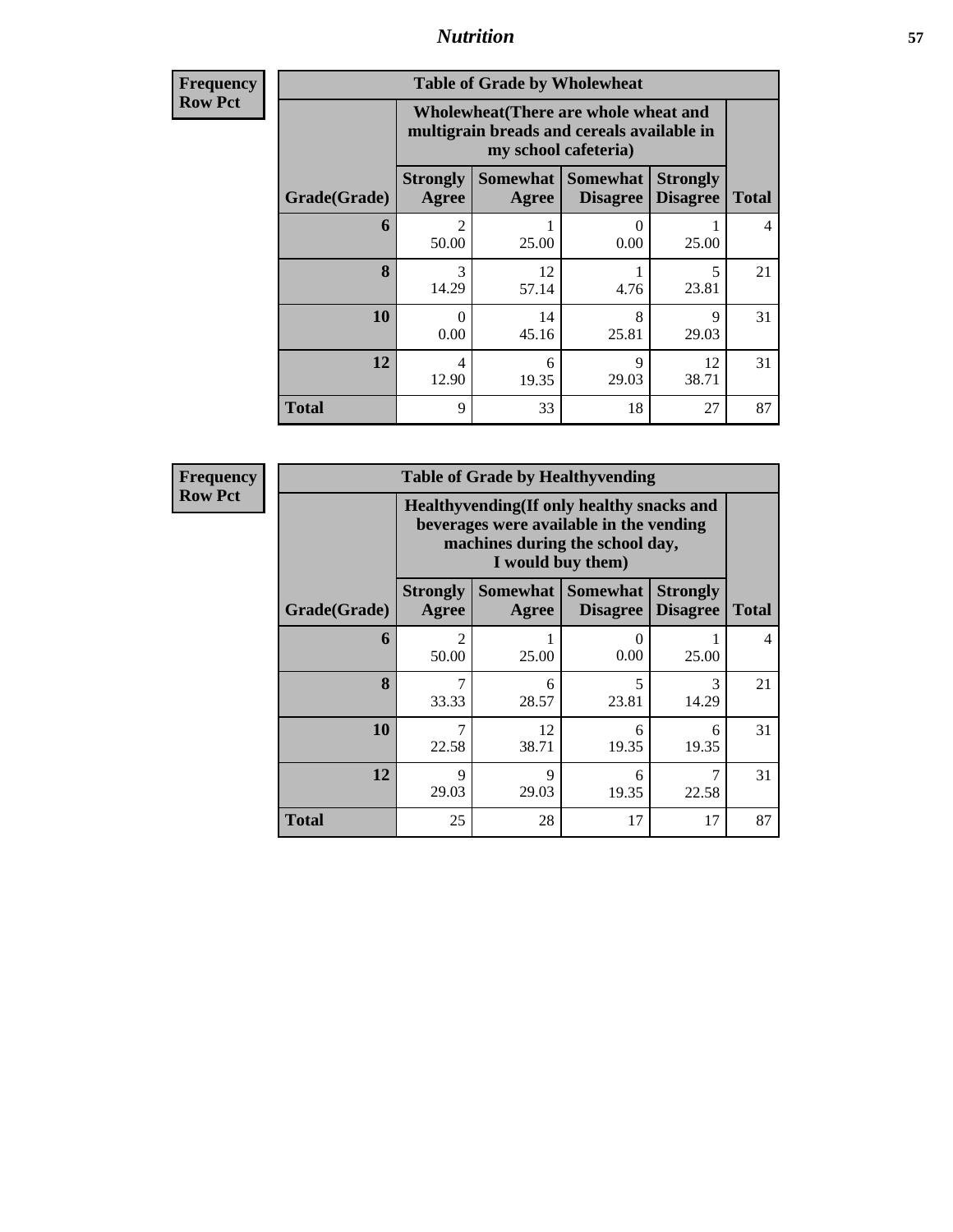| <b>Table of Grade by Schoolbreakfast</b> |                                                                                                                                         |                     |                             |                                    |              |  |  |
|------------------------------------------|-----------------------------------------------------------------------------------------------------------------------------------------|---------------------|-----------------------------|------------------------------------|--------------|--|--|
|                                          | Schoolbreakfast (If breakfast were<br>available at school,<br>but outside the cafeteria,<br>I would eat breakfast at school more often) |                     |                             |                                    |              |  |  |
| Grade(Grade)                             | <b>Strongly</b><br>Agree                                                                                                                | Somewhat  <br>Agree | Somewhat<br><b>Disagree</b> | <b>Strongly</b><br><b>Disagree</b> | <b>Total</b> |  |  |
| 6                                        | $\mathcal{D}_{\mathcal{L}}$<br>50.00                                                                                                    | 25.00               | 0<br>0.00                   | 25.00                              | 4            |  |  |
| 8                                        | 6<br>28.57                                                                                                                              | 9<br>42.86          | 2<br>9.52                   | 4<br>19.05                         | 21           |  |  |
| 10                                       | 6<br>19.35                                                                                                                              | 14<br>45.16         | 4<br>12.90                  | 22.58                              | 31           |  |  |
| 12                                       | 12<br>38.71                                                                                                                             | 5<br>16.13          | 10<br>32.26                 | 4<br>12.90                         | 31           |  |  |
| <b>Total</b>                             | 26                                                                                                                                      | 29                  | 16                          | 16                                 | 87           |  |  |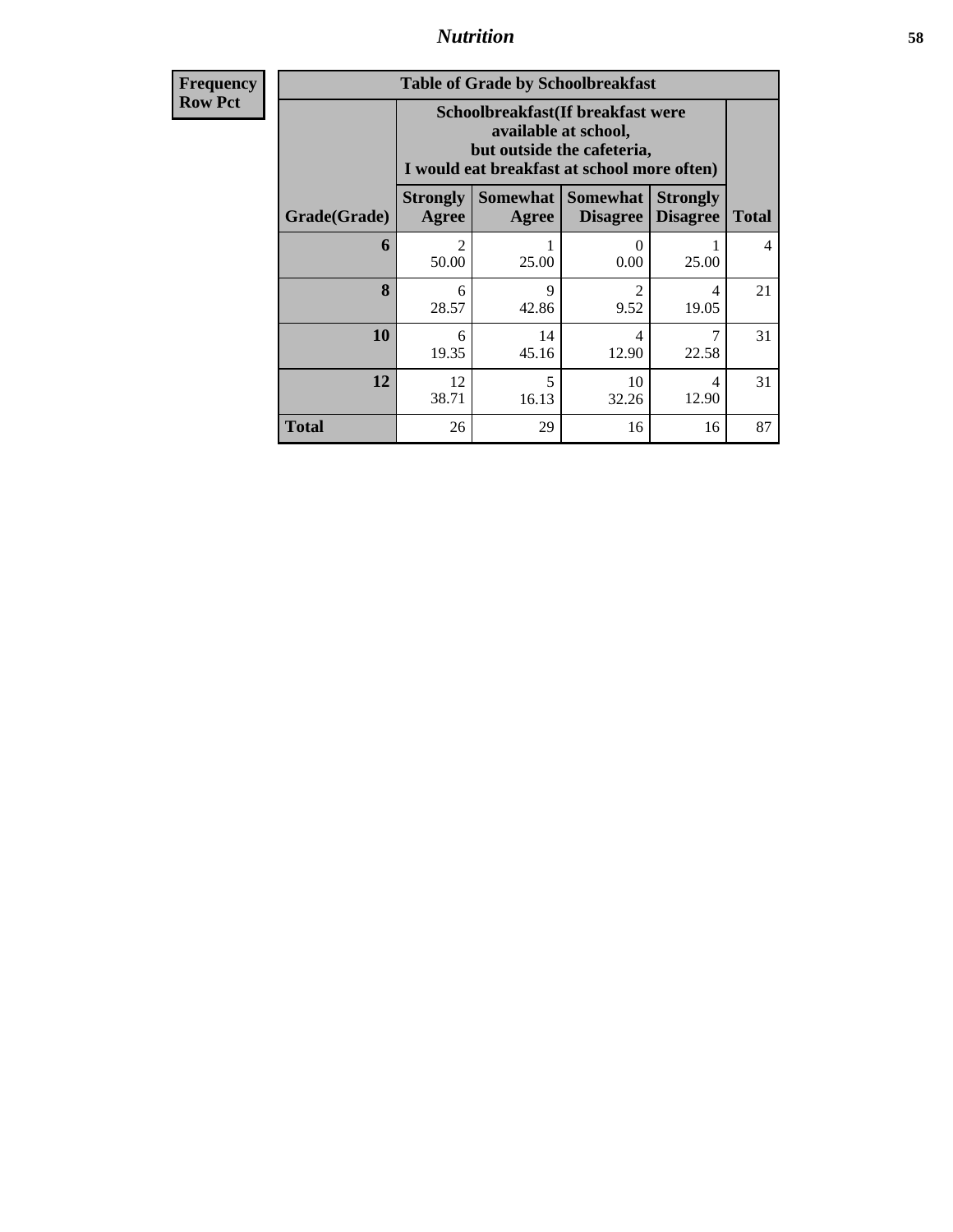| <b>Frequency</b> | <b>Table of Educationaids by Grade</b>                                                                    |                  |                   |             |             |              |  |
|------------------|-----------------------------------------------------------------------------------------------------------|------------------|-------------------|-------------|-------------|--------------|--|
| <b>Col Pct</b>   | <b>Educationaids</b> (I<br>have been<br>taught about<br><b>HIV/AIDS</b> at<br>school in the<br>past year) | 6                | Grade(Grade)<br>8 | <b>10</b>   | 12          | <b>Total</b> |  |
|                  | <b>Yes</b>                                                                                                | $\Omega$<br>0.00 | 15<br>71.43       | 27<br>87.10 | 22<br>70.97 | 64           |  |
|                  | N <sub>0</sub>                                                                                            | 4<br>100.00      | 6<br>28.57        | 4<br>12.90  | 9<br>29.03  | 23           |  |
|                  | <b>Total</b>                                                                                              | 4                | 21                | 31          | 31          | 87           |  |

| Frequency      |                                                                                                                 | <b>Table of Educationcharacter by Grade</b> |                   |             |             |              |  |  |  |
|----------------|-----------------------------------------------------------------------------------------------------------------|---------------------------------------------|-------------------|-------------|-------------|--------------|--|--|--|
| <b>Col Pct</b> | <b>Educationcharacter</b> (I<br>have been taught<br>about character<br>education in the past<br>year at school) | 6                                           | Grade(Grade)<br>8 | 10          | <b>12</b>   | <b>Total</b> |  |  |  |
|                | <b>Yes</b>                                                                                                      | $\mathfrak{D}$<br>50.00                     | 19<br>90.48       | 23<br>74.19 | 26<br>83.87 | 70           |  |  |  |
|                | N <sub>o</sub>                                                                                                  | 2<br>50.00                                  | 2<br>9.52         | 8<br>25.81  | 5<br>16.13  | 17           |  |  |  |
|                | <b>Total</b>                                                                                                    | 4                                           | 21                | 31          | 31          | 87           |  |  |  |

| Frequency      |                                                  | <b>Table of Gradcoach1 by Grade</b> |                        |             |             |              |  |  |
|----------------|--------------------------------------------------|-------------------------------------|------------------------|-------------|-------------|--------------|--|--|
| <b>Col Pct</b> | Gradcoach1(I<br>know who my<br><b>Graduation</b> | Grade(Grade)                        |                        |             |             |              |  |  |
|                | Coach is)                                        | 6                                   | 8                      | 10          | 12          | <b>Total</b> |  |  |
|                | Yes                                              | 0.00                                | $\mathfrak{D}$<br>9.52 | 7<br>22.58  | 15<br>48.39 | 24           |  |  |
|                | N <sub>0</sub>                                   | 4<br>100.00                         | 19<br>90.48            | 24<br>77.42 | 16<br>51.61 | 63           |  |  |
|                | <b>Total</b>                                     | 4                                   | 21                     | 31          | 31          | 87           |  |  |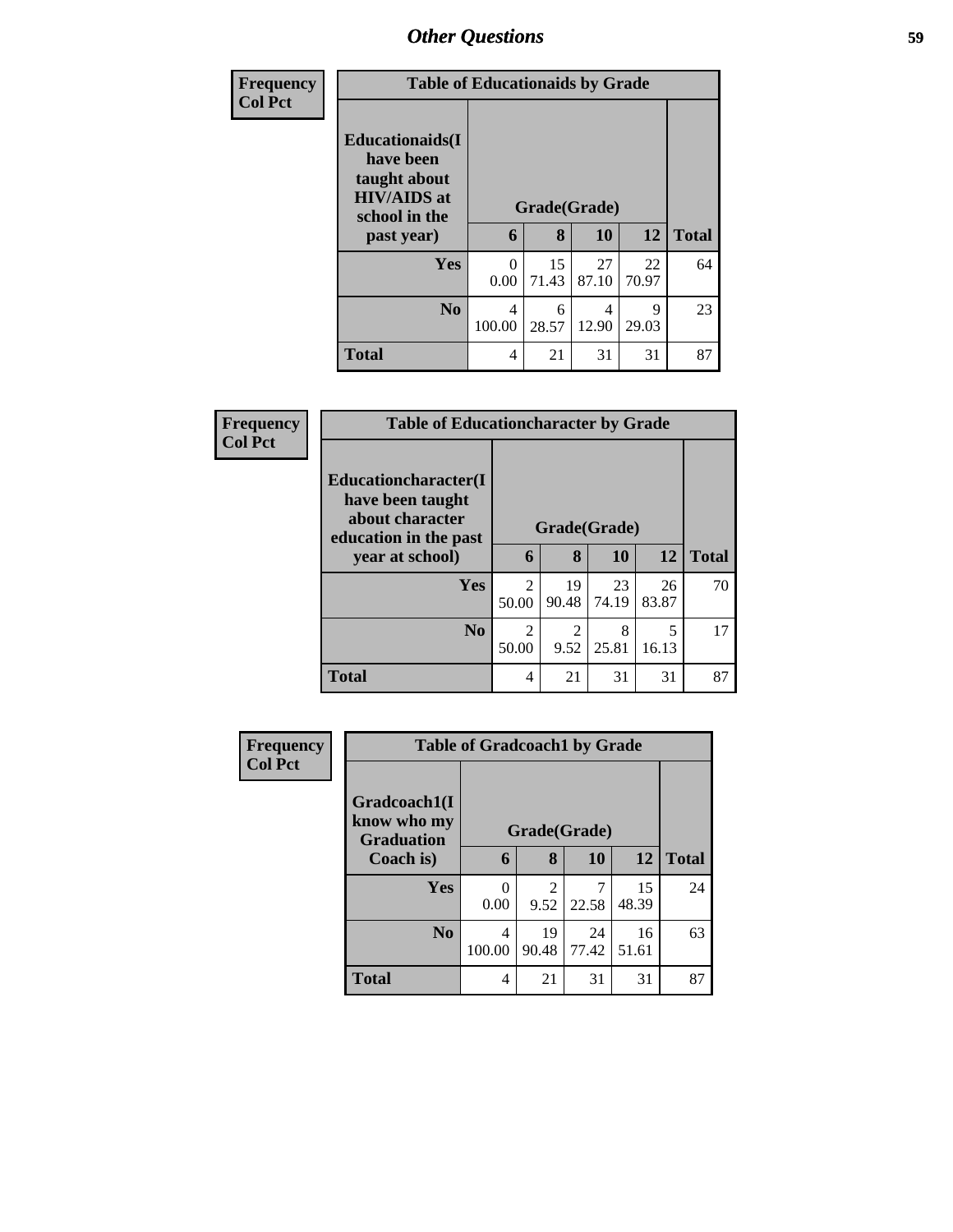| <b>Frequency</b> |                                                           | <b>Table of Gradcoach2 by Grade</b> |             |             |             |              |
|------------------|-----------------------------------------------------------|-------------------------------------|-------------|-------------|-------------|--------------|
| <b>Col Pct</b>   | Gradcoach2(I<br>have<br>contacted my<br><b>Graduation</b> | Grade(Grade)                        |             |             |             |              |
|                  | Coach)                                                    | 6                                   | 8           | 10          | 12          | <b>Total</b> |
|                  | Yes                                                       | 0<br>0.00                           | 4.76        | 3<br>9.68   | 9<br>29.03  | 13           |
|                  | N <sub>0</sub>                                            | 4<br>100.00                         | 20<br>95.24 | 28<br>90.32 | 22<br>70.97 | 74           |
|                  | <b>Total</b>                                              | 4                                   | 21          | 31          | 31          | 87           |

| Frequency<br><b>Col Pct</b> |                                                                             | <b>Table of Gradcoach3 by Grade</b> |             |              |             |              |  |  |
|-----------------------------|-----------------------------------------------------------------------------|-------------------------------------|-------------|--------------|-------------|--------------|--|--|
|                             | Gradcoach3(I<br>have received<br>assistance<br>from my<br><b>Graduation</b> |                                     |             | Grade(Grade) |             |              |  |  |
|                             | Coach)                                                                      | 6                                   | 8           | <b>10</b>    | 12          | <b>Total</b> |  |  |
|                             | Yes                                                                         | $\Omega$<br>0.00                    | 2<br>9.52   | 4<br>12.90   | 6<br>19.35  | 12           |  |  |
|                             | N <sub>0</sub>                                                              | 2<br>50.00                          | 6<br>28.57  | 14<br>45.16  | 8<br>25.81  | 30           |  |  |
|                             | Don't know                                                                  | 2<br>50.00                          | 13<br>61.90 | 13<br>41.94  | 17<br>54.84 | 45           |  |  |
|                             | <b>Total</b>                                                                | 4                                   | 21          | 31           | 31          | 87           |  |  |

| Frequency      | <b>Table of Selfharm by Grade</b>                                                                                                                                   |            |              |             |                         |              |
|----------------|---------------------------------------------------------------------------------------------------------------------------------------------------------------------|------------|--------------|-------------|-------------------------|--------------|
| <b>Col Pct</b> | <b>Selfharm</b> (During<br>the past 12<br>months,<br>I harmed myself<br>on purpose<br>Suicideconsider<br>During the past<br>12 months,<br>I seriously<br>considered |            | Grade(Grade) |             |                         |              |
|                | suicide)                                                                                                                                                            | 6          | 8            | 10          | 12                      | <b>Total</b> |
|                | <b>Yes</b>                                                                                                                                                          | 1<br>25.00 | 2<br>9.52    | 4<br>12.90  | $\overline{4}$<br>12.90 | 11           |
|                | N <sub>0</sub>                                                                                                                                                      | 3<br>75.00 | 19<br>90.48  | 27<br>87.10 | 27<br>87.10             | 76           |
|                | <b>Total</b>                                                                                                                                                        | 4          | 21           | 31          | 31                      | 87           |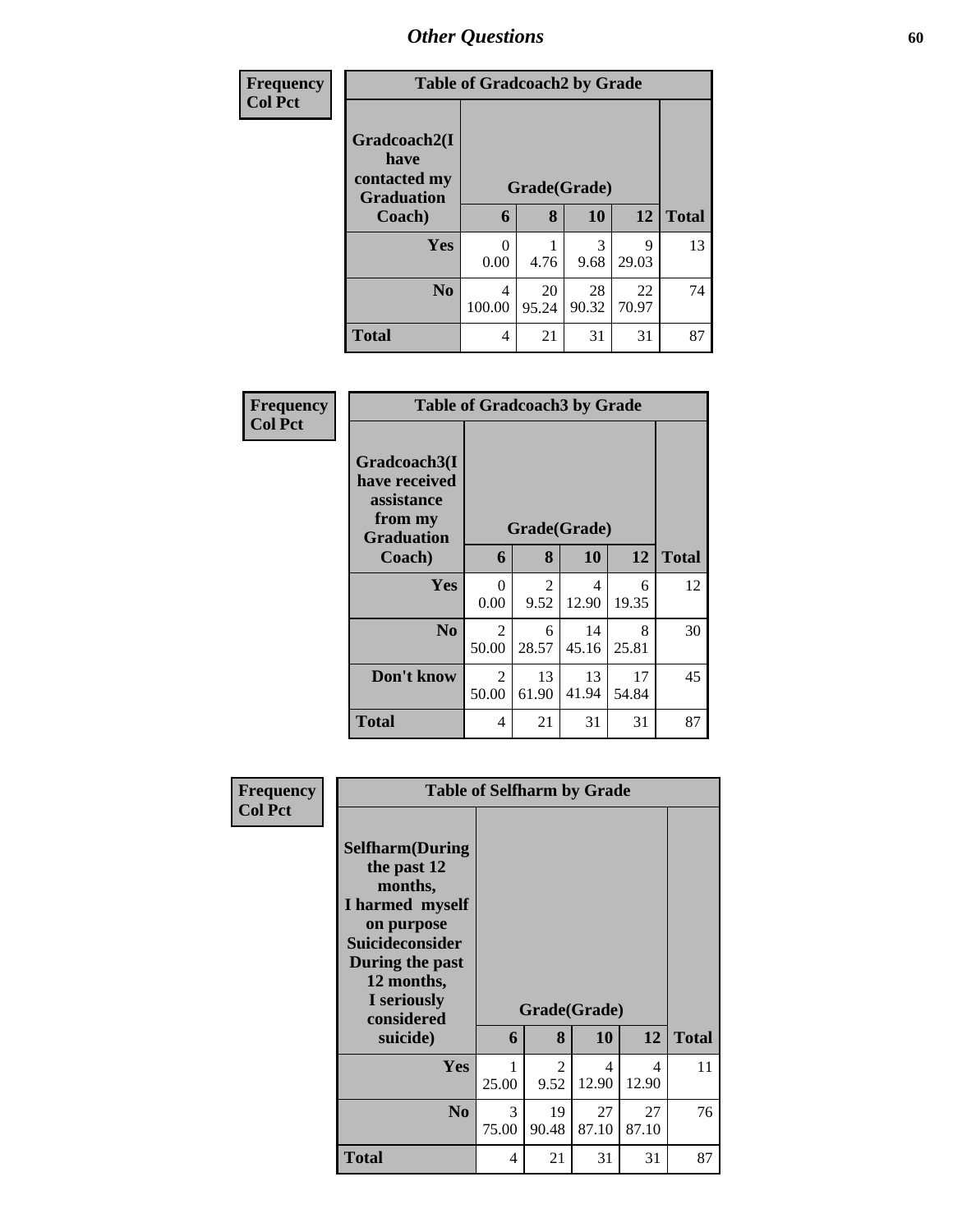| <b>Frequency</b> |                 | <b>Table of Suicideconsider by Grade</b> |                        |             |             |              |  |  |
|------------------|-----------------|------------------------------------------|------------------------|-------------|-------------|--------------|--|--|
| <b>Col Pct</b>   |                 |                                          | Grade(Grade)           |             |             |              |  |  |
|                  | Suicideconsider | $\mathbf b$                              | 8                      | 10          | 12          | <b>Total</b> |  |  |
|                  | Yes             | 0.00                                     | $\overline{c}$<br>9.52 | 12.90       | 3<br>9.68   | 9            |  |  |
|                  | N <sub>0</sub>  | 4<br>100.00                              | 19<br>90.48            | 27<br>87.10 | 28<br>90.32 | 78           |  |  |
|                  | <b>Total</b>    | 4                                        | 21                     | 31          | 31          | 87           |  |  |

| <b>Frequency</b> | <b>Table of Suicideattempt by Grade</b>              |              |              |             |                        |              |
|------------------|------------------------------------------------------|--------------|--------------|-------------|------------------------|--------------|
| <b>Col Pct</b>   | Suicideattempt(I<br>have attempted<br>suicide in the | Grade(Grade) |              |             |                        |              |
|                  | last year)                                           | 6            | 8            | 10          | 12                     | <b>Total</b> |
|                  | <b>Yes</b>                                           | 0<br>0.00    | 0<br>0.00    | 2<br>6.45   | $\mathfrak{D}$<br>6.45 | 4            |
|                  | N <sub>0</sub>                                       | 4<br>100.00  | 21<br>100.00 | 29<br>93.55 | 29<br>93.55            | 83           |
|                  | <b>Total</b>                                         | 4            | 21           | 31          | 31                     | 87           |

| Frequency      | <b>Table of Instantmessaged by Grade</b> |            |              |             |             |              |  |
|----------------|------------------------------------------|------------|--------------|-------------|-------------|--------------|--|
| <b>Col Pct</b> | Instantmessaged(I                        |            |              |             |             |              |  |
|                | have instant<br>messaged people I        |            | Grade(Grade) |             |             |              |  |
|                | do not even know)                        | 6          | 8            | 10          | 12          | <b>Total</b> |  |
|                | <b>Yes</b>                               | 25.00      | 11<br>52.38  | 13<br>41.94 | 20<br>64.52 | 45           |  |
|                | N <sub>0</sub>                           | 3<br>75.00 | 10<br>47.62  | 18<br>58.06 | 11<br>35.48 | 42           |  |
|                | <b>Total</b>                             | 4          | 21           | 31          | 31          | 87           |  |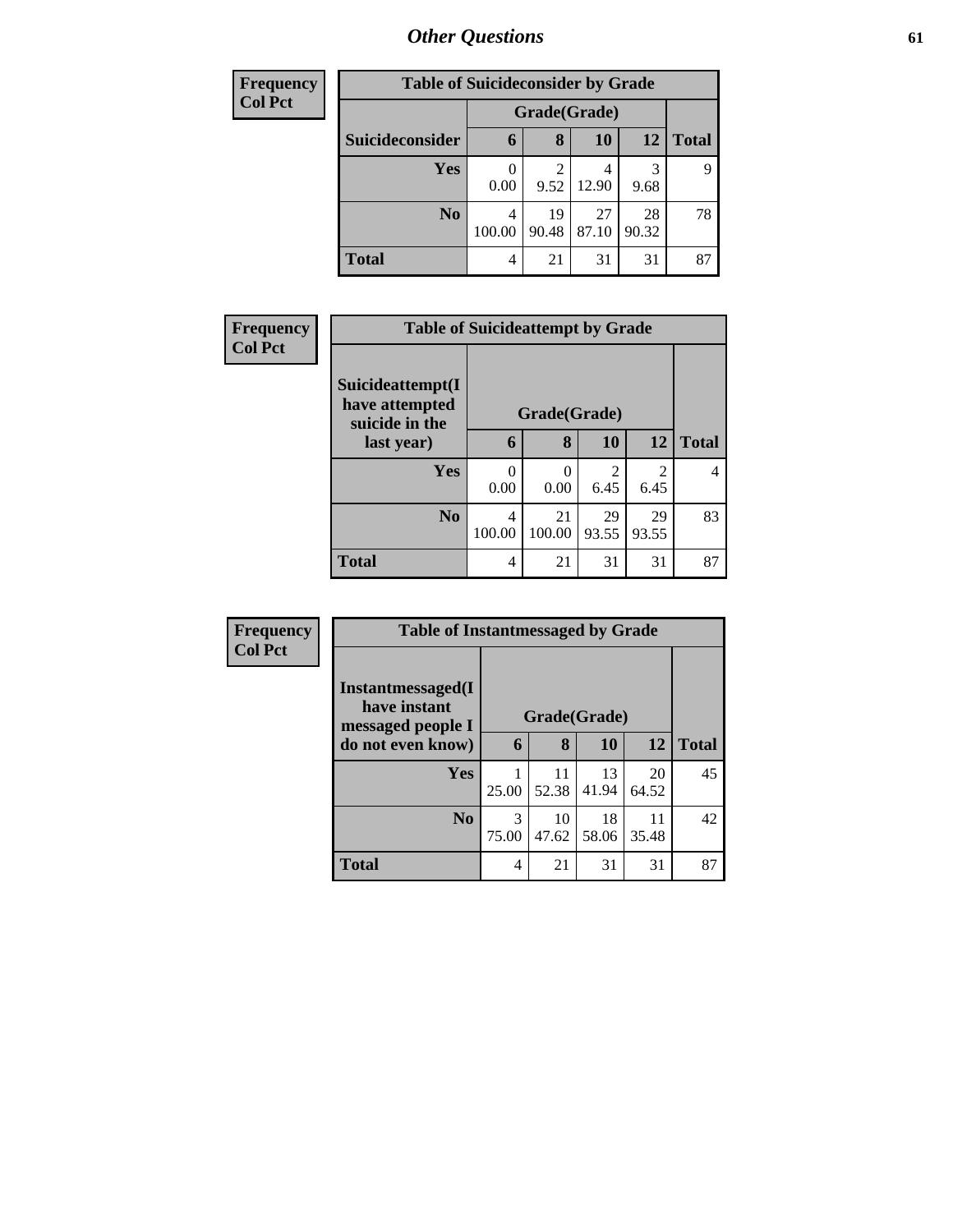| Frequency      | <b>Table of Getsalong by Grade</b>                                  |                  |                  |             |                       |                |
|----------------|---------------------------------------------------------------------|------------------|------------------|-------------|-----------------------|----------------|
| <b>Col Pct</b> | Getsalong(I get<br>along with other<br>Grade(Grade)<br>students and |                  |                  |             |                       |                |
|                | adults)                                                             | 6                | 8                | <b>10</b>   | 12                    | <b>Total</b>   |
|                | <b>Strongly Agree</b>                                               | 4<br>100.00      | 14<br>66.67      | 15<br>48.39 | 17<br>54.84           | 50             |
|                | <b>Somewhat Agree</b>                                               | $\Omega$<br>0.00 | 6<br>28.57       | 13<br>41.94 | 13<br>41.94           | 32             |
|                | <b>Somewhat Disagree</b>                                            | 0<br>0.00        | $\theta$<br>0.00 | 3.23        | 3.23                  | $\overline{2}$ |
|                | <b>Strongly Disagree</b>                                            | 0<br>0.00        | 4.76             | 2<br>6.45   | $\mathcal{O}$<br>0.00 | 3              |
|                | Total                                                               | 4                | 21               | 31          | 31                    | 87             |

| Frequency      | <b>Table of Safehome by Grade</b> |                  |             |                                     |                        |              |  |  |
|----------------|-----------------------------------|------------------|-------------|-------------------------------------|------------------------|--------------|--|--|
| <b>Col Pct</b> | Safehome(I feel                   | Grade(Grade)     |             |                                     |                        |              |  |  |
|                | safe at home)                     | 6                | 8           | 10                                  | 12                     | <b>Total</b> |  |  |
|                | <b>Strongly Agree</b>             | 3<br>75.00       | 17<br>80.95 | 19<br>61.29                         | 19<br>61.29            | 58           |  |  |
|                | <b>Somewhat Agree</b>             | 0<br>0.00        | 4<br>19.05  | 8<br>25.81                          | 10<br>32.26            | 22           |  |  |
|                | <b>Somewhat Disagree</b>          | $\Omega$<br>0.00 | 0<br>0.00   | $\mathfrak{D}$<br>6.45              | $\mathfrak{D}$<br>6.45 | 4            |  |  |
|                | <b>Strongly Disagree</b>          | 25.00            | 0<br>0.00   | $\mathcal{D}_{\mathcal{L}}$<br>6.45 | 0.00                   | 3            |  |  |
|                | <b>Total</b>                      | 4                | 21          | 31                                  | 31                     | 87           |  |  |

| Frequency      |                                                                                                     | <b>Table of Adulttalk by Grade</b> |             |                    |             |              |
|----------------|-----------------------------------------------------------------------------------------------------|------------------------------------|-------------|--------------------|-------------|--------------|
| <b>Col Pct</b> | <b>Adulttalk(I</b><br>know an<br>adult at<br>school that<br>I can talk<br>with if $I$<br>need help) | 6                                  | 8           | Grade(Grade)<br>10 | 12          | <b>Total</b> |
|                | <b>Yes</b>                                                                                          | 2<br>50.00                         | 13<br>61.90 | 20<br>64.52        | 22<br>70.97 | 57           |
|                | N <sub>0</sub>                                                                                      | $\mathfrak{D}$<br>50.00            | 8<br>38.10  | 11<br>35.48        | 9<br>29.03  | 30           |
|                | <b>Total</b>                                                                                        | 4                                  | 21          | 31                 | 31          | 87           |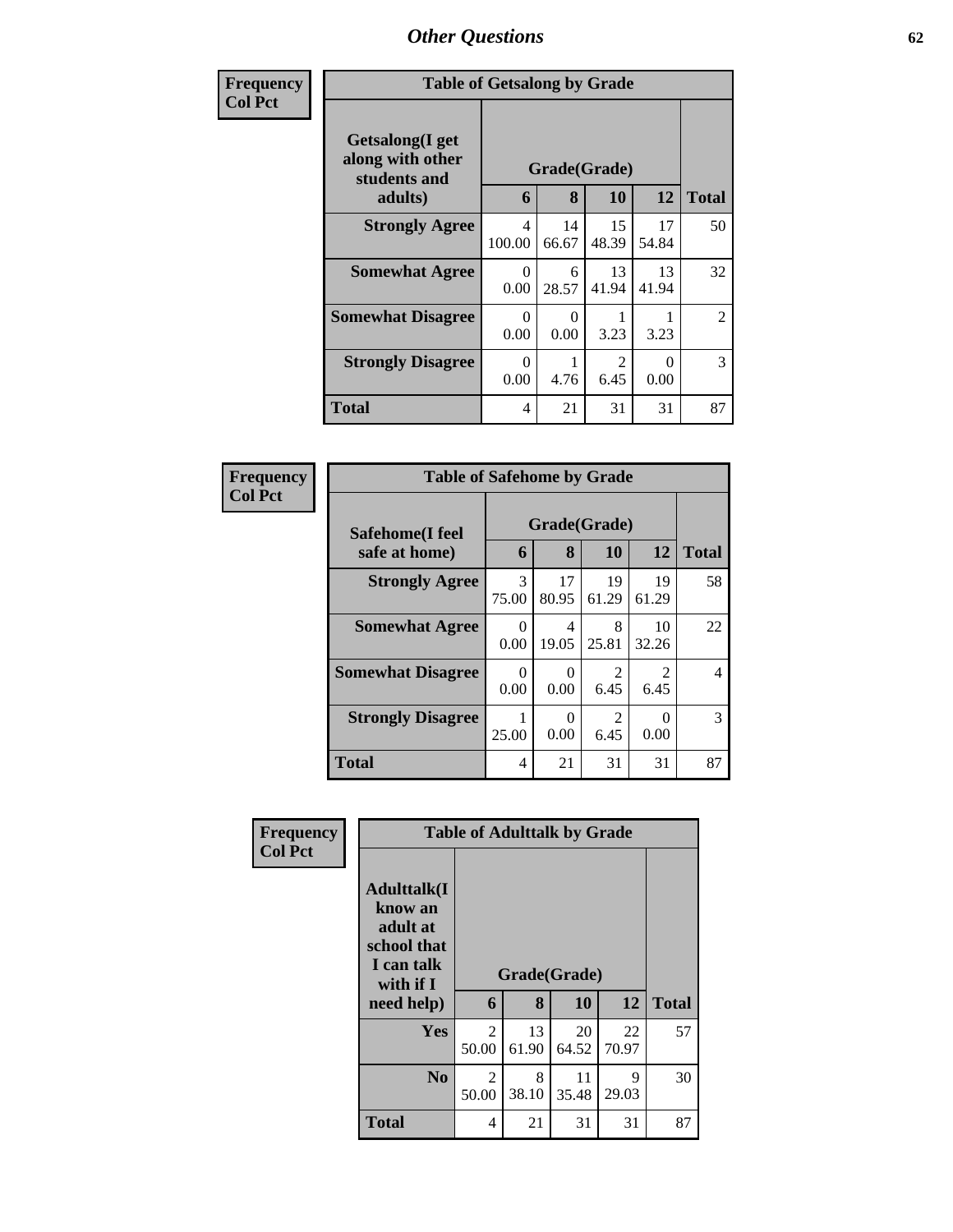**Frequency Row Pct**

| <b>Table of Grade by Tvtime</b> |                         |                                                                                        |             |                      |                      |                   |              |  |  |
|---------------------------------|-------------------------|----------------------------------------------------------------------------------------|-------------|----------------------|----------------------|-------------------|--------------|--|--|
|                                 |                         | Tvtime(On an average school day,<br>how much unsupervised time do I spend watching TV) |             |                      |                      |                   |              |  |  |
| Grade(Grade)                    | None                    | <b>Less that</b><br>hour/day                                                           | hour/day    | $2 - 3$<br>hours/day | $4 - 5$<br>hours/day | $6+$<br>hours/day | <b>Total</b> |  |  |
| 6                               | 0.00                    | $\Omega$<br>0.00                                                                       | 25.00       | 50.00                | 0.00                 | 25.00             | 4            |  |  |
| 8                               | $\overline{4}$<br>19.05 | 4<br>19.05                                                                             | 4.76        | 6<br>28.57           | 9.52                 | 4<br>19.05        | 21           |  |  |
| 10                              | 12.90                   | 3<br>9.68                                                                              | 3<br>9.68   | 11<br>35.48          | 22.58                | 9.68              | 31           |  |  |
| 12                              | 6<br>19.35              | 6<br>19.35                                                                             | 4<br>12.90  | $\mathbf Q$<br>29.03 | 4<br>12.90           | 6.45              | 31           |  |  |
| <b>Total</b>                    | 14                      | 13                                                                                     | $\mathbf Q$ | 28                   | 13                   | 10                | 87           |  |  |

| <b>Table of Grade by Computertime</b> |                                                                                                                                 |                                                                                                  |                        |             |           |                      |              |
|---------------------------------------|---------------------------------------------------------------------------------------------------------------------------------|--------------------------------------------------------------------------------------------------|------------------------|-------------|-----------|----------------------|--------------|
|                                       |                                                                                                                                 | Computertime(On an average school day,<br>how much unsupervised time do I spend on the computer) |                        |             |           |                      |              |
| Grade(Grade)                          | <b>Less that</b><br>$2 - 3$<br>$4 - 5$<br>$6+$<br>hour/day   hour/day<br>  hours/day  <br>hours/day<br>hours/day<br><b>None</b> |                                                                                                  |                        |             |           |                      | <b>Total</b> |
| 6                                     | 0<br>0.00                                                                                                                       | 25.00                                                                                            | 50.00                  | 0.00        | 0.00      | 25.00                | 4            |
| 8                                     | 4<br>19.05                                                                                                                      | $\mathfrak{D}$<br>9.52                                                                           | $\mathfrak{D}$<br>9.52 | 4<br>19.05  | 0<br>0.00 | $\mathbf Q$<br>42.86 | 21           |
| 10                                    | $\overline{4}$<br>12.90                                                                                                         | 5<br>16.13                                                                                       | 3<br>9.68              | 11<br>35.48 | 3<br>9.68 | 16.13                | 31           |
| 12                                    | 4<br>12.90                                                                                                                      | $\mathbf{8}$<br>25.81                                                                            | 22.58                  | 6<br>19.35  | 16.13     | 3.23                 | 31           |
| <b>Total</b>                          | 12                                                                                                                              | 16                                                                                               | 14                     | 21          | 8         | 16                   | 87           |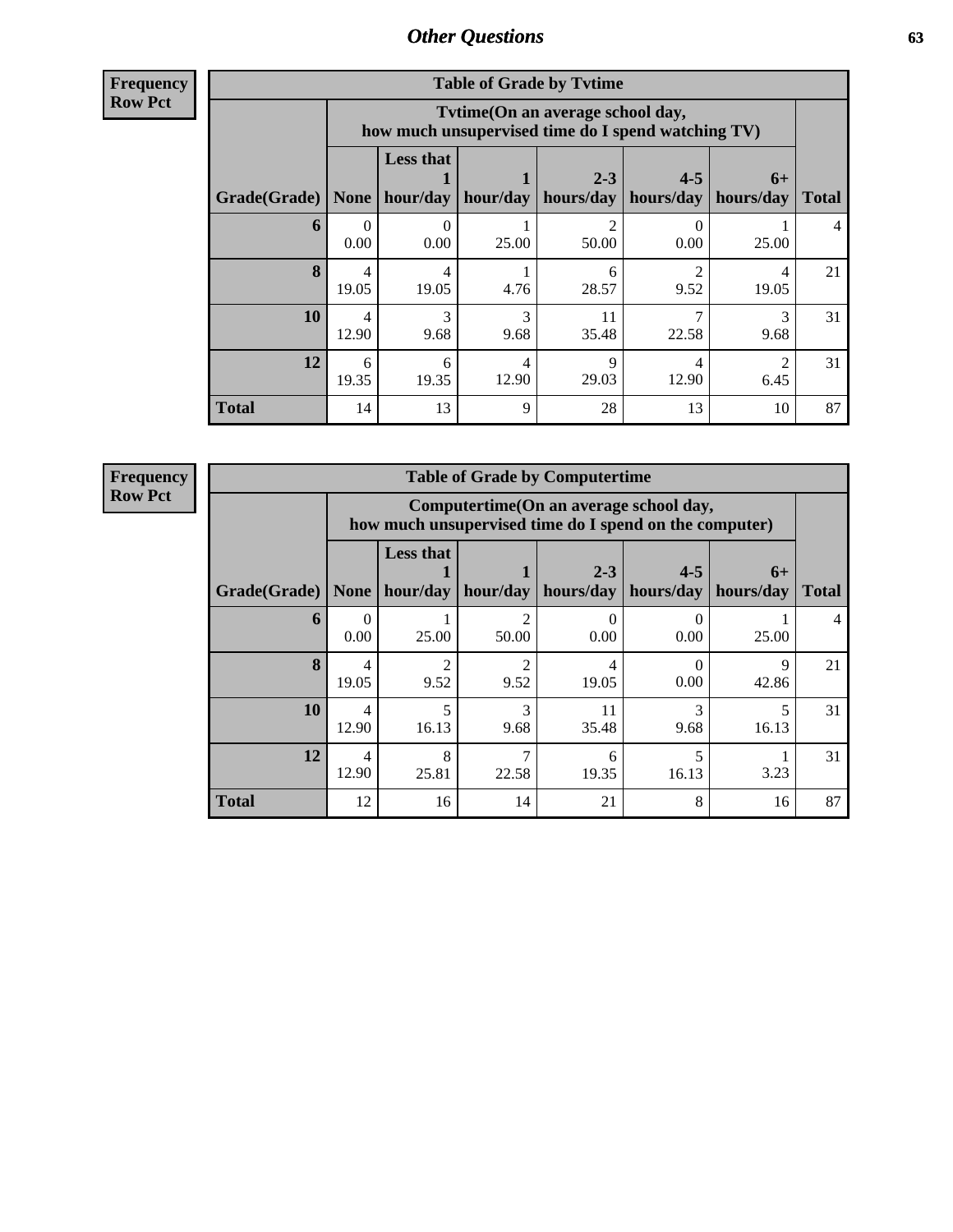### *Questions about Driving Laws* **64** *Driving Questions were asked only of high school students.*

*For Grade \* License1 all data are missing since all the levels of variable License1 are missing.*

*For Grade \* License2 all data are missing since all the levels of variable License2 are missing.*

*For Grade \* License3 all data are missing since all the levels of variable License3 are missing.*

*For Grade \* License4 all data are missing since all the levels of variable License4 are missing.*

*For Grade \* License5 all data are missing since all the levels of variable License5 are missing.*

*For Grade \* License6 all data are missing since all the levels of variable License6 are missing.*

*For Grade \* License7 all data are missing since all the levels of variable License7 are missing.*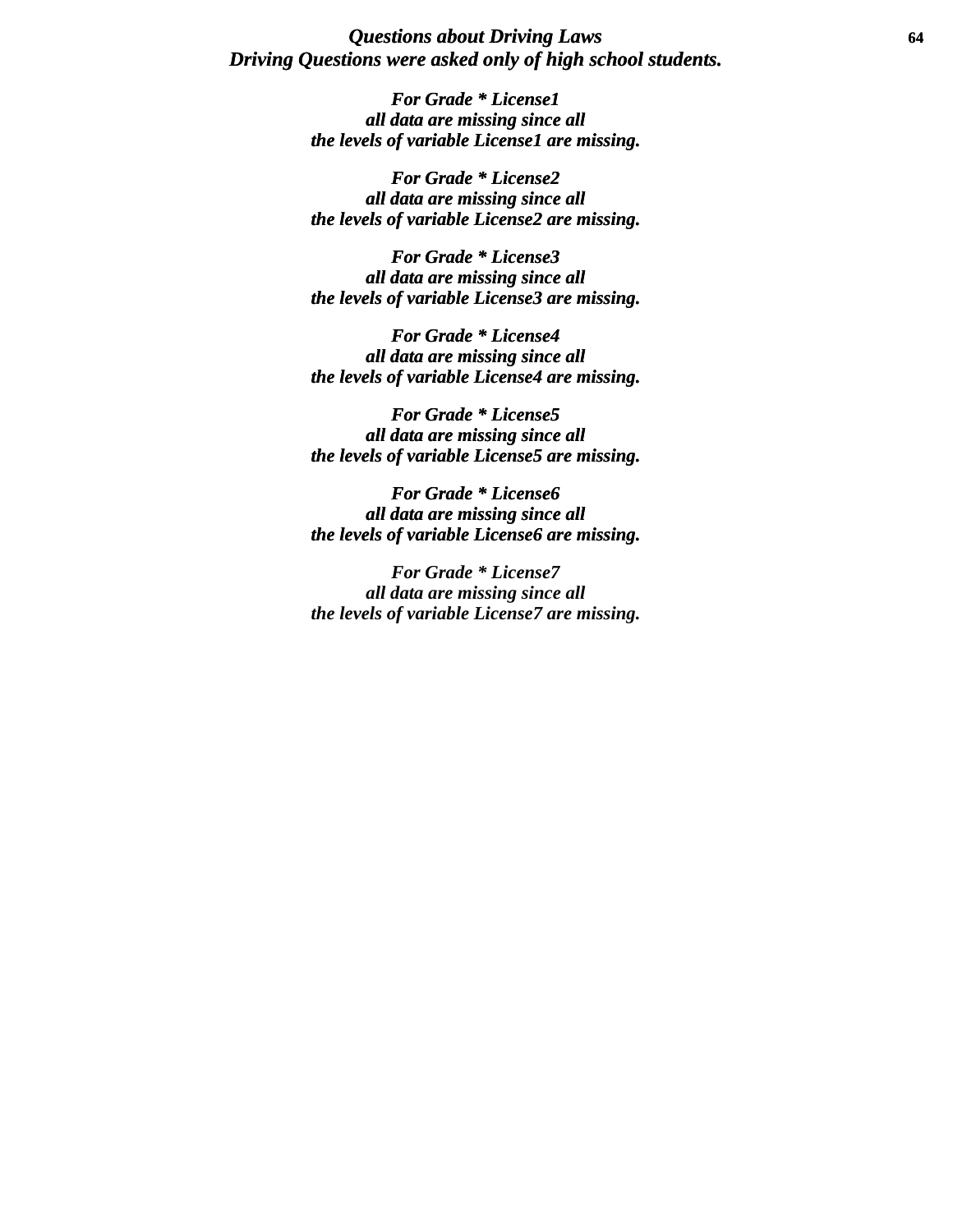# *Select Results by Gender* **65**

| Frequency      | <b>Table of SchoolClimate2 by Gender</b>          |                                 |             |                |
|----------------|---------------------------------------------------|---------------------------------|-------------|----------------|
| <b>Col Pct</b> | SchoolClimate2(I<br>feel successful at<br>school) | Gender(Gender)<br><b>Female</b> | <b>Male</b> | <b>Total</b>   |
|                | <b>Strongly Agree</b>                             | 10<br>35.71                     | 22<br>37.29 | 32             |
|                | <b>Somewhat Agree</b>                             | 15<br>53.57                     | 25<br>42.37 | 40             |
|                | <b>Somewhat Disagree</b>                          | $\mathcal{L}$<br>7.14           | 9<br>15.25  | 11             |
|                | <b>Strongly Disagree</b>                          | 3.57                            | 3<br>5.08   | $\overline{4}$ |
|                | <b>Total</b>                                      | 28                              | 59          | 87             |

| Frequency      | <b>Table of SchoolClimate6 by Gender</b>                 |                |             |              |  |
|----------------|----------------------------------------------------------|----------------|-------------|--------------|--|
| <b>Col Pct</b> | <b>SchoolClimate6(Teachers</b><br>treat me with respect) | Gender(Gender) |             |              |  |
|                |                                                          | <b>Female</b>  | <b>Male</b> | <b>Total</b> |  |
|                | <b>Strongly Agree</b>                                    | 11<br>39.29    | 27<br>45.76 | 38           |  |
|                | <b>Somewhat Agree</b>                                    | 15<br>53.57    | 19<br>32.20 | 34           |  |
|                | <b>Somewhat Disagree</b>                                 | 3.57           | 11.86       | 8            |  |
|                | <b>Strongly Disagree</b>                                 | 3.57           | 6<br>10.17  |              |  |
|                | <b>Total</b>                                             | 28             | 59          | 87           |  |

| Frequency      | <b>Table of SchoolClimate8 by Gender</b>                                             |                                 |                        |              |
|----------------|--------------------------------------------------------------------------------------|---------------------------------|------------------------|--------------|
| <b>Col Pct</b> | <b>SchoolClimate8(Students</b><br>are frequently<br>recognized for good<br>behavior) | Gender(Gender)<br><b>Female</b> | <b>Male</b>            | <b>Total</b> |
|                | <b>Strongly Agree</b>                                                                | 5<br>17.86                      | 14<br>23.73            | 19           |
|                | <b>Somewhat Agree</b>                                                                | 15<br>53.57                     | 32<br>54.24            | 47           |
|                | <b>Somewhat Disagree</b>                                                             | 6<br>21.43                      | 11<br>18.64            | 17           |
|                | <b>Strongly Disagree</b>                                                             | $\mathfrak{D}$<br>7.14          | $\mathfrak{D}$<br>3.39 | 4            |
|                | <b>Total</b>                                                                         | 28                              | 59                     | 87           |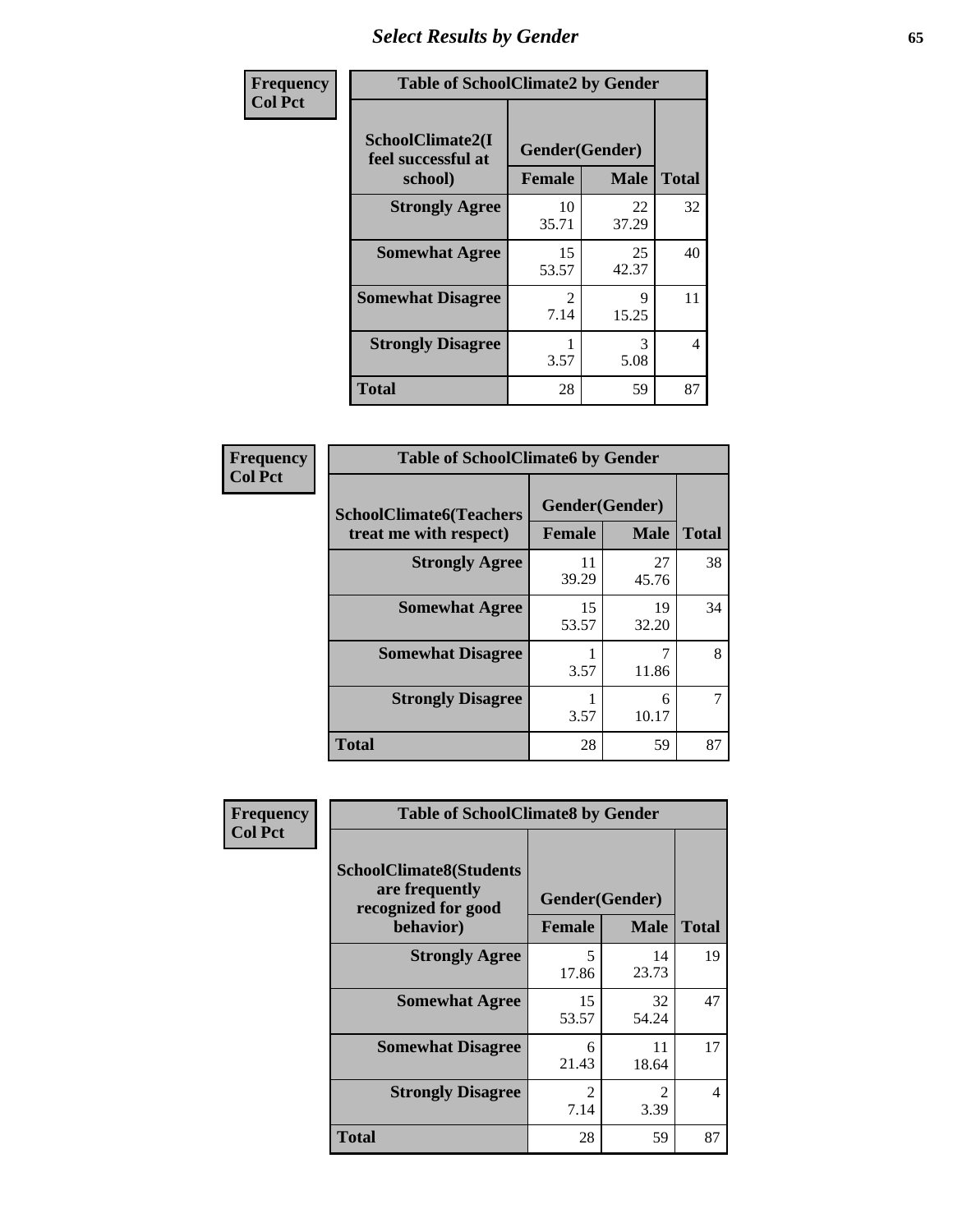## *Select Results by Gender* **66**

| <b>Frequency</b> | <b>Table of Gender by Dropout</b> |                                                                        |                |              |
|------------------|-----------------------------------|------------------------------------------------------------------------|----------------|--------------|
| <b>Row Pct</b>   |                                   | Dropout(I<br>have<br>thought<br>about<br>dropping<br>out of<br>school) |                |              |
|                  | Gender(Gender)                    | Yes                                                                    | N <sub>0</sub> | <b>Total</b> |
|                  | <b>Female</b>                     | 14<br>50.00                                                            | 14<br>50.00    | 28           |
|                  | <b>Male</b>                       | 23<br>38.98                                                            | 36<br>61.02    | 59           |
|                  | <b>Total</b>                      | 37                                                                     | 50             | 87           |

| <b>Frequency</b> | <b>Table of Gender by Dropoutreason</b> |                                                                    |              |                          |                                |              |              |
|------------------|-----------------------------------------|--------------------------------------------------------------------|--------------|--------------------------|--------------------------------|--------------|--------------|
| <b>Row Pct</b>   |                                         | Dropoutreason(If I dropped out the<br>reason would most likely be) |              |                          |                                |              |              |
|                  | Gender(Gender)                          | Won't<br><b>Drop</b><br>out                                        | <b>Bored</b> | Family<br><b>Reasons</b> | <b>Being</b><br><b>Bullied</b> | <b>Other</b> | <b>Total</b> |
|                  | <b>Female</b>                           | 10<br>35.71                                                        | 3<br>10.71   | 25.00                    | 3.57                           | 25.00        | 28           |
|                  | <b>Male</b>                             | 25<br>42.37                                                        | 14<br>23.73  | 8.47                     | ∍<br>3.39                      | 13<br>22.03  | 59           |
|                  | <b>Total</b>                            | 35                                                                 | 17           | 12                       | 3                              | 20           | 87           |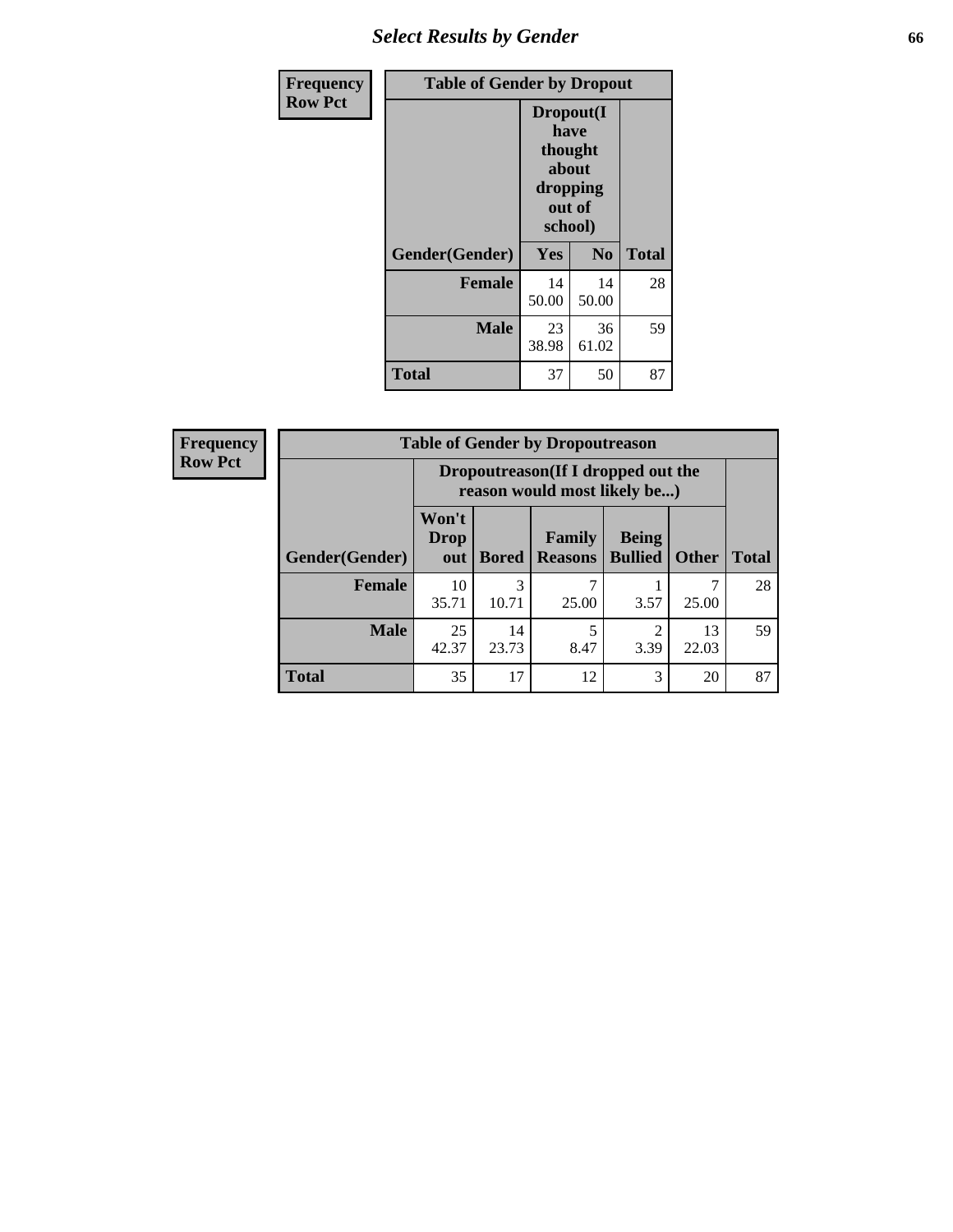*School Safety* **67**

| Frequency      | <b>Table of Gender by Bullied2</b> |                 |                |              |  |
|----------------|------------------------------------|-----------------|----------------|--------------|--|
| <b>Row Pct</b> |                                    | <b>Bullied2</b> |                |              |  |
|                | Gender(Gender)                     | Yes             | N <sub>0</sub> | <b>Total</b> |  |
|                | <b>Female</b>                      | 3<br>10.71      | 25<br>89.29    | 28           |  |
|                | <b>Male</b>                        | 11.86           | 52<br>88.14    | 59           |  |
|                | Total                              | 10              | 77             | 87           |  |

| <b>Frequency</b> | <b>Table of Gender by Bulliedothers2</b> |                       |                |              |
|------------------|------------------------------------------|-----------------------|----------------|--------------|
| <b>Row Pct</b>   |                                          | <b>Bulliedothers2</b> |                |              |
|                  | Gender(Gender)                           | <b>Yes</b>            | N <sub>0</sub> | <b>Total</b> |
|                  | <b>Female</b>                            | $\mathcal{L}$<br>7.14 | 26<br>92.86    | 28           |
|                  | <b>Male</b>                              | 13<br>22.03           | 46<br>77.97    | 59           |
|                  | <b>Total</b>                             | 15                    | 72             | 87           |

| Frequency      | <b>Table of Gender by Weaponschool2</b> |                      |                |              |  |
|----------------|-----------------------------------------|----------------------|----------------|--------------|--|
| <b>Row Pct</b> |                                         | <b>Weaponschool2</b> |                |              |  |
|                | Gender(Gender)                          | Yes                  | N <sub>0</sub> | <b>Total</b> |  |
|                | <b>Female</b>                           | 3.57                 | 27<br>96.43    | 28           |  |
|                | <b>Male</b>                             | 6<br>10.17           | 53<br>89.83    | 59           |  |
|                | <b>Total</b>                            |                      | 80             | 87           |  |

| Frequency      | <b>Table of Gender by Absentunsafe2</b> |               |                |              |
|----------------|-----------------------------------------|---------------|----------------|--------------|
| <b>Row Pct</b> |                                         | Absentunsafe2 |                |              |
|                | Gender(Gender)                          | Yes           | N <sub>0</sub> | <b>Total</b> |
|                | <b>Female</b>                           | 10.71         | 25<br>89.29    | 28           |
|                | <b>Male</b>                             | 5.08          | 56<br>94.92    | 59           |
|                | <b>Total</b>                            | 6             | 81             | 87           |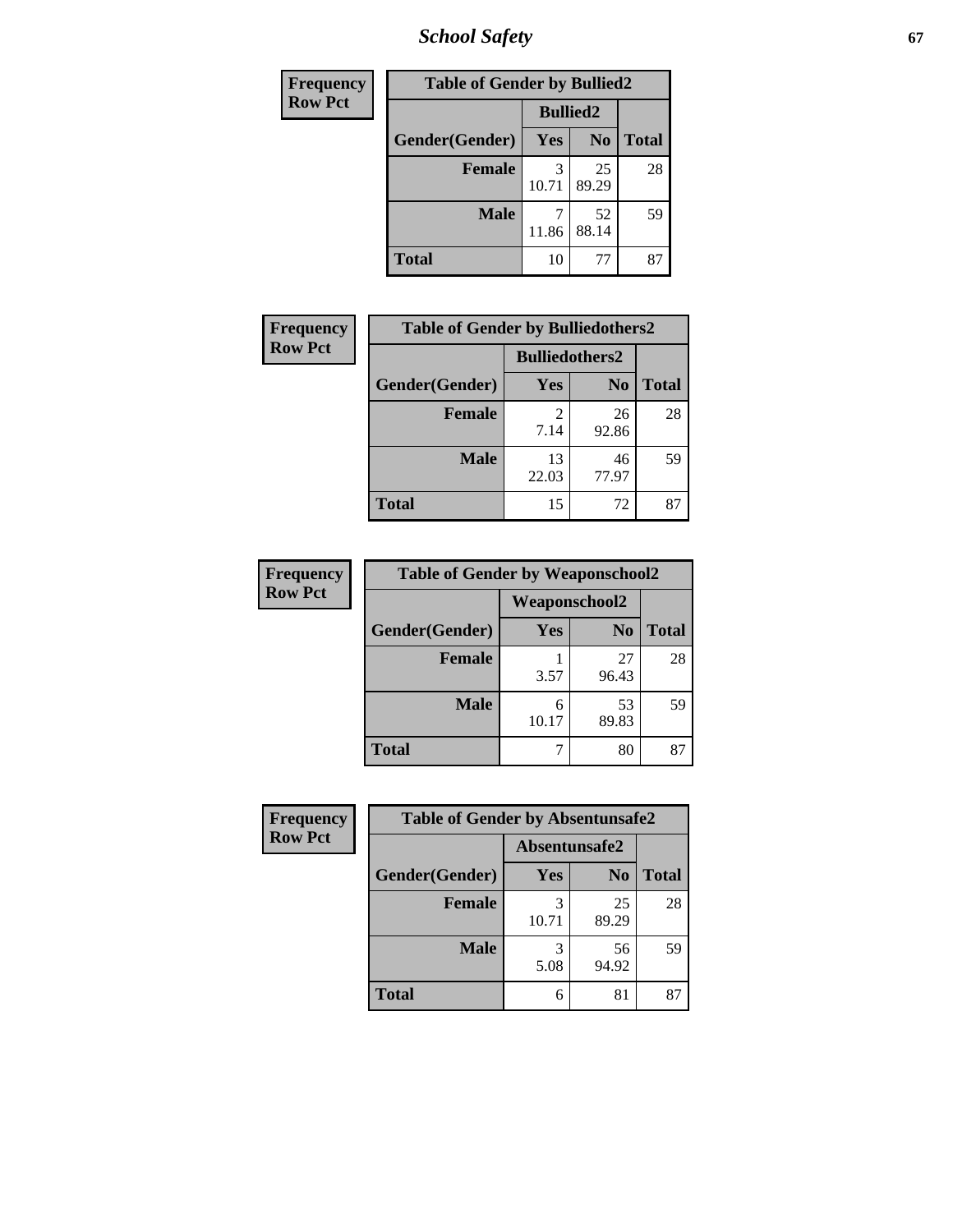*School Safety* **68**

| Frequency      | <b>Table of Gender by Gangself</b> |                                                                                                        |                |              |
|----------------|------------------------------------|--------------------------------------------------------------------------------------------------------|----------------|--------------|
| <b>Row Pct</b> |                                    | <b>Gangself</b> (I<br>have<br>participated<br>in illegal gang<br>activities in<br>the past 30<br>days) |                |              |
|                | Gender(Gender)                     | Yes                                                                                                    | N <sub>0</sub> | <b>Total</b> |
|                | <b>Female</b>                      | 3.57                                                                                                   | 27<br>96.43    | 28           |
|                | <b>Male</b>                        | 10<br>16.95                                                                                            | 49<br>83.05    | 59           |
|                | <b>Total</b>                       | 11                                                                                                     | 76             | 87           |

| Frequency      | <b>Table of Gender by Gangpeers</b> |                                                                                                                    |                |              |
|----------------|-------------------------------------|--------------------------------------------------------------------------------------------------------------------|----------------|--------------|
| <b>Row Pct</b> |                                     | <b>Gangpeers</b> (I<br>have friends<br>who have<br>participated<br>in illegal gang<br>activities in<br>the past 30 |                |              |
|                |                                     | days)                                                                                                              |                |              |
|                | Gender(Gender)                      | Yes                                                                                                                | N <sub>0</sub> | <b>Total</b> |
|                | <b>Female</b>                       | 10<br>35.71                                                                                                        | 18<br>64.29    | 28           |
|                | <b>Male</b>                         | 29<br>49.15                                                                                                        | 30<br>50.85    | 59           |
|                | Total                               | 39                                                                                                                 | 48             | 87           |

| Frequency      | <b>Table of Gender by Pickedon2</b> |             |                |              |
|----------------|-------------------------------------|-------------|----------------|--------------|
| <b>Row Pct</b> |                                     | Pickedon2   |                |              |
|                | Gender(Gender)                      | <b>Yes</b>  | N <sub>0</sub> | <b>Total</b> |
|                | <b>Female</b>                       | 9<br>32.14  | 19<br>67.86    | 28           |
|                | <b>Male</b>                         | 10<br>16.95 | 49<br>83.05    | 59           |
|                | <b>Total</b>                        | 19          | 68             | 87           |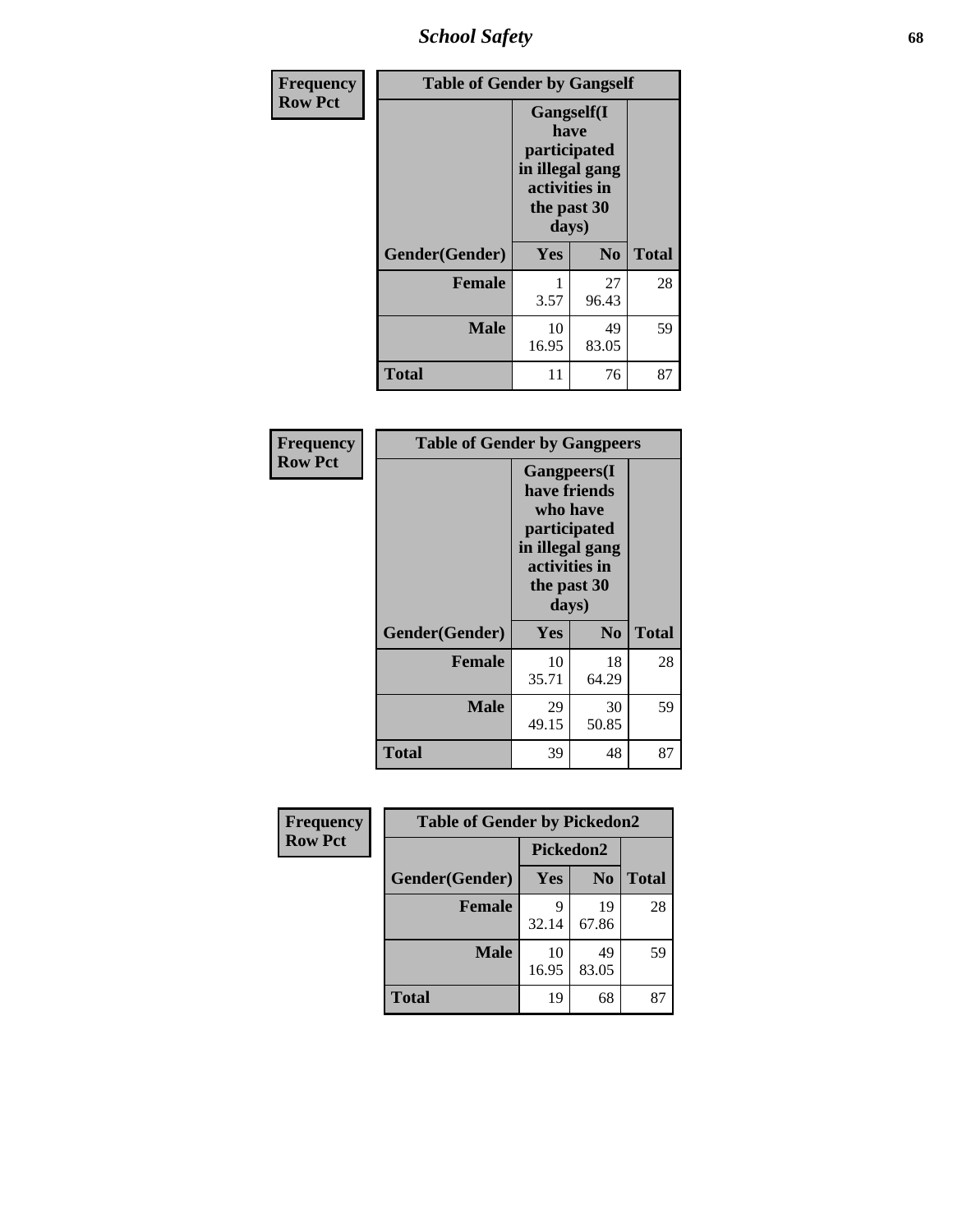*School Safety* **69**

| <b>Frequency</b> | <b>Table of Gender by Safeschool2</b> |             |                |              |  |
|------------------|---------------------------------------|-------------|----------------|--------------|--|
| <b>Row Pct</b>   |                                       | Safeschool2 |                |              |  |
|                  | Gender(Gender)                        | Yes         | N <sub>0</sub> | <b>Total</b> |  |
|                  | <b>Female</b>                         | 22<br>78.57 | 6<br>21.43     | 28           |  |
|                  | <b>Male</b>                           | 39<br>66.10 | 20<br>33.90    | 59           |  |
|                  | <b>Total</b>                          | 61          | 26             | 87           |  |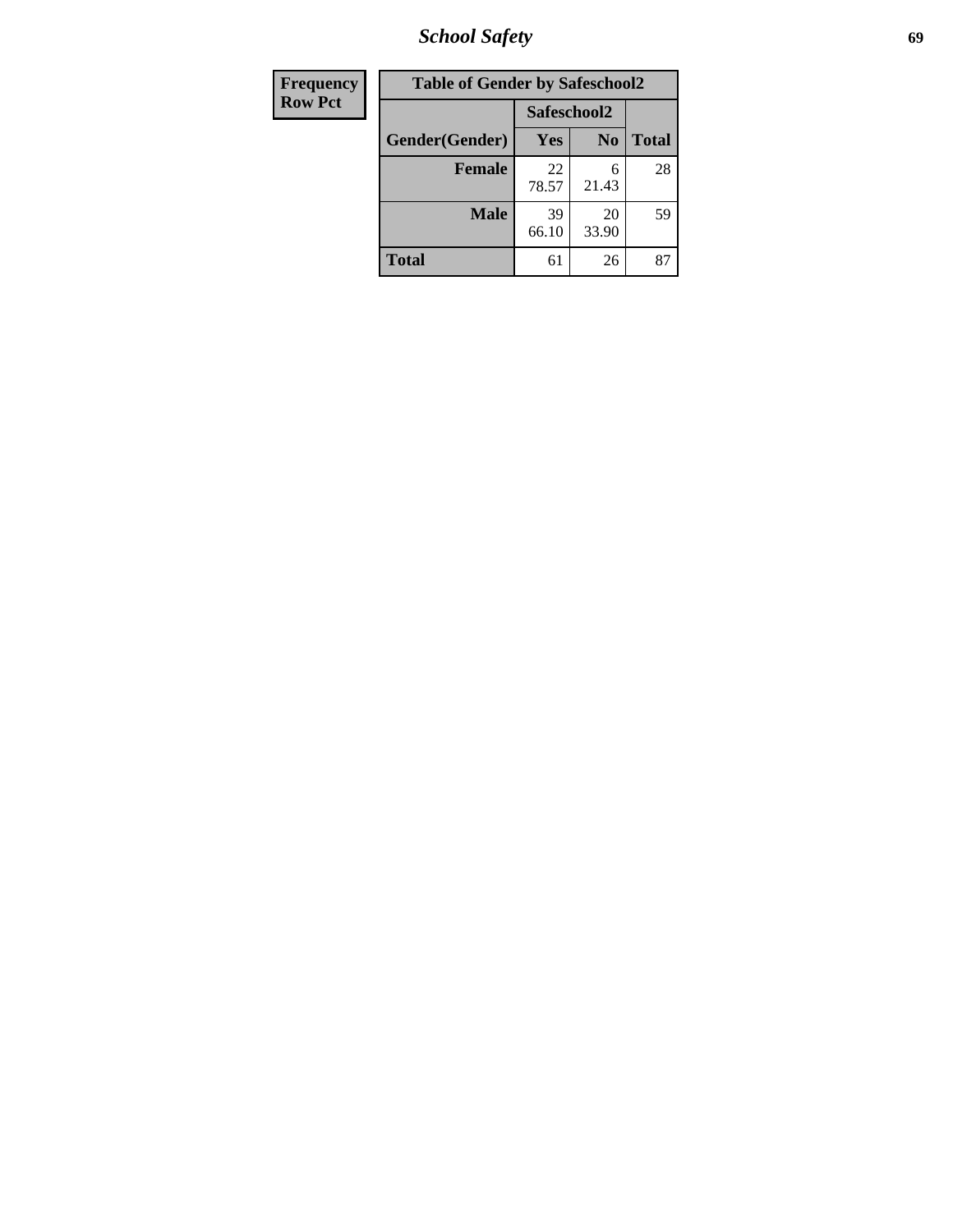# *Incidence of Drug Use* <sup>70</sup>

| <b>Frequency</b> | <b>Table of Gender by AlcoholAlt</b> |                                          |                |              |
|------------------|--------------------------------------|------------------------------------------|----------------|--------------|
| <b>Row Pct</b>   |                                      | AlcoholAlt(Alcohol<br>use, past 30 days) |                |              |
|                  | Gender(Gender)                       | Yes                                      | N <sub>0</sub> | <b>Total</b> |
|                  | <b>Female</b>                        | 6<br>21.43                               | 22<br>78.57    | 28           |
|                  | <b>Male</b>                          | 22<br>37.29                              | 37<br>62.71    | 59           |
|                  | <b>Total</b>                         | 28                                       | 59             | 87           |

| <b>Frequency</b> | <b>Table of Gender by TobaccoAny</b> |                                          |                |              |  |
|------------------|--------------------------------------|------------------------------------------|----------------|--------------|--|
| <b>Row Pct</b>   |                                      | TobaccoAny(Tobacco<br>use, past 30 days) |                |              |  |
|                  | Gender(Gender)                       | Yes                                      | N <sub>0</sub> | <b>Total</b> |  |
|                  | <b>Female</b>                        | 6<br>21.43                               | 22<br>78.57    | 28           |  |
|                  | <b>Male</b>                          | 23<br>38.98                              | 36<br>61.02    | 59           |  |
|                  | <b>Total</b>                         | 29                                       | 58             | 87           |  |

| <b>Frequency</b> | <b>Table of Gender by MarijuanaAlt</b> |                                              |                |              |
|------------------|----------------------------------------|----------------------------------------------|----------------|--------------|
| <b>Row Pct</b>   |                                        | MarijuanaAlt(Marijuana<br>use, past 30 days) |                |              |
|                  | Gender(Gender)                         | <b>Yes</b>                                   | N <sub>0</sub> | <b>Total</b> |
|                  | Female                                 | $\mathfrak{D}$<br>7.14                       | 26<br>92.86    | 28           |
|                  | <b>Male</b>                            | 15<br>25.42                                  | 44<br>74.58    | 59           |
|                  | <b>Total</b>                           | 17                                           | 70             | 87           |

| <b>Frequency</b> | <b>Table of Gender by OtherDrugAny</b> |                                                      |                |              |
|------------------|----------------------------------------|------------------------------------------------------|----------------|--------------|
| <b>Row Pct</b>   |                                        | <b>OtherDrugAny(Other</b><br>drug use, past 30 days) |                |              |
|                  | Gender(Gender)                         | <b>Yes</b>                                           | N <sub>0</sub> | <b>Total</b> |
|                  | <b>Female</b>                          | 14.29                                                | 24<br>85.71    | 28           |
|                  | <b>Male</b>                            | 8<br>13.56                                           | 51<br>86.44    | 59           |
|                  | <b>Total</b>                           | 12                                                   | 75             | 87           |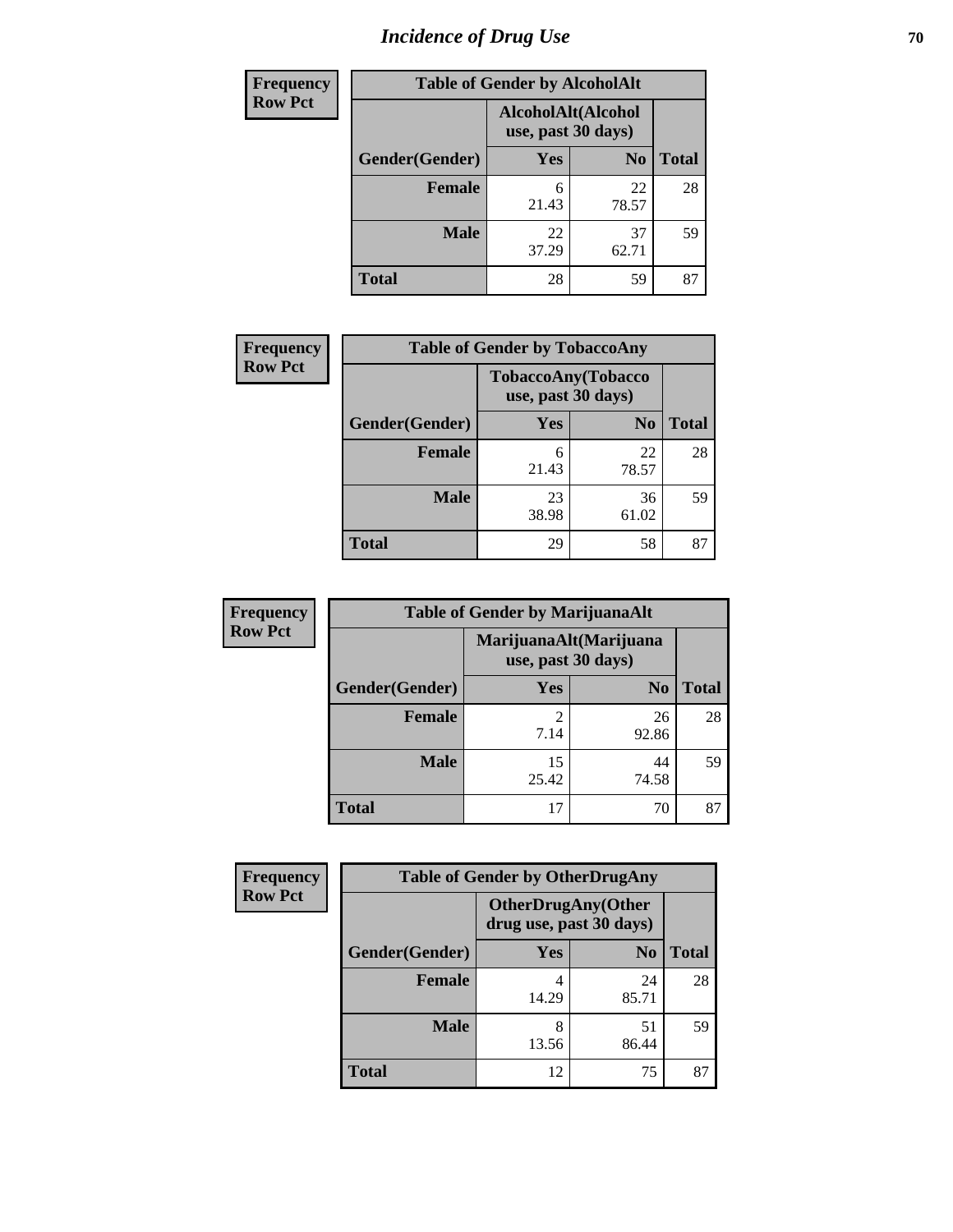## *Average Age at Onset of Use* **71** *Results for "Average Age at Onset of Use" questions exclude students who said they did not use that substance*

### **Gender=Female**

| <i><b>Variable</b></i> | Label                                                              | <b>Mean</b> |
|------------------------|--------------------------------------------------------------------|-------------|
| Alcoholinit2           | I started using alcohol when I was                                 | 13.13       |
| Cigarettesinit2        | I started smoking tobacco when I was                               | 13.30       |
| Smokelessinit2         | I started chewing tobacco when I was                               | 15.00       |
| Marijuanainit2         | I started using marijuana when I was                               | 15.25       |
| Cocaineinit2           | I started using cocaine when I was                                 | 15.00       |
| Inhalantsinit2         | I started using inhalants when I was                               | 8.00        |
| Steroidsinit2          | I started using steroids when I was                                |             |
| Ecstasyinit2           | I started using ecstasy when I was                                 | 17.00       |
| Methinit2              | I started using methamphetamines when I was                        |             |
| Hallucinogensinit2     | I started using hallucinogens when I was                           | 17.00       |
| Prescription in t2     | I started using prescription drugs not prescribed to me when I was | 11.80       |

### **Gender=Male**

| <b>Variable</b>                 | Label                                                              | <b>Mean</b> |
|---------------------------------|--------------------------------------------------------------------|-------------|
| Alcoholinit2                    | I started using alcohol when I was                                 | 12.70       |
| Cigarettesinit2                 | I started smoking tobacco when I was                               | 12.78       |
| Smokelessinit2                  | I started chewing tobacco when I was                               | 12.50       |
| Marijuanainit2                  | I started using marijuana when I was                               | 13.72       |
| Cocaineinit2                    | I started using cocaine when I was                                 | 12.67       |
| Inhalantsinit2                  | I started using inhalants when I was                               | 12.50       |
| Steroidsinit2                   | I started using steroids when I was                                |             |
| Ecstasyinit2                    | I started using ecstasy when I was                                 | 14.33       |
| Methinit2                       | I started using methamphetamines when I was                        | 14.00       |
| Hallucinogensinit2              | I started using hallucinogens when I was                           | 15.33       |
| Prescription in it <sub>2</sub> | I started using prescription drugs not prescribed to me when I was | 11.14       |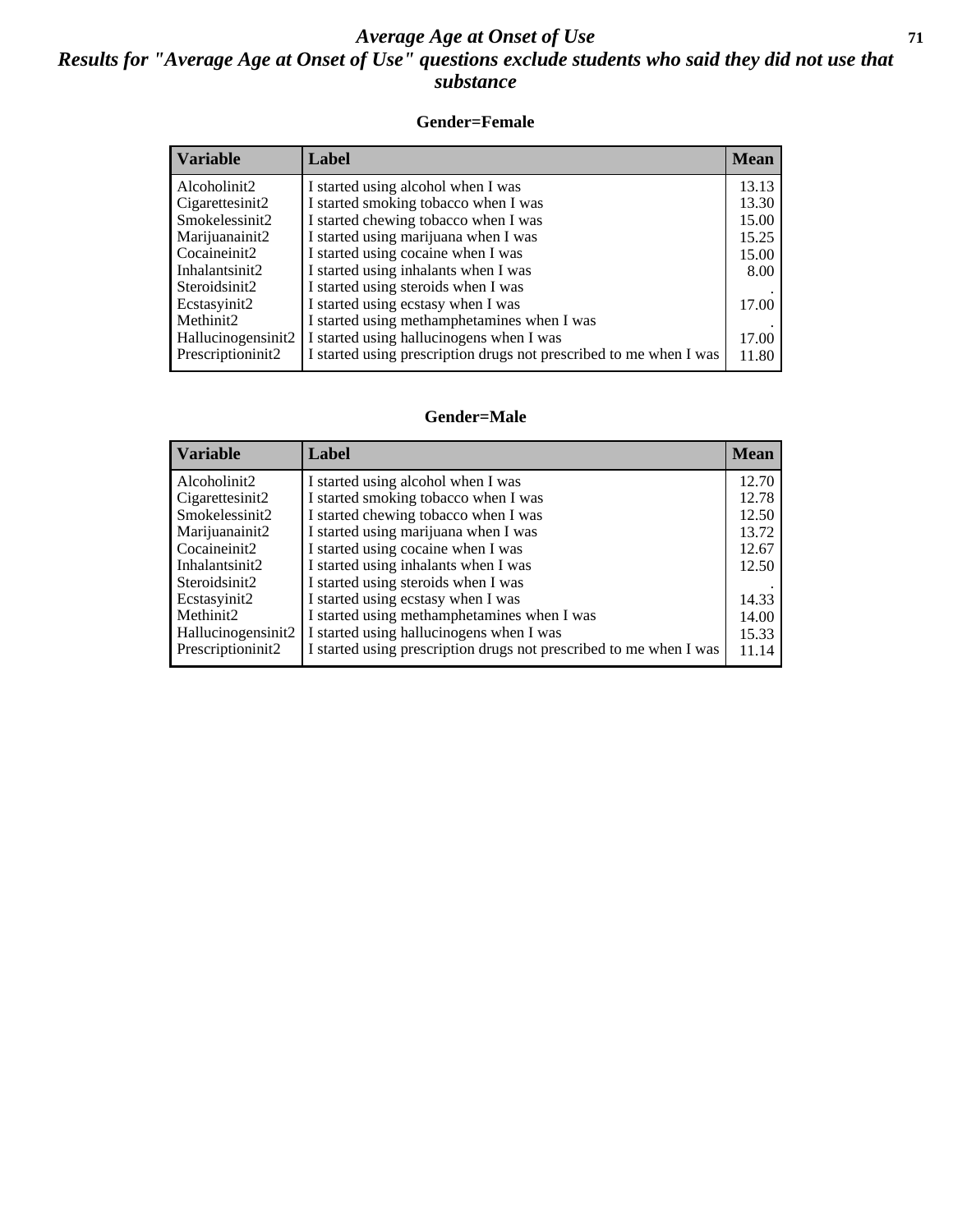# *I Think These Drugs are Harmful* **72**

| Frequency      | <b>Table of Gender by Alcoholharmdich</b> |                                                   |                |              |
|----------------|-------------------------------------------|---------------------------------------------------|----------------|--------------|
| <b>Row Pct</b> |                                           | Alcoholharmdich(I<br>think alcohol is<br>harmful) |                |              |
|                | Gender(Gender)                            | Yes                                               | N <sub>0</sub> | <b>Total</b> |
|                | <b>Female</b>                             | 25<br>89.29                                       | 3<br>10.71     | 28           |
|                | <b>Male</b>                               | 43<br>72.88                                       | 16<br>27.12    | 59           |
|                | <b>Total</b>                              | 68                                                | 19             | 87           |

| Frequency      | <b>Table of Gender by Tobaccoharmdich</b> |                  |                               |              |
|----------------|-------------------------------------------|------------------|-------------------------------|--------------|
| <b>Row Pct</b> |                                           | think tobacco is | Tobaccoharmdich(I<br>harmful) |              |
|                | Gender(Gender)                            | Yes              | N <sub>0</sub>                | <b>Total</b> |
|                | <b>Female</b>                             | 27<br>96.43      | 3.57                          | 28           |
|                | <b>Male</b>                               | 50<br>84.75      | 9<br>15.25                    | 59           |
|                | Total                                     | 77               | 10                            | 87           |

| Frequency      | <b>Table of Gender by Marijuanaharmdich</b> |                                |                     |              |  |
|----------------|---------------------------------------------|--------------------------------|---------------------|--------------|--|
| <b>Row Pct</b> |                                             | think marijuana is<br>harmful) | Marijuanaharmdich(I |              |  |
|                | Gender(Gender)                              | <b>Yes</b>                     | N <sub>0</sub>      | <b>Total</b> |  |
|                | <b>Female</b>                               | 24<br>85.71                    | 4<br>14.29          | 28           |  |
|                | <b>Male</b>                                 | 37<br>62.71                    | 22<br>37.29         | 59           |  |
|                | <b>Total</b>                                | 61                             | 26                  | 87           |  |

| Frequency      | <b>Table of Gender by Otherdrugharmdich</b> |                                                          |                |              |
|----------------|---------------------------------------------|----------------------------------------------------------|----------------|--------------|
| <b>Row Pct</b> |                                             | Otherdrugharmdich(I<br>think other drugs are<br>harmful) |                |              |
|                | Gender(Gender)                              | <b>Yes</b>                                               | N <sub>0</sub> | <b>Total</b> |
|                | <b>Female</b>                               | 28<br>100.00                                             | 0<br>0.00      | 28           |
|                | <b>Male</b>                                 | 51<br>86.44                                              | 8<br>13.56     | 59           |
|                | <b>Total</b>                                | 79                                                       | 8              | 87           |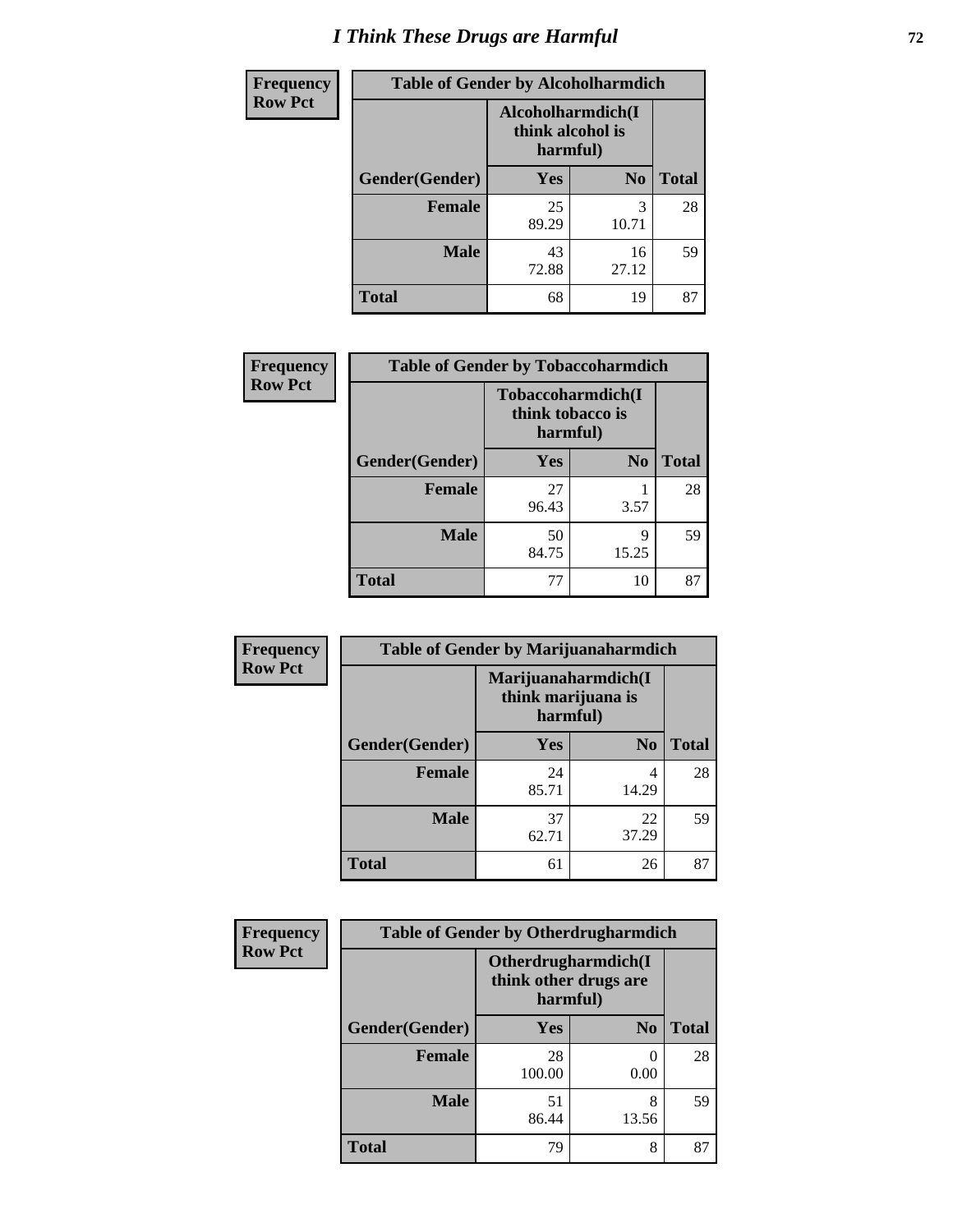| <b>Frequency</b> | <b>Table of Gender by Alcohollocation1</b> |                                                               |             |              |
|------------------|--------------------------------------------|---------------------------------------------------------------|-------------|--------------|
| <b>Row Pct</b>   |                                            | <b>Alcohollocation1(Places</b><br><b>Friends Use Alcohol)</b> |             |              |
|                  | Gender(Gender)                             |                                                               | Do Not Use  | <b>Total</b> |
|                  | <b>Female</b>                              | 23<br>82.14                                                   | 17.86       | 28           |
|                  | <b>Male</b>                                | 37<br>62.71                                                   | 22<br>37.29 | 59           |
|                  | <b>Total</b>                               | 60                                                            | 27          | 87           |

| <b>Frequency</b> | <b>Table of Gender by Alcohollocation2</b> |             |                                                               |              |
|------------------|--------------------------------------------|-------------|---------------------------------------------------------------|--------------|
| <b>Row Pct</b>   |                                            |             | <b>Alcohollocation2(Places</b><br><b>Friends Use Alcohol)</b> |              |
|                  | Gender(Gender)                             |             | Home                                                          | <b>Total</b> |
|                  | Female                                     | 25.00       | 21<br>75.00                                                   | 28           |
|                  | <b>Male</b>                                | 31<br>52.54 | 28<br>47.46                                                   | 59           |
|                  | <b>Total</b>                               | 38          | 49                                                            | 87           |

| Frequency      | <b>Table of Gender by Alcohollocation3</b> |                                                               |               |              |
|----------------|--------------------------------------------|---------------------------------------------------------------|---------------|--------------|
| <b>Row Pct</b> |                                            | <b>Alcohollocation3(Places</b><br><b>Friends Use Alcohol)</b> |               |              |
|                | Gender(Gender)                             |                                                               | <b>School</b> | <b>Total</b> |
|                | <b>Female</b>                              | 21<br>75.00                                                   | 25.00         | 28           |
|                | <b>Male</b>                                | 55<br>93.22                                                   | 4<br>6.78     | 59           |
|                | <b>Total</b>                               | 76                                                            | 11            | 87           |

| <b>Frequency</b> | <b>Table of Gender by Alcohollocation4</b> |                                                               |            |              |
|------------------|--------------------------------------------|---------------------------------------------------------------|------------|--------------|
| <b>Row Pct</b>   |                                            | <b>Alcohollocation4(Places</b><br><b>Friends Use Alcohol)</b> |            |              |
|                  | Gender(Gender)                             |                                                               | Car        | <b>Total</b> |
|                  | <b>Female</b>                              | 22<br>78.57                                                   | 6<br>21.43 | 28           |
|                  | <b>Male</b>                                | 54<br>91.53                                                   | 8.47       | 59           |
|                  | <b>Total</b>                               | 76                                                            | 11         | 87           |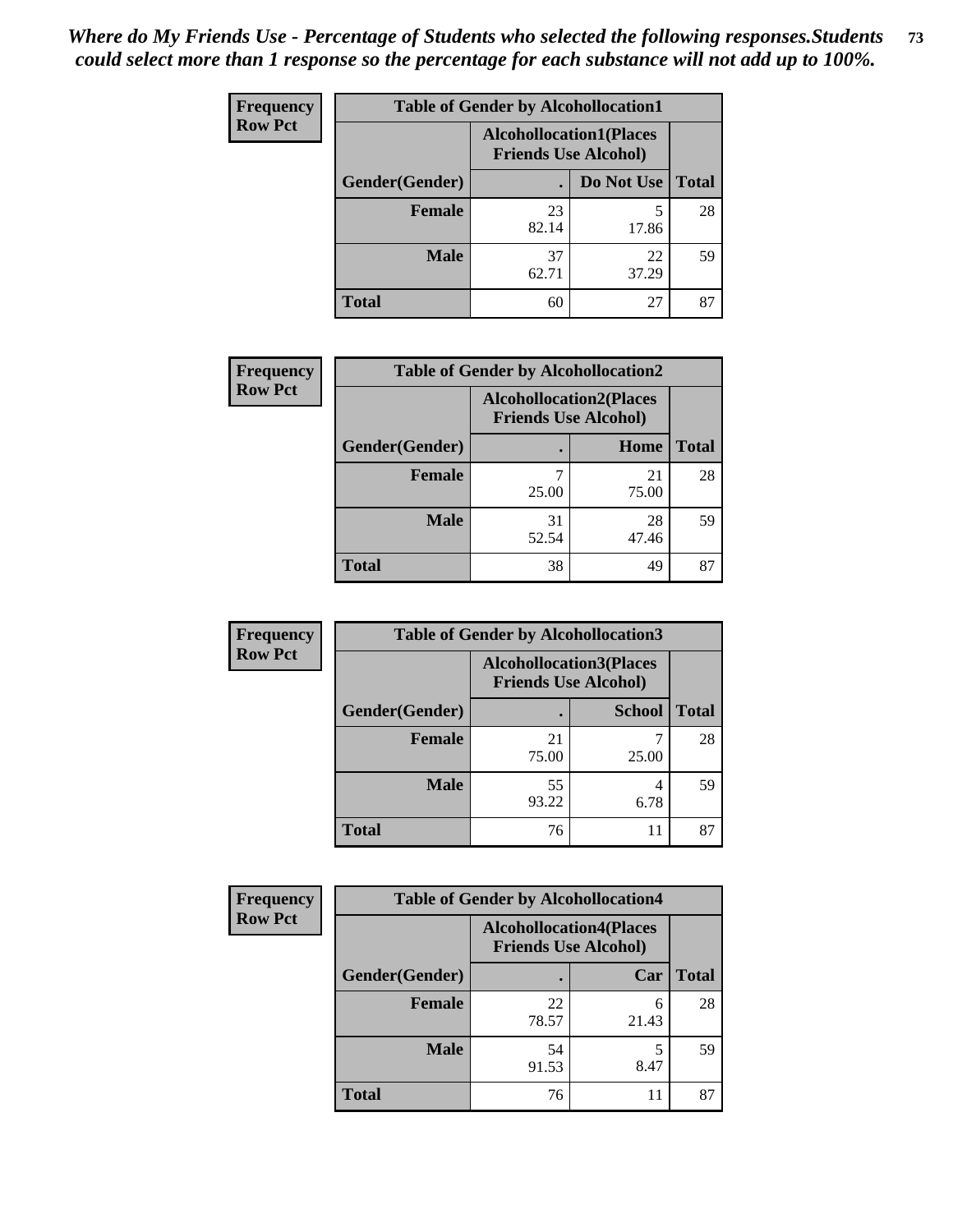| <b>Frequency</b> | <b>Table of Gender by Alcohollocation5</b> |                                                                |                                 |              |
|------------------|--------------------------------------------|----------------------------------------------------------------|---------------------------------|--------------|
| <b>Row Pct</b>   |                                            | <b>Alcohollocation5</b> (Places<br><b>Friends Use Alcohol)</b> |                                 |              |
|                  | Gender(Gender)                             |                                                                | <b>Friend's</b><br><b>House</b> | <b>Total</b> |
|                  | <b>Female</b>                              | 11<br>39.29                                                    | 17<br>60.71                     | 28           |
|                  | <b>Male</b>                                | 40<br>67.80                                                    | 19<br>32.20                     | 59           |
|                  | <b>Total</b>                               | 51                                                             | 36                              | 87           |

| <b>Frequency</b> | <b>Table of Gender by Alcohollocation6</b> |                                                               |              |              |
|------------------|--------------------------------------------|---------------------------------------------------------------|--------------|--------------|
| <b>Row Pct</b>   |                                            | <b>Alcohollocation6(Places</b><br><b>Friends Use Alcohol)</b> |              |              |
|                  | Gender(Gender)                             |                                                               | <b>Other</b> | <b>Total</b> |
|                  | Female                                     | 12<br>42.86                                                   | 16<br>57.14  | 28           |
|                  | <b>Male</b>                                | 45<br>76.27                                                   | 14<br>23.73  | 59           |
|                  | <b>Total</b>                               | 57                                                            | 30           | 87           |

| Frequency      | <b>Table of Gender by Tobaccolocation1</b> |                                                               |             |              |  |
|----------------|--------------------------------------------|---------------------------------------------------------------|-------------|--------------|--|
| <b>Row Pct</b> |                                            | <b>Tobaccolocation1(Places</b><br><b>Friends Use Tobacco)</b> |             |              |  |
|                | Gender(Gender)                             |                                                               | Do Not Use  | <b>Total</b> |  |
|                | Female                                     | 17<br>60.71                                                   | 11<br>39.29 | 28           |  |
|                | <b>Male</b>                                | 36<br>61.02                                                   | 23<br>38.98 | 59           |  |
|                | <b>Total</b>                               | 53                                                            | 34          | 87           |  |

| <b>Frequency</b> | <b>Table of Gender by Tobaccolocation2</b> |                                                               |             |              |
|------------------|--------------------------------------------|---------------------------------------------------------------|-------------|--------------|
| <b>Row Pct</b>   |                                            | <b>Tobaccolocation2(Places</b><br><b>Friends Use Tobacco)</b> |             |              |
|                  | Gender(Gender)                             |                                                               | Home        | <b>Total</b> |
|                  | Female                                     | 15<br>53.57                                                   | 13<br>46.43 | 28           |
|                  | <b>Male</b>                                | 32<br>54.24                                                   | 27<br>45.76 | 59           |
|                  | <b>Total</b>                               | 47                                                            | 40          | 87           |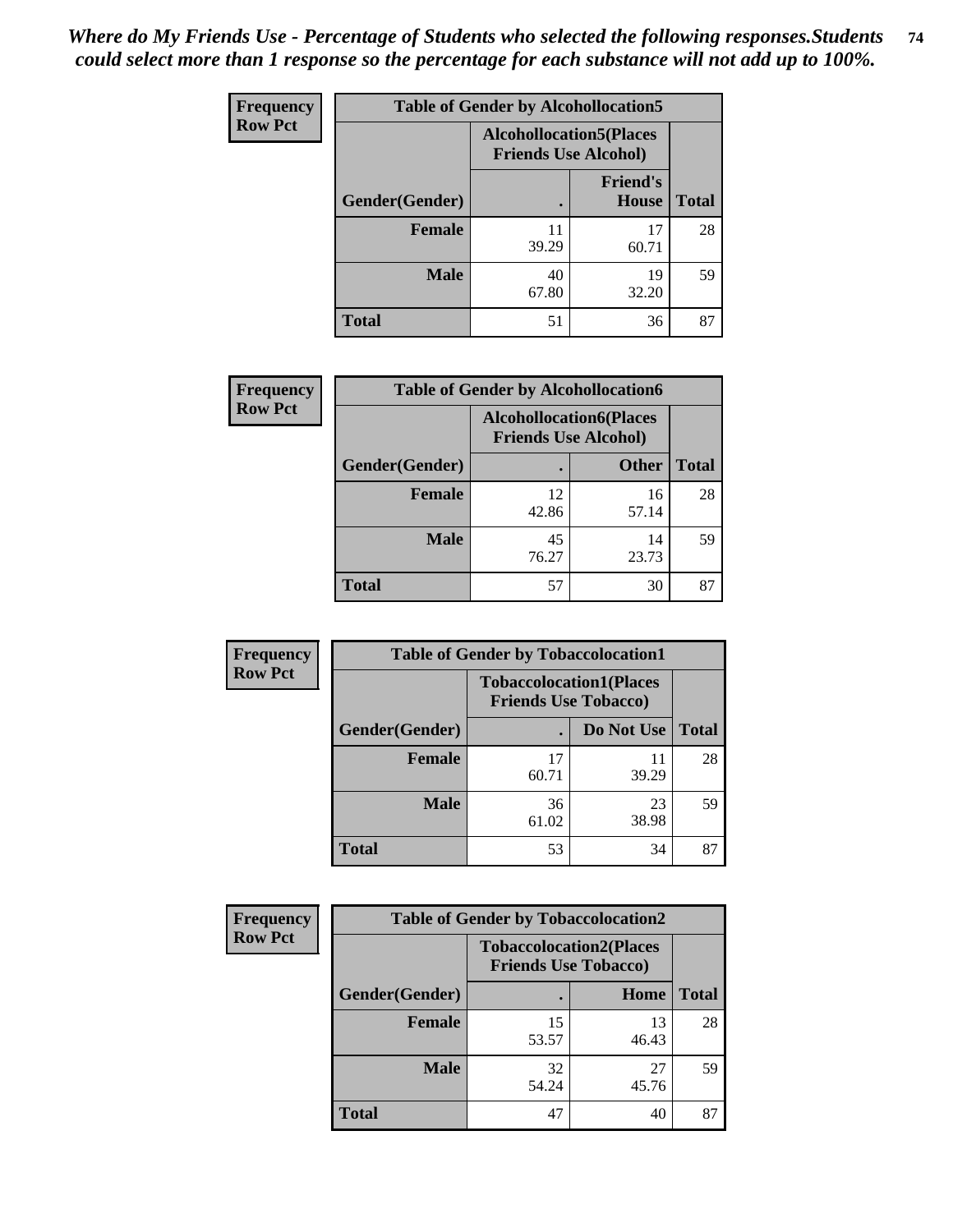| <b>Frequency</b> | <b>Table of Gender by Tobaccolocation3</b> |                                                               |               |              |
|------------------|--------------------------------------------|---------------------------------------------------------------|---------------|--------------|
| <b>Row Pct</b>   |                                            | <b>Tobaccolocation3(Places</b><br><b>Friends Use Tobacco)</b> |               |              |
|                  | Gender(Gender)                             |                                                               | <b>School</b> | <b>Total</b> |
|                  | <b>Female</b>                              | 23<br>82.14                                                   | 17.86         | 28           |
|                  | <b>Male</b>                                | 51<br>86.44                                                   | 8<br>13.56    | 59           |
|                  | Total                                      | 74                                                            | 13            | 87           |

| <b>Frequency</b> | <b>Table of Gender by Tobaccolocation4</b> |                                                               |             |              |
|------------------|--------------------------------------------|---------------------------------------------------------------|-------------|--------------|
| <b>Row Pct</b>   |                                            | <b>Tobaccolocation4(Places</b><br><b>Friends Use Tobacco)</b> |             |              |
|                  | Gender(Gender)                             |                                                               | Car         | <b>Total</b> |
|                  | Female                                     | 13<br>46.43                                                   | 15<br>53.57 | 28           |
|                  | <b>Male</b>                                | 46<br>77.97                                                   | 13<br>22.03 | 59           |
|                  | <b>Total</b>                               | 59                                                            | 28          | 87           |

| <b>Frequency</b> | <b>Table of Gender by Tobaccolocation5</b> |                                                               |                                 |              |
|------------------|--------------------------------------------|---------------------------------------------------------------|---------------------------------|--------------|
| <b>Row Pct</b>   |                                            | <b>Tobaccolocation5(Places</b><br><b>Friends Use Tobacco)</b> |                                 |              |
|                  | Gender(Gender)                             |                                                               | <b>Friend's</b><br><b>House</b> | <b>Total</b> |
|                  | <b>Female</b>                              | 14<br>50.00                                                   | 14<br>50.00                     | 28           |
|                  | <b>Male</b>                                | 42<br>71.19                                                   | 17<br>28.81                     | 59           |
|                  | <b>Total</b>                               | 56                                                            | 31                              | 87           |

| <b>Frequency</b> | <b>Table of Gender by Tobaccolocation6</b> |                                                               |              |              |
|------------------|--------------------------------------------|---------------------------------------------------------------|--------------|--------------|
| <b>Row Pct</b>   |                                            | <b>Tobaccolocation6(Places</b><br><b>Friends Use Tobacco)</b> |              |              |
|                  | Gender(Gender)                             |                                                               | <b>Other</b> | <b>Total</b> |
|                  | Female                                     | 15<br>53.57                                                   | 13<br>46.43  | 28           |
|                  | <b>Male</b>                                | 43<br>72.88                                                   | 16<br>27.12  | 59           |
|                  | <b>Total</b>                               | 58                                                            | 29           | 87           |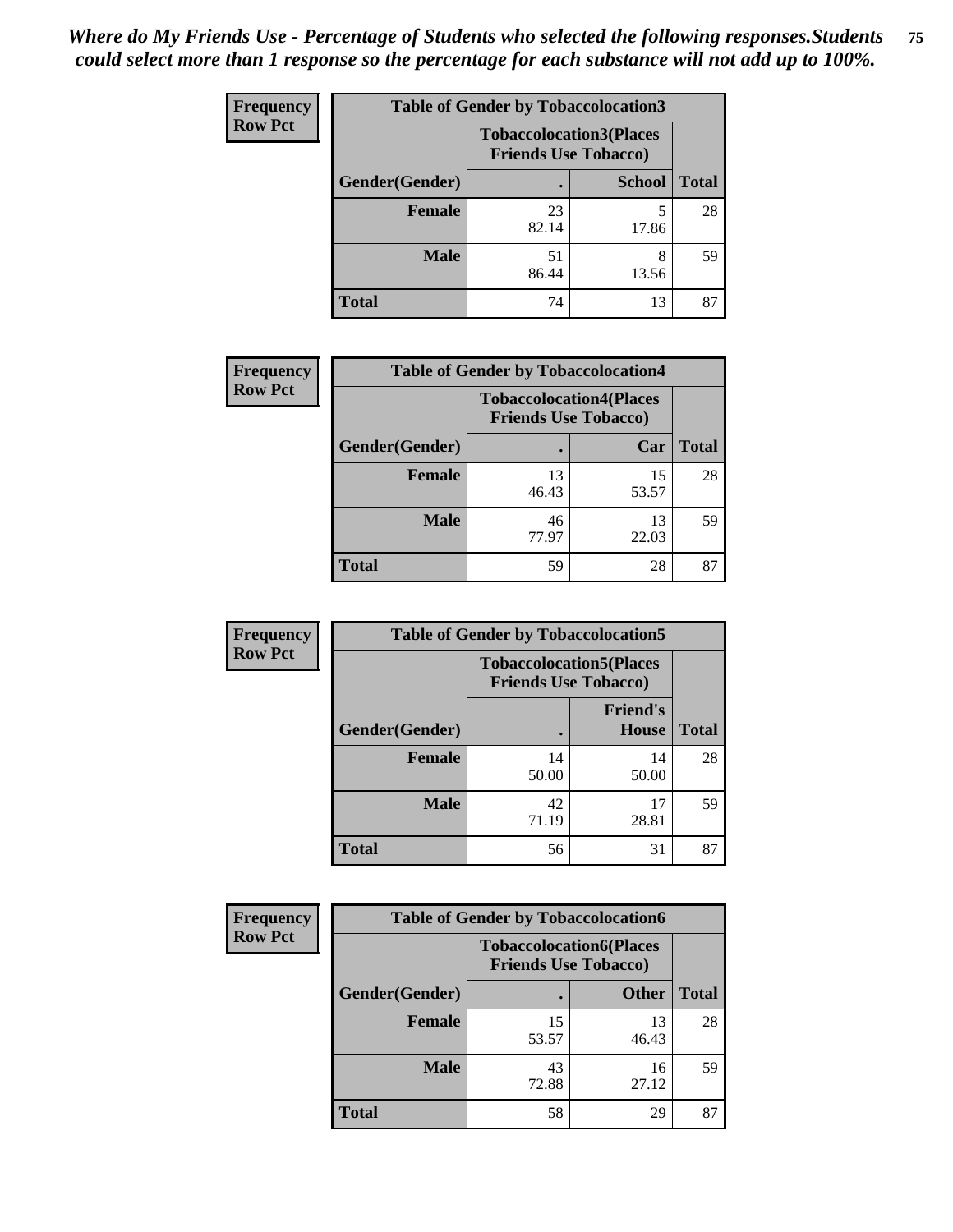| <b>Frequency</b> | <b>Table of Gender by Marijuanalocation1</b> |             |                                                                    |              |  |
|------------------|----------------------------------------------|-------------|--------------------------------------------------------------------|--------------|--|
| <b>Row Pct</b>   |                                              |             | <b>Marijuanalocation1(Places</b><br><b>Friends Use Marijuana</b> ) |              |  |
|                  | Gender(Gender)                               |             | Do Not Use                                                         | <b>Total</b> |  |
|                  | <b>Female</b>                                | 18<br>64.29 | 10<br>35.71                                                        | 28           |  |
|                  | <b>Male</b>                                  | 37<br>62.71 | 22<br>37.29                                                        | 59           |  |
|                  | <b>Total</b>                                 | 55          | 32                                                                 | 87           |  |

| <b>Frequency</b> | <b>Table of Gender by Marijuanalocation2</b> |                                                                    |             |              |  |
|------------------|----------------------------------------------|--------------------------------------------------------------------|-------------|--------------|--|
| <b>Row Pct</b>   |                                              | <b>Marijuanalocation2(Places</b><br><b>Friends Use Marijuana</b> ) |             |              |  |
|                  | Gender(Gender)                               |                                                                    | Home        | <b>Total</b> |  |
|                  | Female                                       | 13<br>46.43                                                        | 15<br>53.57 | 28           |  |
|                  | <b>Male</b>                                  | 31<br>52.54                                                        | 28<br>47.46 | 59           |  |
|                  | <b>Total</b>                                 | 44                                                                 | 43          | 87           |  |

| Frequency      | <b>Table of Gender by Marijuanalocation3</b> |                                |                                  |              |  |
|----------------|----------------------------------------------|--------------------------------|----------------------------------|--------------|--|
| <b>Row Pct</b> |                                              | <b>Friends Use Marijuana</b> ) | <b>Marijuanalocation3(Places</b> |              |  |
|                | Gender(Gender)                               |                                | <b>School</b>                    | <b>Total</b> |  |
|                | Female                                       | 23<br>82.14                    | 5<br>17.86                       | 28           |  |
|                | <b>Male</b>                                  | 53<br>89.83                    | 6<br>10.17                       | 59           |  |
|                | <b>Total</b>                                 | 76                             | 11                               | 87           |  |

| Frequency      | <b>Table of Gender by Marijuanalocation4</b> |                                |                                  |              |  |
|----------------|----------------------------------------------|--------------------------------|----------------------------------|--------------|--|
| <b>Row Pct</b> |                                              | <b>Friends Use Marijuana</b> ) | <b>Marijuanalocation4(Places</b> |              |  |
|                | Gender(Gender)                               |                                | Car                              | <b>Total</b> |  |
|                | <b>Female</b>                                | 20<br>71.43                    | 28.57                            | 28           |  |
|                | <b>Male</b>                                  | 43<br>72.88                    | 16<br>27.12                      | 59           |  |
|                | <b>Total</b>                                 | 63                             | 24                               | 87           |  |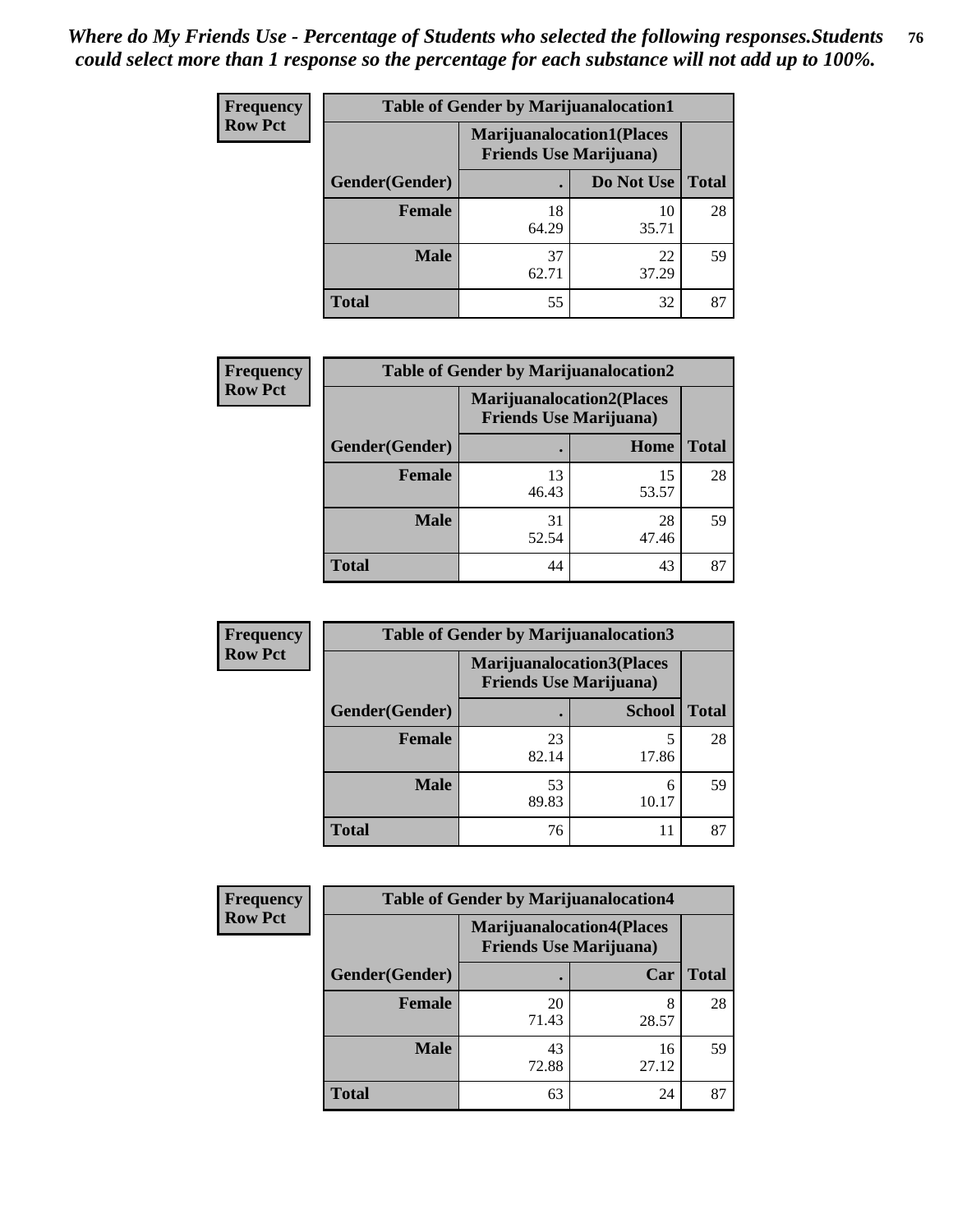| <b>Frequency</b> | <b>Table of Gender by Marijuanalocation5</b> |                                                                     |                          |              |
|------------------|----------------------------------------------|---------------------------------------------------------------------|--------------------------|--------------|
| <b>Row Pct</b>   |                                              | <b>Marijuanalocation5</b> (Places<br><b>Friends Use Marijuana</b> ) |                          |              |
|                  | Gender(Gender)                               |                                                                     | <b>Friend's</b><br>House | <b>Total</b> |
|                  | Female                                       | 14<br>50.00                                                         | 14<br>50.00              | 28           |
|                  | <b>Male</b>                                  | 33<br>55.93                                                         | 26<br>44.07              | 59           |
|                  | <b>Total</b>                                 | 47                                                                  | 40                       | 87           |

| <b>Frequency</b> | <b>Table of Gender by Marijuanalocation6</b> |                                |                                  |              |  |
|------------------|----------------------------------------------|--------------------------------|----------------------------------|--------------|--|
| <b>Row Pct</b>   |                                              | <b>Friends Use Marijuana</b> ) | <b>Marijuanalocation6(Places</b> |              |  |
|                  | <b>Gender</b> (Gender)                       |                                | <b>Other</b>                     | <b>Total</b> |  |
|                  | <b>Female</b>                                | 16<br>57.14                    | 12<br>42.86                      | 28           |  |
|                  | <b>Male</b>                                  | 40<br>67.80                    | 19<br>32.20                      | 59           |  |
|                  | <b>Total</b>                                 | 56                             | 31                               | 87           |  |

| Frequency      | <b>Table of Gender by Otherdruglocation1</b> |                                                                                |             |              |
|----------------|----------------------------------------------|--------------------------------------------------------------------------------|-------------|--------------|
| <b>Row Pct</b> |                                              | <b>Otherdruglocation1(Places</b><br><b>Friends Use Other Illegal</b><br>Drugs) |             |              |
|                | Gender(Gender)                               |                                                                                | Do Not Use  | <b>Total</b> |
|                | <b>Female</b>                                | 10<br>35.71                                                                    | 18<br>64.29 | 28           |
|                | <b>Male</b>                                  | 24<br>40.68                                                                    | 35<br>59.32 | 59           |
|                | <b>Total</b>                                 | 34                                                                             | 53          | 87           |

| Frequency                                                                                        | <b>Table of Gender by Otherdruglocation2</b> |              |              |  |
|--------------------------------------------------------------------------------------------------|----------------------------------------------|--------------|--------------|--|
| <b>Row Pct</b><br><b>Otherdruglocation2(Places</b><br><b>Friends Use Other Illegal</b><br>Drugs) |                                              |              |              |  |
|                                                                                                  | Gender(Gender)                               |              | <b>Total</b> |  |
|                                                                                                  | Female                                       | 28<br>100.00 | 28           |  |
|                                                                                                  | <b>Male</b>                                  | 59<br>100.00 | 59           |  |
|                                                                                                  | <b>Total</b>                                 | 87           | 87           |  |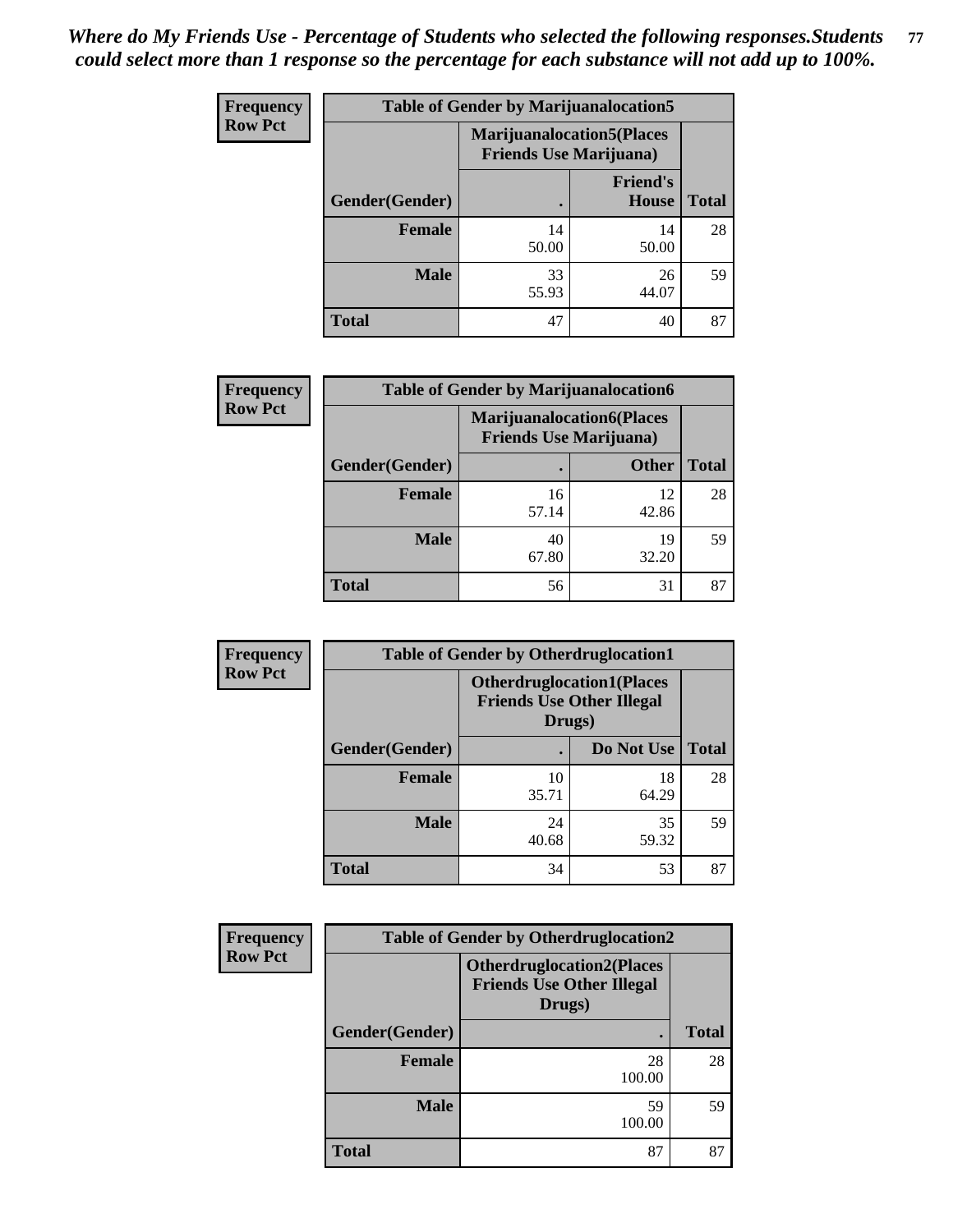| <b>Frequency</b> | <b>Table of Gender by Otherdruglocation3</b>                                   |              |              |  |
|------------------|--------------------------------------------------------------------------------|--------------|--------------|--|
| <b>Row Pct</b>   | <b>Otherdruglocation3(Places</b><br><b>Friends Use Other Illegal</b><br>Drugs) |              |              |  |
|                  | Gender(Gender)                                                                 | ٠            | <b>Total</b> |  |
|                  | Female                                                                         | 28<br>100.00 | 28           |  |
|                  | <b>Male</b>                                                                    | 59<br>100.00 | 59           |  |
|                  | <b>Total</b>                                                                   | 87           | 87           |  |

| Frequency      | <b>Table of Gender by Otherdruglocation4</b> |                                                                                |              |  |
|----------------|----------------------------------------------|--------------------------------------------------------------------------------|--------------|--|
| <b>Row Pct</b> |                                              | <b>Otherdruglocation4(Places</b><br><b>Friends Use Other Illegal</b><br>Drugs) |              |  |
|                | Gender(Gender)                               |                                                                                | <b>Total</b> |  |
|                | Female                                       | 28<br>100.00                                                                   | 28           |  |
|                | <b>Male</b>                                  | 59<br>100.00                                                                   | 59           |  |
|                | <b>Total</b>                                 | 87                                                                             | 87           |  |

| Frequency      | <b>Table of Gender by Otherdruglocation5</b> |                                                                                |              |  |
|----------------|----------------------------------------------|--------------------------------------------------------------------------------|--------------|--|
| <b>Row Pct</b> |                                              | <b>Otherdruglocation5(Places</b><br><b>Friends Use Other Illegal</b><br>Drugs) |              |  |
|                | Gender(Gender)                               |                                                                                | <b>Total</b> |  |
|                | <b>Female</b>                                | 28<br>100.00                                                                   | 28           |  |
|                | <b>Male</b>                                  | 59<br>100.00                                                                   | 59           |  |
|                | <b>Total</b>                                 | 87                                                                             | 87           |  |

| Frequency      | <b>Table of Gender by Otherdruglocation6</b> |                                                                                |              |  |  |
|----------------|----------------------------------------------|--------------------------------------------------------------------------------|--------------|--|--|
| <b>Row Pct</b> |                                              | <b>Otherdruglocation6(Places</b><br><b>Friends Use Other Illegal</b><br>Drugs) |              |  |  |
|                | Gender(Gender)                               |                                                                                | <b>Total</b> |  |  |
|                | <b>Female</b>                                | 28<br>100.00                                                                   | 28           |  |  |
|                | <b>Male</b>                                  | 59<br>100.00                                                                   | 59           |  |  |
|                | <b>Total</b>                                 | 87                                                                             | 87           |  |  |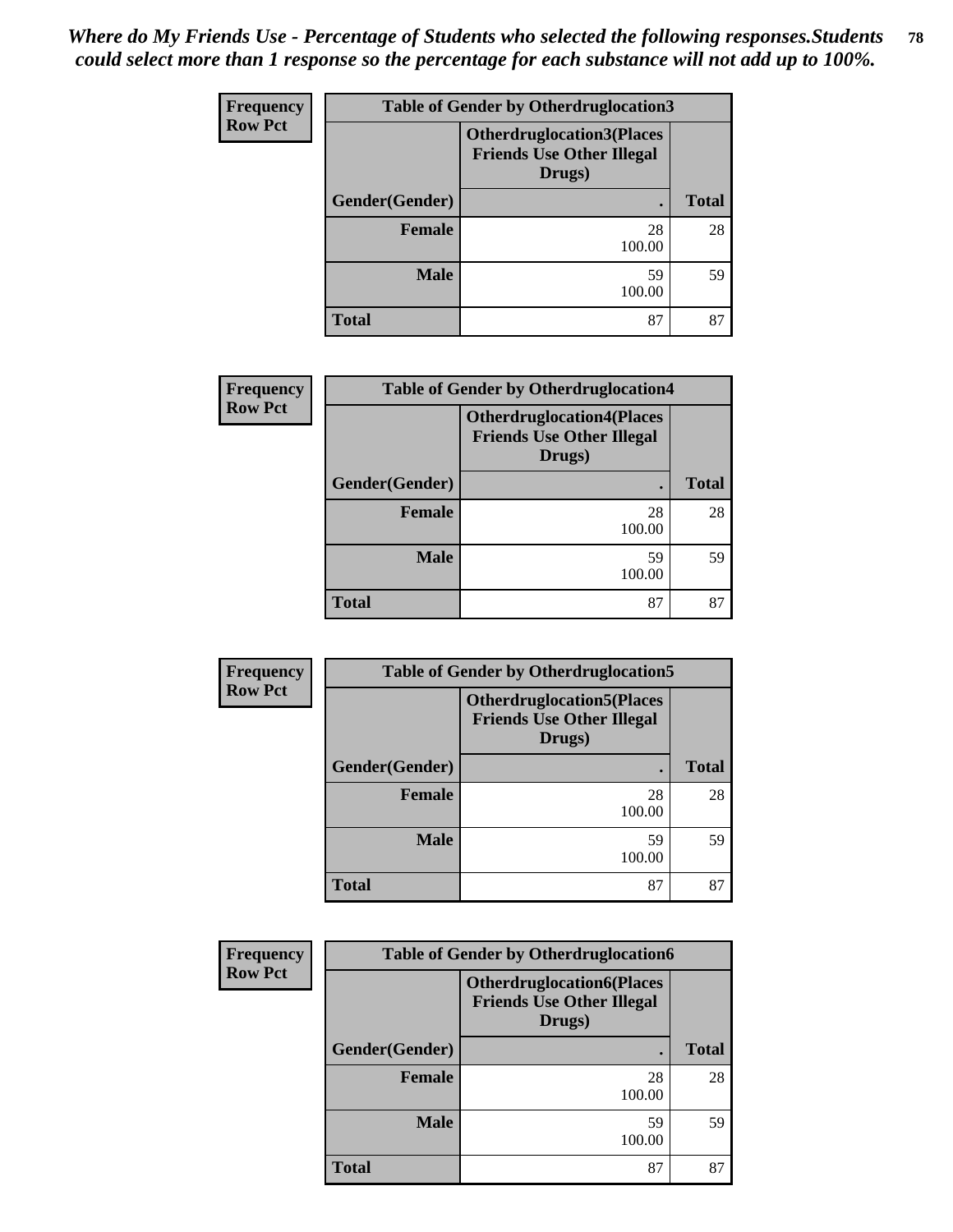*When do My Friends Use - Percentage of Students who selected the following responses.Students could select more than 1 response so the percentage for each substance will not add up to 100%.* **79**

| <b>Frequency</b> | <b>Table of Gender by Alcoholtime1</b> |                                                   |                      |              |
|------------------|----------------------------------------|---------------------------------------------------|----------------------|--------------|
| <b>Row Pct</b>   |                                        | Alcoholtime1(Times<br><b>Friends Use Alcohol)</b> |                      |              |
|                  | Gender(Gender)                         |                                                   | Do Not<br><b>Use</b> | <b>Total</b> |
|                  | <b>Female</b>                          | 21<br>75.00                                       | 25.00                | 28           |
|                  | <b>Male</b>                            | 36<br>61.02                                       | 23<br>38.98          | 59           |
|                  | <b>Total</b>                           | 57                                                | 30                   | 87           |

| Frequency      | <b>Table of Gender by Alcoholtime2</b> |                                                          |                            |              |
|----------------|----------------------------------------|----------------------------------------------------------|----------------------------|--------------|
| <b>Row Pct</b> |                                        | <b>Alcoholtime2(Times</b><br><b>Friends Use Alcohol)</b> |                            |              |
|                | Gender(Gender)                         |                                                          | <b>On Way</b><br>to School | <b>Total</b> |
|                | <b>Female</b>                          | 26<br>92.86                                              | 2<br>7.14                  | 28           |
|                | <b>Male</b>                            | 50<br>84.75                                              | 9<br>15.25                 | 59           |
|                | <b>Total</b>                           | 76                                                       | 11                         | 87           |

| Frequency      | <b>Table of Gender by Alcoholtime3</b> |                                                          |                                |              |
|----------------|----------------------------------------|----------------------------------------------------------|--------------------------------|--------------|
| <b>Row Pct</b> |                                        | <b>Alcoholtime3(Times</b><br><b>Friends Use Alcohol)</b> |                                |              |
|                | Gender(Gender)                         |                                                          | <b>During</b><br><b>School</b> | <b>Total</b> |
|                | Female                                 | 24<br>85.71                                              | 4<br>14.29                     | 28           |
|                | <b>Male</b>                            | 54<br>91.53                                              | 5<br>8.47                      | 59           |
|                | <b>Total</b>                           | 78                                                       | 9                              | 87           |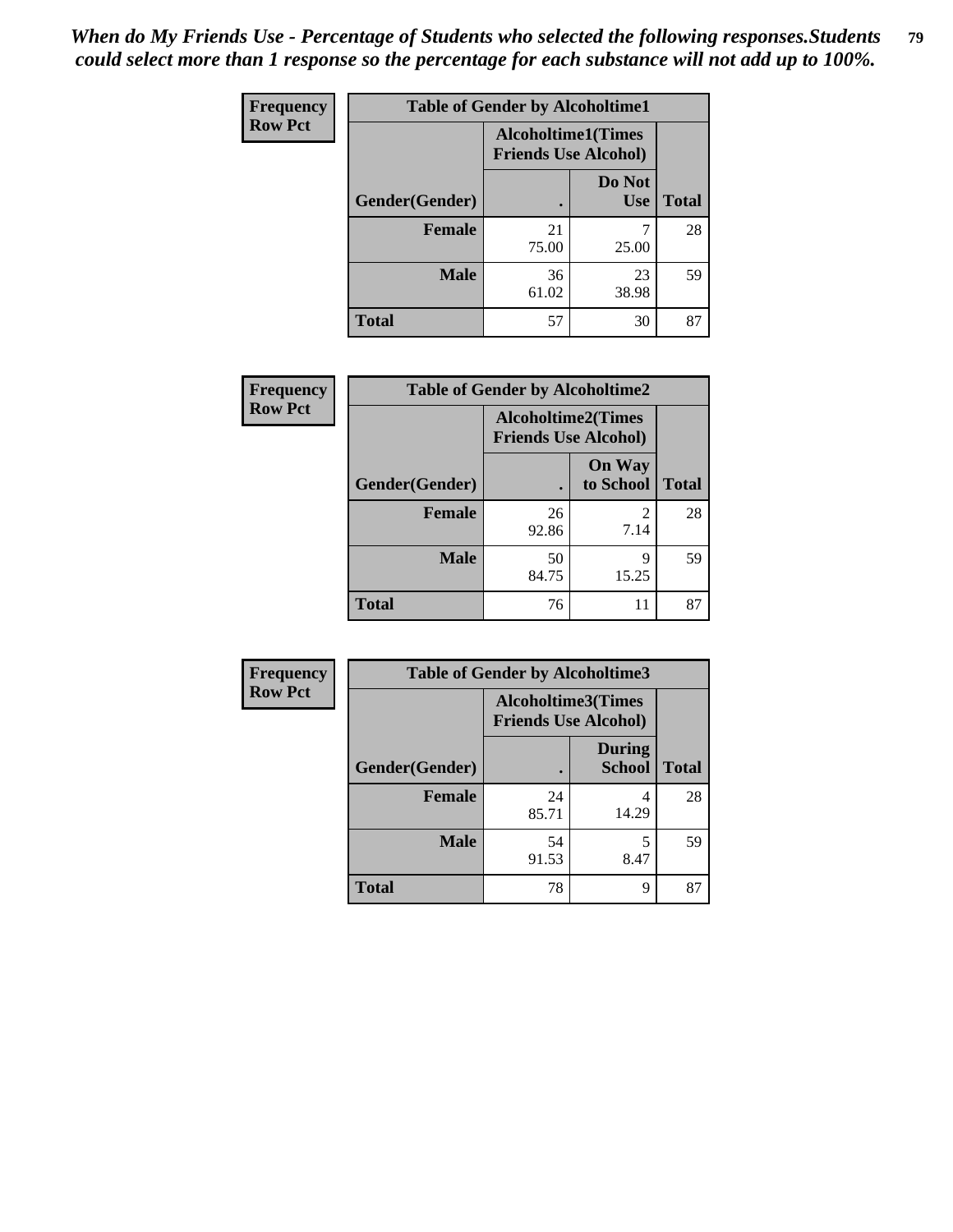*When do My Friends Use - Percentage of Students who selected the following responses.Students could select more than 1 response so the percentage for each substance will not add up to 100%.* **80**

| <b>Frequency</b> | <b>Table of Gender by Alcoholtime4</b> |                                                          |                                         |              |
|------------------|----------------------------------------|----------------------------------------------------------|-----------------------------------------|--------------|
| <b>Row Pct</b>   |                                        | <b>Alcoholtime4(Times</b><br><b>Friends Use Alcohol)</b> |                                         |              |
|                  | Gender(Gender)                         | $\bullet$                                                | <b>On Way</b><br>Home<br>From<br>School | <b>Total</b> |
|                  | <b>Female</b>                          | 22<br>78.57                                              | 6<br>21.43                              | 28           |
|                  | <b>Male</b>                            | 45<br>76.27                                              | 14<br>23.73                             | 59           |
|                  | <b>Total</b>                           | 67                                                       | 20                                      | 87           |

| <b>Frequency</b> | <b>Table of Gender by Alcoholtime5</b> |                                                           |                   |              |
|------------------|----------------------------------------|-----------------------------------------------------------|-------------------|--------------|
| <b>Row Pct</b>   |                                        | <b>Alcoholtime5</b> (Times<br><b>Friends Use Alcohol)</b> |                   |              |
|                  | Gender(Gender)                         |                                                           | <b>Weeknights</b> | <b>Total</b> |
|                  | <b>Female</b>                          | 12<br>42.86                                               | 16<br>57.14       | 28           |
|                  | <b>Male</b>                            | 35<br>59.32                                               | 24<br>40.68       | 59           |
|                  | <b>Total</b>                           | 47                                                        | 40                | 87           |

| <b>Frequency</b> | <b>Table of Gender by Alcoholtime6</b> |                                                           |                 |              |
|------------------|----------------------------------------|-----------------------------------------------------------|-----------------|--------------|
| <b>Row Pct</b>   |                                        | <b>Alcoholtime6</b> (Times<br><b>Friends Use Alcohol)</b> |                 |              |
|                  | Gender(Gender)                         |                                                           | <b>Weekends</b> | <b>Total</b> |
|                  | <b>Female</b>                          | 4<br>14.29                                                | 24<br>85.71     | 28           |
|                  | <b>Male</b>                            | 24<br>40.68                                               | 35<br>59.32     | 59           |
|                  | Total                                  | 28                                                        | 59              | 87           |

| <b>Frequency</b> | <b>Table of Gender by Tobaccotime1</b> |                                                          |                      |              |
|------------------|----------------------------------------|----------------------------------------------------------|----------------------|--------------|
| <b>Row Pct</b>   |                                        | <b>Tobaccotime1(Times</b><br><b>Friends Use Tobacco)</b> |                      |              |
|                  | Gender(Gender)                         |                                                          | Do Not<br><b>Use</b> | <b>Total</b> |
|                  | <b>Female</b>                          | 17<br>60.71                                              | 11<br>39.29          | 28           |
|                  | <b>Male</b>                            | 34<br>57.63                                              | 25<br>42.37          | 59           |
|                  | <b>Total</b>                           | 51                                                       | 36                   | 87           |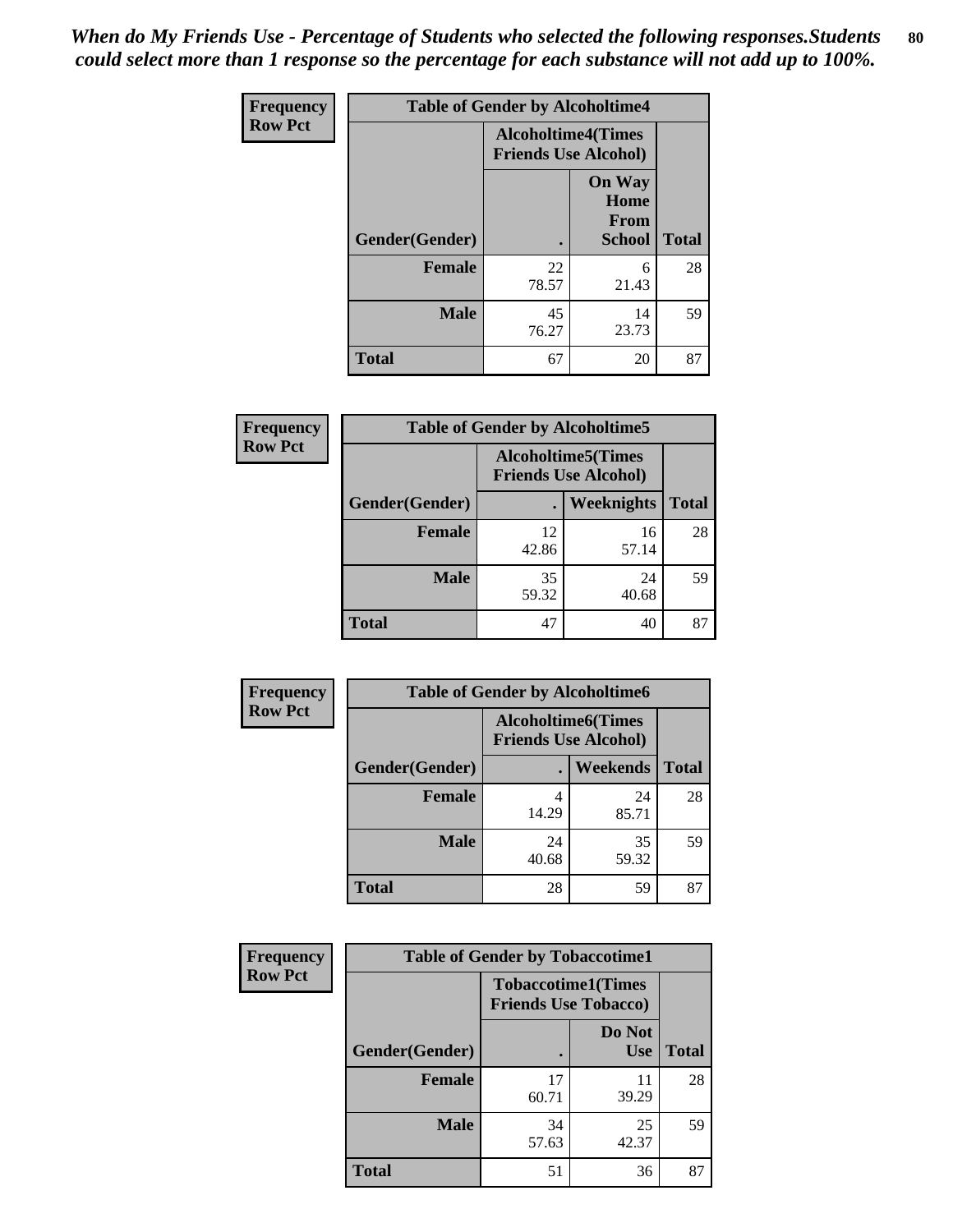*When do My Friends Use - Percentage of Students who selected the following responses.Students could select more than 1 response so the percentage for each substance will not add up to 100%.* **81**

| <b>Frequency</b> | <b>Table of Gender by Tobaccotime2</b> |                                                          |                            |              |
|------------------|----------------------------------------|----------------------------------------------------------|----------------------------|--------------|
| <b>Row Pct</b>   |                                        | <b>Tobaccotime2(Times</b><br><b>Friends Use Tobacco)</b> |                            |              |
|                  | Gender(Gender)                         | $\bullet$                                                | <b>On Way</b><br>to School | <b>Total</b> |
|                  | Female                                 | 18<br>64.29                                              | 10<br>35.71                | 28           |
|                  | <b>Male</b>                            | 40<br>67.80                                              | 19<br>32.20                | 59           |
|                  | <b>Total</b>                           | 58                                                       | 29                         | 87           |

| Frequency      | <b>Table of Gender by Tobaccotime3</b> |                             |                                |              |
|----------------|----------------------------------------|-----------------------------|--------------------------------|--------------|
| <b>Row Pct</b> |                                        | <b>Friends Use Tobacco)</b> | <b>Tobaccotime3(Times</b>      |              |
|                | Gender(Gender)                         |                             | <b>During</b><br><b>School</b> | <b>Total</b> |
|                | <b>Female</b>                          | 25<br>89.29                 | 3<br>10.71                     | 28           |
|                | <b>Male</b>                            | 50<br>84.75                 | q<br>15.25                     | 59           |
|                | <b>Total</b>                           | 75                          | 12                             | 87           |

| <b>Frequency</b> | <b>Table of Gender by Tobaccotime4</b> |                                                          |                                                |              |
|------------------|----------------------------------------|----------------------------------------------------------|------------------------------------------------|--------------|
| <b>Row Pct</b>   |                                        | <b>Tobaccotime4(Times</b><br><b>Friends Use Tobacco)</b> |                                                |              |
|                  | Gender(Gender)                         |                                                          | <b>On Way</b><br>Home<br>From<br><b>School</b> | <b>Total</b> |
|                  | <b>Female</b>                          | 22<br>78.57                                              | 6<br>21.43                                     | 28           |
|                  | <b>Male</b>                            | 45<br>76.27                                              | 14<br>23.73                                    | 59           |
|                  | <b>Total</b>                           | 67                                                       | 20                                             | 87           |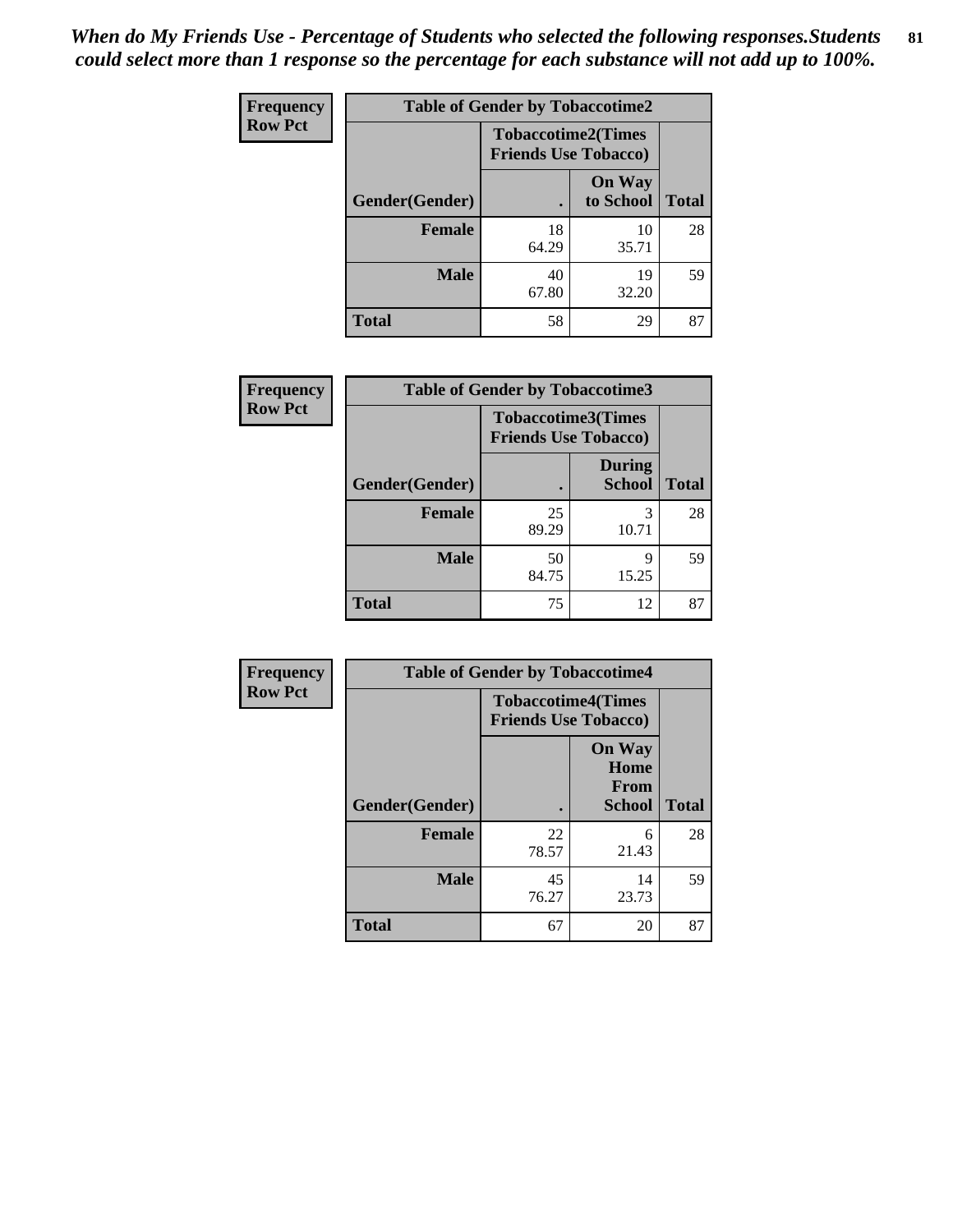*When do My Friends Use - Percentage of Students who selected the following responses.Students could select more than 1 response so the percentage for each substance will not add up to 100%.* **82**

| Frequency      | <b>Table of Gender by Tobaccotime5</b> |                                                              |              |  |
|----------------|----------------------------------------|--------------------------------------------------------------|--------------|--|
| <b>Row Pct</b> |                                        | <b>Tobaccotime5</b> (Times<br><b>Friends Use</b><br>Tobacco) |              |  |
|                | Gender(Gender)                         |                                                              | <b>Total</b> |  |
|                | <b>Female</b>                          | 28<br>100.00                                                 | 28           |  |
|                | <b>Male</b>                            | 59<br>100.00                                                 | 59           |  |
|                | <b>Total</b>                           | 87                                                           | 87           |  |

| <b>Frequency</b> | <b>Table of Gender by Tobaccotime6</b> |                             |                           |              |
|------------------|----------------------------------------|-----------------------------|---------------------------|--------------|
| <b>Row Pct</b>   |                                        | <b>Friends Use Tobacco)</b> | <b>Tobaccotime6(Times</b> |              |
|                  | Gender(Gender)                         |                             | Weekends                  | <b>Total</b> |
|                  | Female                                 | 10<br>35.71                 | 18<br>64.29               | 28           |
|                  | <b>Male</b>                            | 25<br>42.37                 | 34<br>57.63               | 59           |
|                  | <b>Total</b>                           | 35                          | 52                        | 87           |

| Frequency      | <b>Table of Gender by Marijuanatime1</b> |                                                               |             |              |
|----------------|------------------------------------------|---------------------------------------------------------------|-------------|--------------|
| <b>Row Pct</b> |                                          | <b>Marijuanatime1(Times</b><br><b>Friends Use Marijuana</b> ) |             |              |
|                | Gender(Gender)                           |                                                               | Do Not Use  | <b>Total</b> |
|                | <b>Female</b>                            | 17<br>60.71                                                   | 11<br>39.29 | 28           |
|                | <b>Male</b>                              | 38<br>64.41                                                   | 21<br>35.59 | 59           |
|                | <b>Total</b>                             | 55                                                            | 32          | 87           |

| <b>Frequency</b> | <b>Table of Gender by Marijuanatime2</b> |                                                               |                            |              |
|------------------|------------------------------------------|---------------------------------------------------------------|----------------------------|--------------|
| <b>Row Pct</b>   |                                          | <b>Marijuanatime2(Times</b><br><b>Friends Use Marijuana</b> ) |                            |              |
|                  | Gender(Gender)                           |                                                               | On Way to<br><b>School</b> | <b>Total</b> |
|                  | <b>Female</b>                            | 16<br>57.14                                                   | 12<br>42.86                | 28           |
|                  | <b>Male</b>                              | 38<br>64.41                                                   | 21<br>35.59                | 59           |
|                  | <b>Total</b>                             | 54                                                            | 33                         | 87           |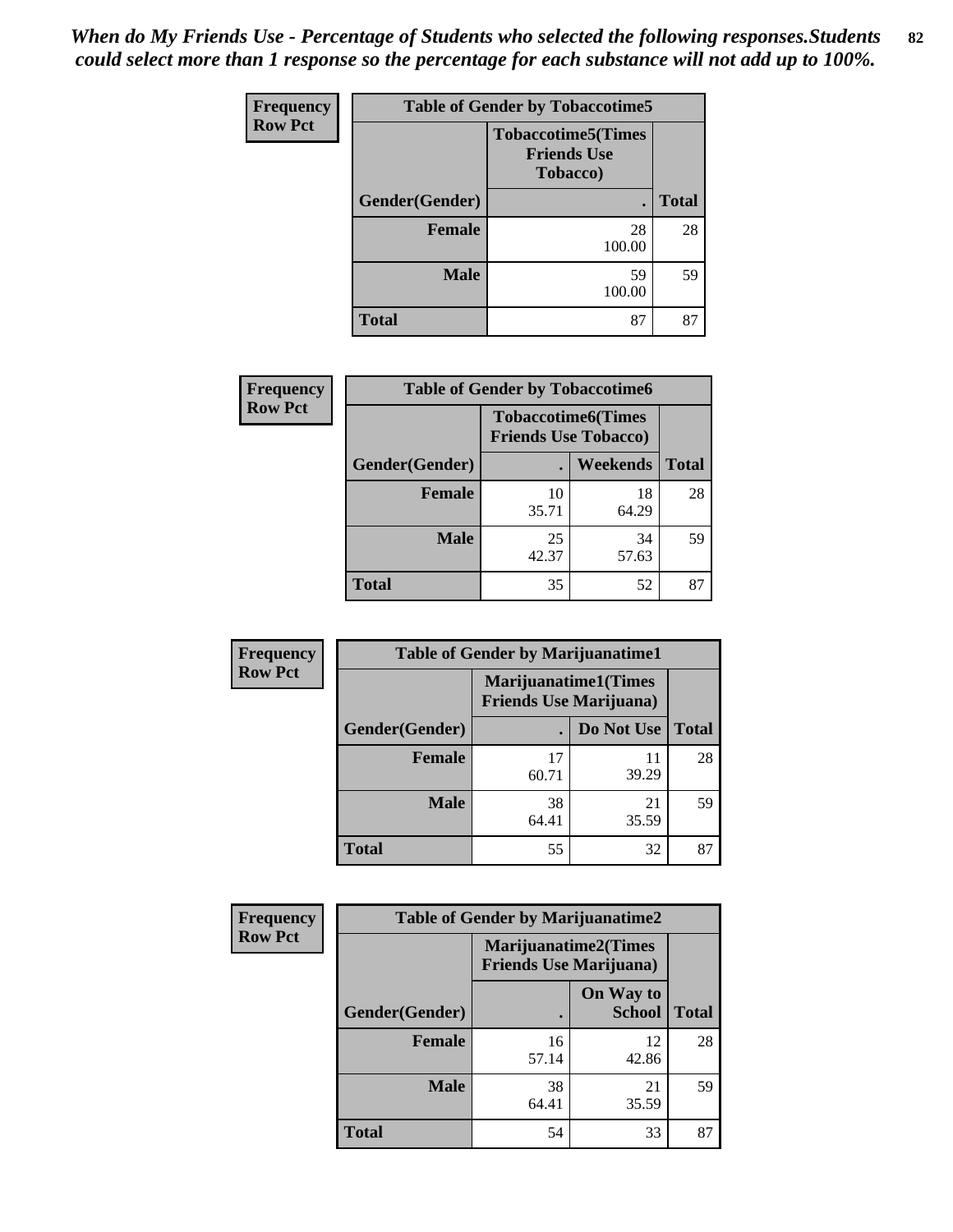*When do My Friends Use - Percentage of Students who selected the following responses.Students could select more than 1 response so the percentage for each substance will not add up to 100%.* **83**

| <b>Frequency</b> | Table of Gender by Marijuanatime3 |                                                        |                                |              |
|------------------|-----------------------------------|--------------------------------------------------------|--------------------------------|--------------|
| <b>Row Pct</b>   |                                   | Marijuanatime3(Times<br><b>Friends Use Marijuana</b> ) |                                |              |
|                  | Gender(Gender)                    |                                                        | <b>During</b><br><b>School</b> | <b>Total</b> |
|                  | <b>Female</b>                     | 25<br>89.29                                            | 3<br>10.71                     | 28           |
|                  | <b>Male</b>                       | 46<br>77.97                                            | 13<br>22.03                    | 59           |
|                  | <b>Total</b>                      | 71                                                     | 16                             | 87           |

| Frequency      | <b>Table of Gender by Marijuanatime4</b> |                                                                |                                                       |              |  |
|----------------|------------------------------------------|----------------------------------------------------------------|-------------------------------------------------------|--------------|--|
| <b>Row Pct</b> |                                          | <b>Marijuanatime4</b> (Times<br><b>Friends Use Marijuana</b> ) |                                                       |              |  |
|                | Gender(Gender)                           |                                                                | <b>On Way</b><br>Home<br><b>From</b><br><b>School</b> | <b>Total</b> |  |
|                | <b>Female</b>                            | 16<br>57.14                                                    | 12<br>42.86                                           | 28           |  |
|                | <b>Male</b>                              | 41<br>69.49                                                    | 18<br>30.51                                           | 59           |  |
|                | <b>Total</b>                             | 57                                                             | 30                                                    | 87           |  |

| Frequency      | <b>Table of Gender by Marijuanatime5</b> |             |                                                                |              |
|----------------|------------------------------------------|-------------|----------------------------------------------------------------|--------------|
| <b>Row Pct</b> |                                          |             | <b>Marijuanatime5</b> (Times<br><b>Friends Use Marijuana</b> ) |              |
|                | Gender(Gender)                           | ٠           | Weeknights                                                     | <b>Total</b> |
|                | <b>Female</b>                            | 12<br>42.86 | 16<br>57.14                                                    | 28           |
|                | <b>Male</b>                              | 33<br>55.93 | 26<br>44.07                                                    | 59           |
|                | <b>Total</b>                             | 45          | 42                                                             | 87           |

| <b>Frequency</b> | <b>Table of Gender by Marijuanatime6</b> |                                                               |             |              |
|------------------|------------------------------------------|---------------------------------------------------------------|-------------|--------------|
| <b>Row Pct</b>   |                                          | <b>Marijuanatime6(Times</b><br><b>Friends Use Marijuana</b> ) |             |              |
|                  | Gender(Gender)                           |                                                               | Weekends    | <b>Total</b> |
|                  | <b>Female</b>                            | 8<br>28.57                                                    | 20<br>71.43 | 28           |
|                  | <b>Male</b>                              | 24<br>40.68                                                   | 35<br>59.32 | 59           |
|                  | <b>Total</b>                             | 32                                                            | 55          | 87           |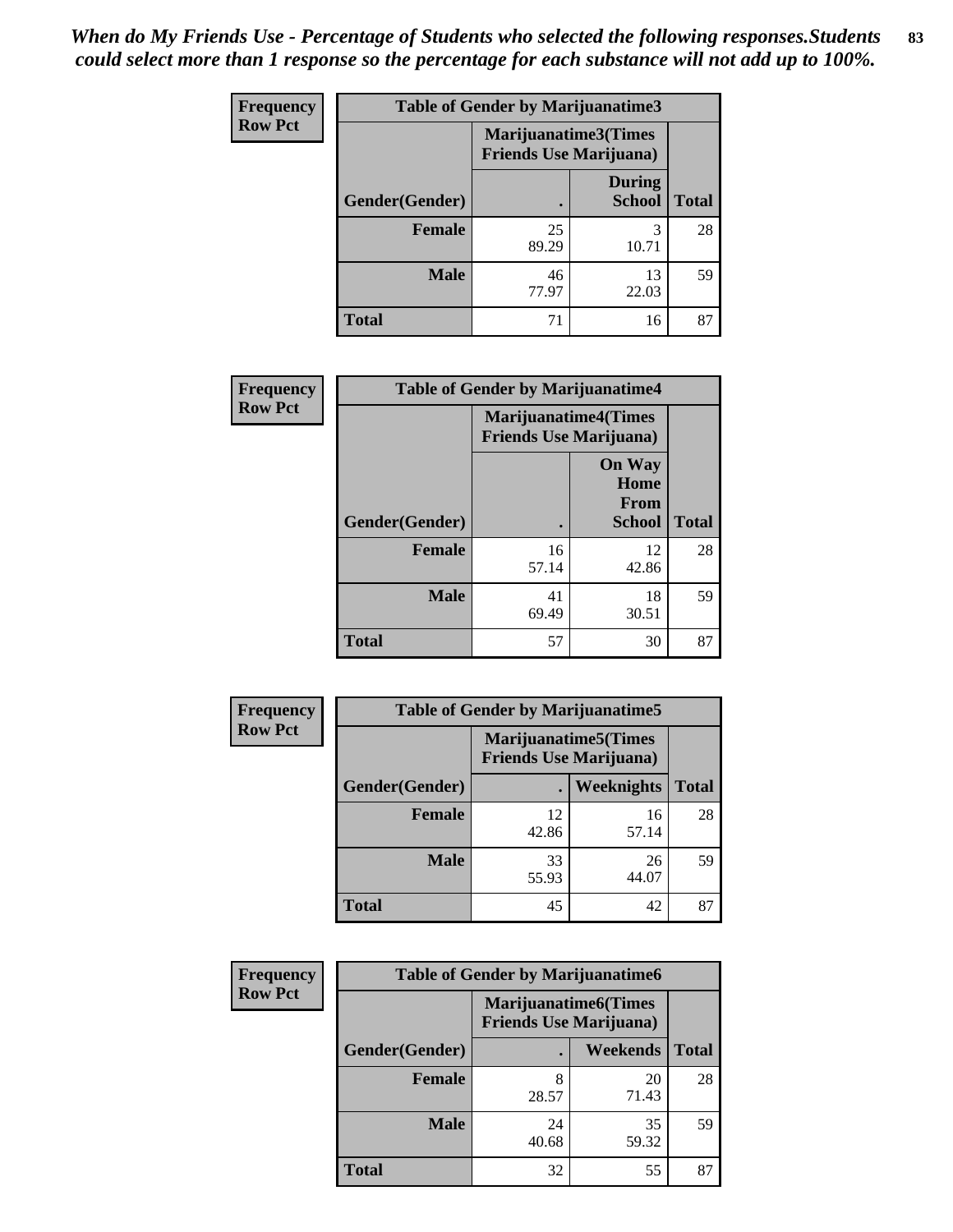| Frequency      | <b>Table of Gender by Otherdrugtime1</b> |                                                    |                             |              |
|----------------|------------------------------------------|----------------------------------------------------|-----------------------------|--------------|
| <b>Row Pct</b> |                                          | <b>Friends Use Other</b><br><b>Illegal Drugs</b> ) | <b>Otherdrugtime1(Times</b> |              |
|                | Gender(Gender)                           |                                                    | Do Not Use                  | <b>Total</b> |
|                | <b>Female</b>                            | 8<br>28.57                                         | 20<br>71.43                 | 28           |
|                | <b>Male</b>                              | 22<br>37.29                                        | 37<br>62.71                 | 59           |
|                | <b>Total</b>                             | 30                                                 | 57                          | 87           |

| <b>Frequency</b> | <b>Table of Gender by Otherdrugtime2</b> |                                                                                   |              |  |
|------------------|------------------------------------------|-----------------------------------------------------------------------------------|--------------|--|
| <b>Row Pct</b>   |                                          | <b>Otherdrugtime2(Times</b><br><b>Friends Use Other</b><br><b>Illegal Drugs</b> ) |              |  |
|                  | Gender(Gender)                           |                                                                                   | <b>Total</b> |  |
|                  | <b>Female</b>                            | 28<br>100.00                                                                      | 28           |  |
|                  | <b>Male</b>                              | 59<br>100.00                                                                      | 59           |  |
|                  | <b>Total</b>                             | 87                                                                                | 87           |  |

| Frequency      |                | <b>Table of Gender by Otherdrugtime3</b>                                          |              |
|----------------|----------------|-----------------------------------------------------------------------------------|--------------|
| <b>Row Pct</b> |                | <b>Otherdrugtime3(Times</b><br><b>Friends Use Other</b><br><b>Illegal Drugs</b> ) |              |
|                | Gender(Gender) | $\blacksquare$                                                                    | <b>Total</b> |
|                | <b>Female</b>  | 28<br>100.00                                                                      | 28           |
|                | <b>Male</b>    | 59<br>100.00                                                                      | 59           |
|                | <b>Total</b>   | 87                                                                                | 87           |

| Frequency      | <b>Table of Gender by Otherdrugtime4</b> |                                                                                   |              |  |
|----------------|------------------------------------------|-----------------------------------------------------------------------------------|--------------|--|
| <b>Row Pct</b> |                                          | <b>Otherdrugtime4(Times</b><br><b>Friends Use Other</b><br><b>Illegal Drugs</b> ) |              |  |
|                | Gender(Gender)                           |                                                                                   | <b>Total</b> |  |
|                | <b>Female</b>                            | 28<br>100.00                                                                      | 28           |  |
|                | <b>Male</b>                              | 59<br>100.00                                                                      | 59           |  |
|                | <b>Total</b>                             | 87                                                                                | 87           |  |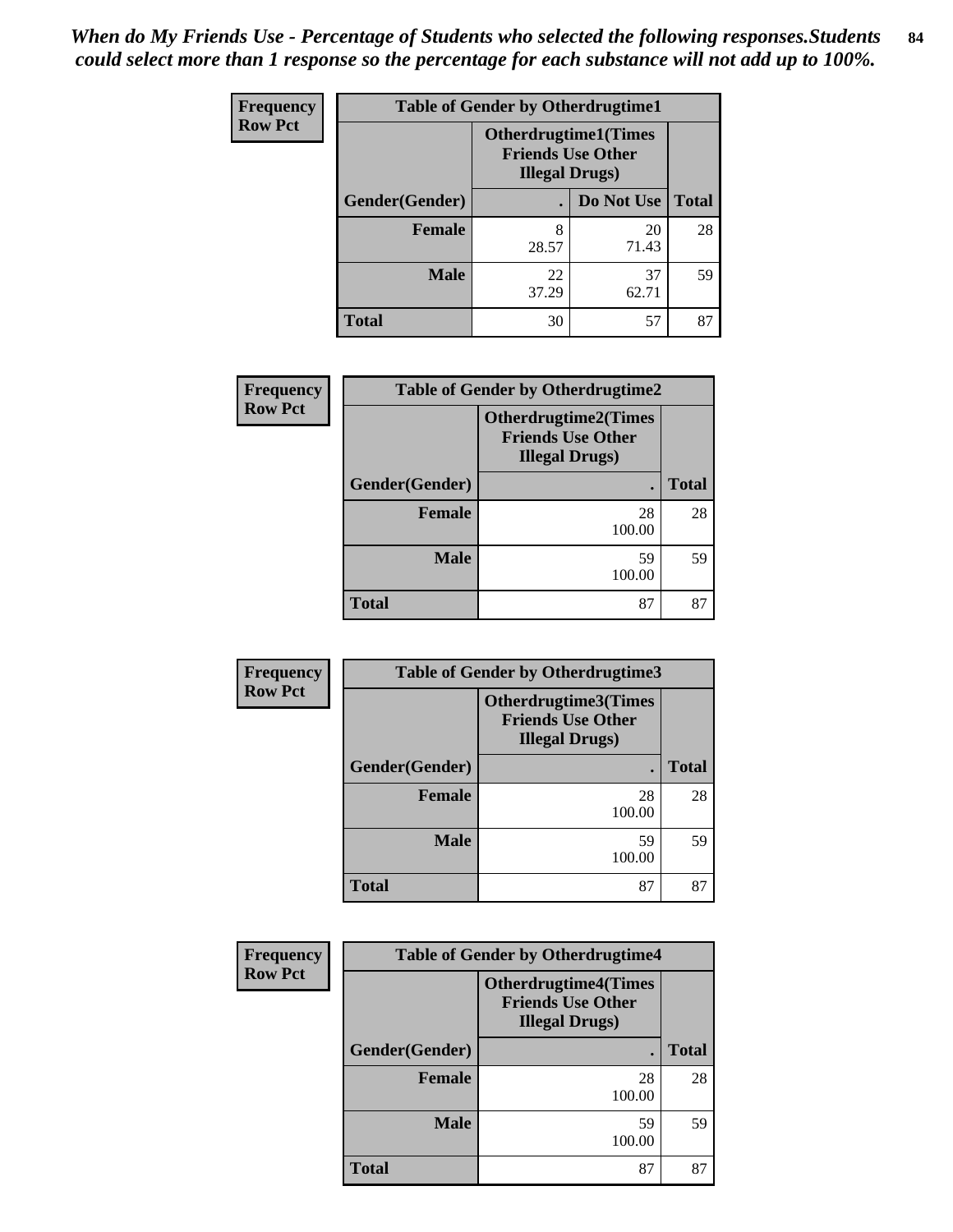| Frequency      | <b>Table of Gender by Otherdrugtime5</b> |                                                                                   |              |  |
|----------------|------------------------------------------|-----------------------------------------------------------------------------------|--------------|--|
| <b>Row Pct</b> |                                          | <b>Otherdrugtime5(Times</b><br><b>Friends Use Other</b><br><b>Illegal Drugs</b> ) |              |  |
|                | Gender(Gender)                           | $\bullet$                                                                         | <b>Total</b> |  |
|                | <b>Female</b>                            | 28<br>100.00                                                                      | 28           |  |
|                | <b>Male</b>                              | 59<br>100.00                                                                      | 59           |  |
|                | <b>Total</b>                             | 87                                                                                | 87           |  |

| <b>Frequency</b> | <b>Table of Gender by Otherdrugtime6</b> |                                                                                    |              |  |
|------------------|------------------------------------------|------------------------------------------------------------------------------------|--------------|--|
| <b>Row Pct</b>   |                                          | <b>Otherdrugtime6</b> (Times<br><b>Friends Use Other</b><br><b>Illegal Drugs</b> ) |              |  |
|                  | Gender(Gender)                           |                                                                                    | <b>Total</b> |  |
|                  | <b>Female</b>                            | 28<br>100.00                                                                       | 28           |  |
|                  | <b>Male</b>                              | 59<br>100.00                                                                       | 59           |  |
|                  | <b>Total</b>                             | 87                                                                                 | 87           |  |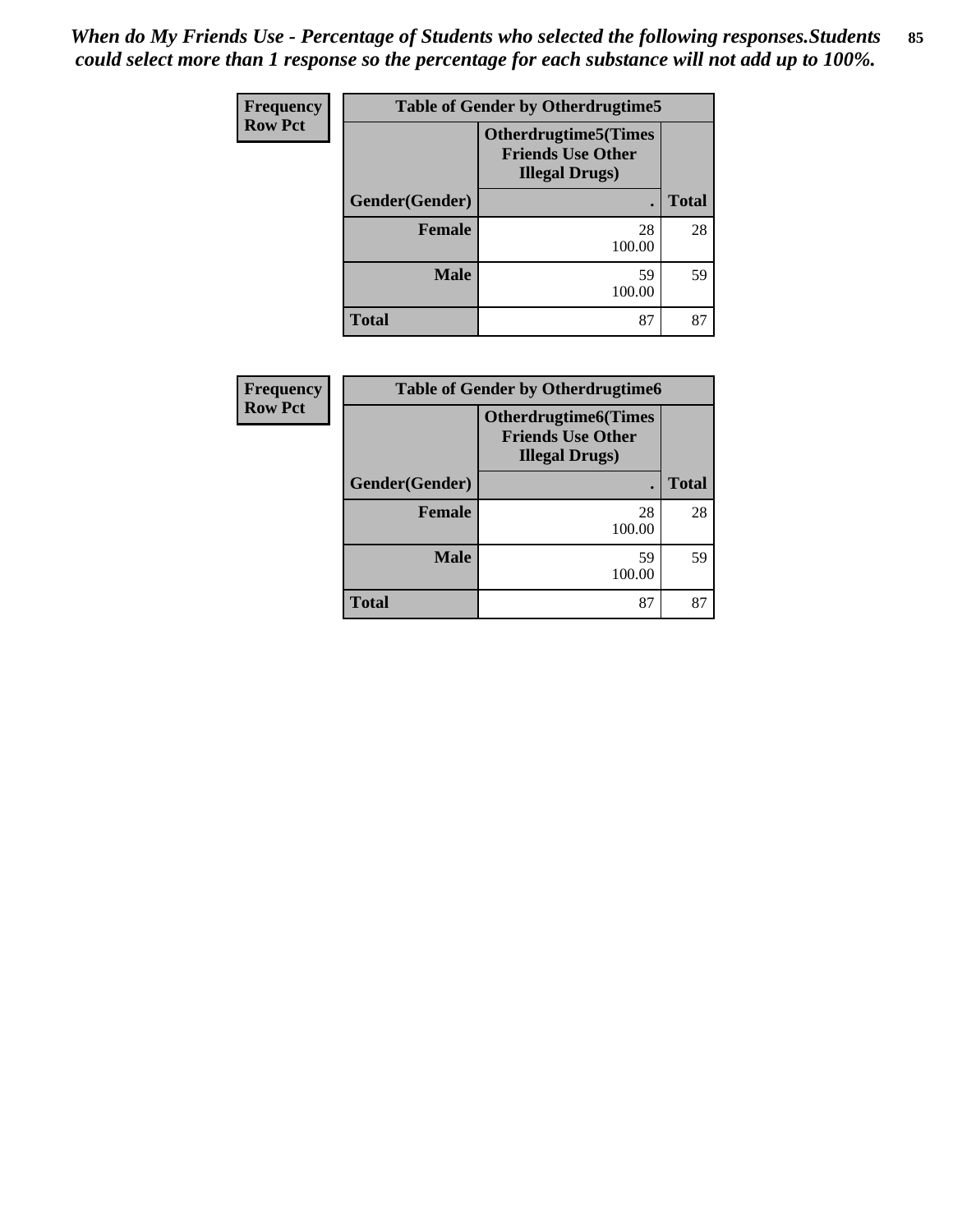# *Other Questions* **86**

| Frequency      | <b>Table of Gender by Educationalcohol</b> |                                                                                                                                       |                |              |
|----------------|--------------------------------------------|---------------------------------------------------------------------------------------------------------------------------------------|----------------|--------------|
| <b>Row Pct</b> |                                            | <b>Educationalcohol</b> (I<br>have been taught<br>about alcohol,<br>tobacco,<br>and other drugs<br>within the last year<br>at school) |                |              |
|                | Gender(Gender)                             | <b>Yes</b>                                                                                                                            | N <sub>0</sub> | <b>Total</b> |
|                | Female                                     | 14<br>50.00                                                                                                                           | 14<br>50.00    | 28           |
|                | <b>Male</b>                                | 41<br>69.49                                                                                                                           | 18<br>30.51    | 59           |
|                | Total                                      | 55                                                                                                                                    | 32             | 87           |

| Frequency      | <b>Table of Gender by Rodedrinking</b> |                                                                                                                     |                |              |  |
|----------------|----------------------------------------|---------------------------------------------------------------------------------------------------------------------|----------------|--------------|--|
| <b>Row Pct</b> |                                        | Rodedrinking(In<br>the past 30 days I<br>have ridden in a<br>car with a driver<br>who had been<br>drinking alcohol) |                |              |  |
|                | Gender(Gender)                         | Yes                                                                                                                 | N <sub>0</sub> | <b>Total</b> |  |
|                | <b>Female</b>                          | 25.00                                                                                                               | 21<br>75.00    | 28           |  |
|                | <b>Male</b>                            | 14<br>23.73                                                                                                         | 45<br>76.27    | 59           |  |
|                | <b>Total</b>                           | 21                                                                                                                  | 66             | 87           |  |

| Frequency      | <b>Table of Gender by Drugsschool</b> |                                                                                                                                     |                |              |  |
|----------------|---------------------------------------|-------------------------------------------------------------------------------------------------------------------------------------|----------------|--------------|--|
| <b>Row Pct</b> |                                       | <b>Drugsschool</b> (During<br>the past 12 months,<br>I have been offered,<br>sold,<br>or given illegal drugs<br>on school property) |                |              |  |
|                | Gender(Gender)                        | <b>Yes</b>                                                                                                                          | N <sub>0</sub> | <b>Total</b> |  |
|                | <b>Female</b>                         | 11<br>39.29                                                                                                                         | 17<br>60.71    | 28           |  |
|                | <b>Male</b>                           | 17<br>28.81                                                                                                                         | 42<br>71.19    | 59           |  |
|                | <b>Total</b>                          | 28                                                                                                                                  | 59             | 87           |  |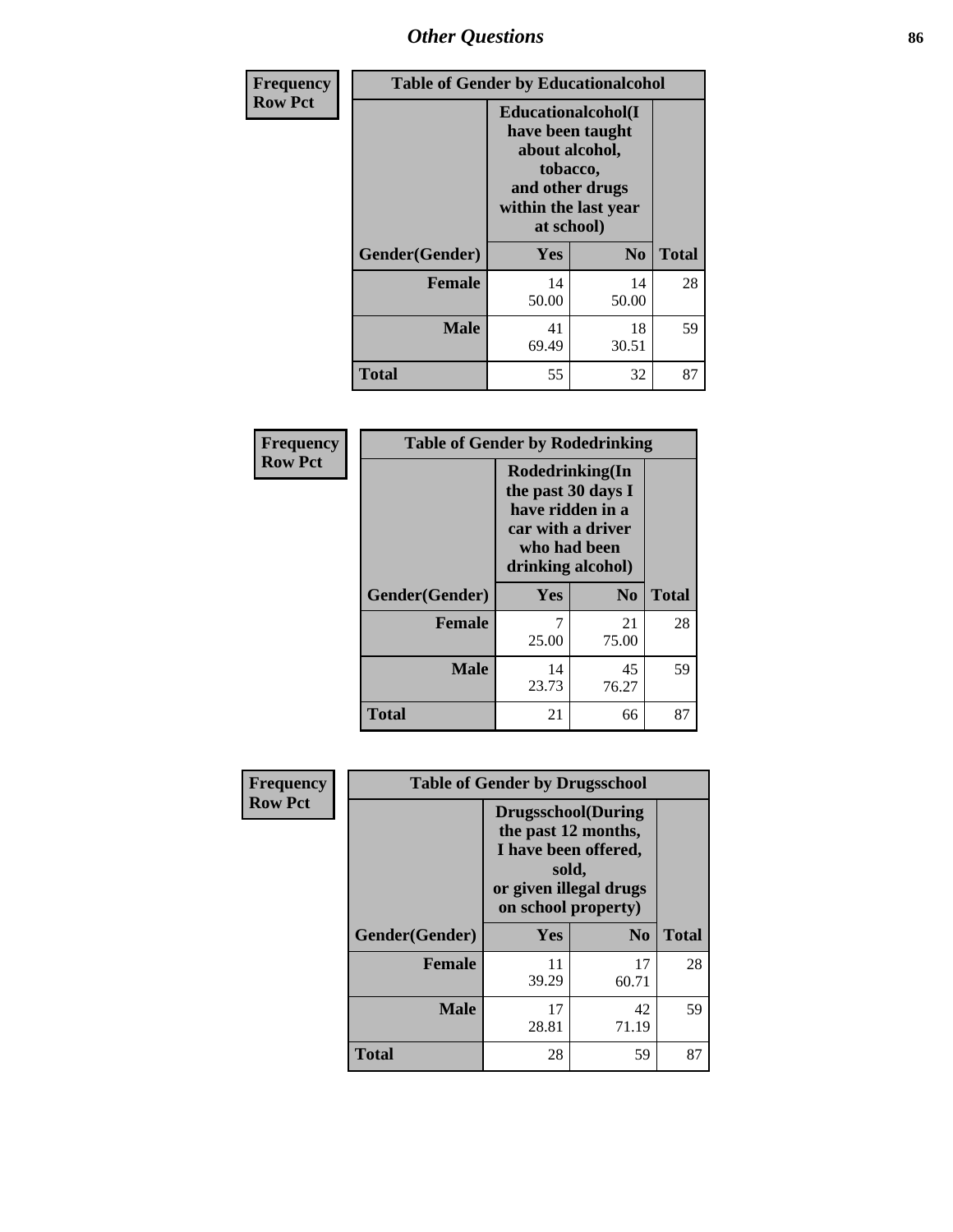### *Other Questions* **87**

**Frequency Row Pct**

| <b>Table of Gender by Bingedrinking</b> |                            |                                                                                                         |                   |                   |                        |                       |              |
|-----------------------------------------|----------------------------|---------------------------------------------------------------------------------------------------------|-------------------|-------------------|------------------------|-----------------------|--------------|
|                                         |                            | Bingedrinking(I have drunk five or<br>more drinks of alcohol at one sitting<br>during the last 30 days) |                   |                   |                        |                       |              |
| <b>Gender</b> (Gender)                  | $\mathbf 0$<br><b>Days</b> | $1$ or<br>days                                                                                          | 3 to<br>5<br>days | 6 to<br>9<br>days | 10<br>to<br>19<br>days | All<br>30<br>days     | <b>Total</b> |
| Female                                  | 24<br>85.71                | $\Omega$<br>0.00                                                                                        | 3.57              | 3.57              | $\mathfrak{D}$<br>7.14 | $\Omega$<br>0.00      | 28           |
| <b>Male</b>                             | 41<br>69.49                | 6<br>10.17                                                                                              | 3<br>5.08         | 3<br>5.08         | 3<br>5.08              | $\mathcal{R}$<br>5.08 | 59           |
| <b>Total</b>                            | 65                         | 6                                                                                                       | 4                 | 4                 | 5                      | 3                     | 87           |

| Frequency      | <b>Table of Gender by Educationaids</b> |                                                                                                 |                |              |
|----------------|-----------------------------------------|-------------------------------------------------------------------------------------------------|----------------|--------------|
| <b>Row Pct</b> |                                         | <b>Educationaids</b> (I<br>have been taught<br>about HIV/AIDS<br>at school in the<br>past year) |                |              |
|                | Gender(Gender)                          | Yes                                                                                             | N <sub>0</sub> | <b>Total</b> |
|                | <b>Female</b>                           | 17<br>60.71                                                                                     | 11<br>39.29    | 28           |
|                | <b>Male</b>                             | 47<br>79.66                                                                                     | 12<br>20.34    | 59           |
|                | <b>Total</b>                            | 64                                                                                              | 23             | 87           |

| <b>Frequency</b> | <b>Table of Gender by Suicideconsider</b> |                 |                |              |  |
|------------------|-------------------------------------------|-----------------|----------------|--------------|--|
| <b>Row Pct</b>   |                                           | Suicideconsider |                |              |  |
|                  | Gender(Gender)                            | Yes             | N <sub>0</sub> | <b>Total</b> |  |
|                  | <b>Female</b>                             | 8<br>28.57      | 20<br>71.43    | 28           |  |
|                  | <b>Male</b>                               | 1.69            | 58<br>98.31    | 59           |  |
|                  | Total                                     | q               | 78             | 87           |  |